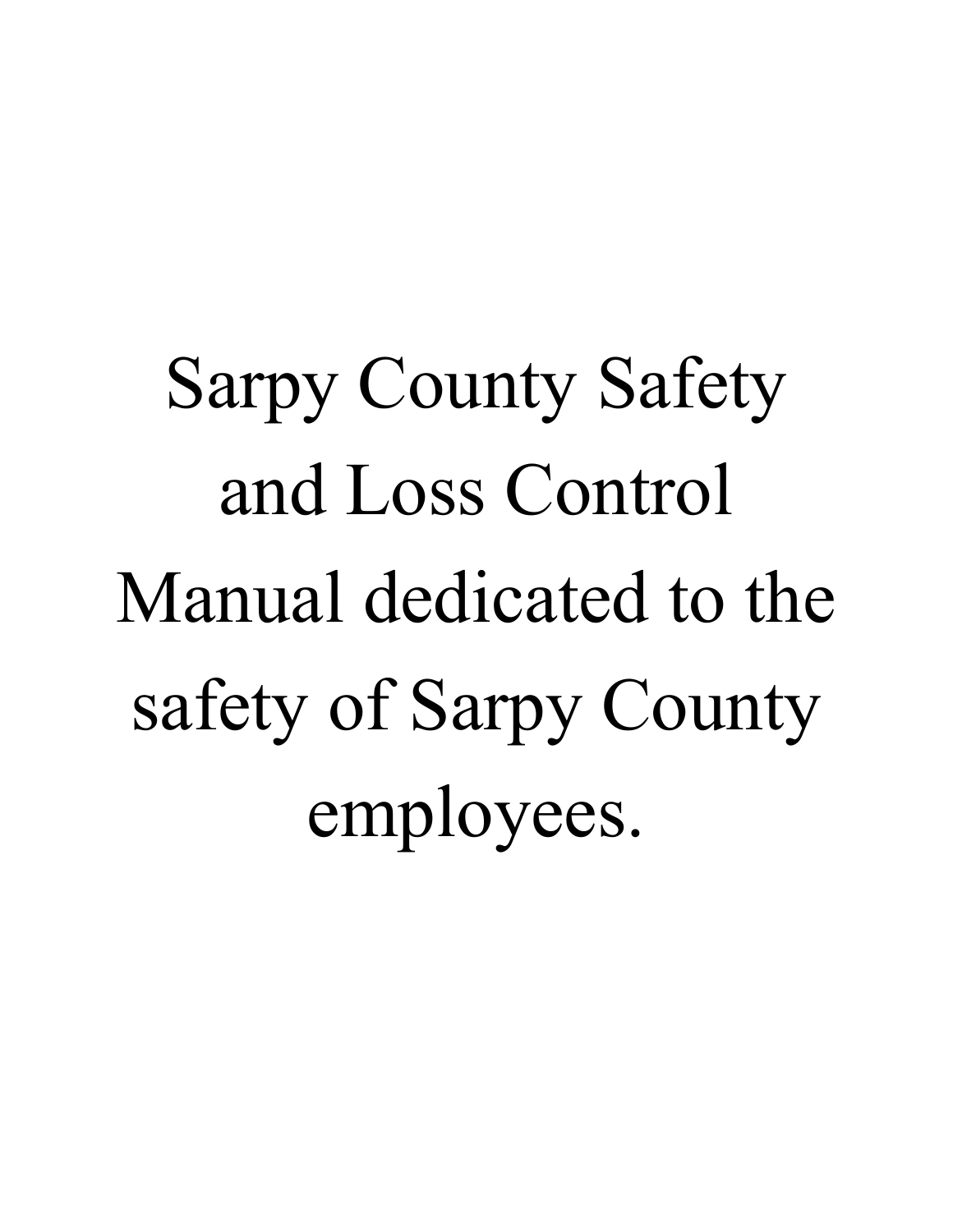## **Table of Contents**

| Section 1:  |                                                                         |  |
|-------------|-------------------------------------------------------------------------|--|
| Section 2:  |                                                                         |  |
| Section 3:  |                                                                         |  |
| Section 4:  |                                                                         |  |
| Section 5:  |                                                                         |  |
| Section 6:  |                                                                         |  |
| Section 7:  |                                                                         |  |
| Section 8:  |                                                                         |  |
|             |                                                                         |  |
| Section 1:  |                                                                         |  |
| Section 2:  |                                                                         |  |
| Section 3:  |                                                                         |  |
|             |                                                                         |  |
| Section 1:  |                                                                         |  |
| Section 2:  |                                                                         |  |
| Section 3:  |                                                                         |  |
|             |                                                                         |  |
| Section 1:  |                                                                         |  |
| Section 2:  |                                                                         |  |
| Section 3:  |                                                                         |  |
| Section 4:  |                                                                         |  |
| Section 5:  |                                                                         |  |
|             |                                                                         |  |
| Section 1:  |                                                                         |  |
| Section 2:  |                                                                         |  |
| Section 3:  |                                                                         |  |
| Section 4:  |                                                                         |  |
| Section 5:  |                                                                         |  |
| Section 6:  |                                                                         |  |
| Section 7:  |                                                                         |  |
| Section 8:  | Preventing Incidents Involving Being Struck By or Striking Objects  5-5 |  |
| Section 9:  |                                                                         |  |
| Section 10: |                                                                         |  |
| Section 11: |                                                                         |  |
| Section 12: |                                                                         |  |
| Section 13: |                                                                         |  |
| Section 14: |                                                                         |  |
| Section 15: |                                                                         |  |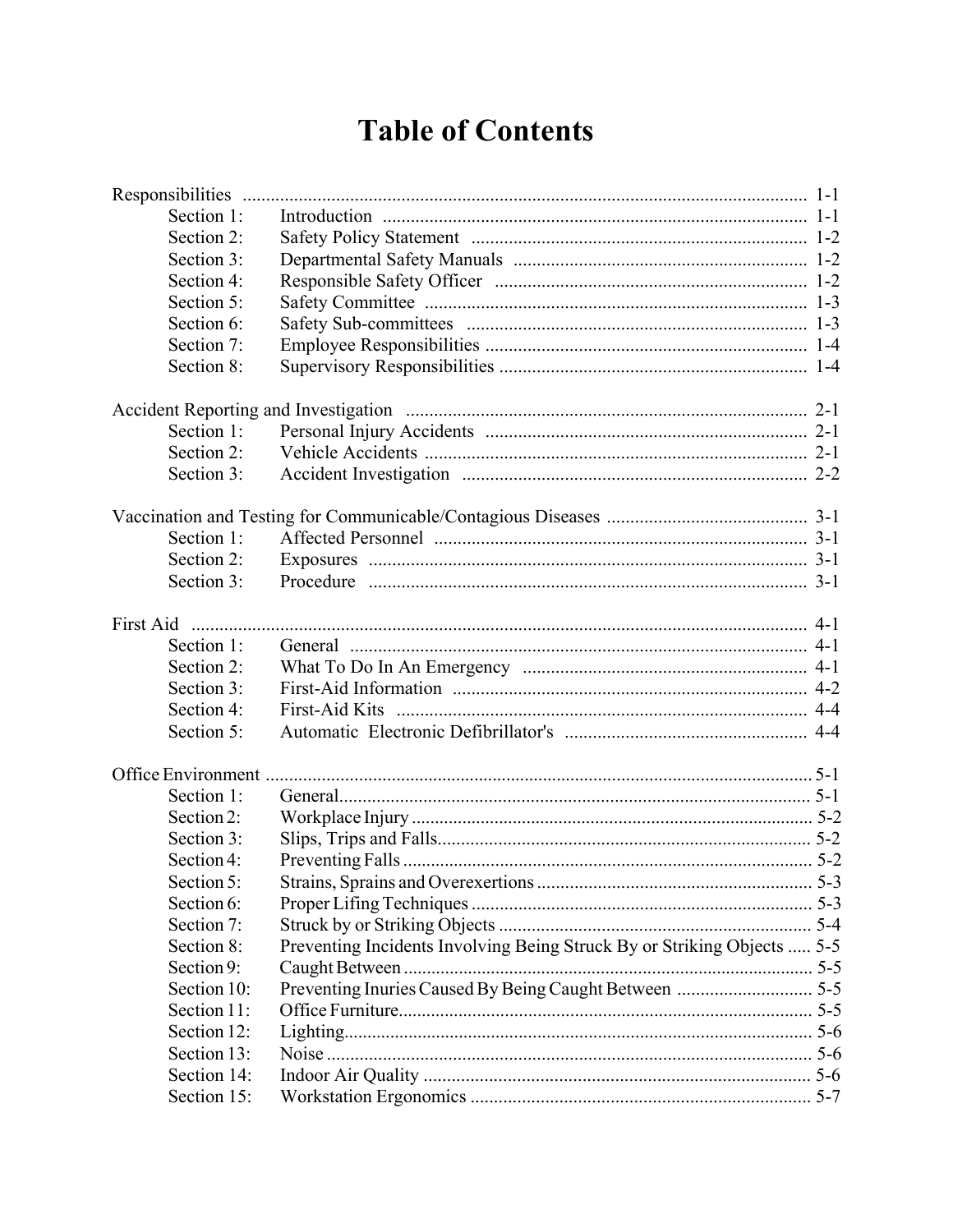| Section 1:  |                                                             |  |
|-------------|-------------------------------------------------------------|--|
| Section 2:  |                                                             |  |
| Section 3:  | Motor Vehicle Records Evaluation(Per Personnel Policy)  6-5 |  |
|             |                                                             |  |
| Section 1:  |                                                             |  |
| Section 2:  |                                                             |  |
|             |                                                             |  |
| Section 1:  |                                                             |  |
| Section 2:  |                                                             |  |
| Section 3:  |                                                             |  |
|             |                                                             |  |
| Section 1:  |                                                             |  |
| Section 2:  |                                                             |  |
| Section 3:  |                                                             |  |
| Section 4:  |                                                             |  |
| Section 5:  |                                                             |  |
| Section 6:  |                                                             |  |
| Section 7:  |                                                             |  |
| Section 8:  |                                                             |  |
|             |                                                             |  |
| Section 1:  |                                                             |  |
| Section 2:  |                                                             |  |
| Section 3:  |                                                             |  |
|             |                                                             |  |
| Section 1:  |                                                             |  |
| Section 2:  |                                                             |  |
| Section 3:  |                                                             |  |
| Section 4:  |                                                             |  |
| Section 5:  |                                                             |  |
| Section 6:  |                                                             |  |
| Section 7:  |                                                             |  |
| Section 8:  |                                                             |  |
| Section 9:  |                                                             |  |
| Section 10: |                                                             |  |
|             |                                                             |  |
| Section 1:  |                                                             |  |
| Section 2:  |                                                             |  |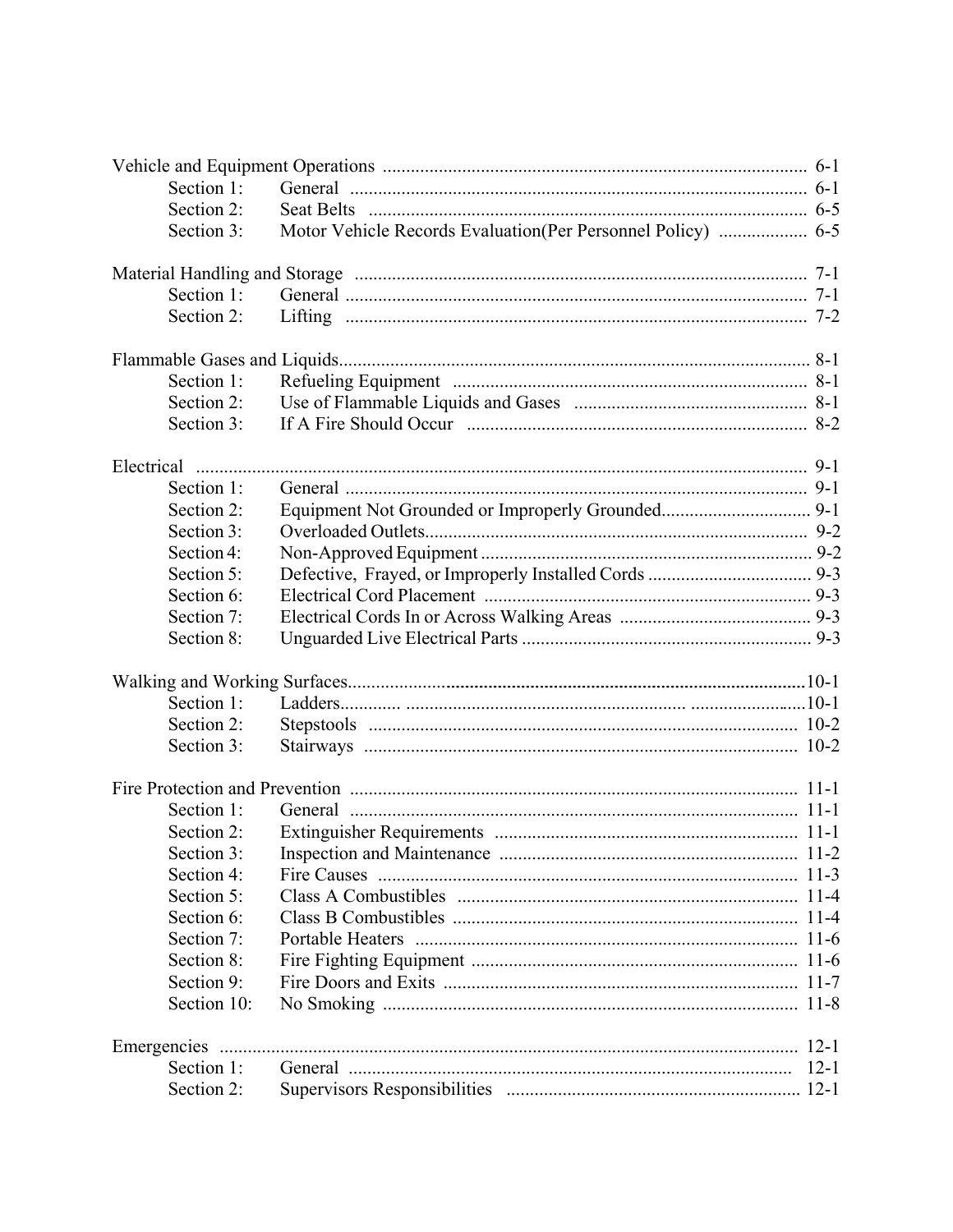| Section 3:  |  |
|-------------|--|
| Section 4:  |  |
|             |  |
| Section 5:  |  |
| Section 6:  |  |
| Section 7:  |  |
| Section 8:  |  |
| Section 9:  |  |
| Section 10: |  |
| Section 11: |  |
|             |  |
|             |  |
| Section 1:  |  |
|             |  |
| Section 2:  |  |
| Section 3:  |  |
| Section 4:  |  |
| Section 5:  |  |
| Section 6:  |  |
|             |  |
| Section 1:  |  |
| Section 2:  |  |
| Section 3:  |  |
| Section 4:  |  |
| Section 5:  |  |
| Section 6:  |  |
|             |  |
|             |  |
| Section 1:  |  |
| Section 2:  |  |
| Section 3:  |  |
| Section 4:  |  |
| Section 5:  |  |
|             |  |
| Section 1:  |  |
| Section 2:  |  |
| Section 3:  |  |
| Section 4:  |  |
| Section 5:  |  |
| Section 6:  |  |
| Section 7:  |  |
| Section 8:  |  |
| Section 9:  |  |
| Section 10: |  |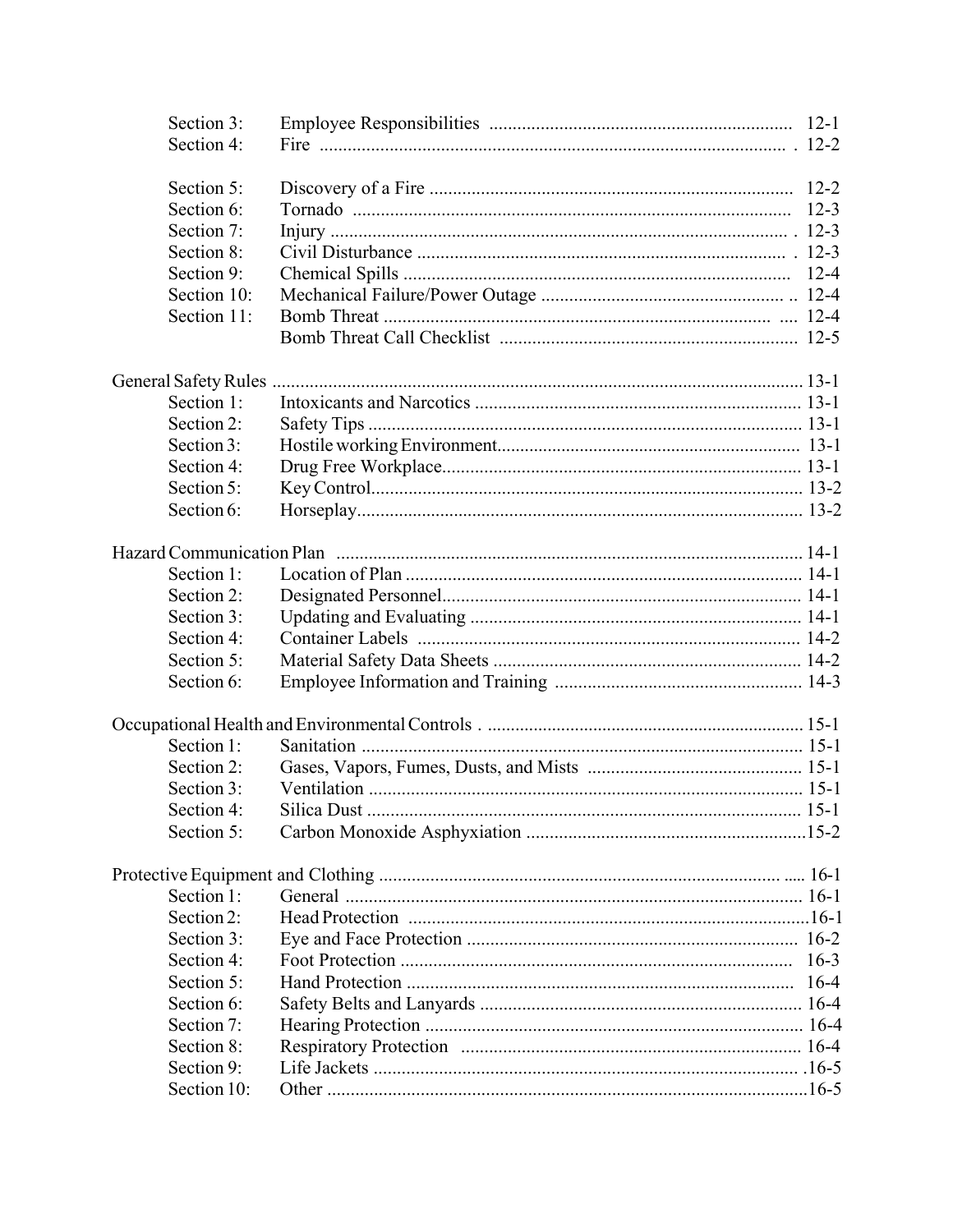| Section 1:  |  |
|-------------|--|
| Section 2:  |  |
| Section 3:  |  |
| Section 4:  |  |
| Section 5:  |  |
|             |  |
| Section 1:  |  |
| Section 2:  |  |
| Section 3:  |  |
| Section 4:  |  |
| Section 5:  |  |
| Section 6:  |  |
|             |  |
| Section 1:  |  |
| Section 2:  |  |
|             |  |
| Section 1:  |  |
|             |  |
| Section 1:  |  |
| Section 2:  |  |
| Section 3:  |  |
|             |  |
|             |  |
|             |  |
|             |  |
| Section 1:  |  |
|             |  |
| Section 3:  |  |
| Section 4:  |  |
| Section 5:  |  |
| Section 6:  |  |
| Section 7:  |  |
| Section 8:  |  |
| Section 9:  |  |
| Section 10: |  |
| Section 11: |  |
| Section 12: |  |
| Section 13: |  |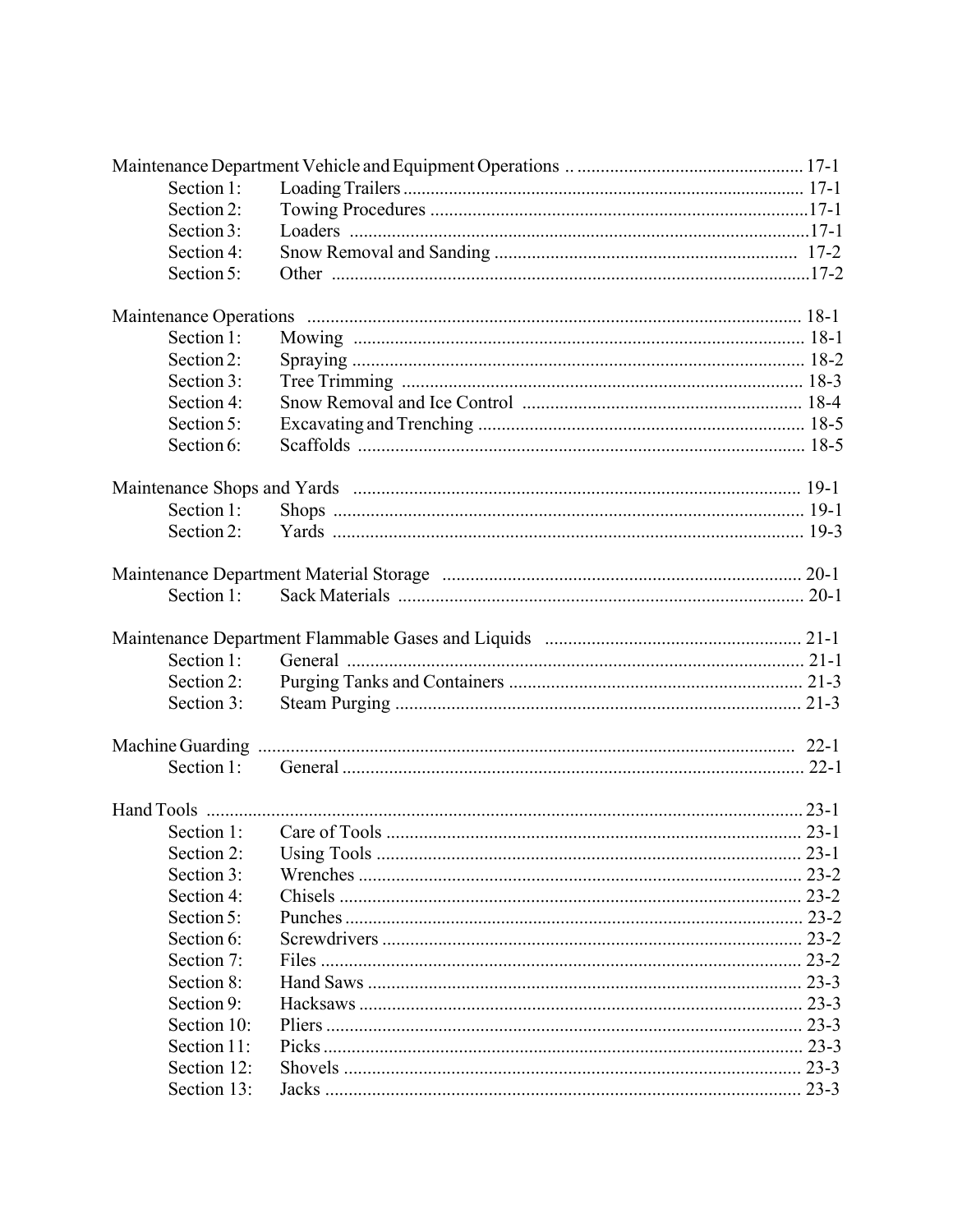| Section 1:  |                                                                         |  |
|-------------|-------------------------------------------------------------------------|--|
| Section 2:  |                                                                         |  |
| Section 3:  |                                                                         |  |
| Section 4:  |                                                                         |  |
| Section 5:  |                                                                         |  |
| Section 6:  |                                                                         |  |
| Section 7:  |                                                                         |  |
| Section 8:  |                                                                         |  |
| Section 9:  |                                                                         |  |
| Section 10: |                                                                         |  |
| Section 11: |                                                                         |  |
|             |                                                                         |  |
|             |                                                                         |  |
| Section 1:  |                                                                         |  |
| Section 2:  |                                                                         |  |
|             |                                                                         |  |
| Section 1:  |                                                                         |  |
| Section 2:  |                                                                         |  |
| Section 3:  |                                                                         |  |
| Section 4:  |                                                                         |  |
| Appendix 1: | Receipt of the County Offices Safety and Loss Control Manual App 1 Pg 1 |  |
| Appendix 2: |                                                                         |  |
| Appendix 3: |                                                                         |  |
|             |                                                                         |  |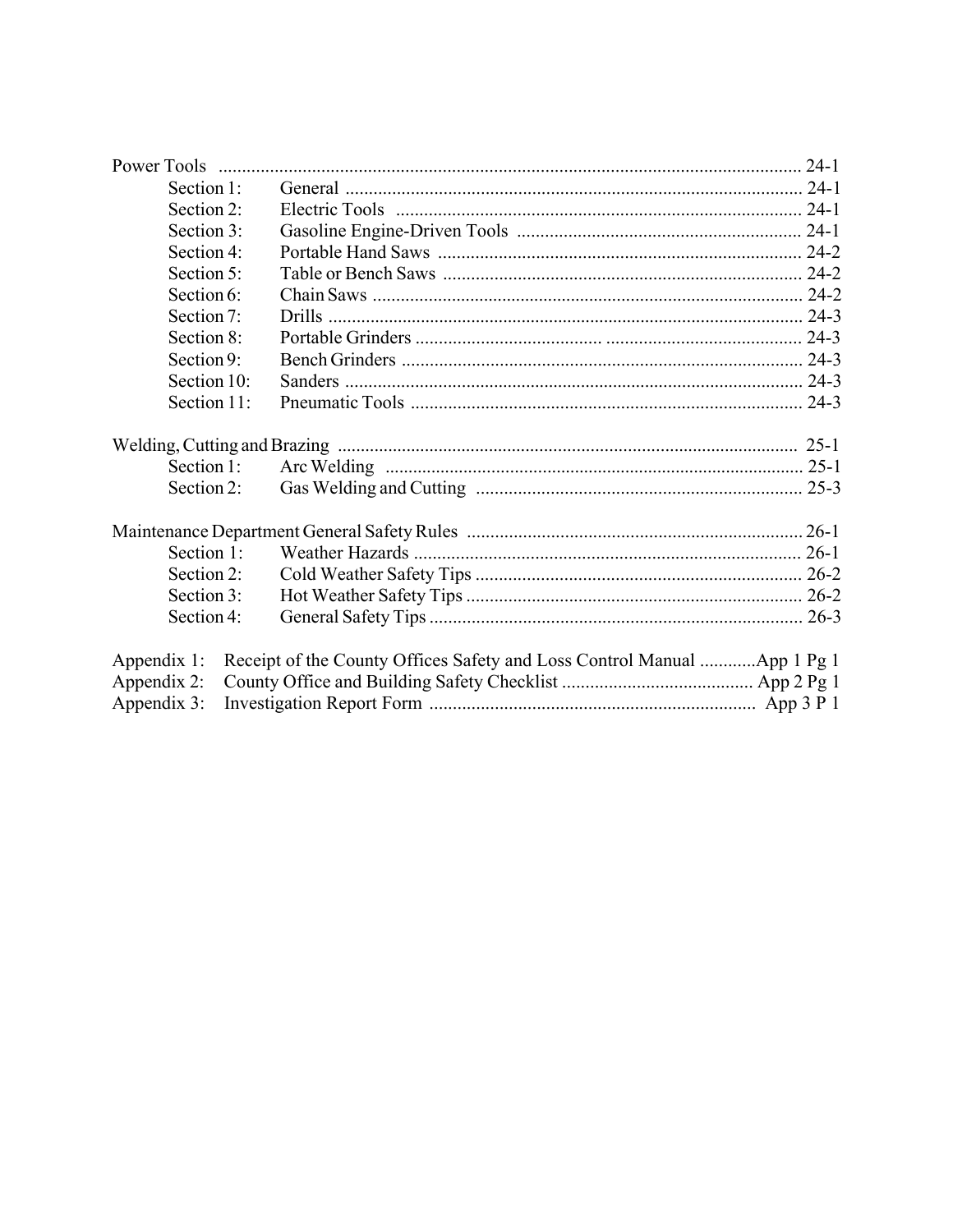# **Chapter 1**

*Responsibilities*

### **Section 1: Introduction**

Every employer must have a written Injury and Illness Prevention plan. This is our plan. Please read it carefully. While no plan can guarantee an accident free work place, following the safety procedures set forth in this manual will significantly reduce the risk of danger to you and your coworkers. Thank you for all our safety.

State and federal law, as well as County policy, make the safety and health of our employees the first consideration in operating our business. Safety and health in our business must be a part of every operation, and every employee's responsibility at all levels. It is the intent of Sarpy County to comply with all laws concerning the operation of the business and the health and safety of our employees and the public. To do this, we must constantly be aware of conditions in all work areas that can produce or lead to injuries. No employee is required to work at a job known to be unsafe or dangerous to their health. Your cooperation in detecting hazards, reporting dangerous conditions and controlling workplace hazards is a condition of employment. Inform your supervisor immediately of any situation beyond your ability or authority to correct. Employees will not be disciplined or suffer any retaliation for reporting a safety violation in good faith. The personal safety and health of each employee of Sarpy County is of primary importance. Prevention of occupationally-induced injuries and illnesses is of such consequence that it will be given precedence over operating productivity. To the greatest degree possible, management will provide all mechanical and physical protection required for personal safety and health, but our employees must bear primary responsibility for working safely. A little common sense and caution can prevent most accidents from occurring.

Sarpy County maintains a safety and health program conforming to the best practices of our field. To be successful, such a program must embody proper attitudes towards injury and illness prevention on the part of supervisors and employees. It requires the cooperation in all safety and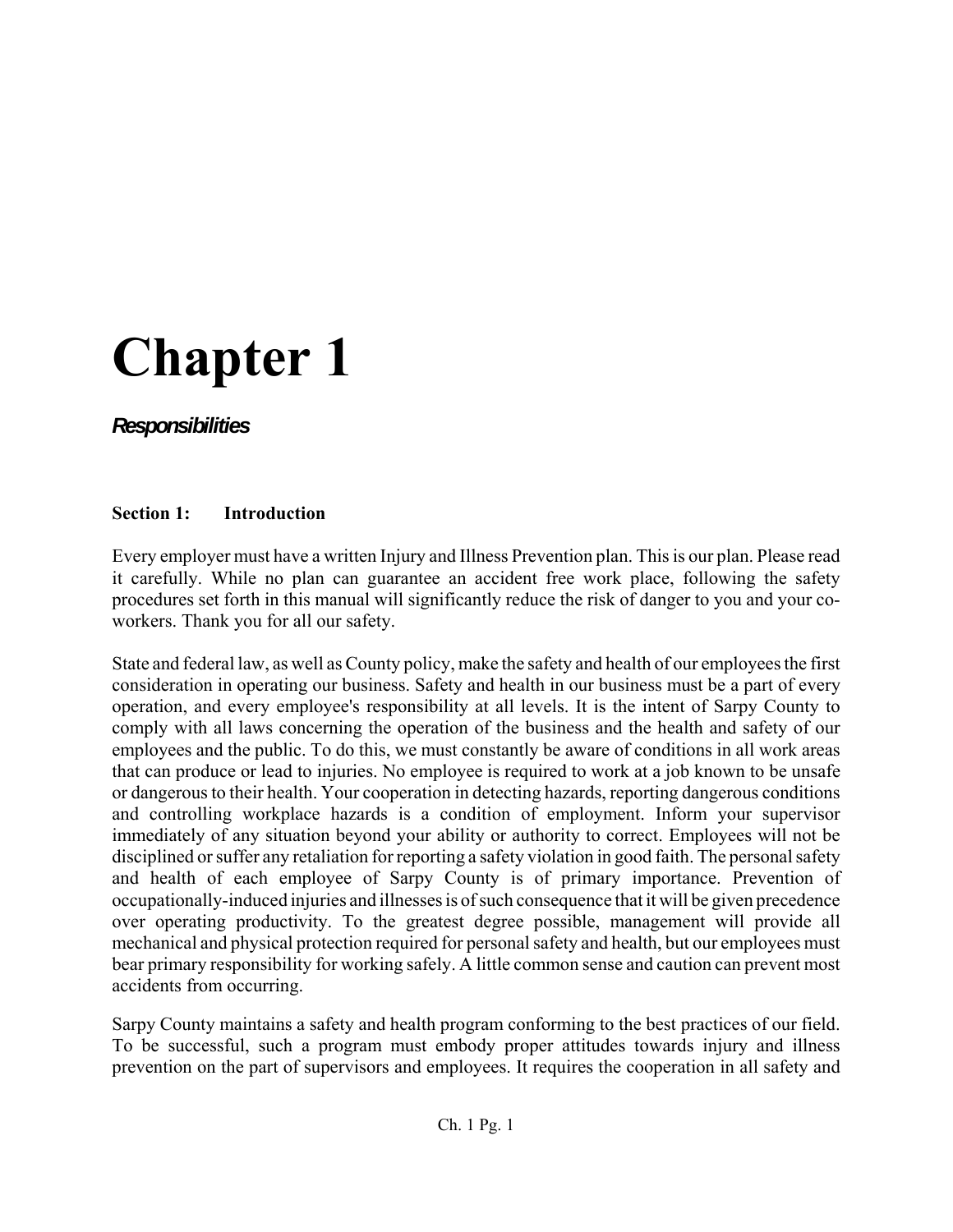health matters, not only of the employer and employee, but between the employee and all coworkers. Only through such a cooperative effort can a safety program in the best interest of all be established and preserved. Safety is no accident; think safety and the job will be safer.

The objective of Sarpy County is a safety and health program that will reduce the number of injuries and illnesses to an absolute minimum, not merely in keeping with, but surpassing the best experience of similar operations by others. Our goal is zero accidents and injuries.

### **Section 2: Safety Policy Statement**

It is the policy of Sarpy County that accident prevention shall be considered of primary importance in all phases of operation and administration. It is the intention of Sarpy County's management to provide safe and healthy working conditions and to establish and insist upon safe practices at all times by all employees.

The prevention of accidents is an objective affecting all levels of our County and its operations. It is, therefore, a basic requirement that each supervisor make the safety of all employees an integral part of his or her regular management function. It is equally the duty of each employee to accept and follow established safety regulations and procedures.

Every effort will be made to provide adequate training to employees. However, it an employee is ever in doubt about how to do a job or task safely, it is his or her duty to ask a qualified person for assistance. Employees are expected to assist management in accident prevention activities. Unsafe conditions must be reported immediately. Fellow employees that need help should be assisted. Everyone is responsible for the housekeeping duties that pertain to their jobs.

Every injury that occurs on the job must be reported to your supervisor. As soon as possible, a Form I First Report of Injury should be filed in the County Clerk's office. Under no circumstances, except emergency trips to the hospital, should an employee leave the work site without reporting an injury. When you have an accident, everyone is hurt. Please work safely. Safety is everyone's business.

### **Section 3: Departmental Safety Manuals**

All employees shall follow the safe practices and rules contained in this manual or the manual for their respective department and such other rules and practices communicated on the job. Some chapters apply primarily to Building and Grounds Department employees although this information may be referred to by other employees. The following departments have safety manuals which pertain to their employees:

Highway Department, Fleet Services, Sheriff, Landfill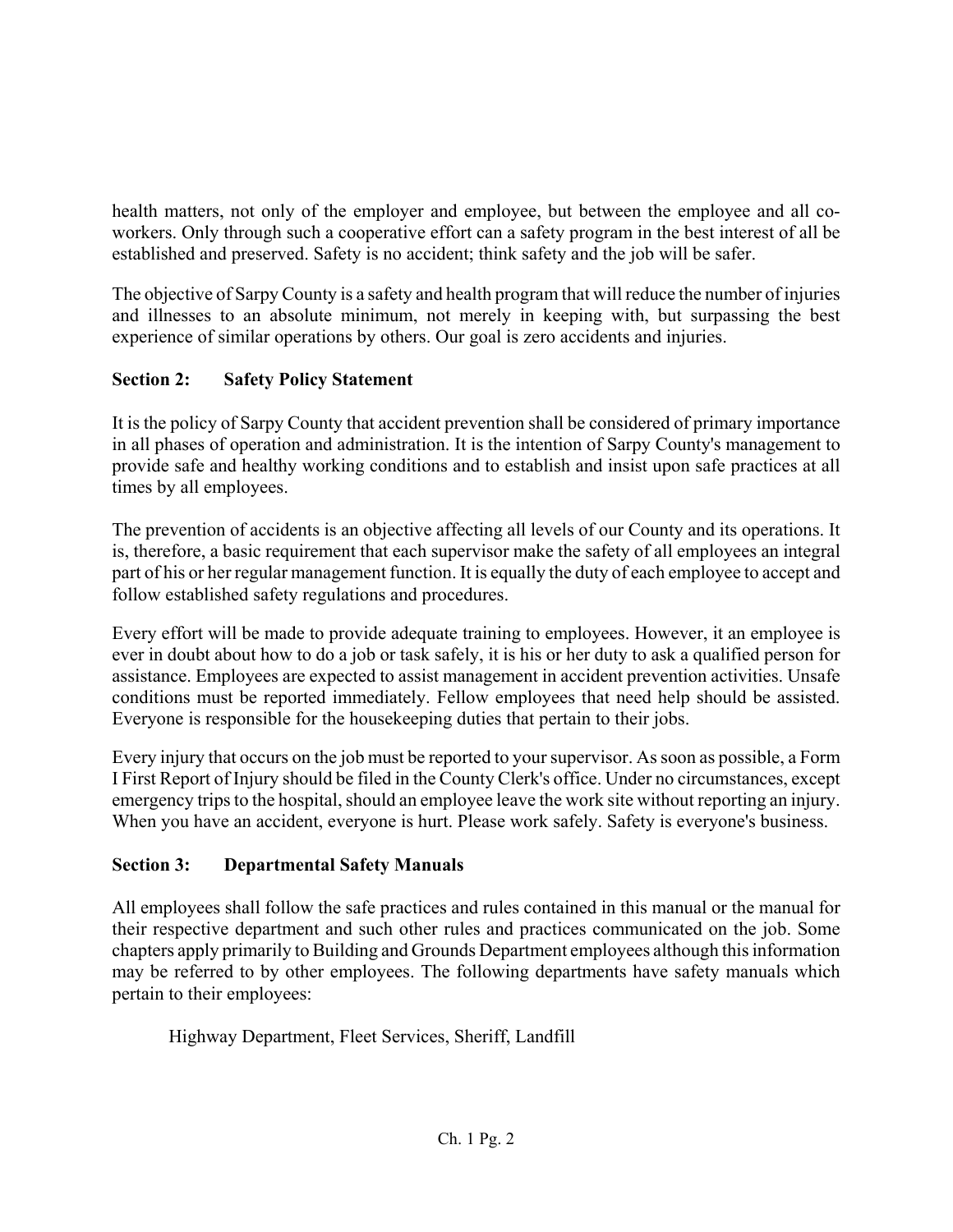### **Section 4: Responsible Safety Officer**

The Responsible Safety Officer (RSO) will be elected by a majority vote of Safety Committee members present and voting at the first Safety Committee meeting held in January of each year and will serve in such capacity for one year. The appointed person's name will be kept on file in the Sarpy County Clerk's office. The RSO will serve as chairperson of the Safety Committee. The RSO will prepare and distribute correspondence for the Safety Committee, develop a written agenda for each meeting and maintain written minutes of each meeting.

### **Section 5: Safety Committee**

The Safety Committee, composed of an equal number of employees and management representatives, has been established to have overall responsibility and authority for the injury and illness prevention program. A list of names of committee members is posted on the employee's bulletin board. The Safety Committee will meet at least quarterly, and may take time to perform its duties without loss of pay.

Each safety committee member shall serve at least a two year term, and shall implement and evaluate the County's injury and illness prevention program. The Safety Committee will supplement this written injury and illness prevention program by:

- 1. Establishing workplace objectives and safety recognition programs;
- 2. Working with all government officials in both accident investigation and safety inspection procedures;
- 3. Maintaining safety and individual training records;
- 4. Encouraging reporting of unsafe conditions and promoting a safe workplace.

The committee evaluates all accident reports, employee hazardous situation reports and makes recommendations for improving safety. The Safety Committee will conduct scheduled and unscheduled inspections to identify and correct unsafe working conditions. Special attention shall be given to serious concealed dangers.

In addition, the committee will recommend programs periodically to educate and train employees in safety aspects of the facility. The Safety Committee will make decisions by majority vote of those present and voting. Six members shall constitute a quorum for the purpose of conducting business. The Safety Committee shall also maintain records of training, periodic inspections, corrective actions and investigations. The Safety Committee will develop a system to encourage employees to report unsafe, conditions immediately. The Safety Committee invites all employees who have a specific concern about company safety to address the committee at its next regular meeting. However, if you have a concern that demands more immediate attention, you may present the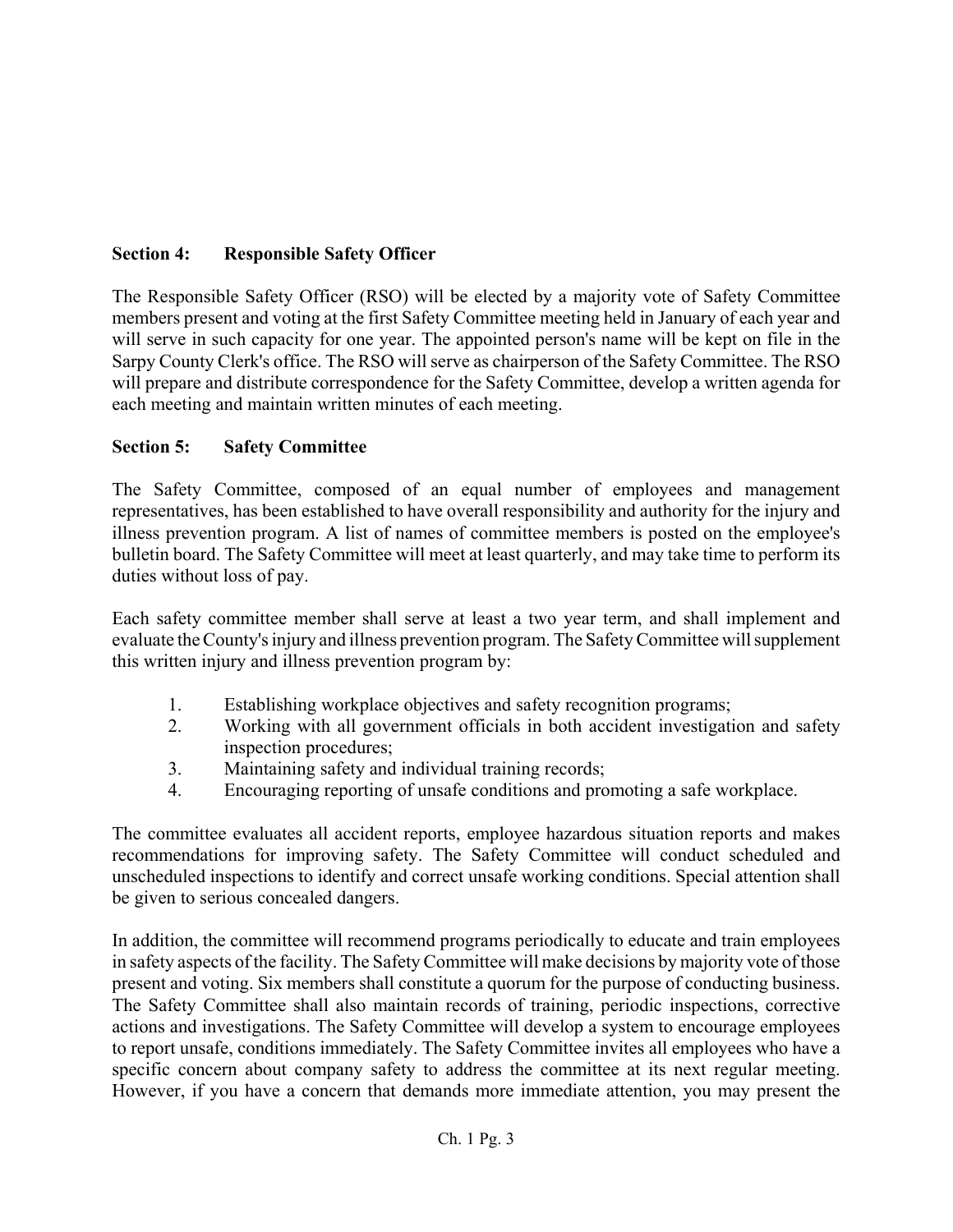problem to a member of the committee at any time. The committee will assure that your concern receives immediate attention. If you would like to serve on the committee, contact your supervisor.

### **Section 6: Safety Sub-committees**

The following departments have safety sub-committees which have been formed for the purpose of providing training and addressing safety concerns of that specific department. All safety subcommittees will report all activities, recommendations and concerns to the Safety Committee.

Highway Department Fleet Services **Sheriff** Landfill Building and Grounds

### **Section 7: Employee Responsibilities**

Each employee has a responsibility for his/her own safety. He/She also has a responsibility to family, fellow workers, the community, and to Sarpy County. Therefore, he/she must observe safepractice rules. Only when all employees are safety-conscious and keenly alert both mentally and physically will injury prevention become a reality. Employees will:

- 1. Comply with the supervisor's instructions.
- 2. Report all accidents and injuries immediately.
- 3. Submit recommendations for improving safety and efficiency.
- 4. Know their exact duties in case of fire or other catastrophes.
- 5. Attend safety meetings when required.

### **Section 8: Supervisory Responsibilities**

A supervisor is equally responsible for the safety of his/her employees and for their work. Supervisors shall insure that their employees have a thorough knowledge of the contents of this Manual. NO JOB IS SO IMPORTANT OR URGENT, THAT TIME CANNOT BE TAKEN TO DO IT IN A SAFE MANNER.

It is the supervisor's responsibility to prevent damage to County or private property and equipment. Equipment shall be treated as if it were individually owned. Supervisors must insure that it is in proper condition before use and that it is used properly.

Don't use defective equipment. Equipment shall not be used if its condition poses a hazard to any employee, the public, or when continued use may cause further damage to it.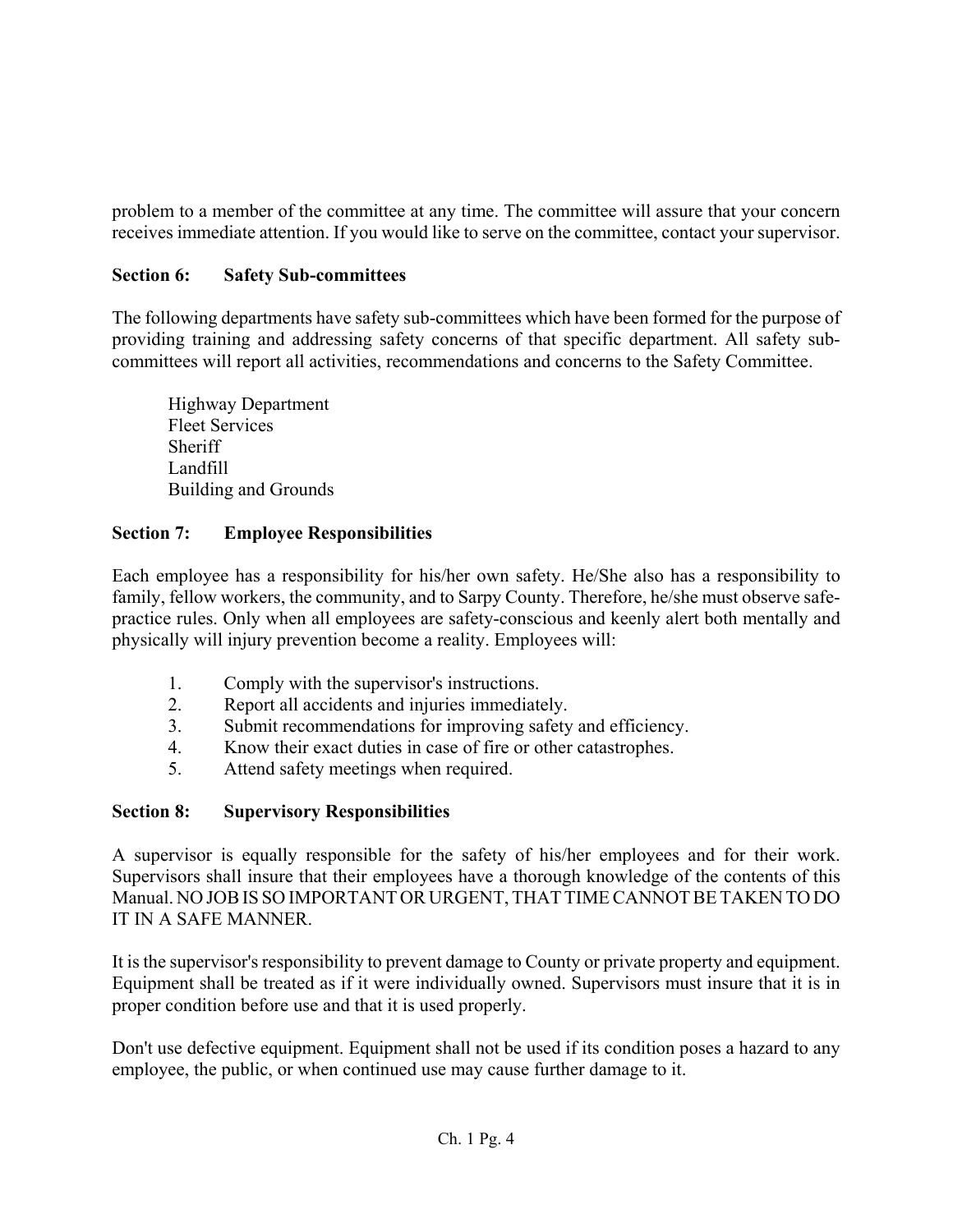Supervisors shall analyze work in advance to determine the safe, economical procedure and physical protection necessary to perform each operation. They shall also be responsible for seeing that this protection is provided, maintained and used throughout the operation.

It is the supervisor's responsibility to assign qualified workers so that all tasks may be performed in a safe manner.

Supervisors shall insure that new employees assigned to unfamiliar work, receive specific instructions on the precautions to be observed and advise new employees of the location of safety and first-aid equipment.

It is the supervisor's responsibility to see that County safety regulations, as outlined in the Manual, are complied with at all times, except when compliance with a particular regulation might, under unusual circumstance, constitute more of a hazard. Responsibility for such exceptions rests directly upon the supervisor.

When a supervisor believes that a particular assignment will expose workers to unusual hazards, he/she shall report the condition to the Safety Committee and make plans to reduce the hazards or increase the protection.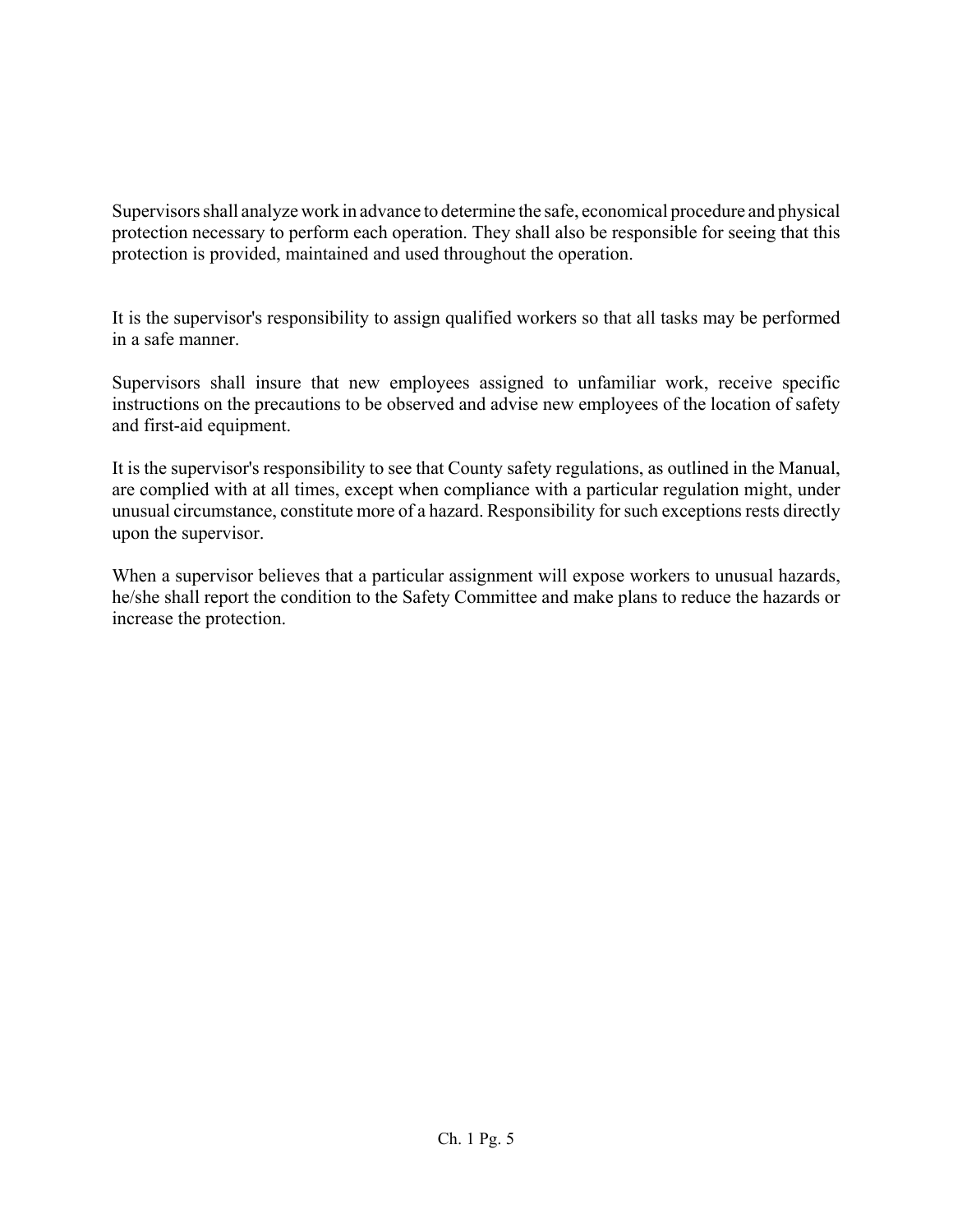# **Chapter 2**

### *Accident Reporting and Investigation*

### **Section 1: Personal Injury Accidents**

All work accidents, whether personal injury or vehicular, must be reported to the County Clerk's office.

If an on-the-job injury occurs to a County employee requiring medical treatment from a doctor, or involves Department equipment and results in injury to any persons, the Department head or immediate supervisor shall be immediately notified.

The injured employee shall complete and sign the First Report of Alleged Occupational Injury or Illness form. The supervisor shall investigate (see attached Investigation Report Form, Appendix 3) each accident to determine the cause or causes. Findings and recommendations shall be reported on the supervisors accident report. Both reports shall be completed on the day of the accident or on the following work day and immediately forwarded to the appropriate office.

When a personal injury results from a motor vehicle accident, DR Form 41 shall be filed with the Highway Safety Division, P.O. Box 94669, and State Claims Board "Vehicle Accident Report" shall be filed with the County Clerk's office.

### **Section 2: Vehicle Accidents**

Every accident involving an employee operating a County motor vehicle or equipment assigned to an employee, shall be reported regardless of what property was damaged, who was injured or where and how it occurred. It must be completed on the day of the accident, or at the latest, on the following work day. If the employee is unable to complete or sign the report due to injury, his/her immediate supervisor shall submit the report without delay. The immediate supervisor of the employee shall review the "Vehicle Accident Report" to determine if it has been properly completed.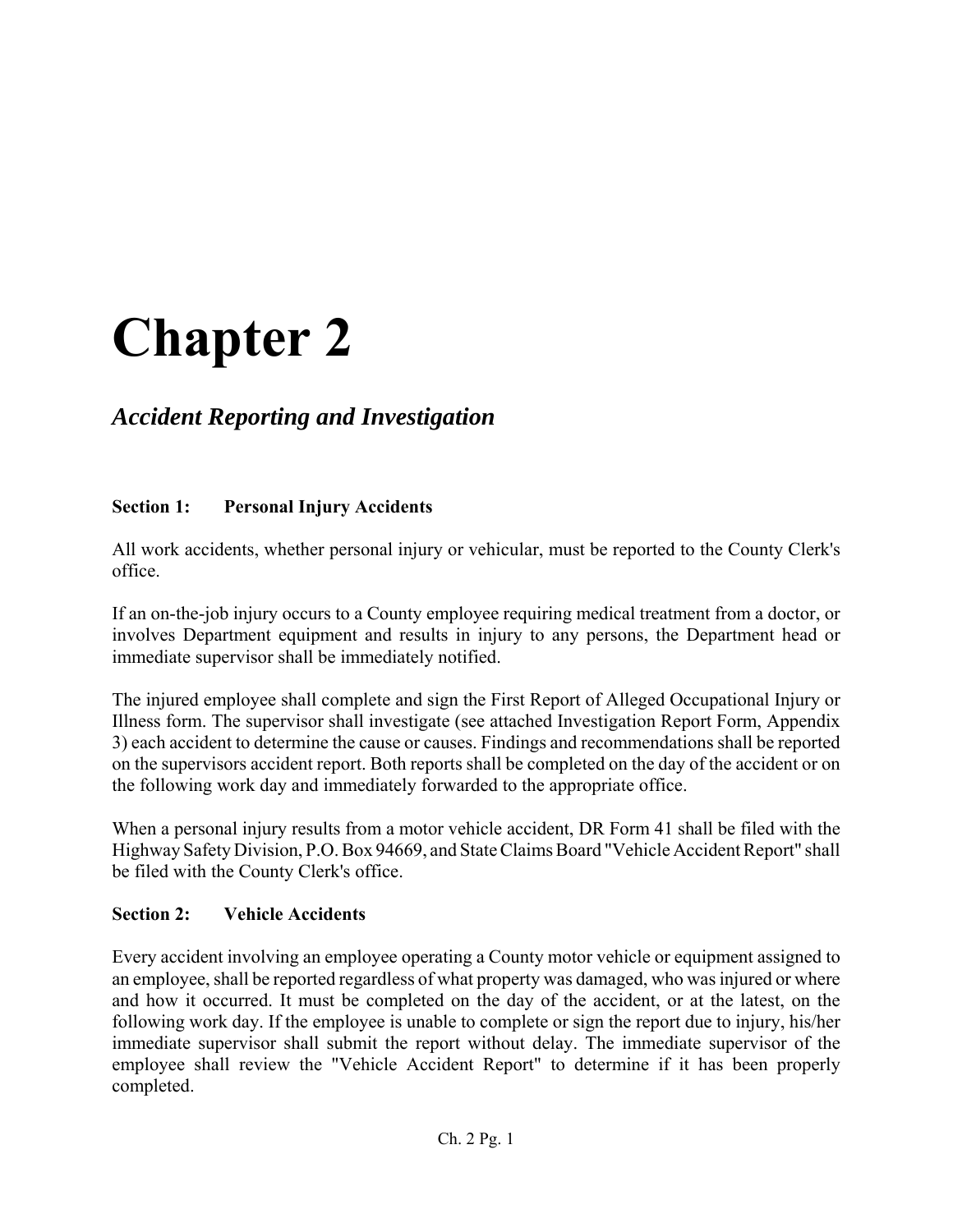An employee involved in a motor vehicle accident shall not accept responsibility or blame on behalf of the County, nor discuss it with anyone except his/her supervisor, or a representative of the County, or proper law enforcement authorities.

A law enforcement agency shall be called to investigate accidents involving County vehicles and equipment and third parties who are not County employees. If the accident involved only County personnel, equipment, or property, the proper report shall be filled out by persons involved and reviewed by his/her immediate supervisor.

The employee should take sufficient notes, at the scene of the accident, to enable him to make a complete report.

All accidental damage to equipment shall be reported except that which would be considered normal wear and tear.

### **Section 3: Accident Investigation**

The supervisor and the Safety Committee shall investigate all accidents or injuries occurring to or caused by any County employee, piece of equipment, or motor vehicle assigned to him/her. Reports shall be forwarded to the Safety Committee.

Accidents are investigated to determine the possible cause or causes, and to prevent similar accidents. Unless you identify causes, you cannot prevent accidents, and you will expend your efforts trying to correct symptoms. If you have recurring accidents, it may indicate a lack of investigation. Methods of investigation do not have to follow any specialized form. Use good judgement in all investigations.

Supervisors should insure photos are taken of the overall scene, of all accidents or injuries of a serious nature. Photos will be included with the accident report.

The supervisor's report shall contain the following:

- 1. Identification as to time, place, and persons involved, etc.
- 2. Description of how the accident occurred.
- 3. What the contributing conditions were.
- 4. Recommendations to prevent similar accidents. Recommendations may include shop or equipment improvements, protective devices, safer working conditions, better supervision, or disciplinary action.
- 5. Photos of the accident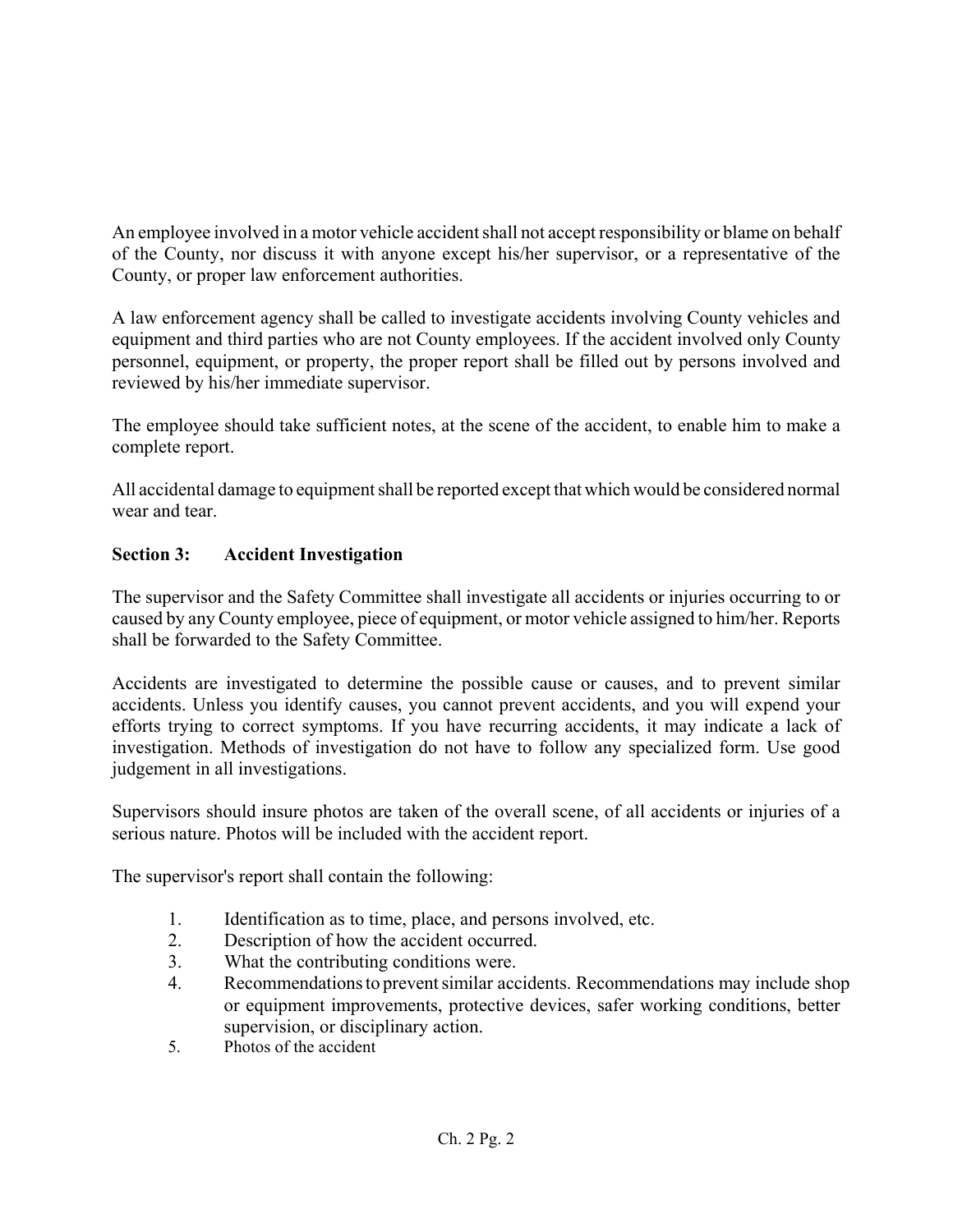## **Chapter 3**

### *Vaccination and Testing for Communicable/Contagious Diseases*

### **Section 1: Affected Personnel**

Jail Maintenance personnel except clerical Building and Grounds personnel except clerical Landfill personnel except clerical (Sheriffs personnel are excluded and should follow Sheriffs Standard Operating Procedure) Highway Department personnel except clerical and engineering Fleet Services personnel except clerical

#### **Section 2: Exposures**

**HIV** Hepatitis B

#### **Section 3: Procedure**

Affected personnel may request vaccination for Hepatitis B virus at County expense. A consent form must be completed and filed with the County Clerk before the vaccination is received. If the affected person chooses not to receive the vaccination, a waiver form must be completed and filed with the County Clerk.

Affected personnel must complete a First Report of Alleged Occupation Injury or Illness form if they believe themselves to have been directly exposed to the HIV virus while performing a work related duty. The employee may subsequently request testing for HIV at County expense after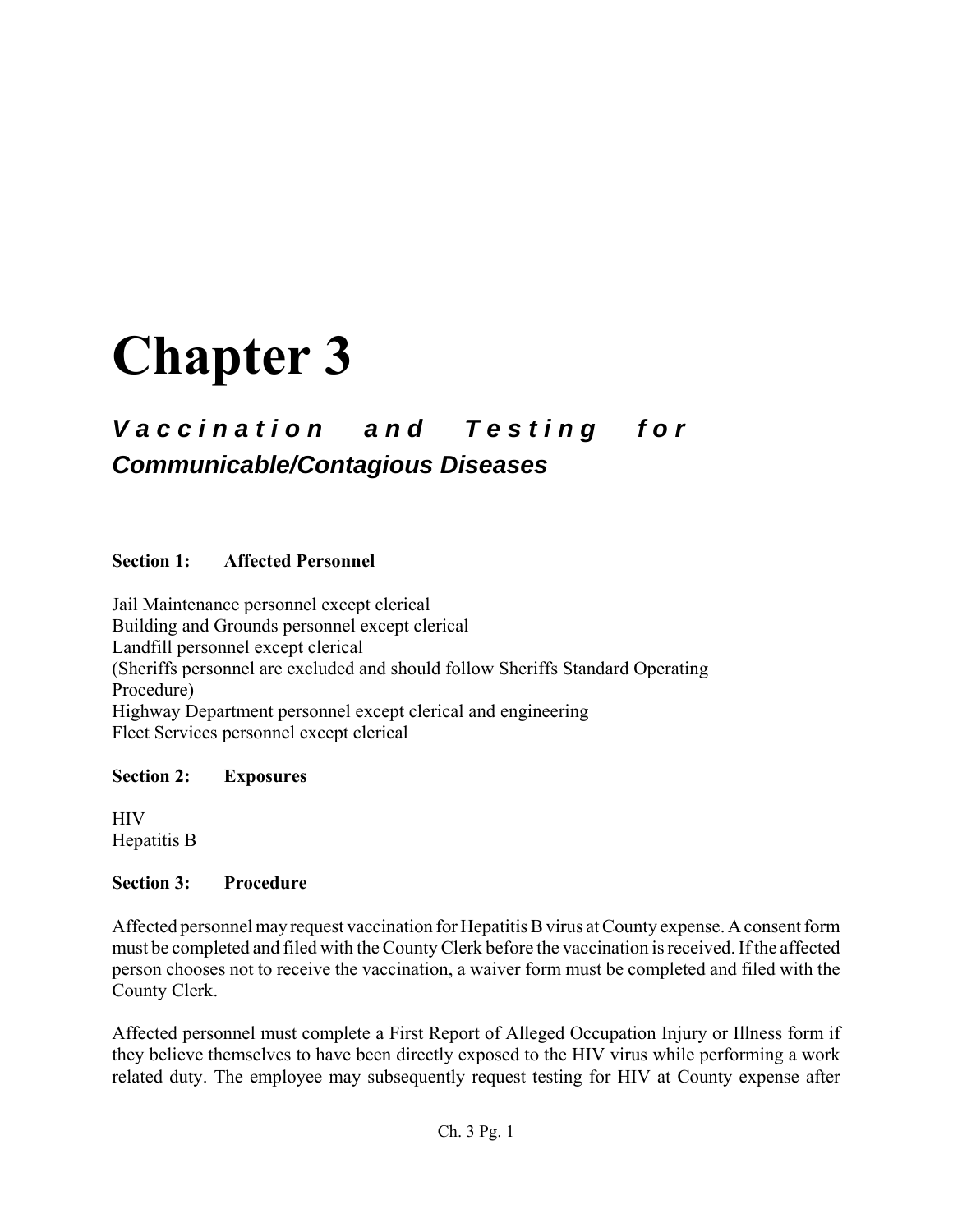completing a consent form and filing the form with the County Clerk's office. If the affected person chooses not to receive the HIV testing, a waiver form must be completed and filed with the County Clerk.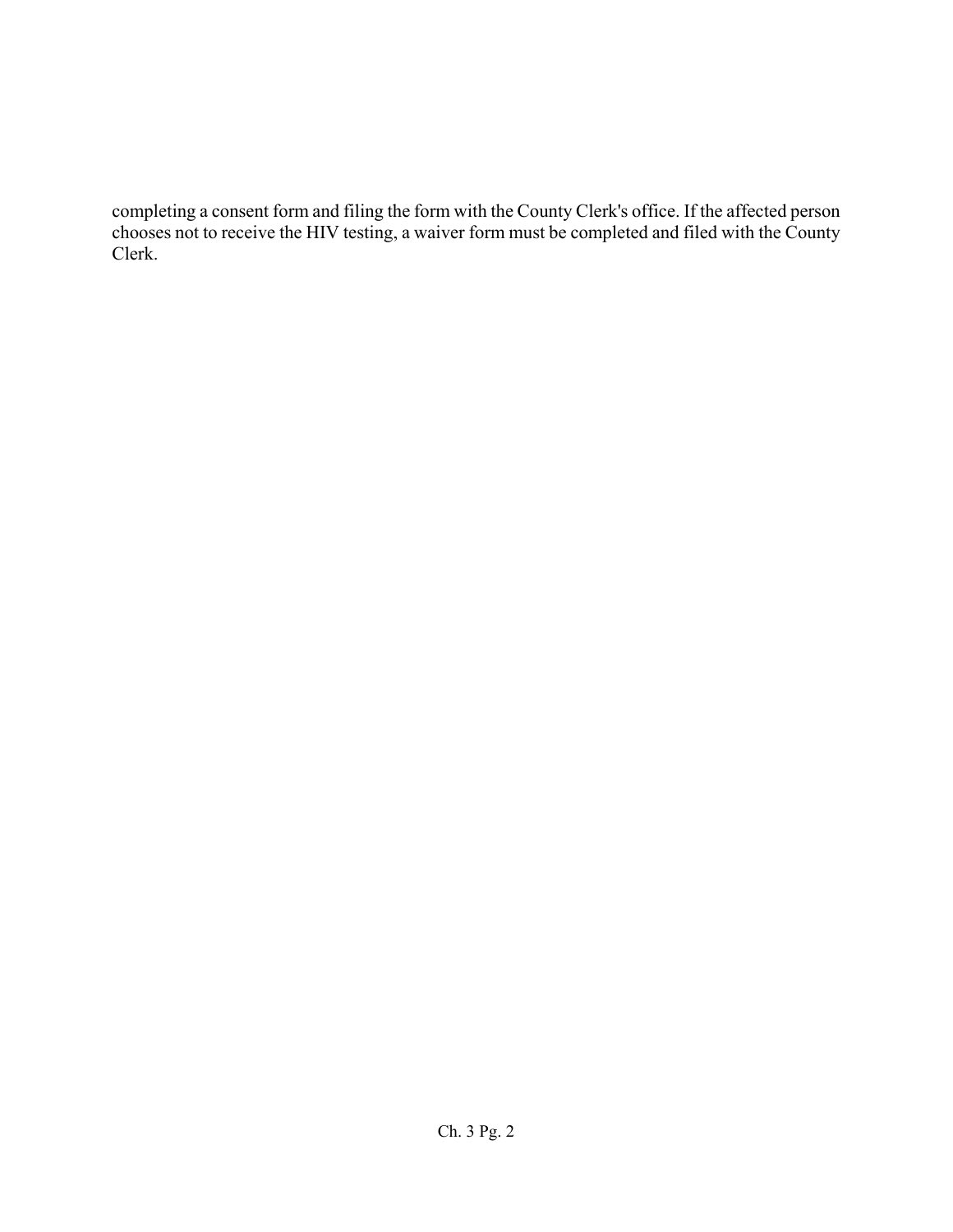# **Chapter 4**

### *First Aid*

### **Section 1: General**

Section 25-1152, Nebraska Statutes, reads in part: "No person who renders emergency care at the scene of an accident or other emergency gratuitously, shall be held liable for any civil damages as a result of any act or omission by such person in rendering the emergency care or as a result of any act or failure to act to provide or arrange for medical treatment or care for the injured person."

Effective first-aid has saved many lives. Not all deaths result from major injuries. Untreated minor wounds and shock can cause death. By knowing the basic methods of emergency first-aid, you may be responsible for saving a life.

### **Section 2: What To Do In An Emergency**

If you are present or are an early arrival at the scene or a serious accident, the following is suggested:

- 1. Call 911 or 9 911 if required.
- 2. Remain calm. By remaining calm you encourage others to be calm.
- 3. If a doctor, nurse or other trained first-aid person is present, offer your assistance.
- 4. If there is no qualified or trained first-aid person, take over until one arrives. Send for aid.

Generally, These ten steps should be followed:

- 1. Do not move a victim unless absolutely necessary.
- 2. Check pulse.
- 3. Restore breathing.
- 4. Stop serious bleeding.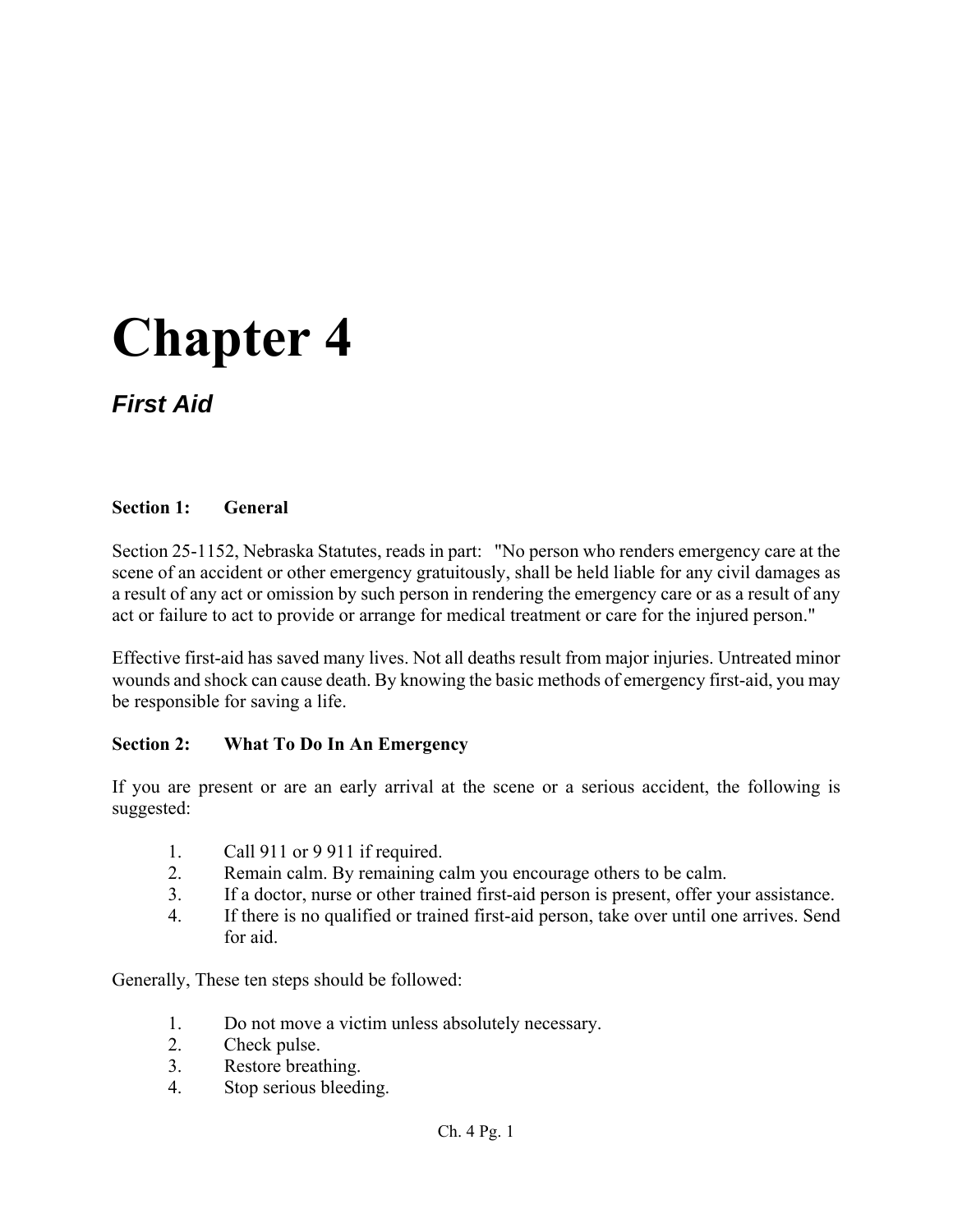- 5. Treat for shock.
- 6. Treat for poisoning.
- 7. Call, or delegate someone to call for aid.
- 8. If the victim is conscious, reassure him that aid is on the way. Never offer a diagnosis to the victim. Do not tell him that he has a broken arm, internal injuries, etc. This judgement should be made by a qualified medical person. Do not let onlookers comment on the condition of the victim as they may cause further emotional shock.
- 9. Make the victim as comfortable as possible while waiting for aid.
- 10. Stay at the scene until emergency help arrives. Offer assistance to the doctor, ambulance, etc.
- 11. Discuss the accident or injuries only with police or other qualified authority. Give all factual information relating to the accident.

When you call for emergency aid, or when you send someone to call for aid, remember to give as accurate a location as possible: highway number and reference post, how many persons are injured, types of injuries, etc.

If you do not know the number of the emergency services for a particular location, dial "911" and tell the operator that you are making an emergency call. The operator will connect you with the proper authority.

Know the emergency number in your area. (Dial "911" \*NOTE: When dialing the emergency number, 911, within the Courthouse, Highway Department and Fleet buildings, you must first dial a 9 and then 911.) Public works employees should utilize the emergency channel (14).

### **Section 3: First-Aid Information**

Following are some prescribed first-aid steps for accident emergency situations. A severely injured person may go into shock and treatment must be started immediately. TREAT INJURIES IN THE ORDER OF THEIR IMPORTANCE - RESTORE BREATHING, CPR, STOP BLEEDING, AND TREAT FOR SHOCK.

| <b>INJURY CONDITION</b> | <b>SIGNS</b>                          | <b>TREATMENT</b>                         |
|-------------------------|---------------------------------------|------------------------------------------|
| Not Breathing           | <b>Breathing stopped</b><br>entirely. | Apply artificial respiration AT<br>ONCE. |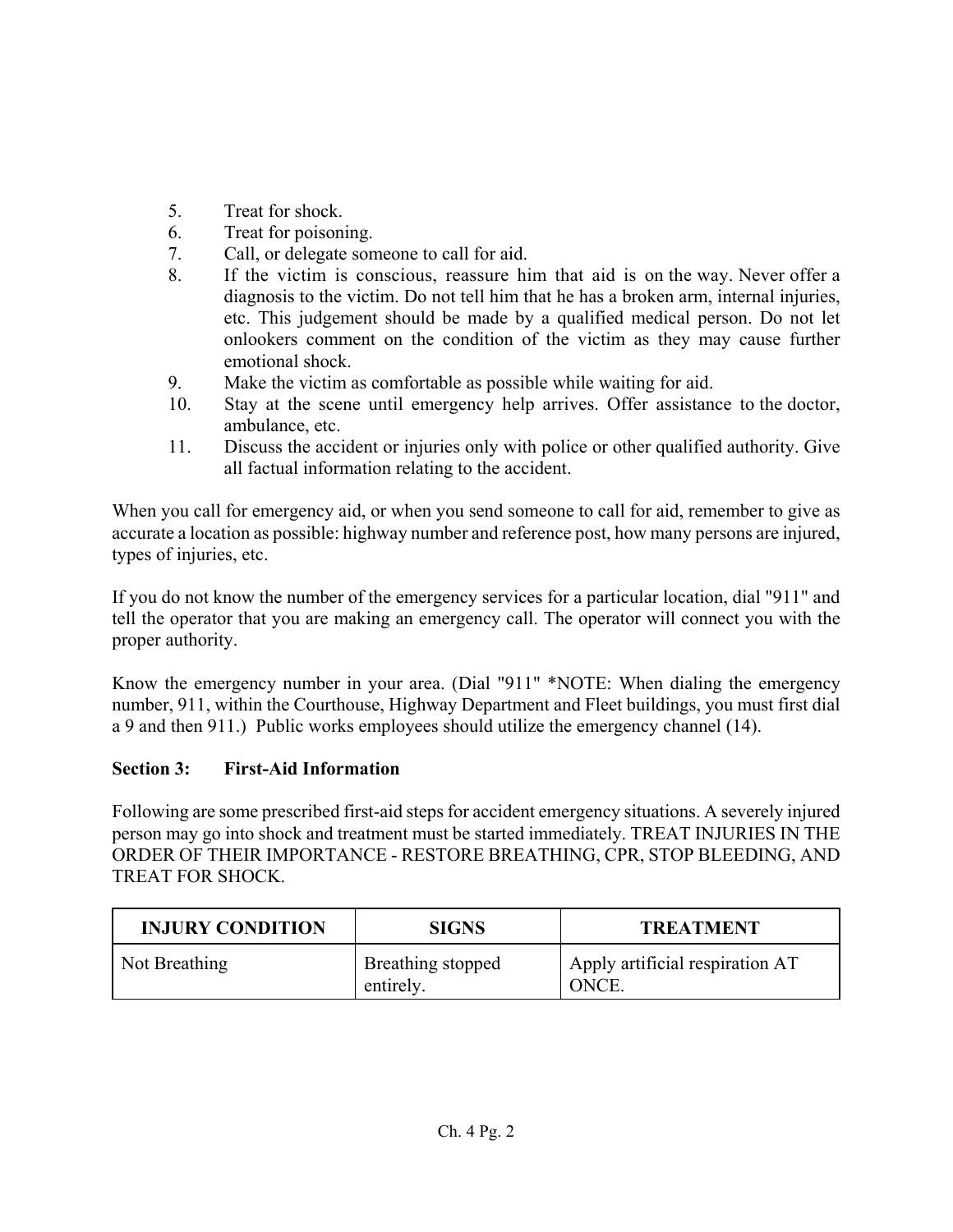| Bleeding            | Blood flowing or<br>spurting.                                                                                | Apply direct pressure over the<br>wound. If the bleeding continues,<br>apply pressure at the nearest<br>pressure point while continuing<br>direct pressure. Secure the<br>dressing in place with a bandage.                                                                                            |
|---------------------|--------------------------------------------------------------------------------------------------------------|--------------------------------------------------------------------------------------------------------------------------------------------------------------------------------------------------------------------------------------------------------------------------------------------------------|
| Shock               | Pale skin, pulse rapid or<br>weak, body clammy or<br>cold.                                                   | Keep the victim lying down.<br>Maintain normal body heat. Keep<br>the patient calm.                                                                                                                                                                                                                    |
| Electrocution       | Unconsciousness, burns<br>may be present, body<br>may be stiff.                                              | Remove the person from contact<br>by moving the wire with a rope or<br>dry board. Eliminate immediate<br>source of current. Apply artificial<br>respiration if not breathing.                                                                                                                          |
| Poisoning           | Nausea, cramps, burn or<br>stain on mouth.                                                                   | If victim is conscious dilute the<br>poison by giving water or milk.<br>Induce vomiting unless poison is<br>an acid, alkaline or petroleum<br>product. If victim is unconscious,<br>maintain breathing and get<br>immediate medical help. Contact<br>Poison Control Center. Telephone<br>800-642-9999. |
| <b>Heart Attack</b> | Loud breathing,<br>pounding pulse, red<br>face. Uneven breathing,<br>white face. No<br>breathing, blue face. | Assist victim to a comfortable<br>position. Keep victim calm and<br>comfortable. Loosen binding<br>clothes. Apply C.P.R. if needed.                                                                                                                                                                    |
| Cardiac Arrest      | No Pulse.                                                                                                    | Begin C.P.R. Have someone call<br>emergency number.                                                                                                                                                                                                                                                    |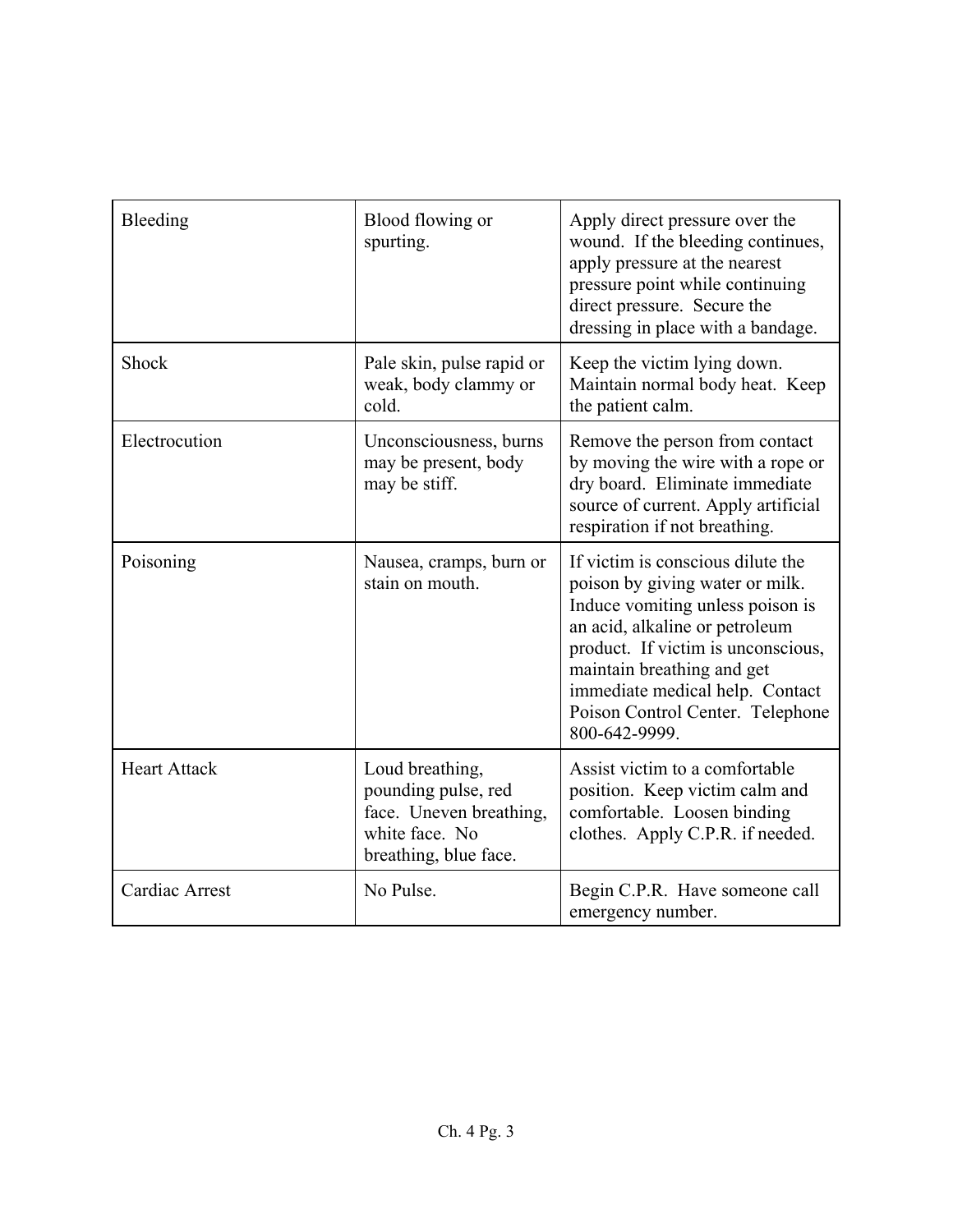| <b>Burns</b>    | 1 <sup>st</sup> degree-skin reddened.                                         | Immerse the effected area in cold<br>water until the victim ceases to<br>feel pain. Apply a dry dressing if<br>necessary.                                                            |
|-----------------|-------------------------------------------------------------------------------|--------------------------------------------------------------------------------------------------------------------------------------------------------------------------------------|
|                 | $2nd$ degree-skin blistered.                                                  | Immerse the burned part in cold<br>water for minimum of 5 minutes.<br>Cover burn with a sterile dressing<br>or a clean sheet. Do not apply<br>burn ointment. Consult a<br>physician. |
|                 | $3rd$ degree-destruction of<br>tissue                                         | Cover the burned area with a<br>sterile dressing or a clean sheet.<br>Do not apply burn ointment.<br>Consult a physician.                                                            |
| Sunstroke       | Headache, red face, skin<br>hot and dry, no<br>sweating, high<br>temperature. | Lay victim down with the head<br>elevated, cool the body, no<br>stimulants.                                                                                                          |
| Heat exhaustion | Pale face, profuse<br>sweating, weak pulse,<br>possible fainting.             | Lay victim level, maintain normal<br>body heat, and give sale with<br>fluids when conscious.                                                                                         |

A physician should be consulted for any serious injury or illness.

### **Section 4: First-Aid Kits**

The County provides first-aid supplies. Supplies for minor injuries may be stocked by individual departments. The Building and Grounds Department maintains a complete first-aid kit.

First-aid kits shall be maintained in all County vehicles.

The use of first-aid supplies for purposes other than for which they are intended is prohibited.

The County shall not provide any type of internal medication.

### **Section 5: Automatic Electronic Defibrillator's (AED's)**

Automatic Electronic Defibrillator's (AED's) are available in the Courthouse, Law Enforcement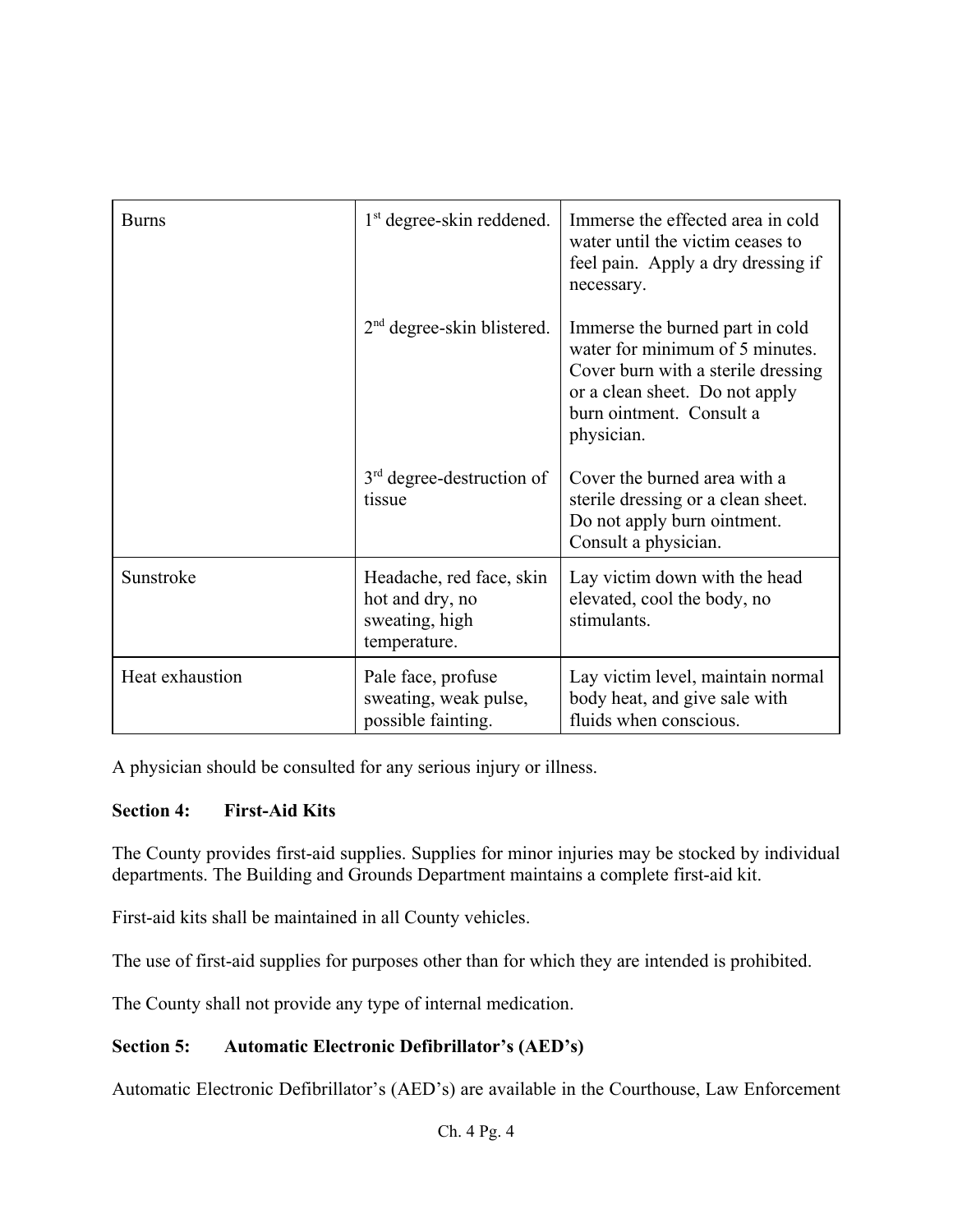Center and the County Highway Shop for use by personnel who have been trained in their operation.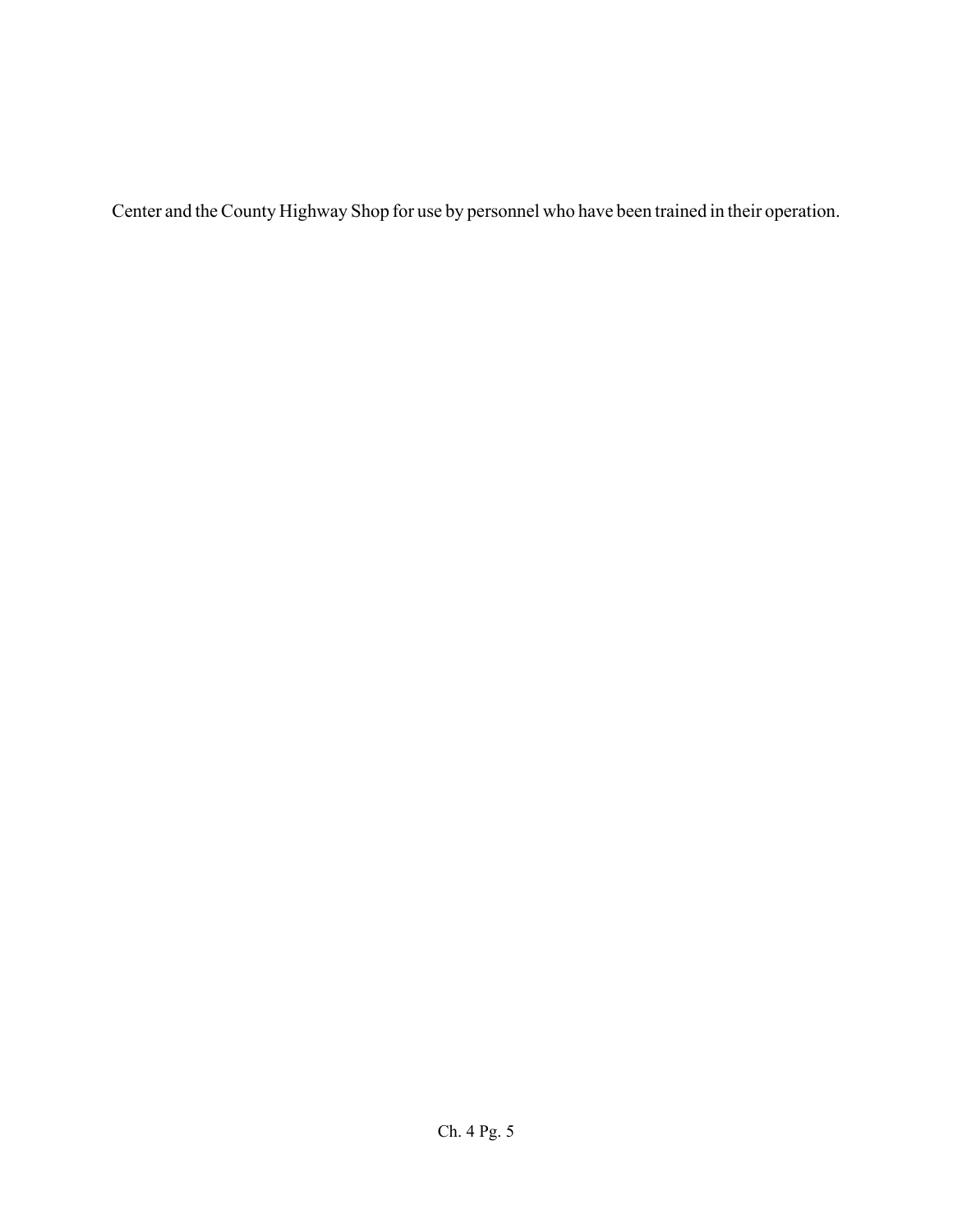# **Chapter 5**

### *Office Environment*

### **Section 1: General**

Each of the offices in county government has as its primary objective the responsibility of providing accurate and efficient service, in a cost-effective manner, to the public in a professional manner. Each of us are a professional and when dealing with either the public or our co-workers will act accordingly.

Today, offices in county government, and industry in general, has seen many changes due to advances in the technological field, these changes range from ergonomically correct office equipment through various automated electronic equipment. Along with these changes comes a new set of safety and health concerns.

Many of the common hazards of the past are still present, such as slippery floors, open file drawers, and electrical hazards, to name a few. However, a new set of concerns has come into existence, these include noise, poor lighting, furniture design, technological advanced electronic equipment and machines and hazardous chemicals. All of these can be found and are used in the office.

Additionally, the rapid pace of office work has produce another set of new occupational hazards including repetitive motion injuries, musculoskeletal strains, and a host of stress related symptoms.

An example is the long periods an employee must put in at a poorly designed workstation, this could result in an injury to the back, neck, shoulder, eyestrain, and a general feeling of tension and irritability.

However, the leading injuries occurring in the office today are many of the older common hazards: Slip, trip and falls, strains and sprains, objects falling on employees, employees caught between objects, and employees being struck by or striking against objects. And, in a majority of cases such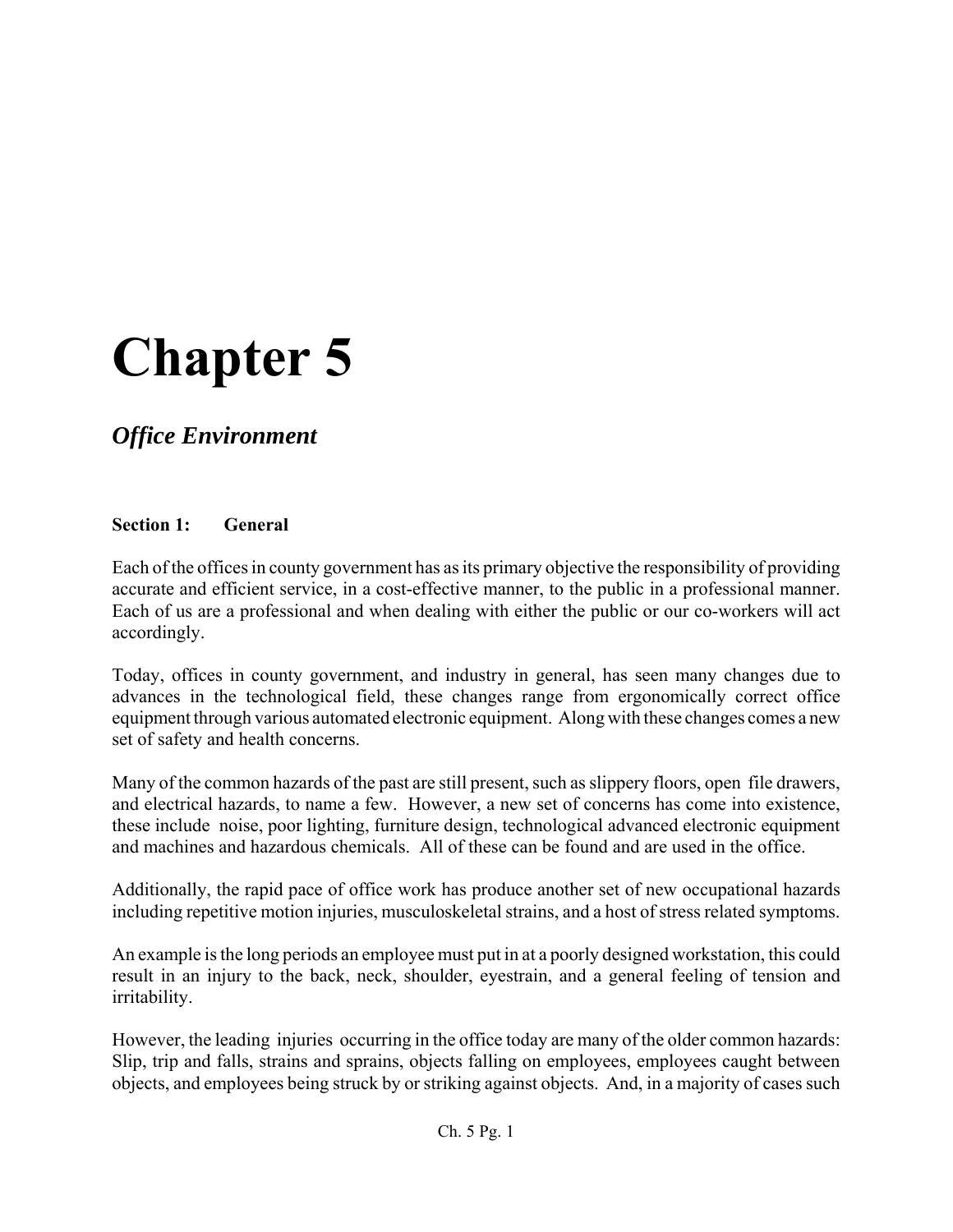injuries could be ruled PREVENTABLE.

What is a preventable incident?

### **A preventable incident is one in which the employee failed to do everything, within reason, to prevent injury or damage to equipment or material.**

It is the goal of this chapter to provide loss prevention solutions to situation which could result in an injury.

### **Section 2: Workplace Injury**

If, while on duty, you are injured on the job, report the injury as soon as possible to your supervising county official. Always advise another employee or official of "minor type injuries."

### **Section 3: Slips, Trips, and Falls:**

The most common exposure to injury of county office employees, and nationally accounting for the greatest number of injuries, is falls. Nationally, the disabling injury rate of falls among office workers is from 2 to 2.5 times higher than the rates of non-office workers.

The most common cause of falls in the office is tripping over open file cabinet or desk drawers. Next is while seated bending over in an unstable chair, and tripping over electrical or telephone cords. Other common causes of injuries are using boxes or chairs instead of a ladder or approved stool, and slipping on wet or damp floors. Objects stored, improperly, on stairs or in hallways as well as loose carpeting or tiles present tripping hazards.

Each of the above situations is a preventable situation. The following checklist can prevent a fall:

### **Section 4: Preventing Falls**

- 1. File and desk drawers will be closed after every use.
- 2. While seated do not bend over, twist in the chair, or lean over backwards.
- 3. Electrical or other types of cords will be secured or covered when in common walkways.
- 4. A ladder, Type II COMMERCIAL, or other approved means will be used when overhead reaching is necessary for objects or materials .
- 5. A chair is not to be used in place of a ladder or approved step-stool.
- 6. Walkways and stairways will not be used for storage.
- 7. Spills will be cleaned up immediately.
- 8. Wet surfaces will be signed warning other of the hazard.
- 9. Carpeting or mats will be available for placement at exterior entrance-ways during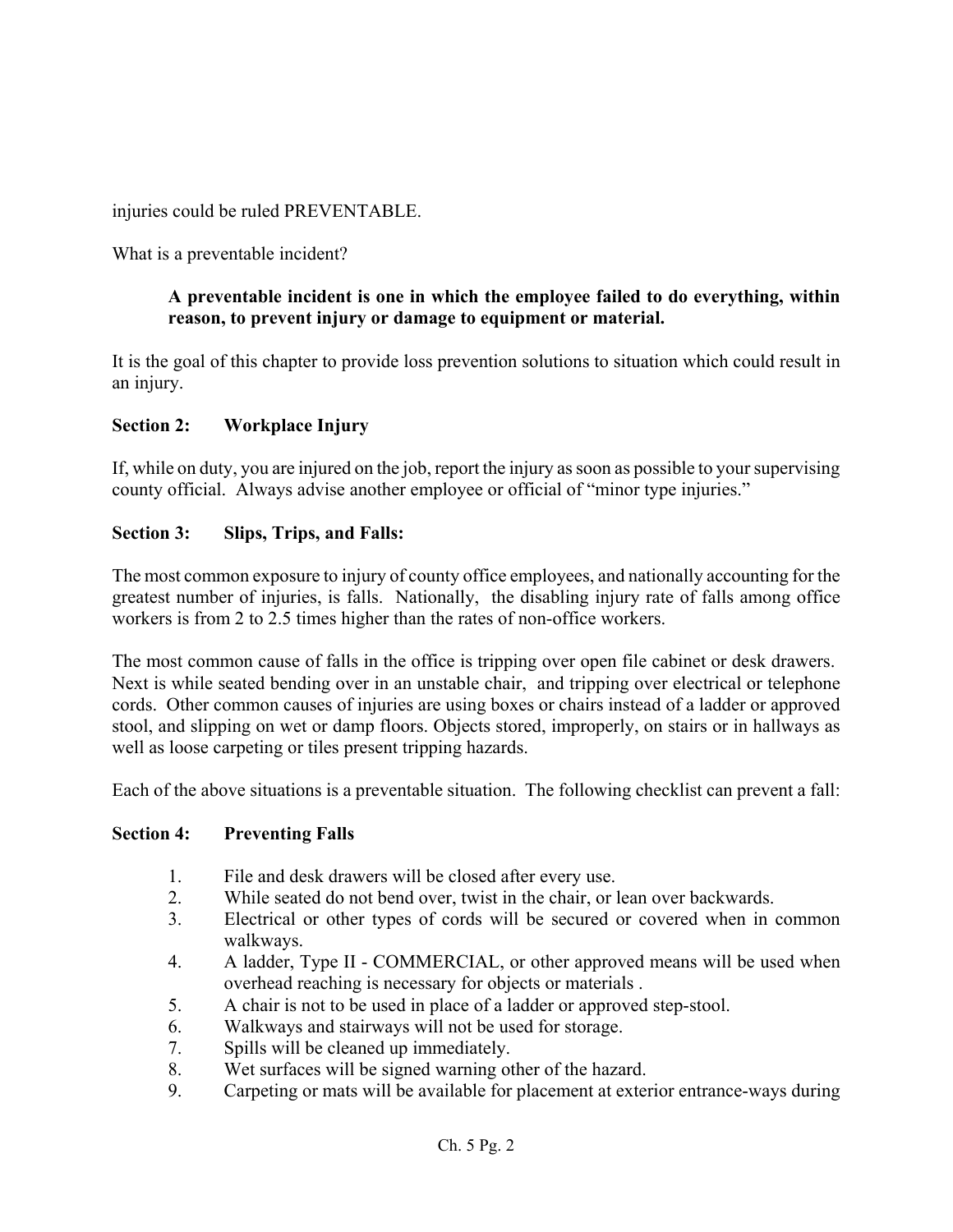inclement weather conditions.

- 10. Loose objects and debris will be removed from the floor as soon as noted.
- 11. Loose tiles or carpeting will be reported and repaired as soon as possible.
- 12. In wet, icy or snow periods, take smaller steps both outside county facilities or when interior conditions make walking surfaces slippery.
- 13. Do not carry objects that obscure your vision.
- 14. Walk, do not run.
- 15. When using stairs, use the hand-rails.
- 16. Wear shoes that provide support to the foot, do not wear sandals or similar type of non-supporting footwear.
- 17. Stable shoes with non-slip soles are suggested.

If you find yourself falling, do not reach out with your arms to break your fall...you could break your arm. Let your body crumple and roll with the fall. It is more than likely your body will absorb the impact and momentum of a fall, eliminating or at least reducing the chance of injury.

### **Section 5: Strains, Sprains and Overexertion**

It is important to follow safe lifting practices. A carton of paper or a box of license plates is heavy, and if these and other similar objects are not lifted correctly injury can occur. Even small, light loads can cause an injury to your neck, back, or shoulders if you use your body incorrectly when lifting such items.

What an individual could lift at one stage of life (such as when younger) may not be within our lifting range as we get older. Backs are particularly vulnerable, and the majority of back injuries are, again, preventable. Before lifting any load, ask yourself the following questions:

- 1. Is it too heavy for me to lift alone?
- 2. By lifting this to the height necessary, will I be straining?
- 3. Will carrying this load to its destination be a problem?
- 4. By lifting this object by myself, am I trying to impress anyone, including myself?

If you answer "yes" to any of the above questions, ask for assistance from another employee.

### **Section 6: Proper Lifting Techniques**

- 1. Place feet shoulder-width apart and be balanced.
- 2. When lifting from the floor, squat close to the load.
- 3. Keep you back in the neutral -straight- position.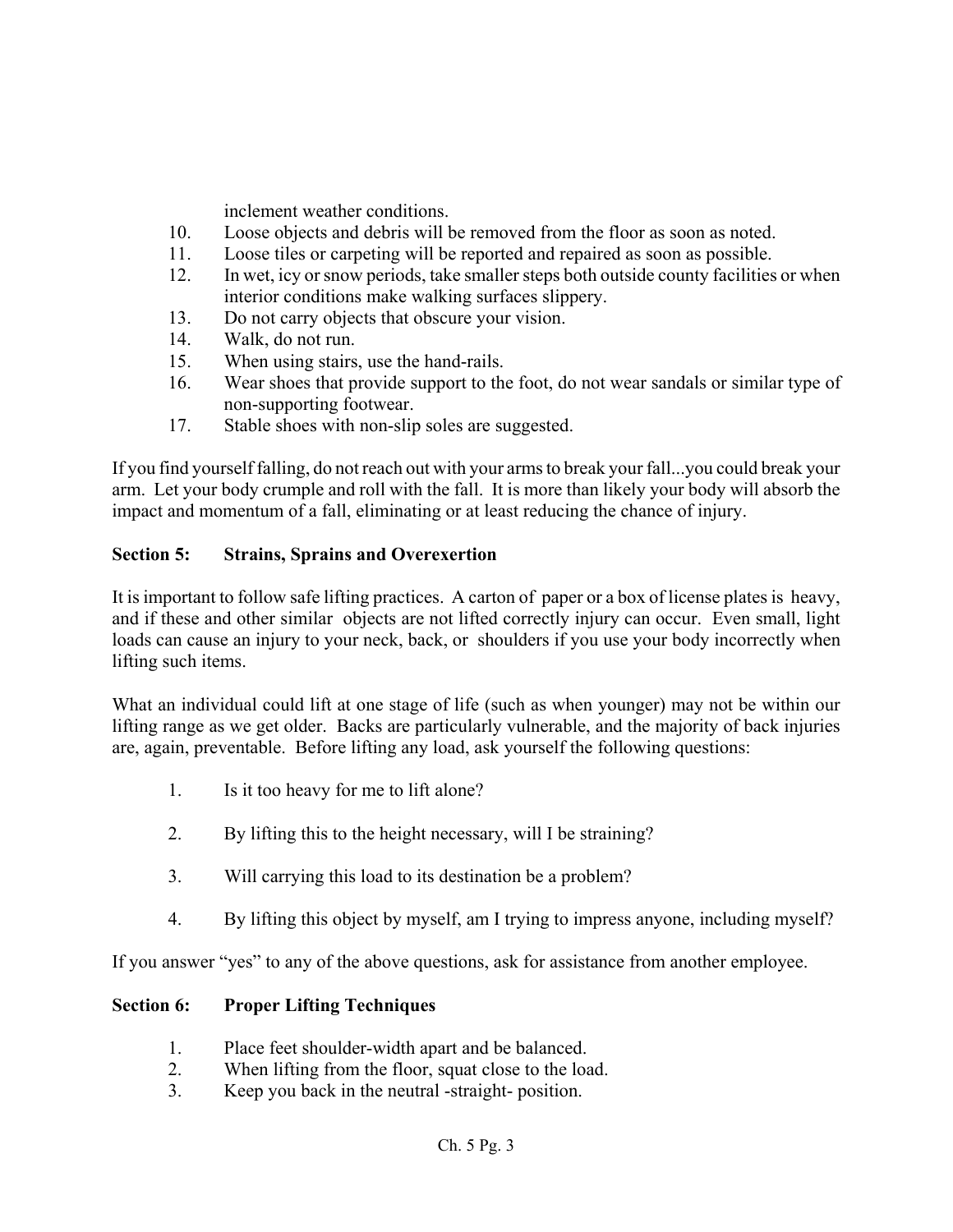- 4. Tuck in your chin so your head and neck have a straight back line.
- 5. Grip with the whole hand, not just fingers.
- 6. Draw the object close to you, elbows close to your body.
- 7. Keep the load and body weight centered.
- 8. Lift with your legs. They are the strongest part of your body. Let the leg muscles, not your back, do the work.
- 9. Lift by straightening your legs. Tighten your stomach muscles to help support your back.
- 10. Maintain the neutral back position during lifting and carrying.
- 11. Do not twist when lifting.
- 12. When turning with a load, turn the body, feet first. Do not twist the upper body.
- 13. To set the object down, reverse the procedure.
- 14. Do not carry a load which blocks your vision.
- 15. Do not lift a load from a seated position. This places an additional strain on your back. Stand up from your chair, then squat, grasp the object then, as previously described, stand while lifting.
- 16. Employees who, when performing a task, twist the upper body while lifting, need to have their work task re-examined.
- 17. If possible, break loads into smaller loads, so that they are more manageable.
- 18. Whenever possible, store materials at knee level.
- 19. Shelving, if possible, should be no more than 12" to 18" deep. This prevents overextending and lifting which can result in an injury.
- 20. Materials that are heavy should be stored as close as possible to the end user destination. This is to reduce the risk of carrying heavy objects a greater distance causing a greater exposure to injury.
- 21. A hand truck or cart should be made available for transporting heavy loads.

### **Section 7: Struck By Or Striking Objects**

Striking your body against objects is another cause of office injuries. Included in incidents of this type are:

- 1. Running into doors, file cabinets, and open drawers.
- 2. Bumping into other people while walking, particularly at blind-corners.
- 3. Hitting open file cabinets drawers when bending down or straightening back up.
- 4. Striking against protruding sharp objects such as, knives, scissors or other sharp instruments, office equipment, spindles, staples or pins.
- 5. Running into protruding objects such as fire extinguishers, water coolers and display cases.

Employees need to be observant of surrounding conditions, particularly when walking or going up or down stairs. The proper storage of materials, office supplies, paper products and other such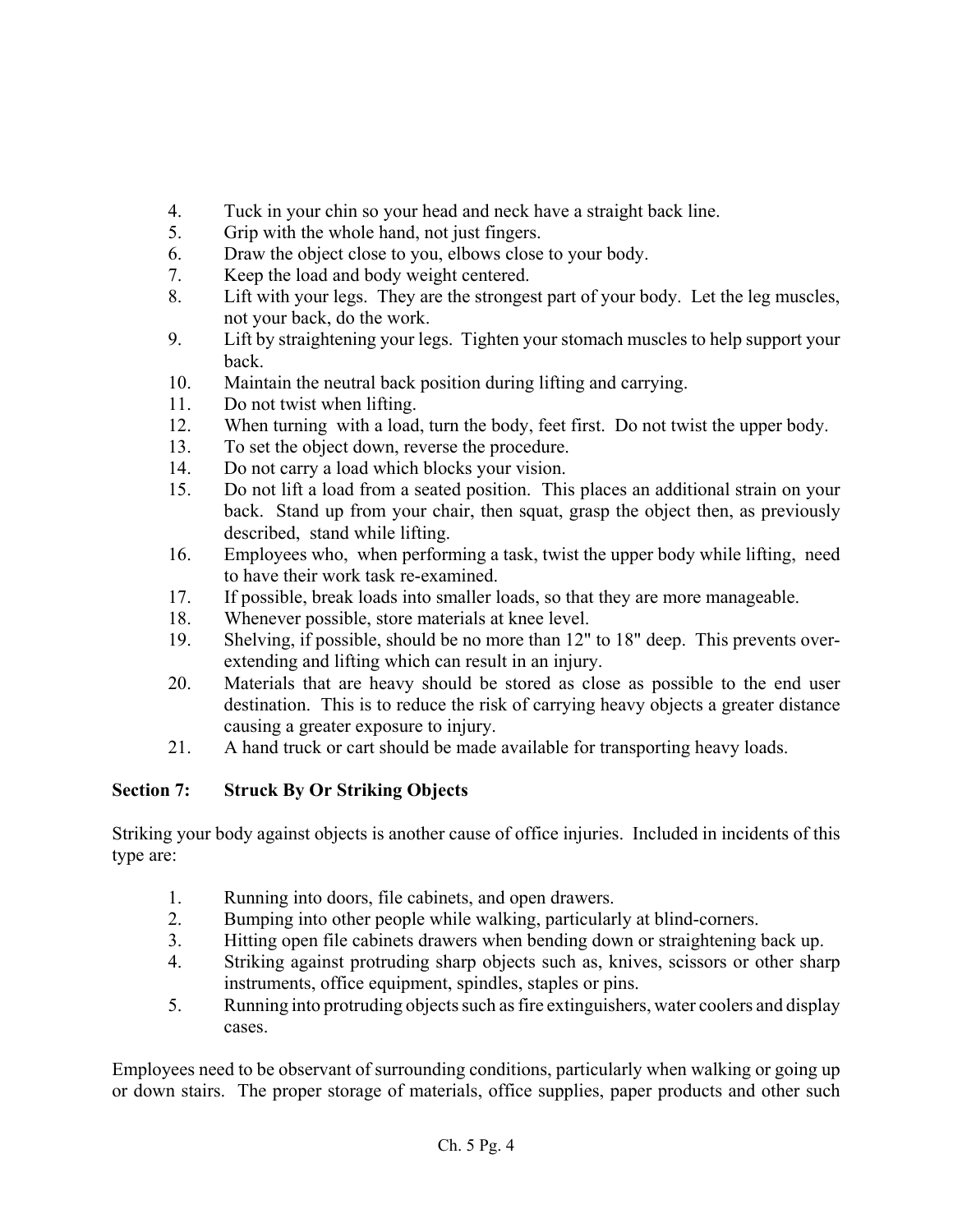materials, will assist in maintaining a good working environment. Objects striking employees can occur by:

- 1. Materials sliding from shelves or cabinet tops.
- 2. File cabinets being top-heavy.
- 3. Equipment or materials dropped on the employees feet or fingers.
- 4. Fingers caught under the knife-edge of paper cutters.
- 5. Scissors, knife-edge instruments, and pins not properly stored.
- 6. Doors, which open into common walkways or office spaces.

### **Section 8: Preventing Incidents Involving Being Struck By or Striking Objects**

Injuries of this type can be eliminated by employees being observant to surrounding conditions and through effective good housekeeping and material storage procedures. This would include:

- 1. Eliminate haphazard storage of materials on top of bookcases, shelving and other such over-head locations.
- 2. Proper distribution of files in each drawer.
- 3. Open only one file drawer at a time.
- 4. When leaving the filing cabinet, close the drawer.
- 5. Proper storage of sharp instruments.
- 6. Materials or equipment not stored or placed at the edge of desks, counters or other such areas.
- 7. Protruding objects being identified
- 8. Closing drawers or cabinet doors after inserting or extracting material.
- 9. Blind corner mirrors.
- 10. Exercise caution when opening doors, a person could be the immediate area.

### **Section 9: Caught Between**

There have been situations where employees have been injured because they were not being observant to surrounding conditions. Employees have been caught between objects as a result of:

- 1. Shutting drawers or doors on fingers.
- 2. Improper stacking of materials, which fall on employees.
- 3. Setting down heavier objects on fingers or toes.
- 4. Fingers, hair or articles of clothing or jewelry caught in office machines.

### **Section 10: Preventing Injuries Caused By Being Caught Between**

Preventing such injuries can be achieved by being:

1. Observant to surrounding conditions.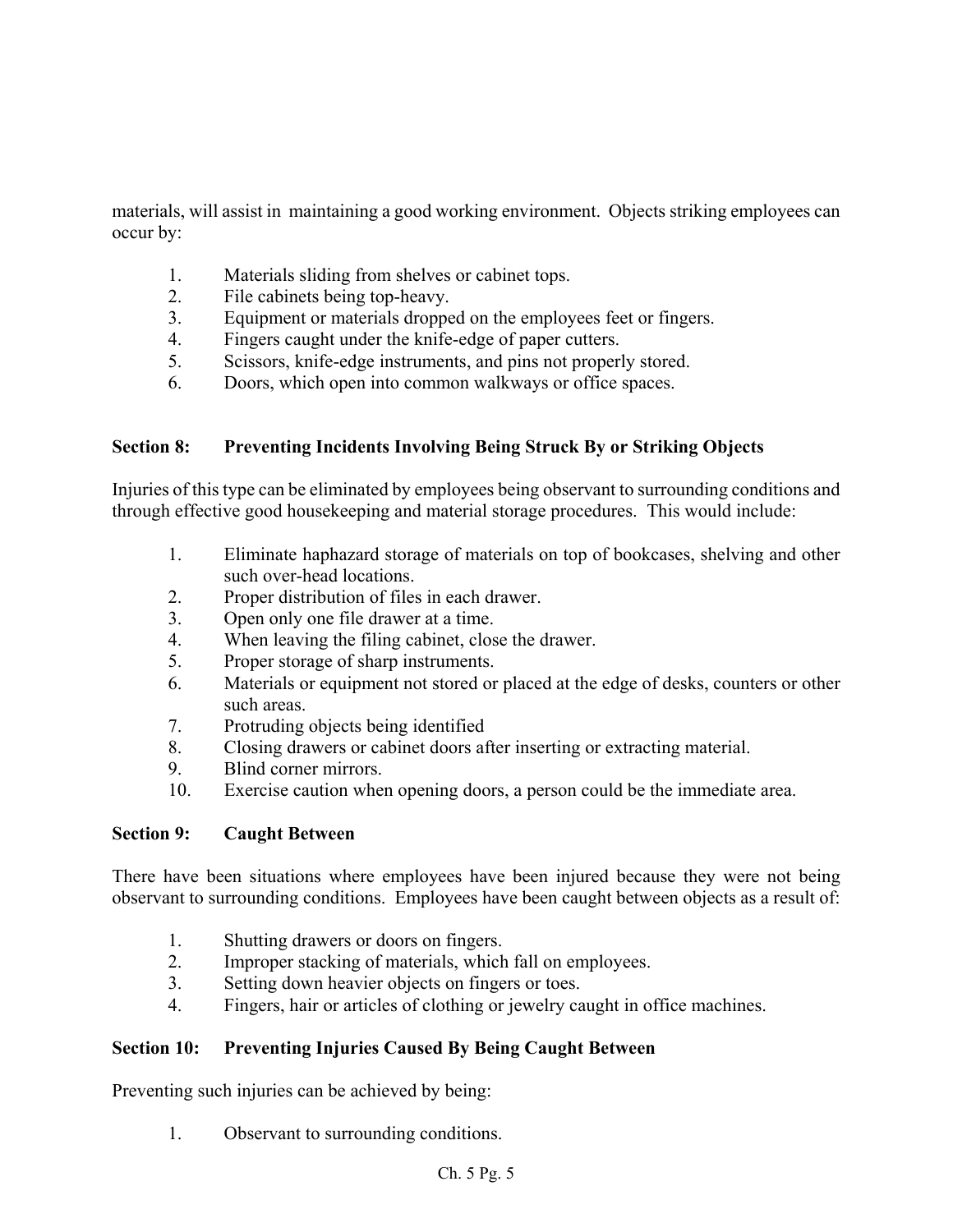- 2. When two or more employees are putting down the same load, coordinate the activity.
- 3. Proper storage (stacking) of materials can eliminate the risk of injury.
- 4. Avoid loose jewelry or clothing when reaching into operating machines.
- 5. If there are rotating parts exercise caution, if you have long hair around such equipment wear a head covering.
- 6. Work on equipment only if trained or have read the instruction manual with a knowledge of what you are doing.

#### **Section 11: Office Furniture**

All office furniture, that is desks, chairs, stools, tables, cabinets, bookcases and similar furniture will be maintained in good repair.

- 1. Drawers and doors will be closed when not in use.
- 2. Filing cabinets will have weight evenly distributed between all drawers.
- 3. Chairs, stools and step ladders or step-stools, will be in good repair.
- 4. Cabinets, bookcases and files will be securely attached to walls or other building surfaces.
- 5. Paper cutters will be locked-down when not in use.
- 6. Scissors, knives and other sharp instruments will have sharp edges protected when not in use.
- 7. Spindles, pens, pencils will be protected, or stored in a manner so as not to cause injury.
- 8. Surfaces will not have splintering edges or surfaces.
- 9. Electric fans lower than 7' from the floor will not have openings greater than onehalf inch.
- 10. Ladders will be in good repair and of the proper type.

Report any defective furniture to your county official. Any office furniture found to be defective and in need of repair will be taken out of service, not used, and either repaired or replaced.

### **Section 12: Lighting**

Different tasks require different light levels. Lighting also varies from person to person as well as from task to task. Poor office lighting can result in eye-strain, irritation, watering and reddening of the eyes and a variety of other eye problems. The county has implemented a number of measures to prevent and control poor lighting conditions in the working environment. These include:

- 1. Regular maintenance of the lighting system, including changing bulbs and repairing faulty lamp circuits.
- 2. Seeking input on glare conditions being experienced, and making corrections as needed.
- 3. Attempting to reduce glare conditions by the use of window coverings, shielding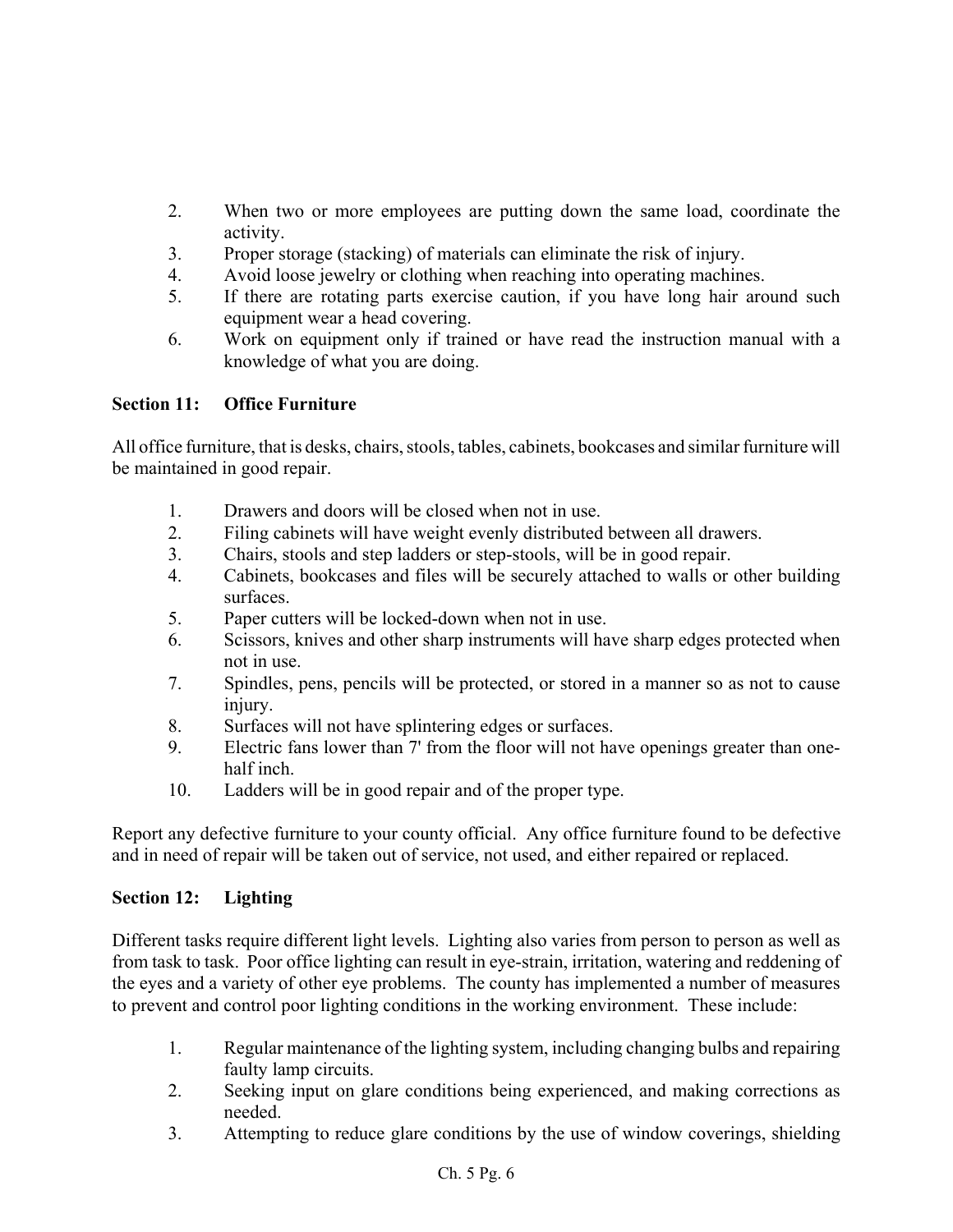lamps and implementing other procedures to reduce the source of glare.

- 4. If you experience any problem in this area, report it to your county official.
- 5. If you note any area, exterior or interior, with a lighting problem, report it to your county official.

### **Section 13: Noise**

Each of us has a different hearing level. Some of us will pick up a very low hum from certain equipment, whereas a co-worker may not hear anything. In the majority of instances the office equipment used is within the federally required standards for noise levels. However, if because of an acute hearing situation, you experience a problem in this area, please advise your supervising county official.

### **Section 14: Indoor Air Quality**

The county has attempted to provide the best working environment possible. In the past when upgrading the heating and ventilation systems, we have attempted to reduce indoor air pollutants and improve air quality. If you have any questions or concerns in this area, please advise your supervising county official.

### **Section 15: Workstation Ergonomics**

Ergonomics is, in one sense, the word replacing proper positioning of the body for work. However, it also includes proper placement of the materials and equipment necessary to carry out the daily functions of county government.

Common characteristics of working at video display terminals (VDT's) have been identified and associated with increased problems. Included are:

- 1. Workstation design
- 2. Job task
- 3. Repetitiveness of the job
- 4. Posture constraint
- 5. Pace of work
- 6. Job or Task Scheduling
- 7. Individual worker personal situation

One of the keys to comfort is maintaining the body in a relaxed, neutral position. The ideal work position is for the employee to have the arms relaxed and hanging from the shoulders. keyboard is used, the arms should be bent at right angles at the elbows, with the hands held in a straight line with the forearms and elbows close to the body. The head should be in line with the body and slightly bent forward.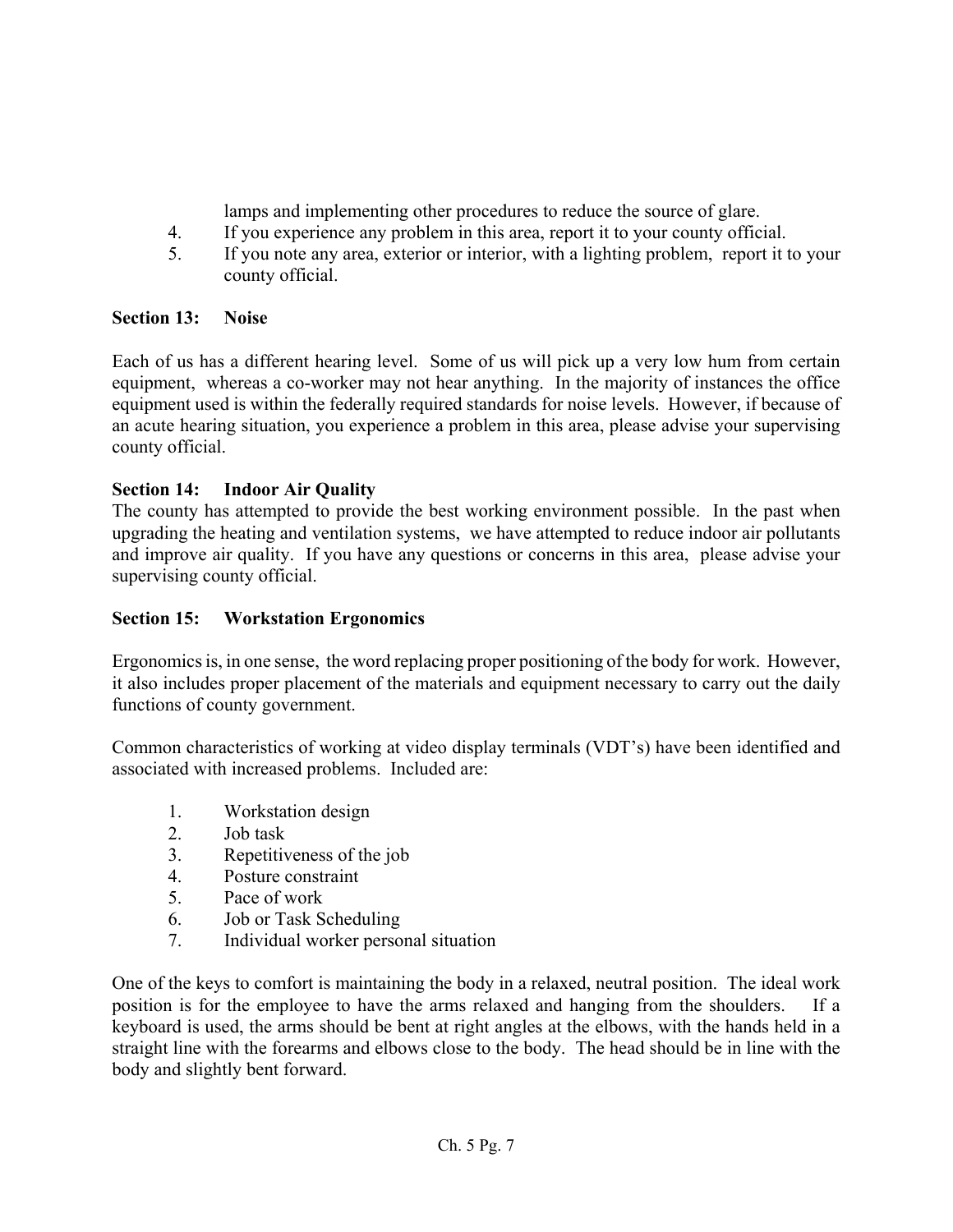It is suggested:

- 1. The height of your chair should be adjusted so that the thighs are horizontal while the feet are flat on the floor.
- 2. The rear of the seat should be adjusted so that your back is supported, while the knees are comfortable, relative to the front of the seat.
- 3. The back rest of the seat should be adjusted vertically so that it supports the curvature of your lower back.
- 4. With your arms at your side and the elbow joints at approximately 90 degrees, adjust the height/position of the chair arm rests to support the forearms.
- 5. The keyboard should be adjusted so that your fingers rest on the keyboard home row when the arm is to the side, elbow at 90 degrees, and wrist straight.
- 6. Keeping the wrist in a neutral position, with arm and hand close to the body, you should be able to use the mouse placed next to the keyboard.
- 7. Height of the screen should be at eye level and between 18" and 24" centered from the body.
- 8. For bifocal or tri-focal users, place the monitor at a height so that easy viewing can be achieved without tipping the head.
- 9. Reference documents should be placed next to the screen on a document holder and at the same distance from the eye.
- 10. A footrest should be used if the employee cannot comfortably rest his or her feet on the floor.

Other good office techniques can be implemented to reduce the risk of injury and improve work productivity. Included are:

- 1. Adjusting window coverings to reduce glare.
- 2. Move monitors away from sources of glare.
- 3. Tip monitors slightly downward to reduce glare.
- 4. Use diffusers on overhead lighting.
- 5. Use an anti-glare filter on the screen.
- 6. Clean the monitor screen on a regular basis.
- 7. Do not cradle a phone between the head and shoulder. Hold the phone with your hand, use a speaker phone or a headset.
- 8. Frequently used items should be within easy reach.
- 9. Use the minimum force necessary to strike keyboards of any type.
- 10. Take a five minute break, exercising fingers, wrists, neck every hour during heavy workload periods.
- 11. Use the minimum force necessary for staplers, paper cutters and hole punches.
- 12. Vary tasks, if possible, to avoid long periods in one position.
- 13. Use mini-breaks -without stopping work- to rest eyes and muscles. Perform a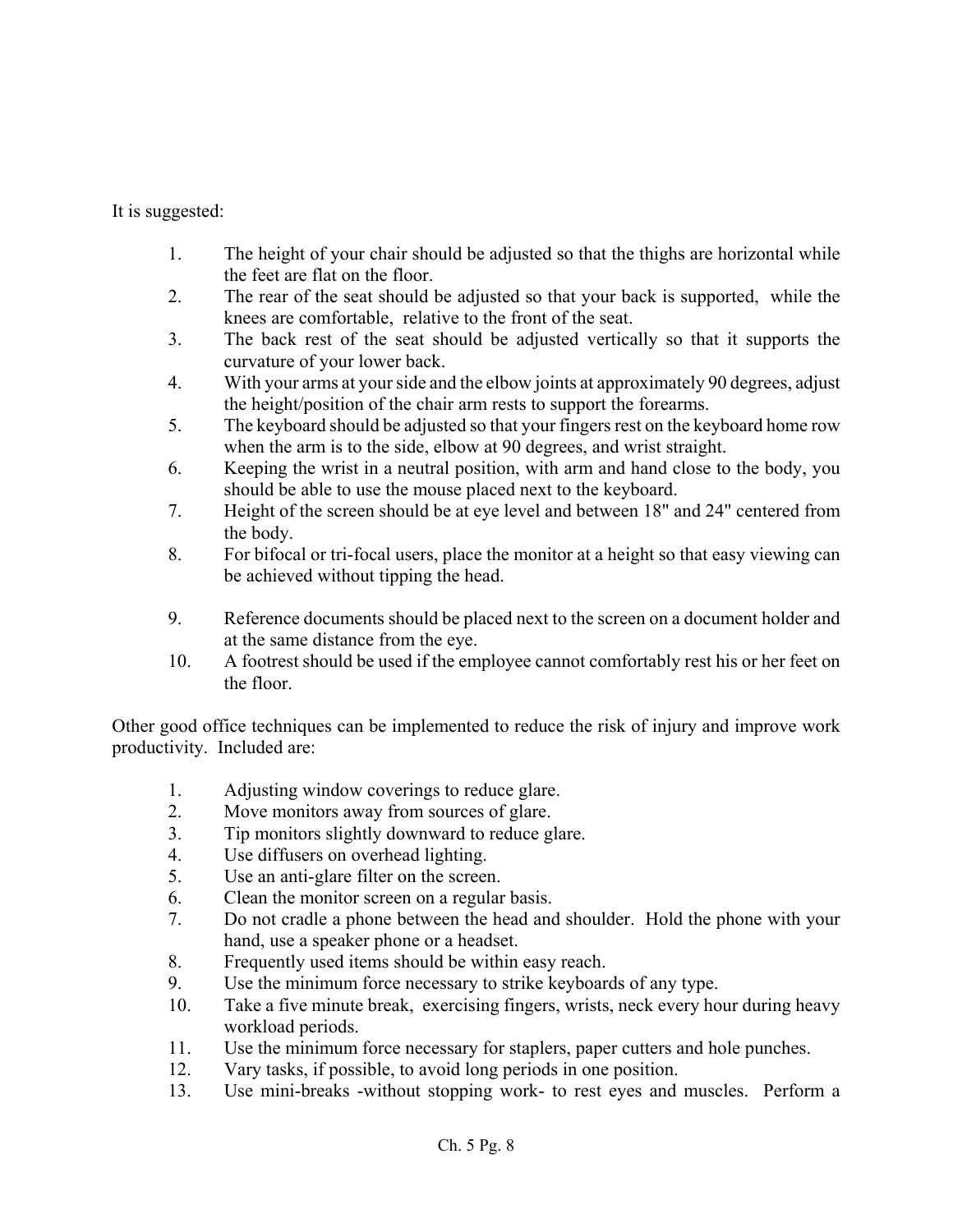different style of physical activity.

- 14. Neutralize distracting noises by playing soft music or turning on a fan.
- 15. Maintain a comfortable workplace temperature by using layering of clothing or a fan.

If you experience any problem with your workspace, advise your county official.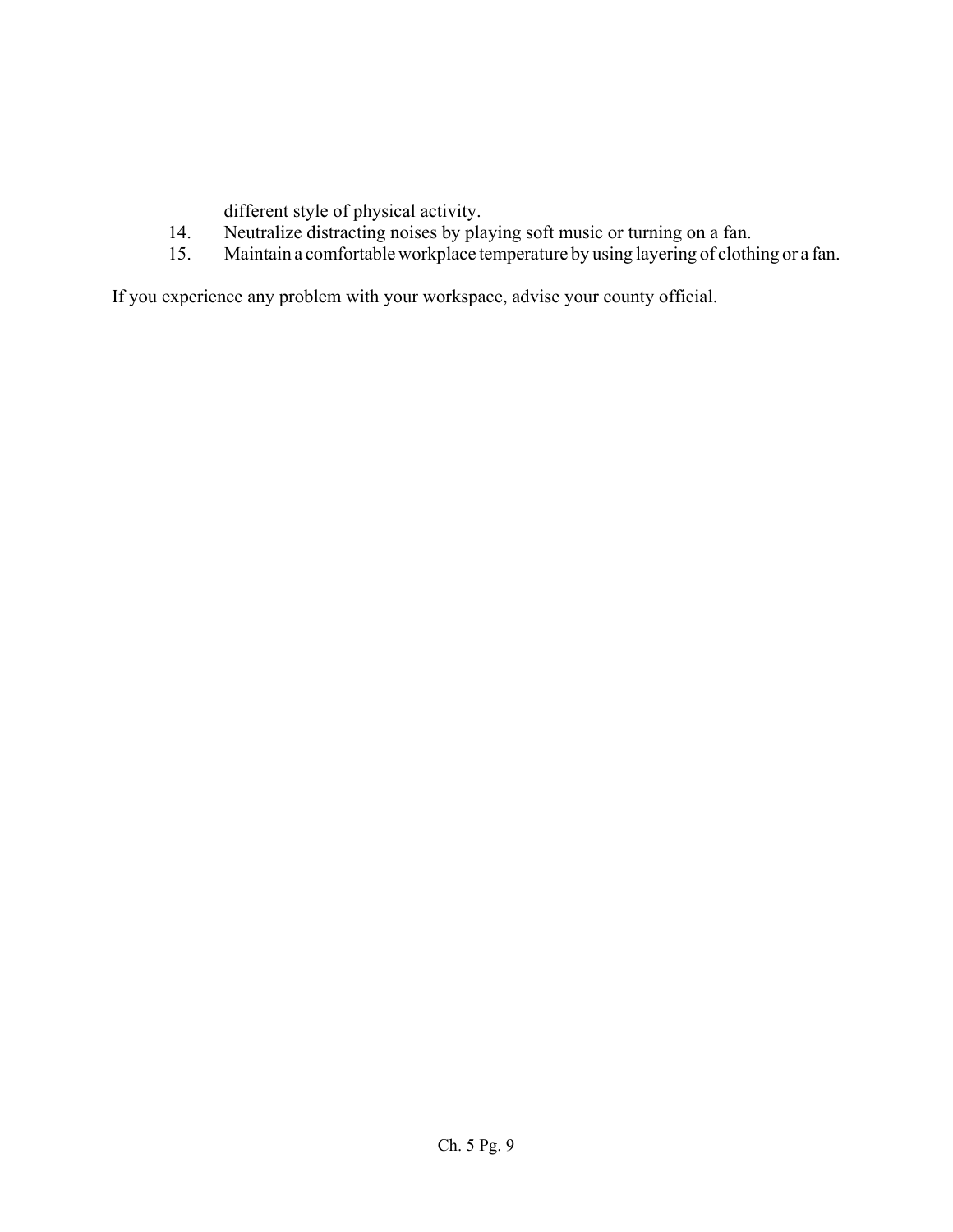# **Chapter 6**

### *Vehicle and Equipment Operations*

#### **Section 1: General**

The following rules and regulations govern the general operation of allCounty vehicles and personal vehicles utilized to transport individuals receiving County services. Each department has specific guidelines for the use of vehicles. Employees shall comply with both the general rules and the departmental rules when operating any County owned vehicles or when being compensated by the County to transport the public.

All employees operating County vehicles or motorized equipment or personal vehicles on County business (hereinafter referred to as Vehicle Operation) will be required to take defensive driving training prior to operating such vehicles or motorized equipment and subsequently every three (3) years.

If Vehicle Operation is listed as an essential function on the employee's job description or if the employee is involved in Vehicle Operation more than 4 times per year, the employee will be required to take the full four hour in-classroom defensive driving class offered periodically at County facilities.

If an employee is involved in Vehicle Operation 4 or less times per year, the employee will be required to take the defensive driving class offered through NIRMA U. If a defensive driving class is not offered through NIRMA U at the time the employee needs to take the class, the employee may check out the defensive driving CD from Human Resources and view the CD to fulfill the defensive driving training requirements.

If an employee is required to take the full in-classroom defensive driving class, and it is not being offered before Vehicle Operation is required, the employee may take the NIRMA U defensive driving class or view the defensive driving CD to temporarily fulfill the defensive driving requirements, but will be required to take the full in-classroom defensive driving class as soon as it is offered and subsequently every three (3) years.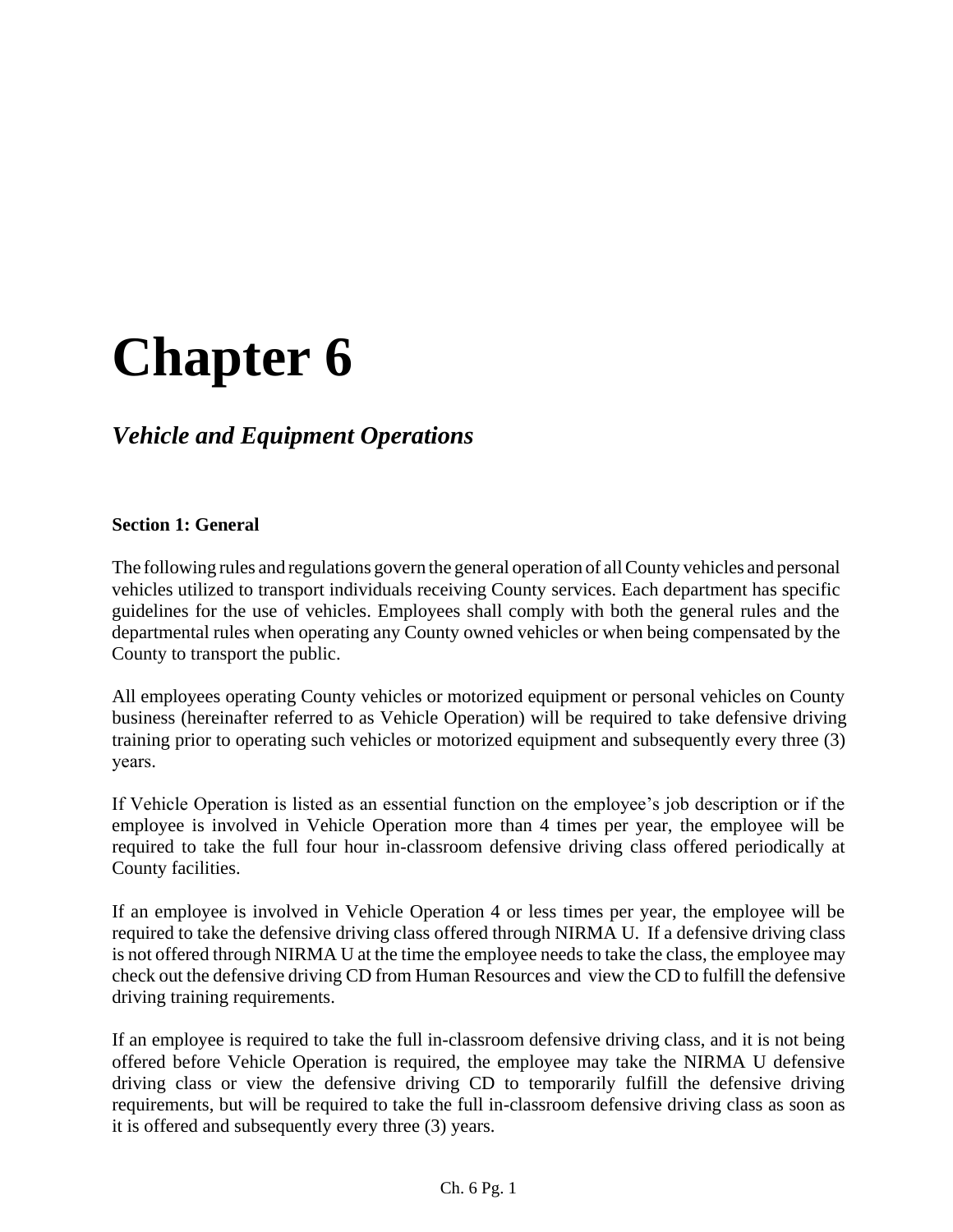The Elected Official or Department Head providing supervision for the employee shall be responsible for determining if the employee is required to take the full four hour in-classroom defensive driving class or is required to take the NIRMA U/CD defensive driving class in accordance with the guidelines above.

Nothing in the sections above shall prohibit an elected official or department head from requiring an employee to take the full in-classroom defensive driving class, even if Vehicle Operation is not listed as an essential function of their job description or even if they are involved in Vehicle Operation less than 4 times per year.

An employee must have the appropriate insurance and valid driver's license for the vehicle or equipment to be operated and must be in compliance with any restrictions listed on the license in order to operate any personal or County vehicle or equipment.

An employee who drives a County vehicle or who is required to operate a personal vehicle, even on an occasional basis, MUST adhere to the established requirements regarding an individual's driver's license as outlined in the Safety Manual.

County vehicles may not be operated at work or taken home by an employee without prior authorization of the Elected Official/Department Head and in accordance with the Sarpy County Policies and Procedures Manual.

County vehicles shall be used for County business only and not for any personal use or gain.

A County vehicle shall not be operated by anyone other than the employee it is assigned to without department head approval.

During the time the vehicle is under the employee's control, it shall be the responsibility of the employee to operate the vehicle safely, comply with all traffic and parking rules and regulations (including not smoking in the vehicle and wearing seatbelts) and to secure the vehicle when leaving it unattended.

An employee must call for a local law enforcement agency to come to the scene of any work-related vehicular accident immediately, even if there is no apparent damage. Every accident shall also be immediately reported to the employee's supervisor.

An employee may be held personally responsible for damage to a County vehicle if an investigation discloses negligence, carelessness or misuse.

Employees shall not transport non-work-related passengers in County vehicles at any time without prior approval from their supervisor.

Employees shall not attempt to make any mechanical repairs to the County vehicle unless properly authorized by the employee's supervisor or Fleet Services or unless assigned to such duties.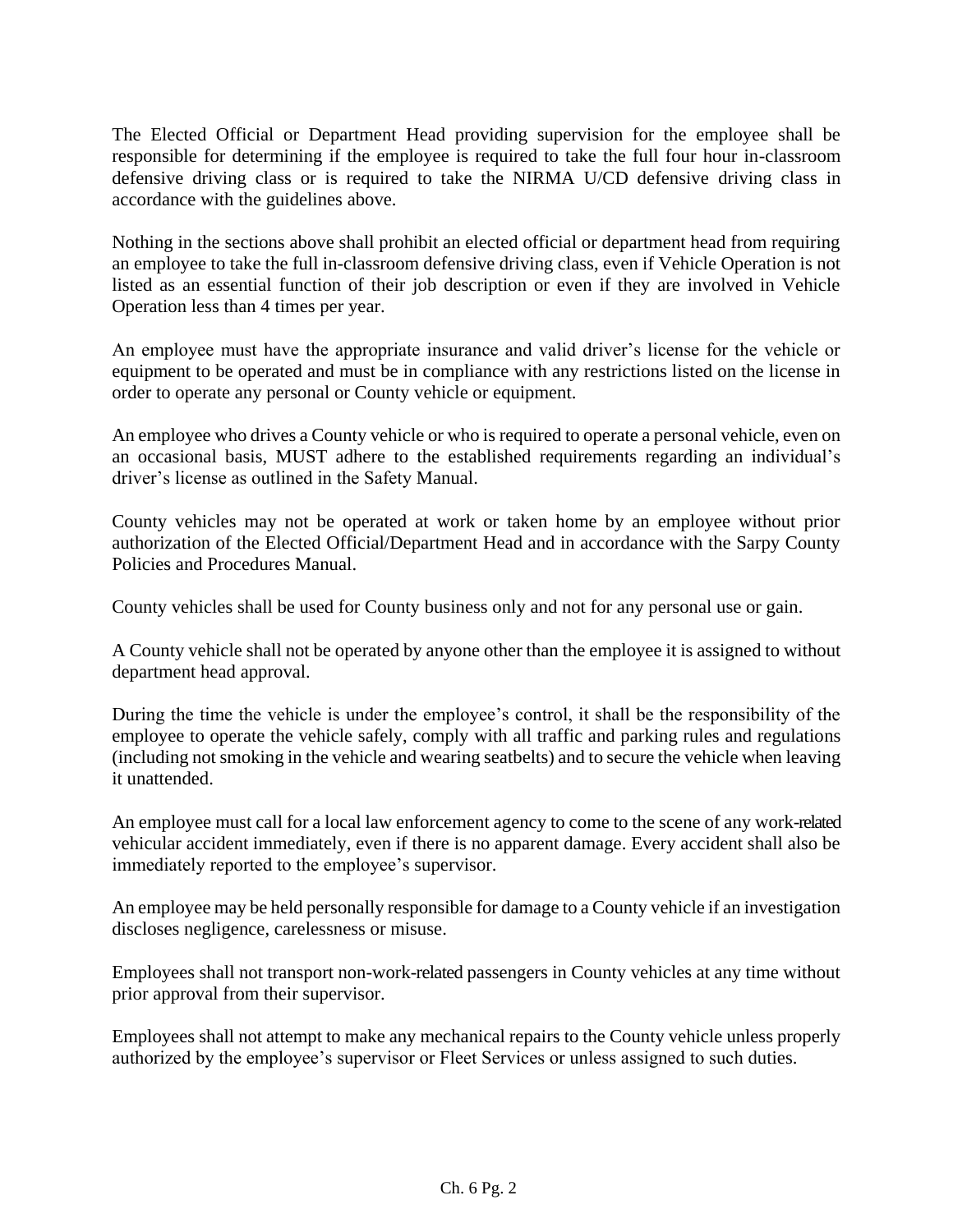Employees shall keep all County vehicles free of objects that might lodge under the brake pedal or interfere with safe operation of the vehicle.

It is the responsibility of the employee operating a County vehicle or equipment to ensure that all supplies, equipment, machines and vehicles being hauled or transported are properly secured to the transporting vehicle or trailer.

Any personal or County vehicle or equipment that has been tagged unsafe to use shall not be used by any employee until such tag has been removed by authorized personnel.

Fuel cards are issued for each County vehicle and may not be used to purchase fuel for other vehicles without prior department approval. In addition, the fuel card may not be used for any purchases other than fuel.

Equipment shall be operated in compliance with the law and the directives of the County. Equipment shall not be driven, or road tested at speeds in excess of the established speed limits, nor at speeds greater than is reasonable and prudent under the conditions then existing. Sarpy County requires that an operator hold a valid driver's license for the class of vehicle that he/she is authorized to operate.

Use of an official vehicle for an employee's personal convenience or benefit constitutes misuse and is prohibited.Employees whomisuseCounty vehicles are subject to disciplinary action and financial responsibility for any accident.

All drivers of County vehicles are responsible for reporting any damage or deficiency to the Fleet Services. Repairs, adjustments, and maintenance can only be accomplished if the driver adequately documents and reports these items. Failure to report unsafe vehicle conditions can result in an accident. Employees have no special privilege in traffic except when specifically authorized in the line of duty.

Employees operating vehicles or equipment shall be familiar with the contents of the Nebraska Drivers Manual, pertinent traffic laws, and the directives of the County.

Equipment shall be maintained in compliance with the law and the directives of the County. Operators shall report all unsafe or defective equipment to their Supervisors-

The painting and marking of equipment, tailgates, etc., shall be in accordance with the specifications of the County.

Operators shall keep all vehicles and equipment clean and in good operating condition. They shall perform daily inspection reports before leaving the parking area. If any equipment is found to be defective, it shall not be used.

A red flag shall be displayed on the extreme end of a load which projects four feet or more beyond the rear of any vehicle.

No operator shall start, stop, slow down, turn, or back his vehicle without using the proper signals and making certain that the movement can be done safely.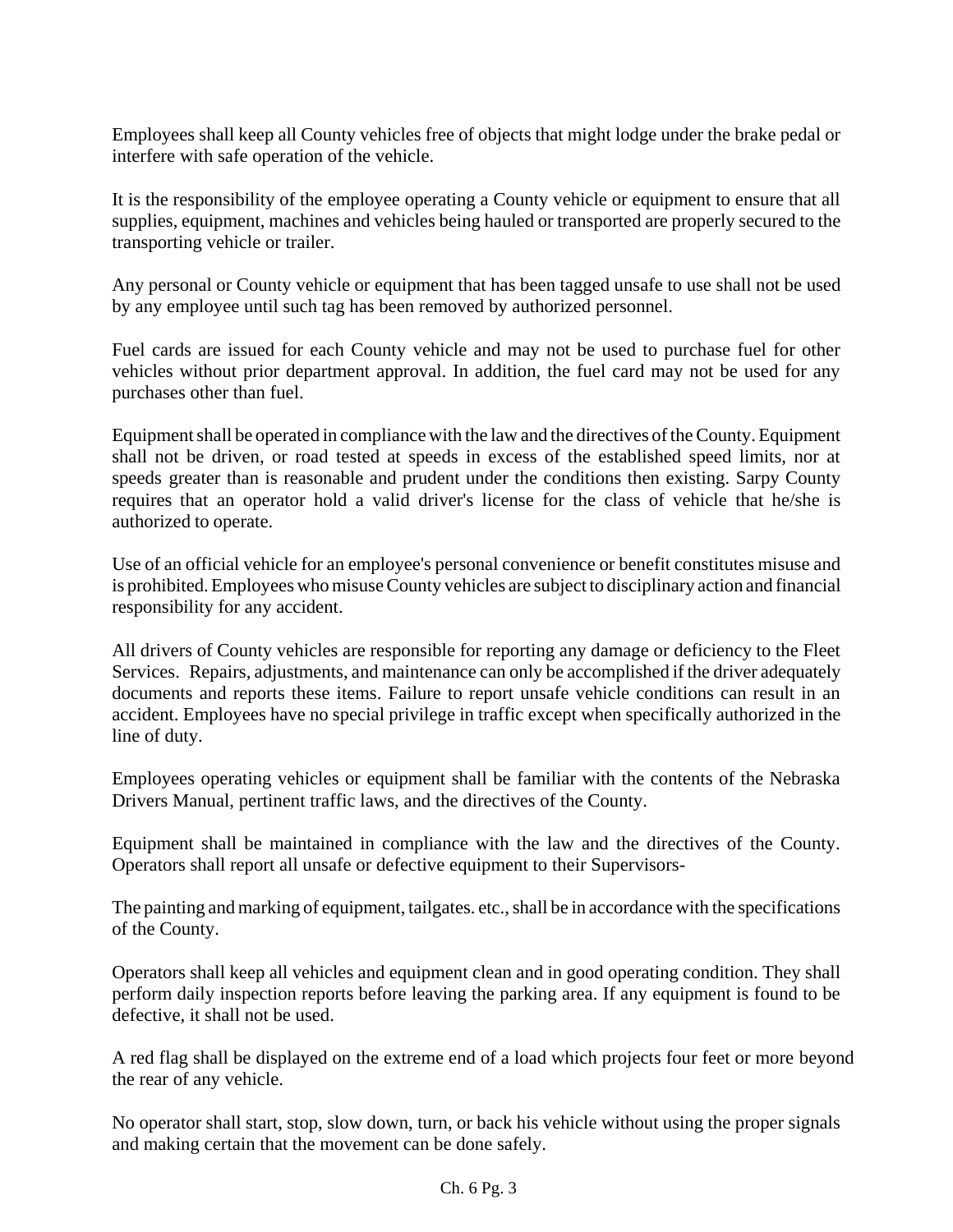On rural roads or in any area where parking lanes are not provided or where traffic warning signs are not erected, no vehicle shall be stopped opposite another vehicle within a distance of 100 feet. The drivers and passengers of such vehicles should not congregate in the traffic lane. No equipment shall stop or park on the traveled portion of the roadway when it is practical to stop or park off the roadway, unless required to do so in the line of duty. Equipment shall not be parked on the roadway unless protective flags, flares, signs, or flaggers are used.

Equipment shall not stop or park where it may interfere with the movement of other vehicles or be in close proximity to working operations. Vehicles/equipment shall not be parked or left adjacent to the roadway in such a manner to constitute a traffic hazard, nor shall they be parked on a curve or hill where they will obstruct sight distances.

Operators shall not park equipment without first setting the brakes. Blocks may be placed under the wheels as an additional precaution. Any vehicle being loaded or unloaded at a dock with a forklift or mechanical handling equipment shall have both rear wheels blocked.

When parking non-motorized equipment (trailers, etc.) that does not have brakes, the wheels should be blocked and additionally fastened to prevent any movement.

Equipment operators shall reduce vehicle speed during periods of poor visibility caused by fog, smoke, rain, or snow and shall turn on the headlamps of their vehicles as an added precaution. Should visibility make operation unsafe, the vehicle shall be stopped and parked clear of the traffic lane and remain there until driving can be safely resumed.

Not more than three persons are permitted to ride in the front seat of a vehicle, and no one will interfere with the driver's control of that vehicle.

Persons are not permitted to ride on the hood, running board, or fender of any vehicle, nor project any part of their body beyond the sides of the vehicle. No one is permitted to get on or off a vehicle while it is in motion.

A radiator cap shall not be removed from an overheated radiator until the motor has been cooled and the water has ceased boiling.

Vehicle doors shall be kept closed while the unit is in motion and shall not be left open while the vehicle is parked.

No one shall open the door of a motor vehicle on the side available to moving traffic unless and until it is reasonably safe to do so and it can be done without interfering with the movement of other traffic.

Drivers shall not permit vehicles to be loaded beyond the capacity of the unit, nor shall they permit material, equipment, or miscellaneous gear to be loaded upon a running board, fender, hood, or truck box in any manner which would permit any portion thereof to extend beyond the fender line or to extend upwards to heights sufficient to strike overhead wires, garage doors, etc.. or in any way interfere with the vision of the operator.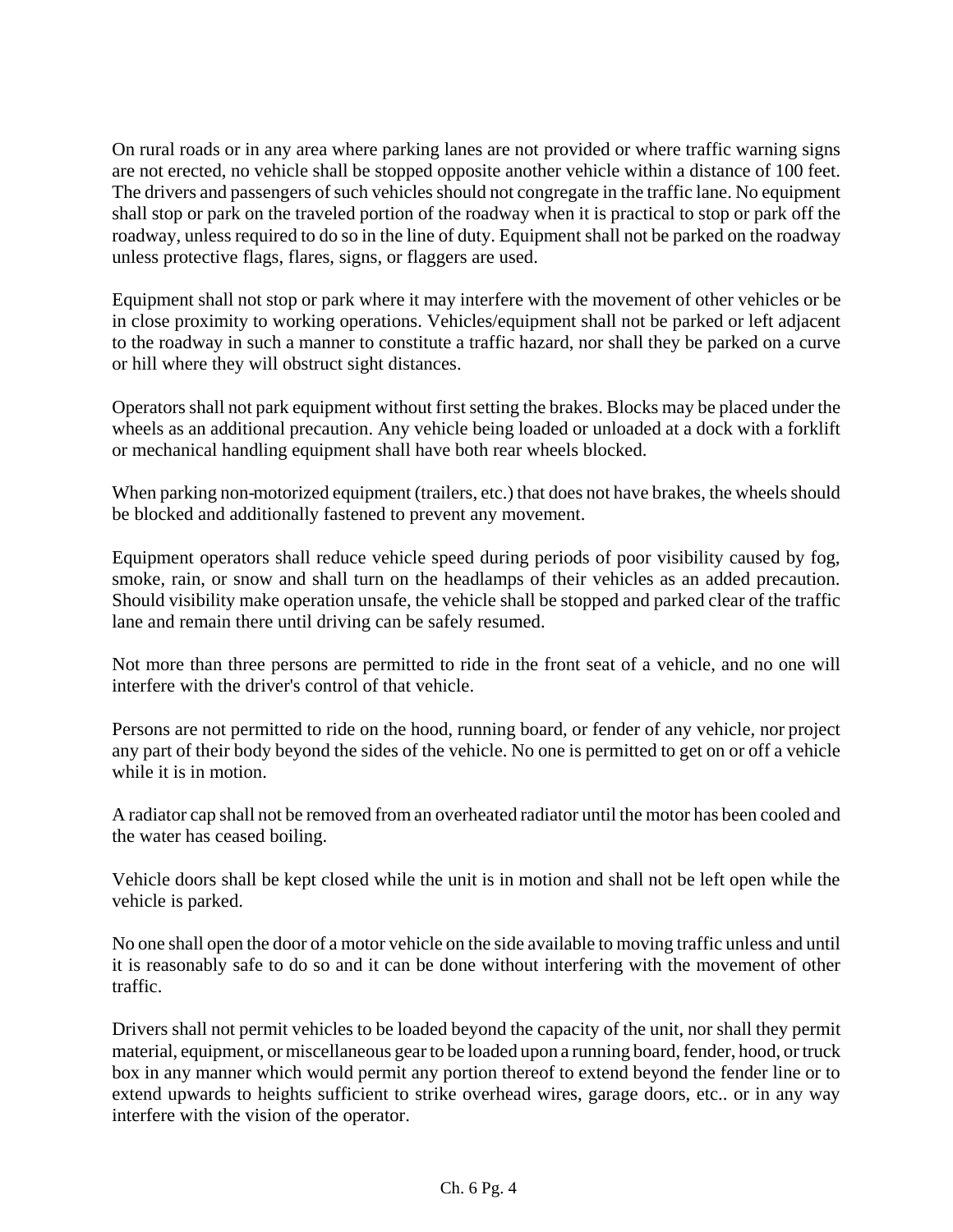An employee shall not start the motor on self-propelled equipment unless he is seated in the driver's seat and is certain that the gears are in neutral.

Equipment or tools carried on vehicles, when not used, shall be placed securely in compartments or otherwise fastened.

Do not use cold weather starting fluid. If engine fails to start, call Fleet Services.

All employees shall cooperate with the Building and Grounds Department by moving their personal and County vehicles to alternate parking locations when requested to do so for snow removal purposes. Failure to do so may result in the vehicle being towed away at the employee's expense.

#### **Section 2: Seat Belts**

The Sarpy County Board recognizes that the use of seat belts is one means of reducing deaths and personal injury should a vehicle accident occur.In support of vehicle restraints and to promote a safe working environment the County Board has approved the following policy.

All employees who are either passengers or who are operating a motor vehicle or heavy equipment with a rollover protection device (R.O.P.S. Cab) must wear a vehicle restraining device while performing County business. This policy includes personal, leased or rented vehicles which may also be used by employees. Violations of this policy will be considered as a 'failure to obey safety rules' under Article 1-14, Corrective Action of the Sarpy County Policies and Procedures Manual.

The following are the only exceptions to this policy:

- 1. Heavy equipment without rollover protection structure (R.O.P. S. Cab)
- 2. Motor Vehicles without vehicle restraining devices.

#### **Section 3: Motor Vehicle Records Evaluation**

Sarpy County, in an effort to reduce its potential liability for motor vehicle accidents involving County employees while on working hours, has written the following policy.

A motor vehicle records (MVR) check for the last three years shall be conducted initially on all County employees that will be driving County owned vehicles or equipment, or personal vehicles used while conducting County business.

An updated MVR check covering the previous three-year period will be conducted a minimum of every three (3) years for all employees authorized to drive County owned vehicles or equipment or personal vehicles. This will typically be done at the time the employee takes the defensive driving course, which is every three (3) years.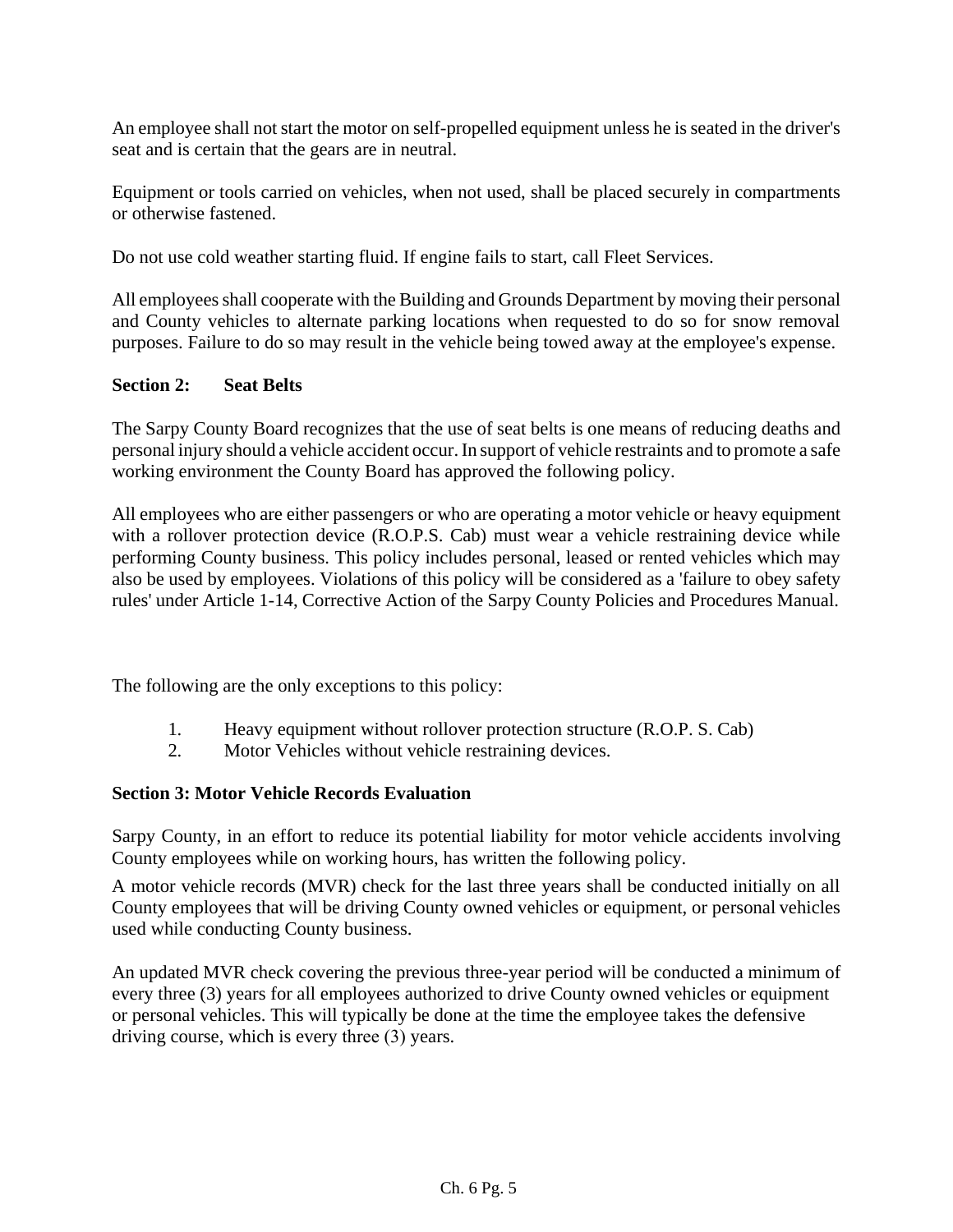The following guidelines will be used to determine if a driver is acceptable.

- 1. Questionable drivers
	- a. Two "at fault" accidents in the latest three-year period.
	- b. Four moving violations in the latest three-year period.
	- c. One "at fault" accident and three moving violations in the latest three-year period.
	- d. Any driver who has a past driving record or personal administrative disciplinary actions, regardless of time period, that indicates unsafe or irresponsible driving habits.
- 2. Unacceptable drivers
	- a. Three or more "at fault" accidents in the latest three-year period.
	- b. Five moving violations in the latest three-year period.
	- c. Any combination of "at fault" accidents and moving violations totaling five or over.
	- d. A DWI/DUI conviction in the latest five-year period when viewed in conjunction with the employee's past driving record or personal administrative disciplinary actions, regardless of time period, that indicates unsafe or irresponsible driving habits. Factors considered when reviewing a DWI/DUI conviction include, but are not limited to, blood alcohol level, circumstances surrounding the stop, and if the incident involved a motor vehicle accident or other reckless behavior.

The MVR will be evaluated against the criteria listed above. The Motor Vehicle Record Review Subcommittee of the Safety Committee will review the circumstances surrounding MVR's of those employees graded questionable or unacceptable. A written recommendation based on the facts will be presented to the employee's department head.

The following actions will be recommended:

- 1. Questionable drivers:
	- a. Appropriate action determined by the employee's department head as outlined in Section 6, Discipline of the Sarpy County Policies and Procedures Manual or the applicable union contract.
- 2. Unacceptable drivers:
	- a. The employee shall be prohibited from driving any County vehicle or any personal vehicle on County business until such time as that employee is no longer rated at "unacceptable" by the established criteria; and,
	- b. Appropriate action determined by the employee's department head as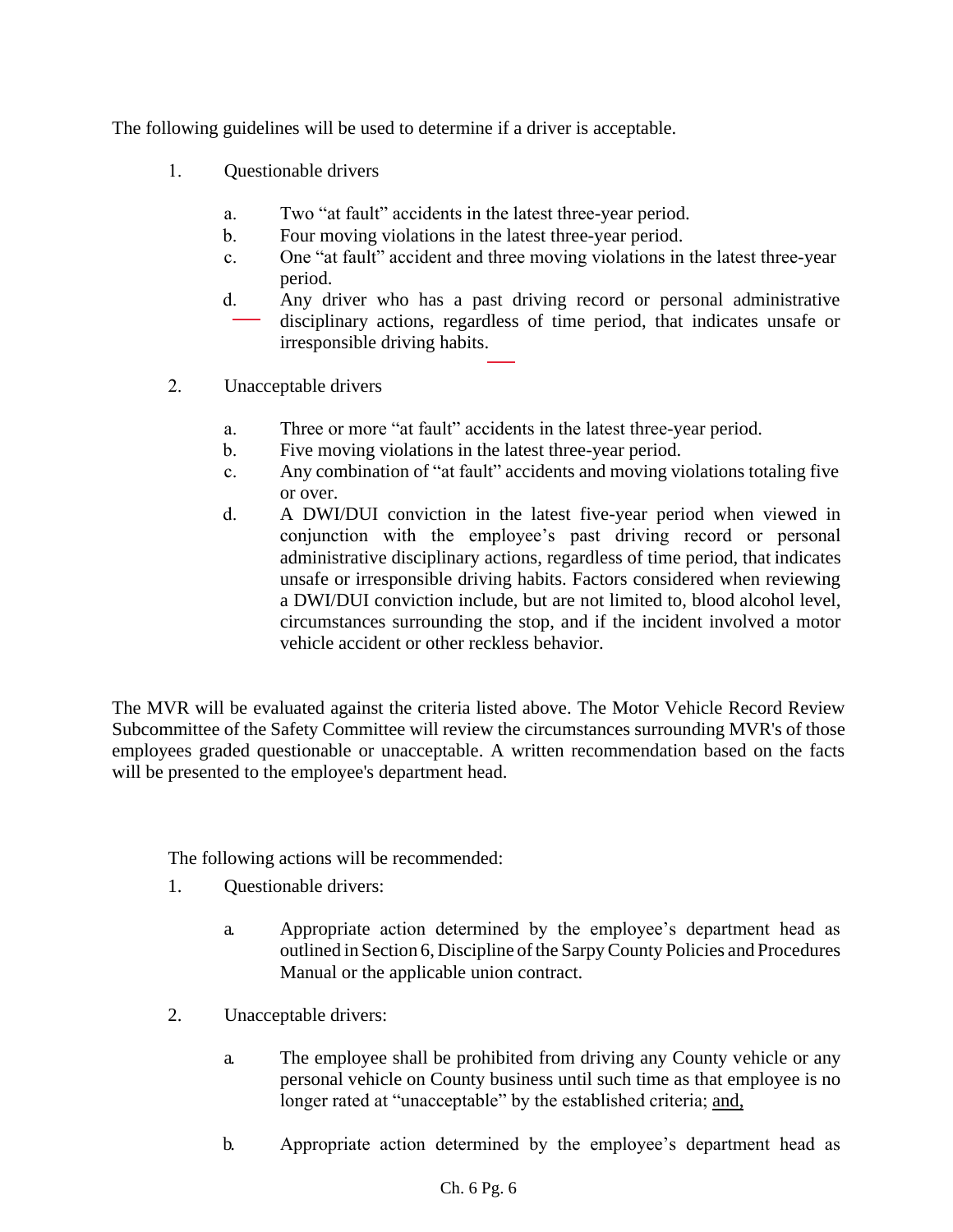outlined in Section 6, Discipline of the Sarpy County Policies and Procedures Manual or the applicable union contract.

c. If, on the day this policy is adopted, an employee's MVR record is determined to be unacceptable, the recommendation to prohibit that employee from driving a County vehicle or a personal vehicle on County business will not automatically be made, but will be done at the discretion of the department head in accordance with the Sarpy County Policies and Procedures Manual or the applicable union contract. However, the sanctions listed above would apply to any future violations.

After receiving a recommendation from the Motor Vehicle Review Subcommittee, the employee's department head will respond in writing within thirty (30) days to that Committee and the Sarpy County Board, outlining what action has been taken against the employee.

If an employee who is authorized to drive a County vehicle or a personal vehicle on County business, loses his/her driving privileges for any reason, such information must be reported to the employee's supervisor and department head immediately.

This policy is not intended to discriminate against any employee, but to identify those employees who would be considered undesirable driving risks and to take appropriate action to reduce potential County liability.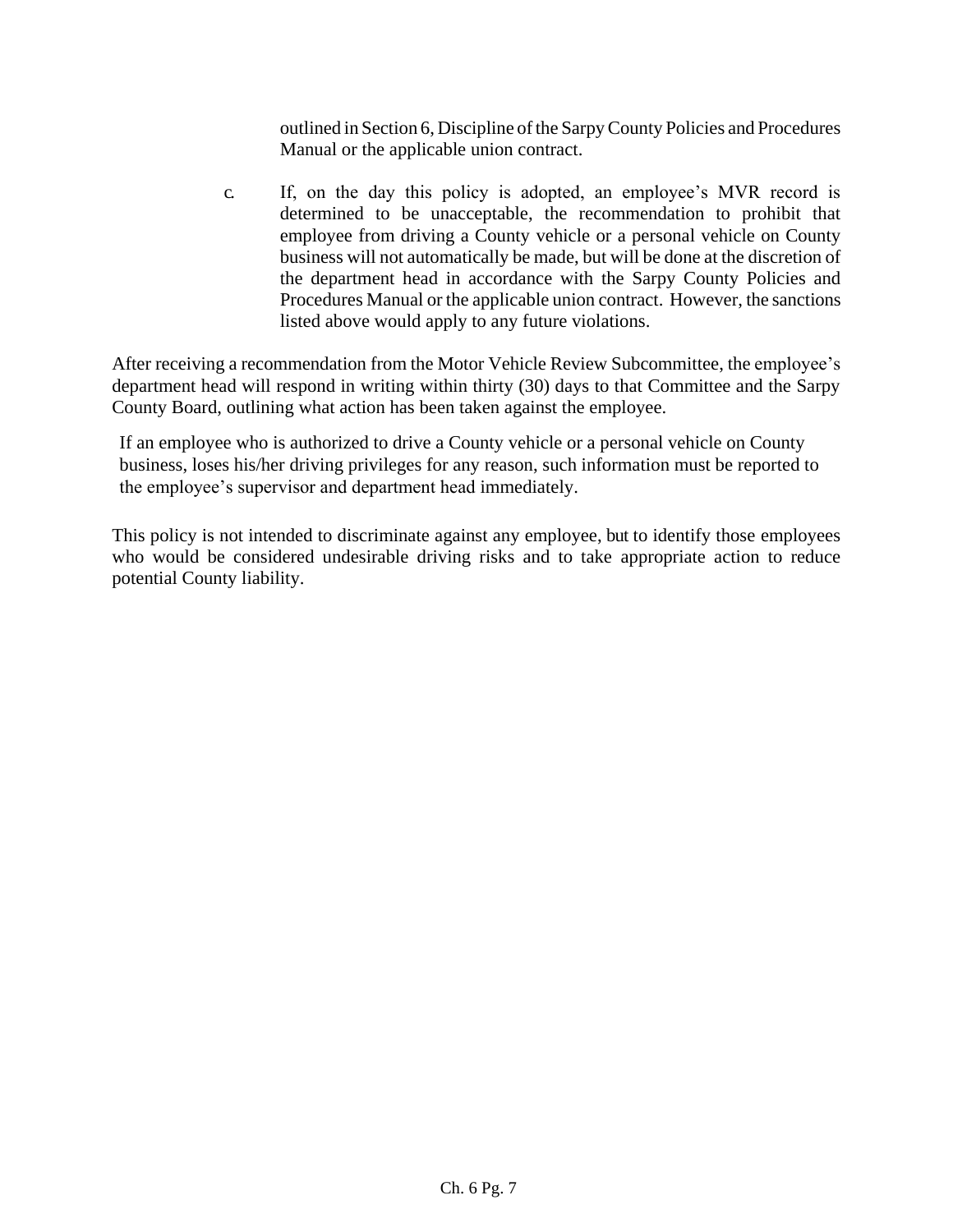# *Material Handling and Storage*

### **Section 1: General**

Housekeeping in a working environment is important. Improper storage of materials can lead to objects falling on an employee, cause a tripping hazard, create a fire hazard or limit sight distance.

All areas controlled by Sarpy County must be kept in orderly and clean condition and used only for activities or operations for which they have been approved. The following specific rules must also be followed:

Keep stairs, corridors and aisles clear. Traffic lanes and loading areas must be kept clear and marked appropriately.

Store materials in work rooms or designated storage areas only. Do not use hallways, fan lofts or boiler and equipment rooms as storage areas.

Do not allow exits, passageways or access to equipment to become obstructed by either stored materials or materials and equipment that is being used.

Arrange stored materials safely to prevent tipping, falling, collapsing, rolling, or spreading - that is, any undesired and unsafe motion.

Do not exceed the rated floor or shelf capacity of stored material for the area. The load limit and the maximum height to which material may be stacked should be posted. Segregate and store incompatible materials in separate locations.

Remove items that will not be required for extended periods from work areas and put them in storage. Call Building and Grounds for assistance.

Temporary equipment required for special projects or support activities must be installed so that it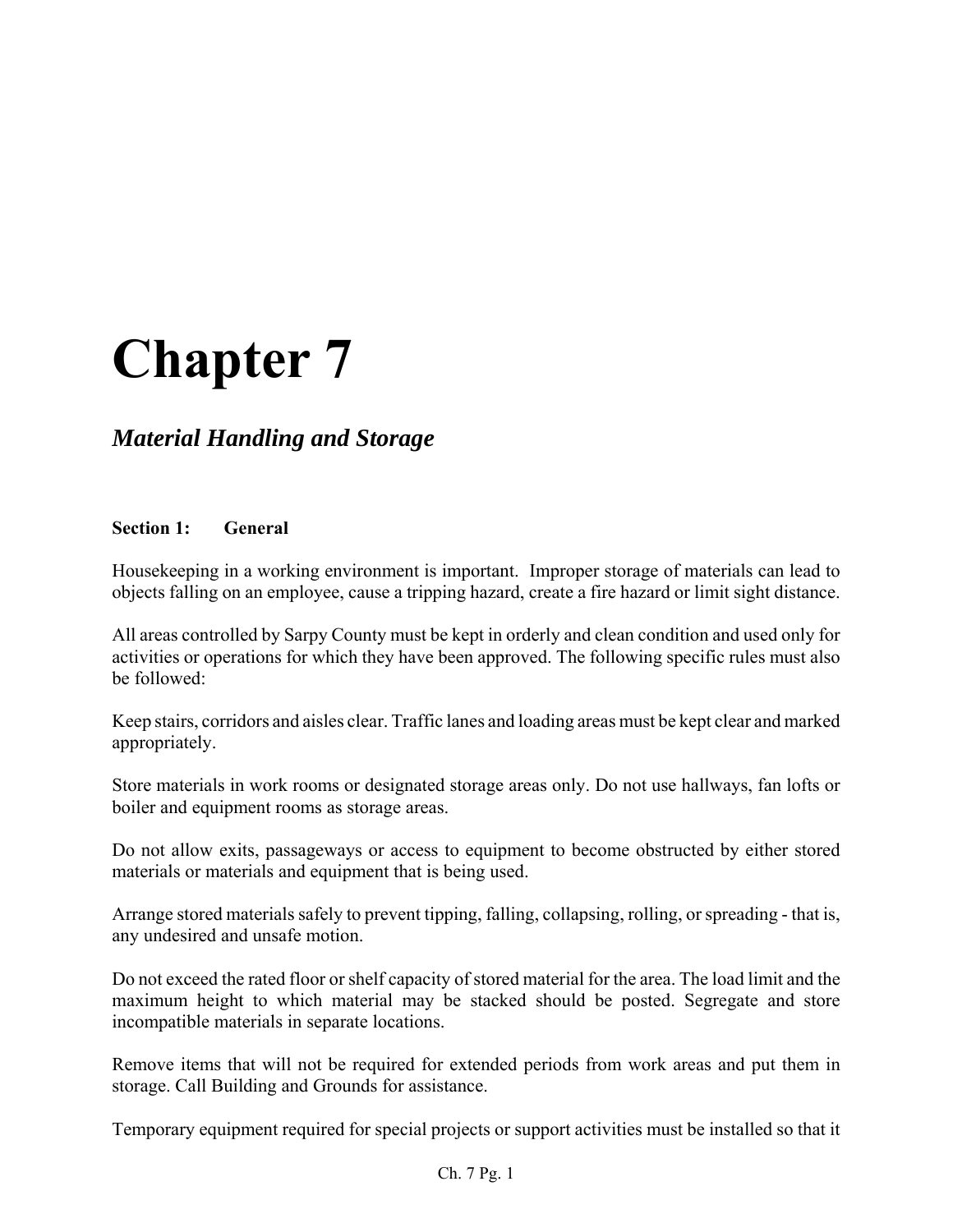will not constitute a hazard. A minimum clearance of 36 inches must be maintained around electrical power panels. Wiring and cables must be installed in a safe and orderly manner, preferably in cable trays. Machinery and possible contact points with electrical power must have appropriate guarding. The controls for temporary equipment must be located to prevent inadvertent actuation or awkward manipulation. When heat-producing equipment must be installed, avoid accidental ignition of combustible materials or touching of surfaces above 60 degrees C (140F). Every work location must be provided with adequate illumination.

Areas without natural lighting and areas where hazardous operations are conducted must be provided with enough automatically activated emergency lighting to permit exit or entry of personnel if the primary lighting fails.

Cartons and other objects when stored on top of one another, need to be of the same size.

Limit the height of such storage so that the objects do not become off-balanced and fall.

Heavy objects need to be stored on lower shelving.

Do not store heavy items at the edge of desks, tables or cabinets, they could fall injuring an employee or damaging the items.

Do not store heavy objects such that you must reach over other materials to retrieve them.

Hallways, stairwells, landings, aisles and other walkways are not to be used for storage.

Each area should have a storage area capable of handling the maximum amount of materials needed.

Fire extinguishers and fire door exits will not have anything store in front of them. Such will be plainly marked.

No materials will be stored within 18" of over-head lamps or sprinkler heads.

Materials will not be stacked in a manner that obscures or restricts sight-distance.

# **Section 2: Lifting**

In spite of the increased use of machinery and equipment in maintenance, much material is still moved by hand. The human body is subject to serve damage in the form of back injury or hernia if caution is not observed in this handling process. Each worker shall be instructed by his/her supervisor in the proper methods of lifting heavy objects. Supervisors should also assign enough people to each lifting job. The general rules for lifting are:

- 1. Get a good footing.
- 2. Place the feet about a shoulder-width apart.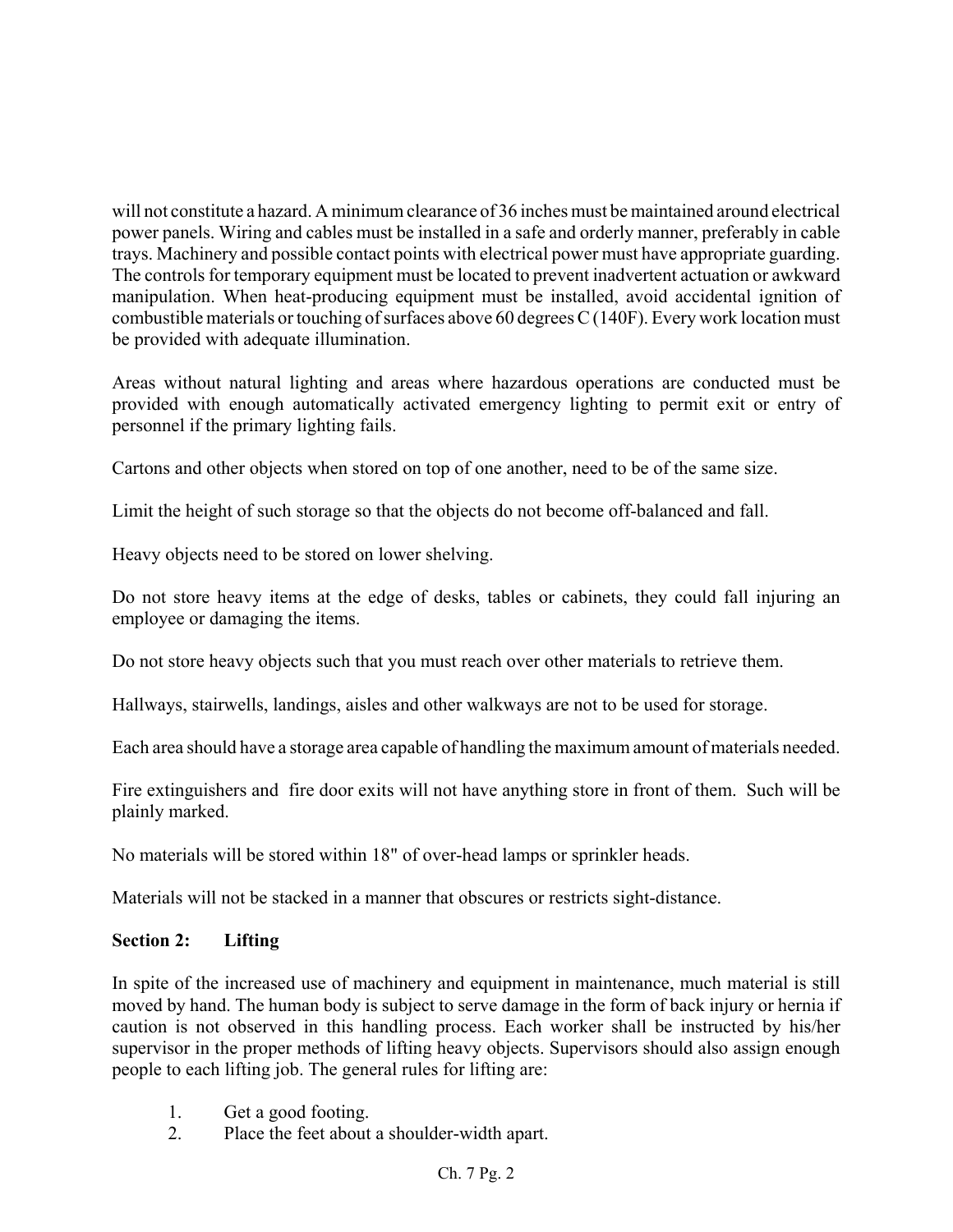- 3. Bend at the knees to grasp the weight.<br>4. Keep the back straight.
- Keep the back straight.
- 5. Get a firm hold.<br>6. Lift gradually by
- Lift gradually by straightening the legs.
- 7. When the wight is too heavy or bulky for you to lift comfortably get help.

When putting a load down, reverse the above procedures.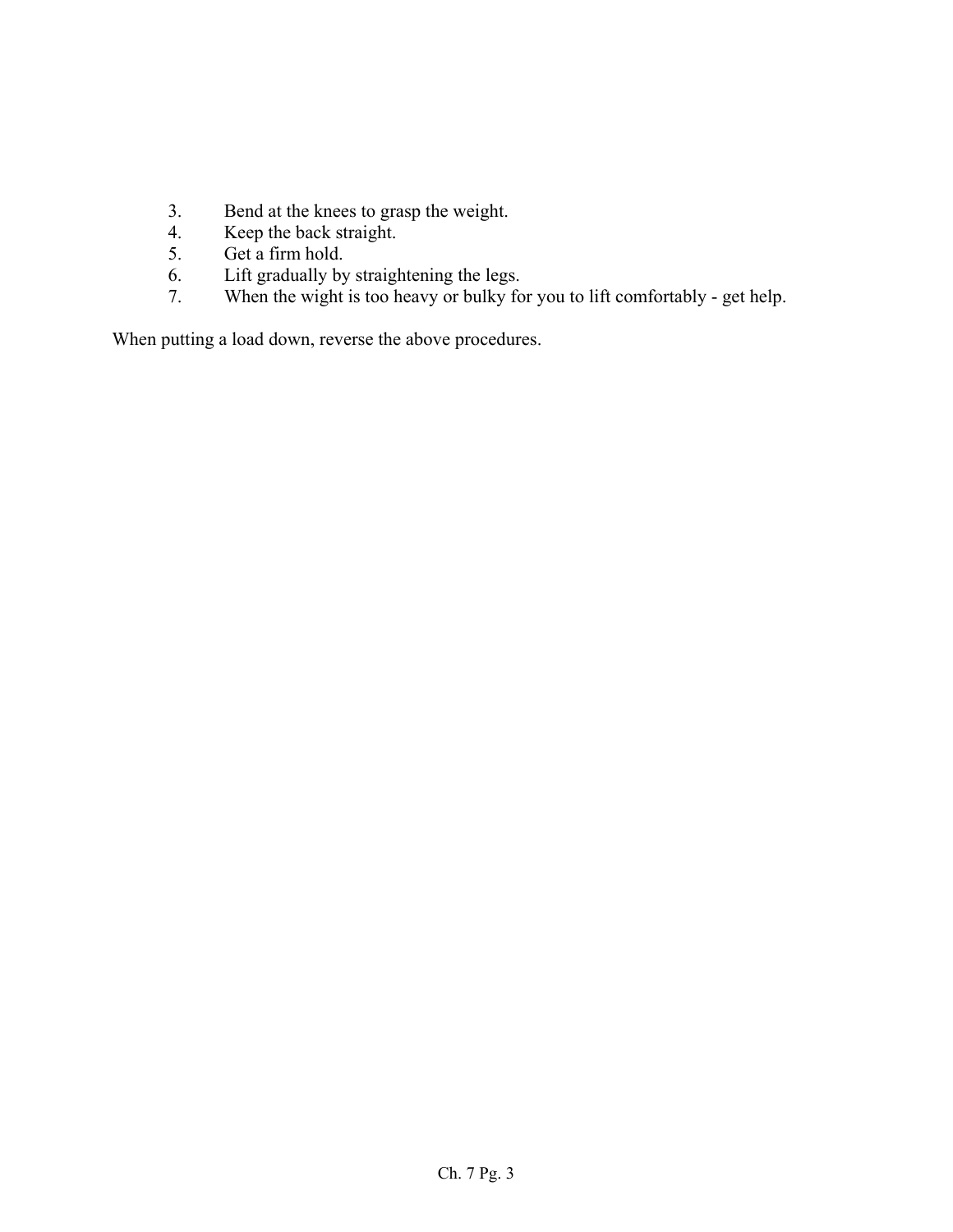# *Flammable Gases and Liquids*

### **Section 1: Refueling Equipment**

The fueling of vehicles or internal combustion engines requires special attention to these procedures:

- 1. Shut off the ignition before beginning refueling operations.
- 2. Avoid spillage by remaining at the nozzle until refueling has been completed. Never completely fill a fuel tank or container. Allow for expansion of the fuel.
- 3. Use approved dispensing equipment: pumps, hoses, nozzles, etc.
- 4. Smoking is not permitted within fueling areas or areas where vapors could accumulate: pits, depressions, etc. Fueling operations should be done in open air. All fueling areas shall be provided with Type **ABC** Dry Chemical or Type B Extinguishers.
- 5. If spillage should occur, an approved drying or absorbing agent shall be used. Do not wash spillage into sewers, cesspools, or septic tanks.

No smoking signs shall be placed prominently at all refueling sites.

### **Section 2: Use of Flammable Liquids and Gases**

Use only approved solvents for cleaning operations. Never use gasoline. Never use flammable liquids in the presence of welding, burning or other operations involving open flames, sparks or the generation of heat. Never use containers that do not positively identify the contents.

Whenever flammable substances are being used, adequate ventilation shall be provided. Never apply heat to flammable liquids or solvents unless the manufacturer of the product specifically indicates to what degree it is safe to do so.

Dispose of wiping rags, etc. in approved containers. Containers of flammable liquids shall be returned to proper storage areas at the close of each day.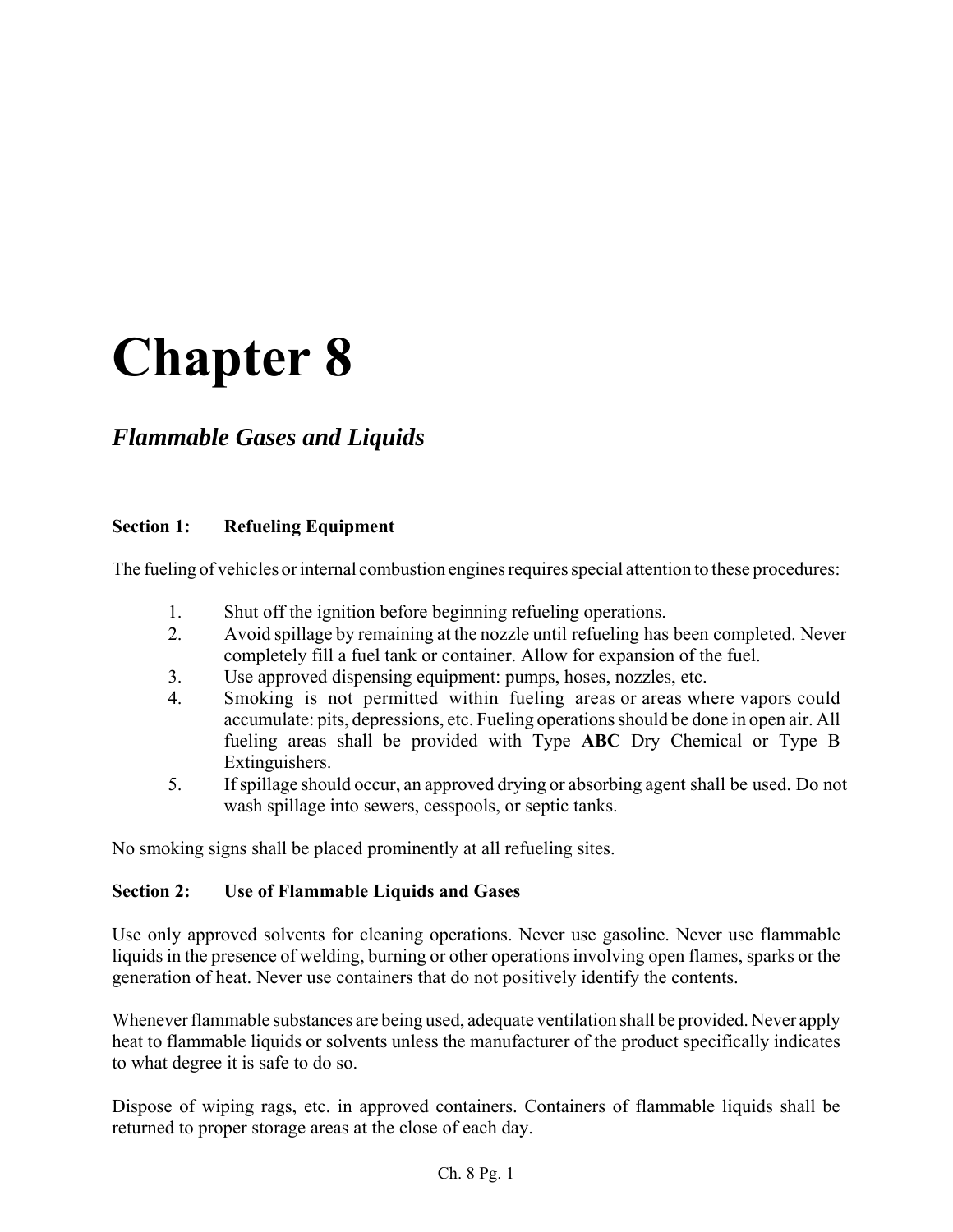Many petroleum products are toxic in addition to being flammable. Avoid contact with the skin. Most flammable gases and liquids are asphyxiants.

### **Section 3: If A Fire Should Occur**

Your effectiveness in extinguishing a flammable liquid fire is dependent upon how well you have been trained before the fires in or around flammable liquid storage areas, an alarm shall be sounded immediately and the local fire department called at once.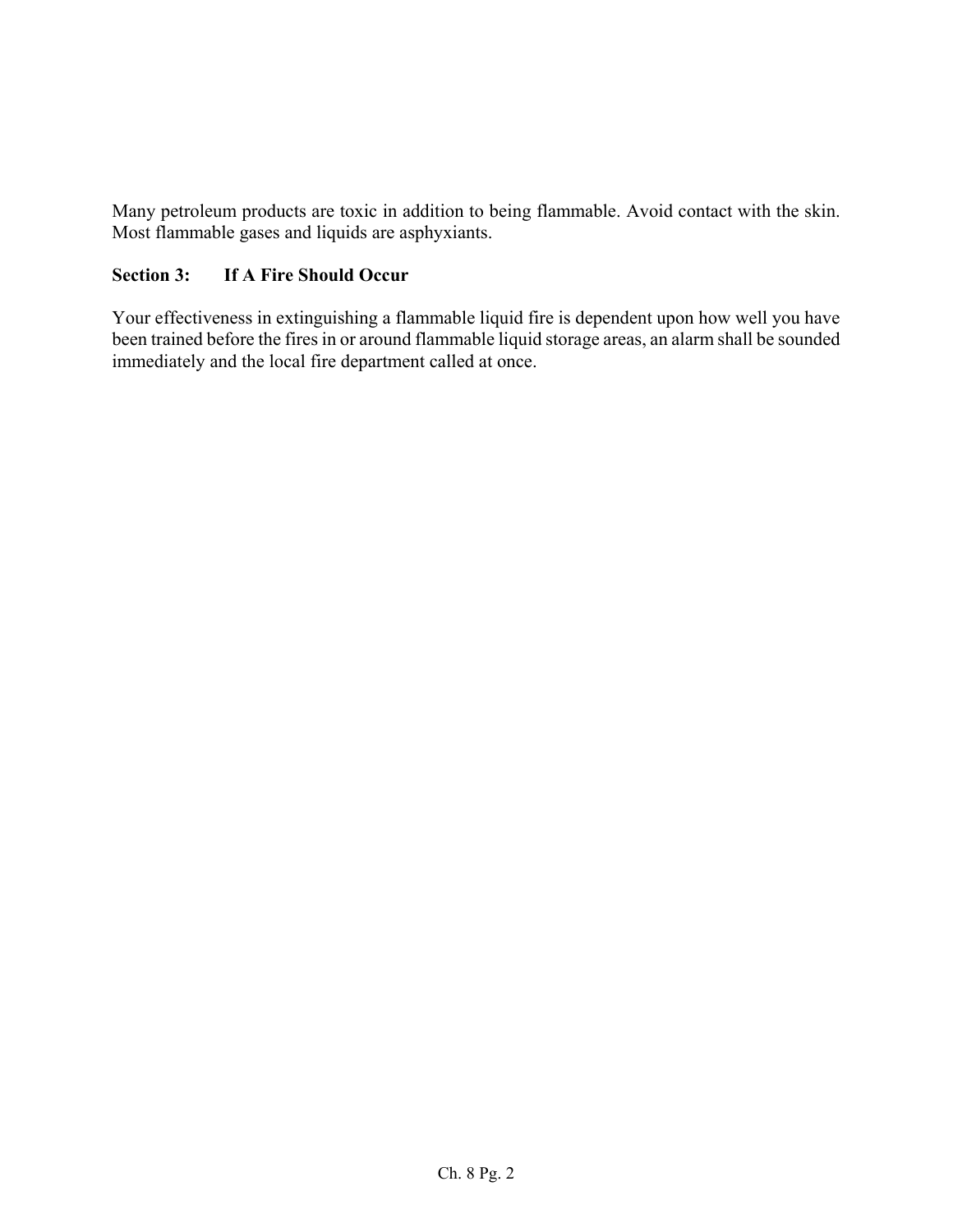# *Electrical*

## **Section 1: General**

Electricity is extremely dangerous. Only trained persons using the proper tools and personal protective equipment are permitted to work on electrical installations.

Wires shall not be routed over or under other power lines, telephone lines or antennas. Weather tight connections shall always be used in exposed areas. No electrical work shall be performed on a hot line except by qualified personnel.

Electrical equipment and circuits shall be plainly labeled, especially when two or more voltages are used. Switches and outlets shall be grounded. In any explosive atmosphere, they shall be ofU/L listed enclosed type.

Any and all electrical wiring at all facilities shall meet the requirements of the Local Building Codes.

Extension cords should only be used as a temporary measure. When an extension cord is necessary, only U/L listed three-wire extension cord shall be used.

Regard all wires as live and dangerous. Do not permit objects being handled to come into contact with electrical lines.

Aisles or passageways leading to electrical panels shall be kept clear and free of any obstructions.

## **Section 2: Equipment Not Grounded or Improperly Grounded**

The grounding of the electrical system, a low-resistance path to earth is created. When this is properly done, the low-resistance path is sufficient to prevent the build-up of voltages which could be hazardous.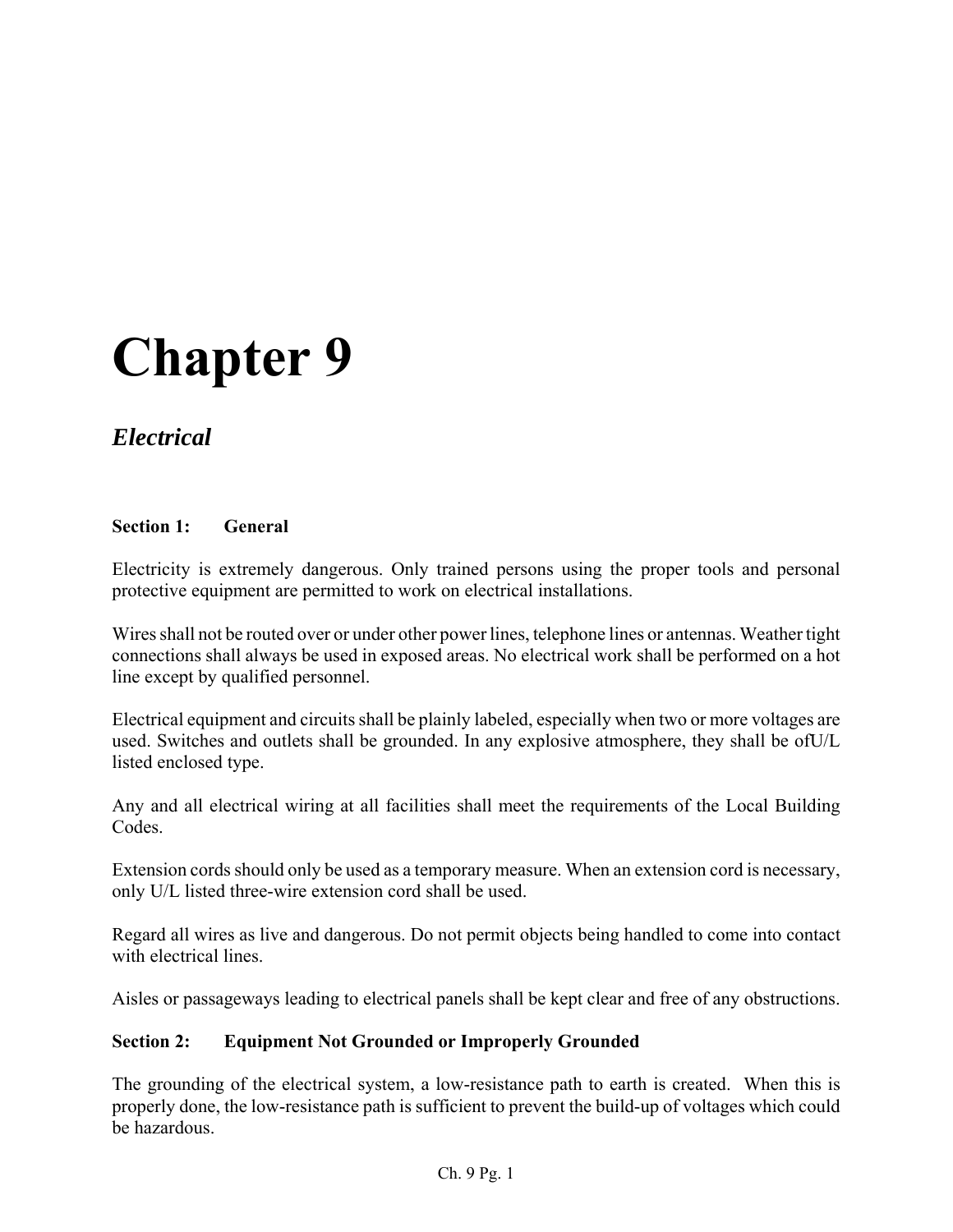The majority of equipment today is supplied with a ground plug, a round third prong on the plug. This must never be intentionally removed. Cord and plug connected equipment must be grounded if it is a hazardous or wet location. A wet location can be defined as within arms reach of water (such as a sink) or other damp locations.

In the interest of safety such locations will be protected by a ground-fault interrupter circuit (GFCI), this includes electrical receptacles located in restrooms.

Generally equipment such as typewriters, coffee-pots and small fans are not required to be grounded.

In a workplace, it is not permitted to use the grounding adapter. This is a small two-pronged adapter which when plugged into a receptacle will accept the three pronged plug.

## **Section 3: Overloaded Outlets**

In some instances we can still find insufficient or overloading of electrical outlets. In such cases an electrical strip, with its own fuse, may be used to accommodate the needs of the office. However, a second strip is not permitted to be plugged into the first strip. Additionally, extension cords will not be used to connect permanently installed type office equipment, such as a copier.

The use of extension cords will be limited. When such cords are used they will be of the proper size and type required, that is a 14 AWG extension cord will not be connected to a 12 AWG cord. Also, any extension cord used will be tagged UL or equivalent approved.

Multiple adapters, those that convert a duplex receptacle to a triplex or more receptacle, are not to be used in any office.

In the event floor mounted receptacles are used, their use will not be such as to be cause for a tripping hazard.

Failure to follow these points can result in an electrical fire or short circuit which could cause injury and extensive damage to county property.

## **Section 4: Non-Approved Equipment**

Approved cords or equipment will have a nationally recognized testing laboratory tag, such as UL or its equivalent.

Poorly maintained or unsafe cords or other electrical/electronic equipment will be taken out of service until, at a minimum, they are repaired or replaced and safe to use.

An employee providing their own radio, coffee pot, fan, space heater, lamp, or other such electrical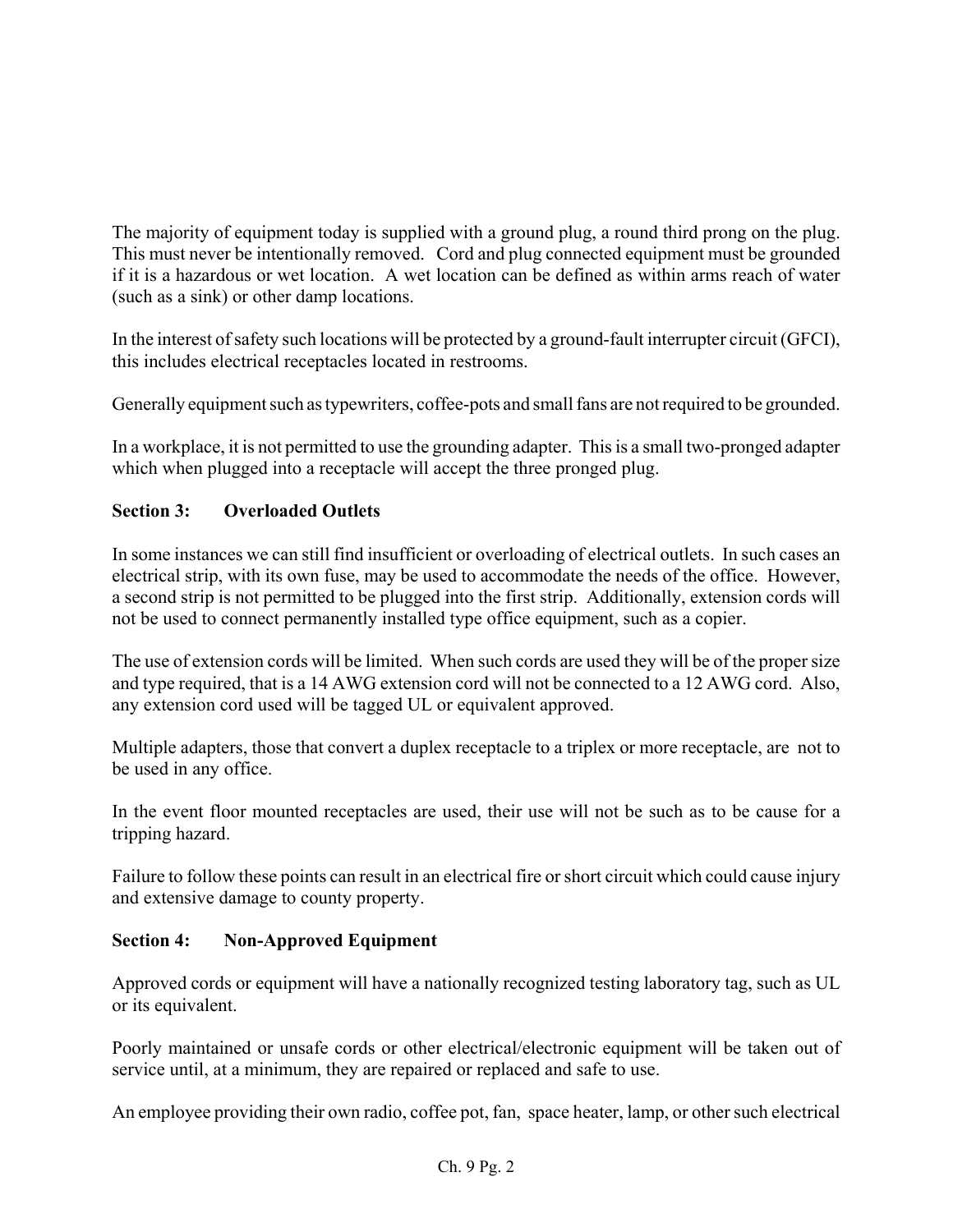equipment will:

- 1. Obtain written permission from their supervising county official, prior to bringing the equipment onto county property for personal use.
- 2. Maintain such equipment in good condition at all times.
- 3. Remove such equipment when it is not authorized, not in good repair, or not otherwise needed.

# **Section 5: Defective, Frayed, or Improperly Installed Cords**

- 1. At any time the outer covering of a cord is damaged, the cord will be repaired or replaced.
- 2. If any electrical wires are exposed, the cord will be repaired or replaced.
- 3. If any cord is missing its cover-plate, thereby exposing wires, the cover plate or plug or cord will be repaired or replaced.
- 4. Cords will be of the proper size.
- 5. Cords will be inspected on, at least, an annual basis.
- 6. Any defective cord will be removed from service and either repaired or replaced.

## **Section 6: Electrical Cord Placement**

- 1. A cord will not be pulled from an electrical outlet by the cord itself.
- 2. A cord will not be strung over nails, hooks, pipes, through walls or over sharp objects.
- 3. Cords will neither be strung over radiators, steam pipes, nor through doors or windows.
- 4. Cords will not be placed behind shelving, bookcases, desks, etc. where the cord may be severely bent at the plug.

# **Section 7: Electrical Cords in or Across Walking Areas**

Extension or other electrical cords will not be run in or over walking areas unless properly protected so as to prevent a tripping hazard. In situations where such placement cannot be avoided, use tape or a cord protector.

## **Section 8: Unguarded Live Electrical Parts**

- 1. Wall receptacles and switches will have a cover of the proper type.
- 2. Wall electrical boxes will not have any open holes.
- 3. Only a qualified person will work on live electrical equipment.
- 4. If a guard must be removed to service equipment, follow the manufactures service instructions.
- 5. Only a qualified person will repair or replace any electrical equipment including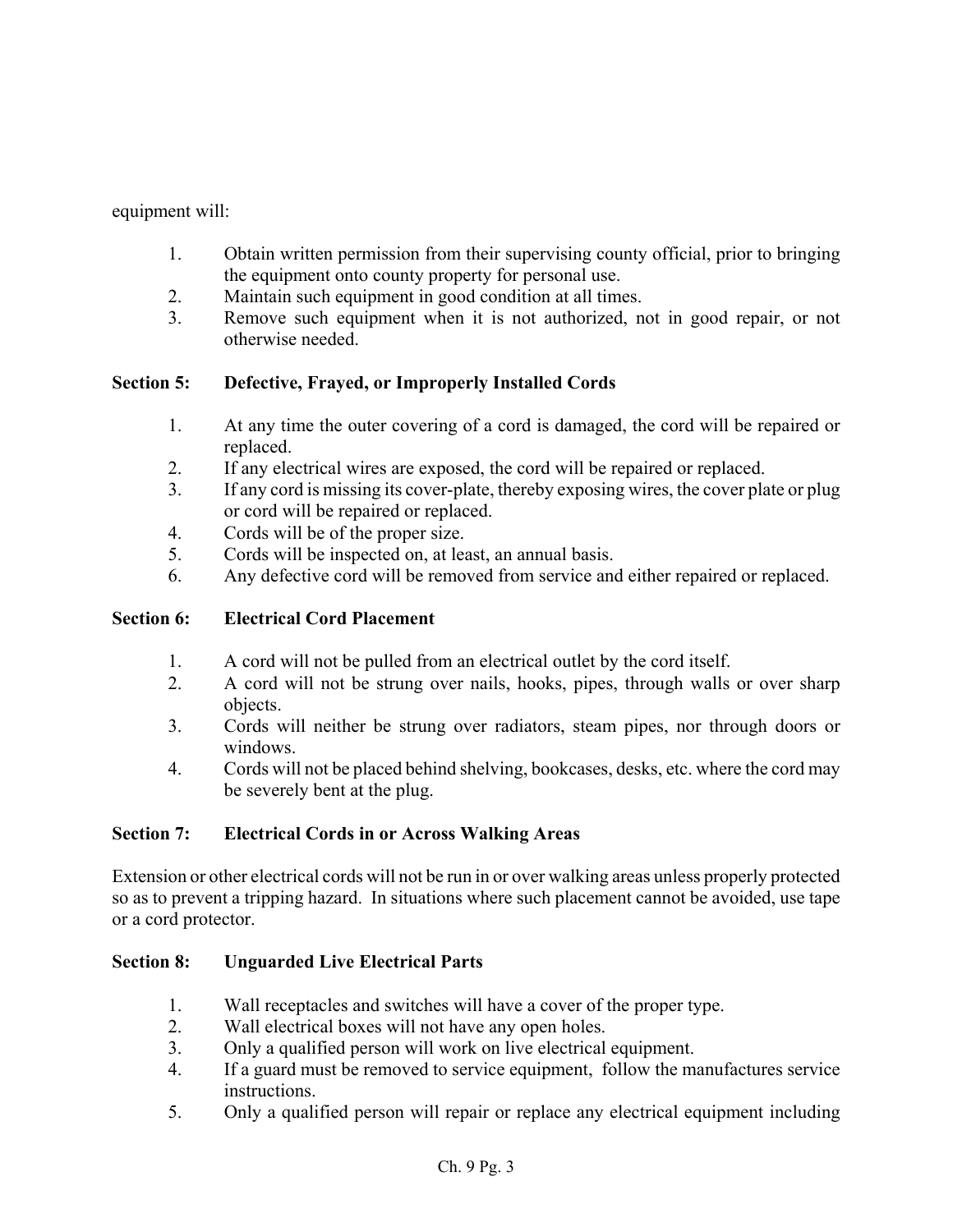receptacles and switches.

- 6. Electrical panels will not have any exposed electrical parts or wiring.
- 7. Electrical panels will have the outer door closed at all times except for servicing or use.
- 8. Electrical Panels will have a minimum of 36" of clear space to the front of the panel and 36" lateral clearance (measured from any point of the panel). This space will not be used for storage of any type.
- 9. Any defective electrical equipment will be removed from service and either repaired or replaced.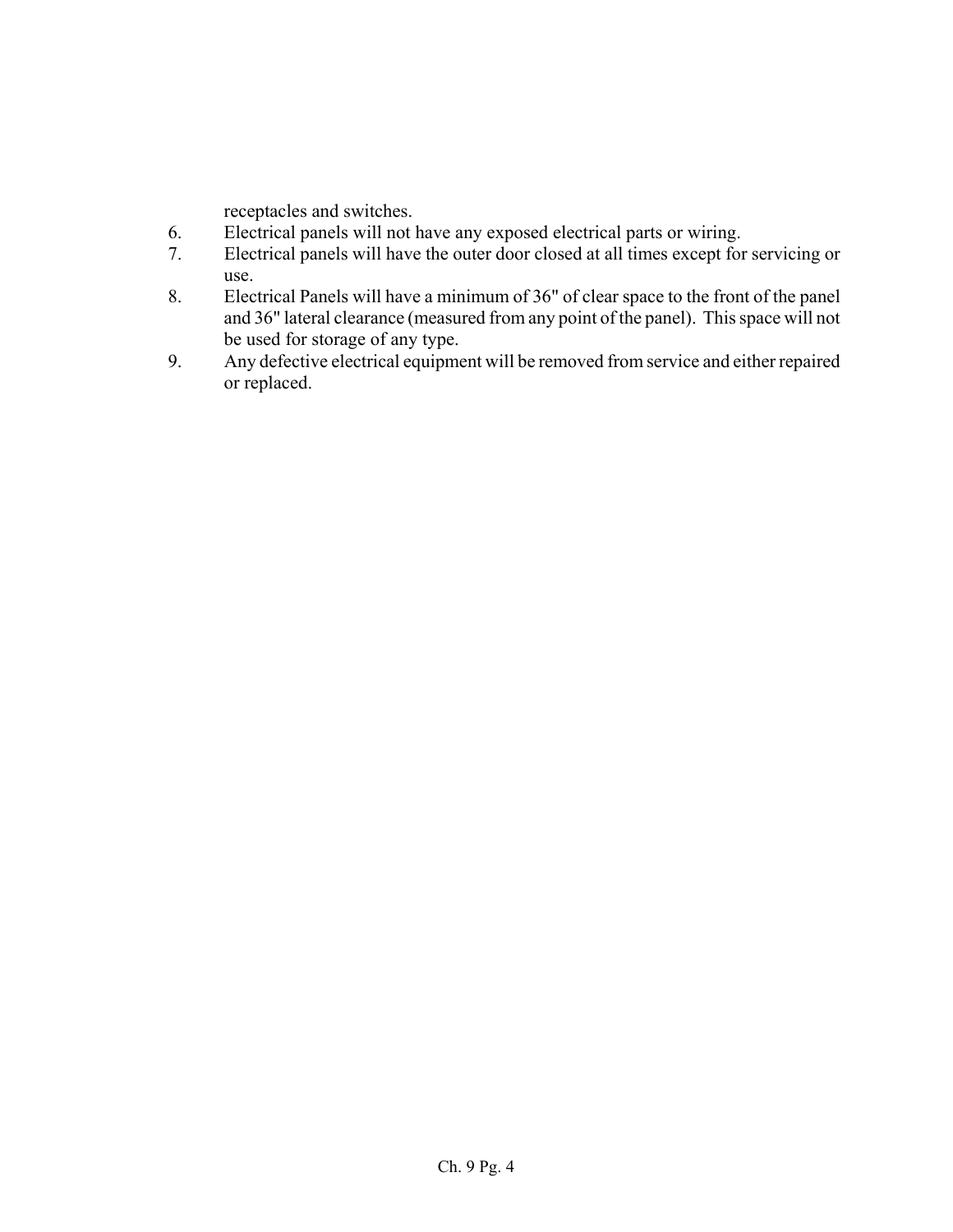# *Walking and Working Surfaces*

## **Section 1: Ladders**

All ladders should be OSHA approved.

Portable, metal ladders shall not be used around energized electrical equipment or near transmission lines where there is a chance of accidental contact with those lines.

The bottoms of metal step ladder legs shall be equipped with insulating, non-slip material.

The upper end of fixed or portable ladders shall extend not less than 36 inches above the platform floor, or other landing served.

Portable ladders shall be equipped with non-slipping bases. The feet shall be level to prevent tipping sideways.

Ladders shall not be placed on boxes, barrels or other unstable bases to obtain additional height.

If material is to be used at the top of the ladder, it shall be raised with a rope, block and pulley, or by other means. Nothing will be carried which prevents the use of both hands in climbing or descending a ladder. Always face the ladder when climbing and descending. Use both hands to grip the side rails.

A ladder shall not be placed in front of a doorway unless the door is locked, blocked or guarded.

After using a ladder, it shall be stowed so that it will not fall or be knocked over.

Ladders shall be frequently inspected and maintained in good condition to insure that the joints between the side rails, rungs and steps are tight; all hardware and fittings are securely attached; and that the movable parts operate freely without binding or undue looseness.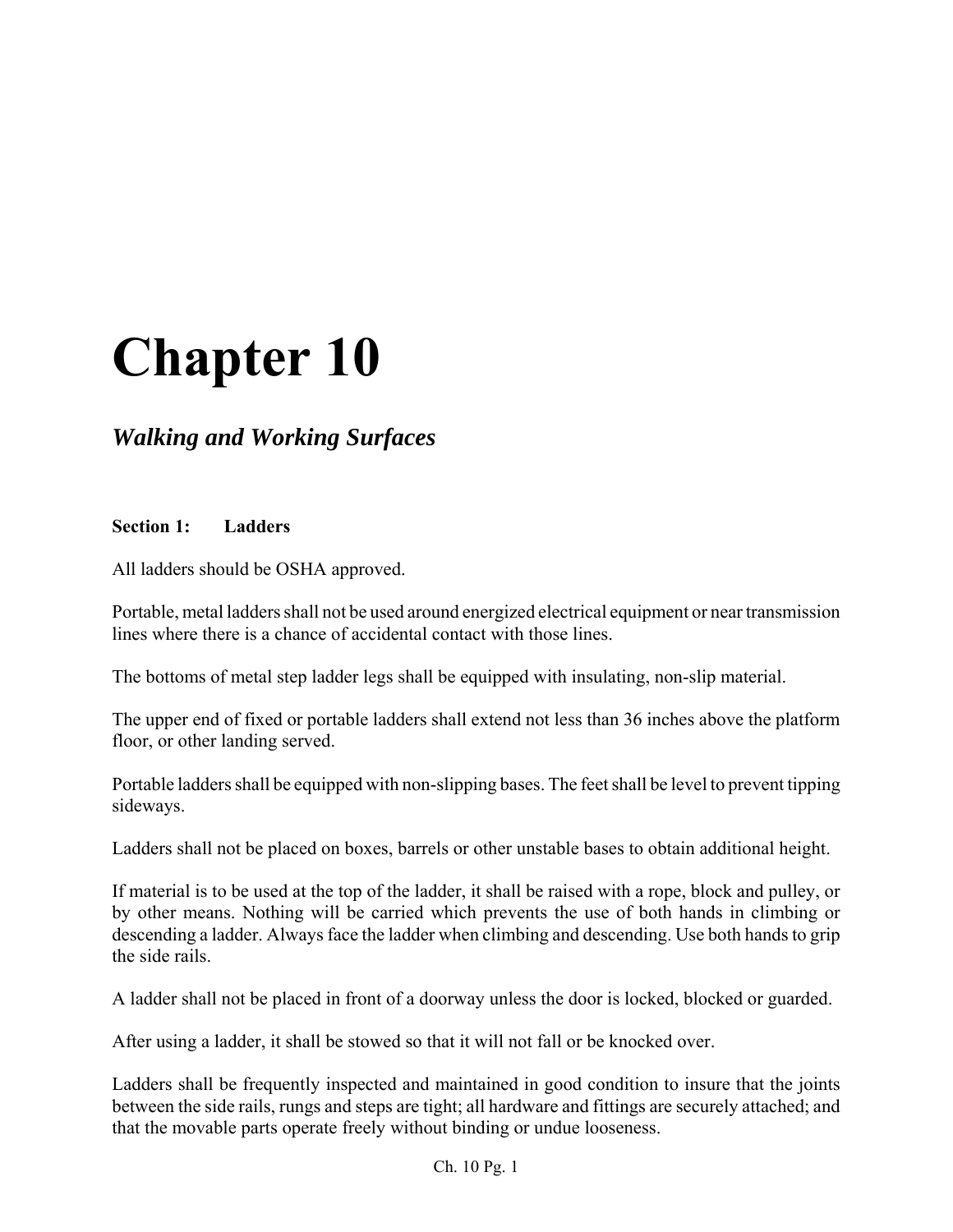In order that defects may be readily discovered, wooden ladders shall not be painted but may be preserved with linseed oil, shellac or other transparent preservatives which will not conceal the condition of the wood.

Wood ladders, when not in use shall be stored at a location where they will not be exposed to extreme conditions of heat or moisture and where there is good ventilation. They shall not be stored near radiators, stoves, steam pipes, etc.

Ladders stored in a horizontal position will be supported at a sufficient number of points to prevent sagging and permanent set.

Ladders with broken or missing rungs, steps broken, split side rails, or other faulty or defective construction shall not be used. When ladders with such defects are discovered, they shall be withdrawn from service, repaired or destroyed. All ladders to be inspected yearly in March.

## **Section 2: Step stools**

When an object which is to be placed or retrieved is above shoulder level, do not reach for the object. Use an appropriate step stool. Reaching above your head for an object would cause a back injury or result in the object falling on you. Never stand on a chair or other unapproved surface to increase your reach.

## **Section 3: Stairways**

Employees shall immediately report defective handrails, stair treads or other hazards on the stairways (Maintenance will check condition of steps yearly). Broken or split treads or otherwise seriously hazardous treads on stairways shall be properly replaced or repaired.

Every stairway of 4 risers or more shall be railed. Railings shall not be less than 30 inches or over 34 inches high, measured vertically from the upper surface of the riser. If it is necessary to install a hand rail higher than 34 inches, a center rail shall be installed. Railings shall be maintained in a firm and secure condition. Stairways having both sides open shall have a railing along each side.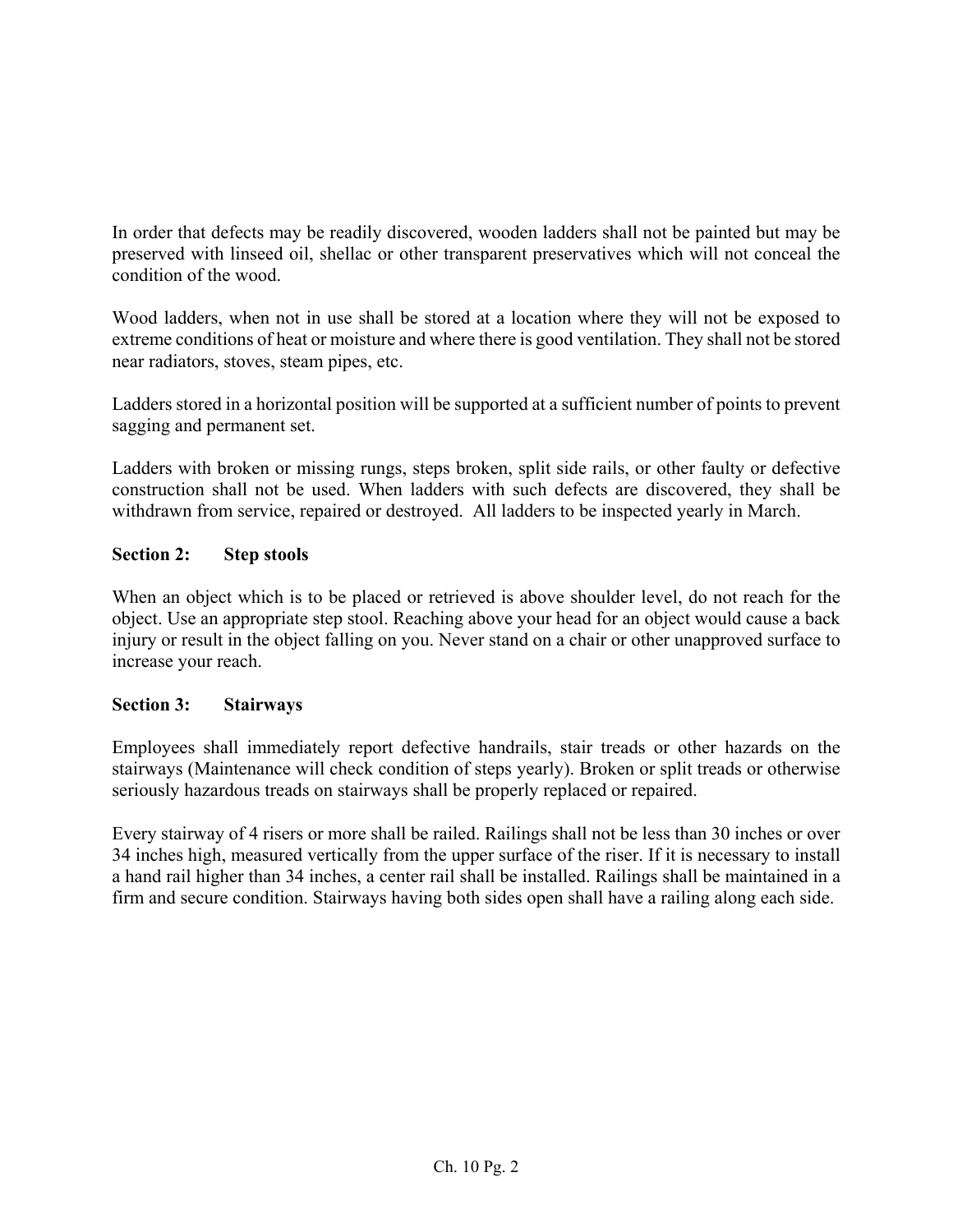# *Fire Protection and Prevention*

## **Section 1: General**

Policy and planning for fire safety at Sarpy County takes into account the special fire hazards for specific operating areas, the protection of high-value property, and the safety of employees. These ends are met by: \*Non-combustible or fire-rated materials and construction practices suitable to the assigned uses of buildings and facilities. \*Alarm systems and automatic extinguishing systems. \* Availability of suitable hand extinguishers for use before firefighters arrive. \* Access to professional fire department, always available and trained in the control of emergencies that could occur at the County facilities. (The Fire Department makes the initial response to all requests for emergency aid received on the emergency telephone number, 911. NOTE: When dialing the emergency telephone number, 911, within the Courthouse, Law Enforcement Center and Juvenile Justice Center, you must first dial a 9 and then 911. The County shops, Highway, etc., only need to dial 911.) This chapter covers the fire safety responsibilities of employees and supervisors and sets forth the fire safety rules and procedures.

### **Section 2: Extinguisher Requirements**

Buildings and applicable vehicles/equipment shall have adequate fire protection equipment. The Building and Grounds Department is responsible for procuring, installing, inspecting, and maintaining the fire extinguishers in all County buildings and Fleet Service is responsible for extinguishers in all County vehicles. Department Supervisors shall insure that the employees are familiar with the use and care of the extinguishers.

Maintenance areas and equipment storage areas shall be equipped with one, ten-pound multipurpose dry chemical fire extinguisher having a U/L rating of2A-20B:C or more for each 2,000 square feet of floor area. Present extinguishers with a rating of 12B:C or more may be used in lieu of a 2A-20B:C multi-purpose extinguisher in noncombustible buildings and where the Class A fire potential is very light. The maximum travel distance to extinguishers shall not exceed 50 feet. Scattered or widely separated hazards shall be individually protected if the 50 foot travel distance is exceeded. Extinguishers in the proximity of a potential hazard shall be carefully located so as to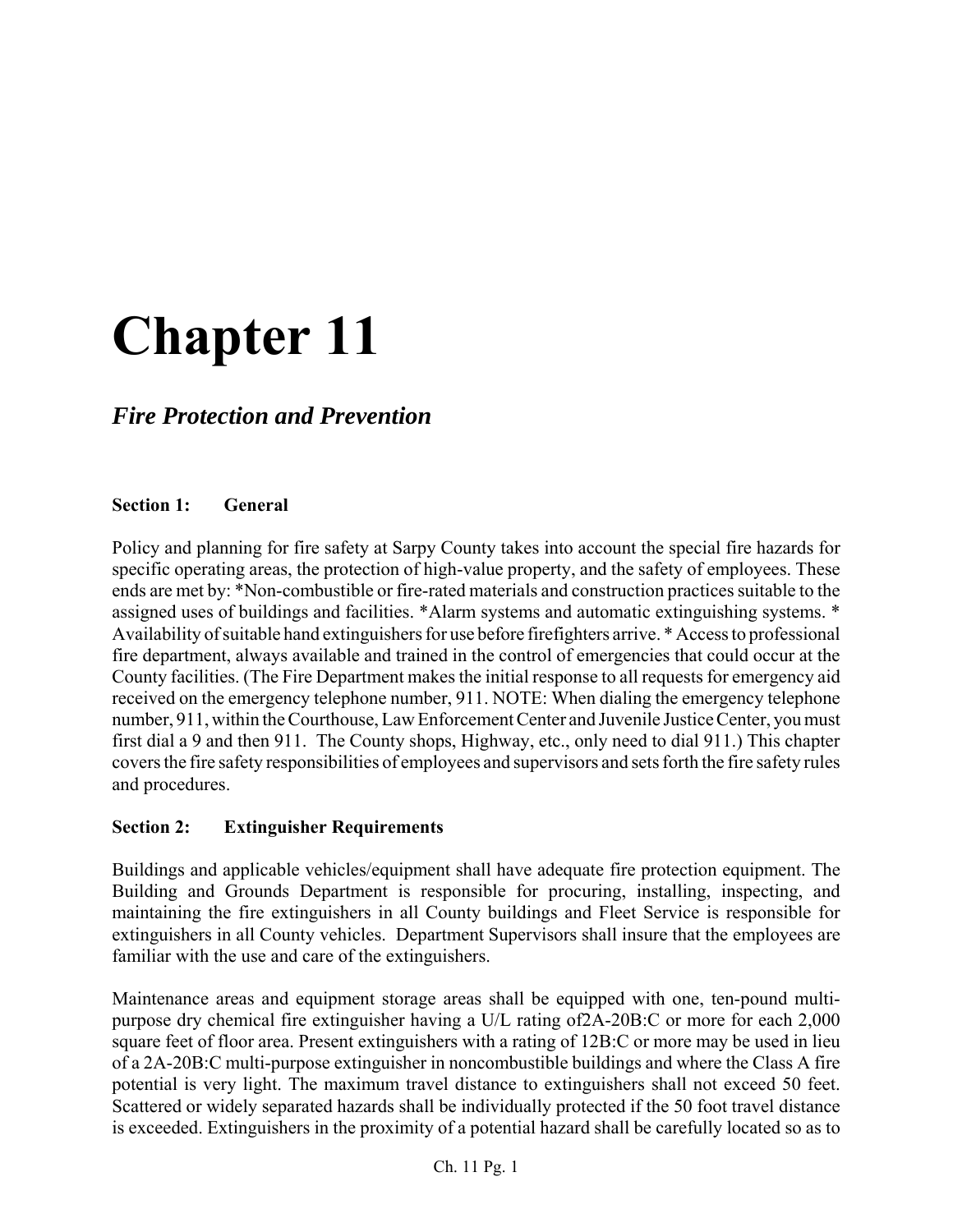be accessible in the presence of a fire without undue danger to the operator of the extinguisher.

Office areas of 3,000 square feet or less shall be equipped with one, five-pound multipurpose dry chemical fire extinguisher having a U/L rating of 1A-10B:C or more. Office areas exceeding 3,000 square feet shall be equipped with multi-purpose dry chemical extinguishers having a U/L rating of 2A-20B:C or more. The travel distance to extinguishers shall not exceed 50 feet. Present extinguishers with a rating of 1A or 2A may be used in buildings where the Class B and C fire potential is very light.

Data Processing offices and computer room shall be provided with Halon approved extinguishers having a U/L rating of 10B:C or more, within 50 feet of each machine. NOTE: Once Halon extinguishers have been expended, they must be replaced with carbon dioxide extinguishers due to a change in federal regulations.

Gas pumps shall be provided with one, five-pound fire extinguisher having a U/L rating of lOB:C or more, located so that the travel distance to extinguisher shall not exceed 100 feet, but be visible from the pump area.

Extinguishers shall be conspicuously located and immediately available. They shall be located along normal paths of travel. A "normal path of travel" is defined as "an aisle kept clear from one end of a building to the other".

Extinguishers having a gross weight of 40 pounds or less shall be installed so that the top of the extinguisher is not more than five feet above the floor. Those exceeding 40 pounds shall be mounted so that the top of the extinguisher is not more than 3 ½ feet above the floor.

Extinguishers shall be securely mounted on a wall bracket. The bracket shall have a red background in all maintenance areas, offices are exempt from the red background requirement.

## **Section 3: Inspection and Maintenance**

Extinguishers shall be inspected monthly to insure that they are in their designated places, that they have not been actuated or tampered with, and to detect any obvious damage, corrosion or other impairments. An extinguisher showing defects shall receive a complete maintenance check.

Extinguishers shall be thoroughly examined annually and if necessary, recharged, repaired or replaced.

Extinguishers removed for maintenance shall be replaced by spare extinguishers during the period that they are gone.

The best time to stop a fire is before it starts. Even though buildings are properly designed and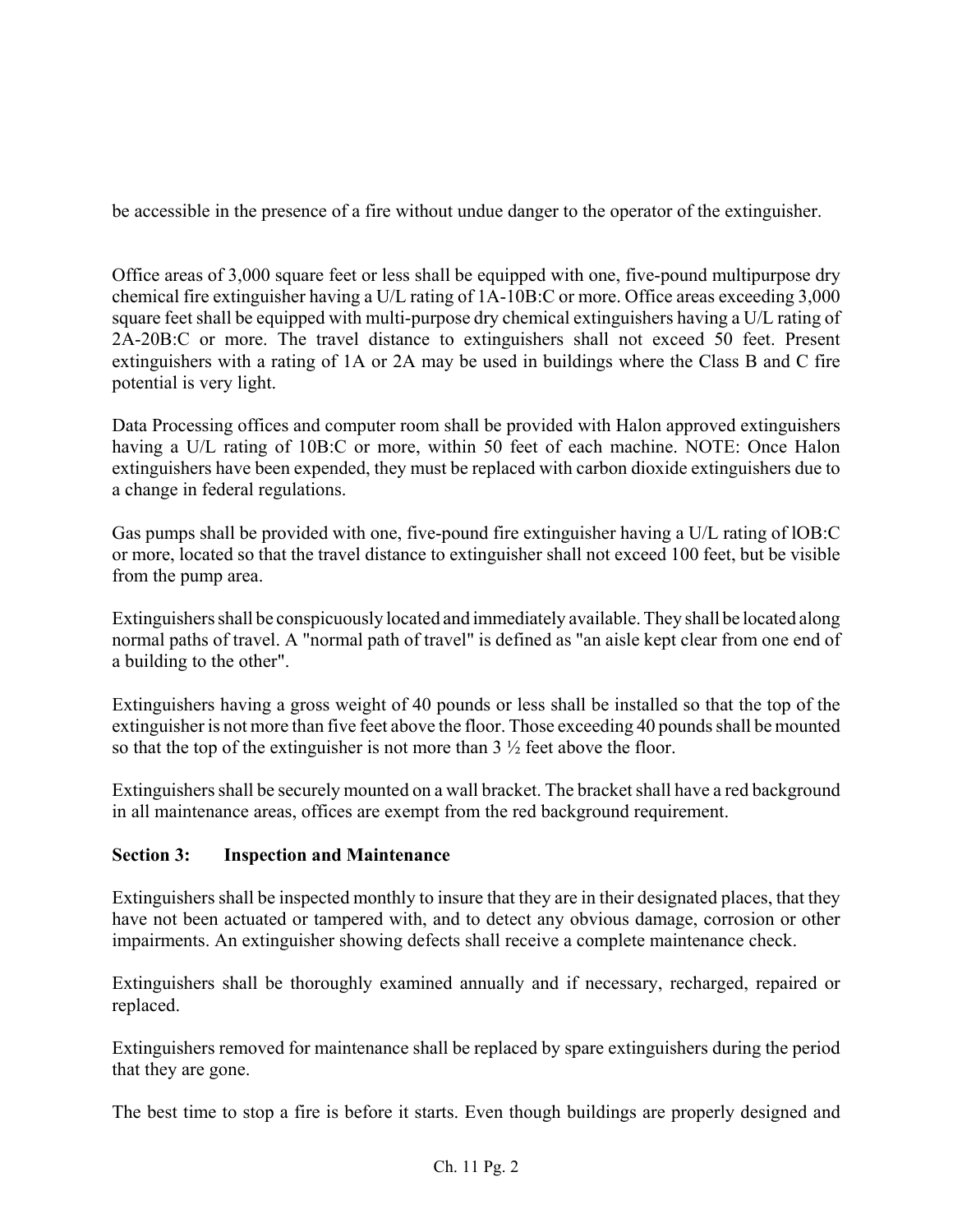constructed with fire-safety features, periodic inspections are required. Supervisors shall include periodic self-inspections in their fire safety program.

| <b>Sources of Ignition</b> | <b>Examples</b>                                                                                                              | <b>Preventive Measures</b>                                                                                                                     |
|----------------------------|------------------------------------------------------------------------------------------------------------------------------|------------------------------------------------------------------------------------------------------------------------------------------------|
| Electrical equipment       | Electrical defects, generally due<br>to poor maintenance, mostly in<br>wiring, motors, switches, lamps,<br>and hot elements. | Follow the National<br>Electrical Code. Establish<br>regular maintenance.                                                                      |
| Friction                   | Hot bearings, misaligned or<br>broken machine parts,<br>adjustment.                                                          | Follow a regular schedule of<br>inspection, maintenance and<br>lubrication.                                                                    |
| Open flames                | Cutting and welding torches<br>(chief offenders), gas and oil<br>burners, misuse of gasoline<br>torches.                     | Follow the established<br>welding precautions. Keep<br>burners clean and properly<br>adjusted. Do not use<br>combustibles near open<br>flames. |
| Smoking & matches          | Dangerous near flammable<br>liquids and in areas where<br>combustibles are used or stored.                                   | Smoke only in permitted<br>areas. Use prescribed<br>receptacles.                                                                               |
| Spontaneous ignition       | Oily waste and rubbish.                                                                                                      | Remove waste daily. Isolate<br>stored materials likely to heat<br>spontaneously.                                                               |
| Hot surfaces               | Exposure of combustibles<br>furnaces, hot ducts/flus or electric<br>lamps.                                                   | Provide ample clearance,<br>insulation and air circulation.<br>Check heating apparatus<br>before leaving it unattended.                        |
| Static electricity         | Dangerous in presence of<br>flammable vapors. Occurs where<br>liquid flows from pipes.                                       | Ground equipment. Use<br>static eliminators. Humidify<br>the atmosphere.                                                                       |

Fire door and shutter fusible links, automatic sprinkler water control valves and water pressure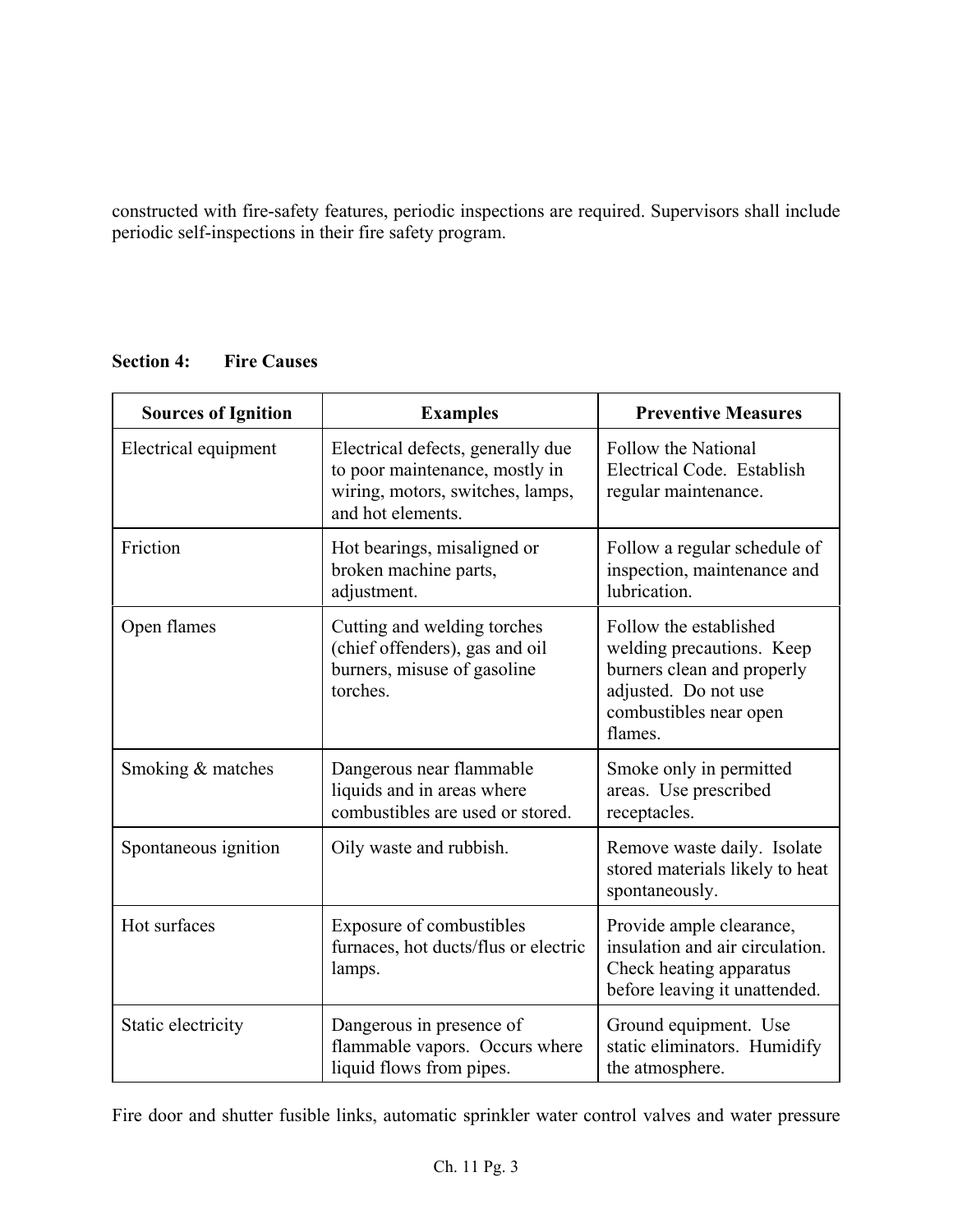should be checked routinely by the Building and Grounds Department.

All employees must immediately report fires, smoke or potential fire hazards to the Fire Department (dial 911).

All employees must conduct their operations in such a way as to minimize the possibility of fire. This means applying rules such as keeping combustibles separated from ignition sources, being careful about smoking, and avoiding needless accumulations of combustible materials.

Supervisors are responsible for keeping their operating areas safe from fire. The provision and maintenance of fire detection systems and both automatic and manual fire extinguishing equipment is the responsibility of the Building and Grounds Department. But the supervisor, who best knows the day-to-day nature of his/her operations, is responsible for notifying the Safety Committee of operations that change the degree of fire risk and will therefore require a change in the planned fire protection provisions.

Supervisors must ensure that their personnel are properly instructed regarding potential fire hazards involved in their work and around their workplaces, the proper precautions to minimize fires, and the procedures in case of fire.

# **Section 5: Class A Combustibles**

Class A combustibles are common materials such as wood, paper, cloth, rubber, plastics, etc. Fires in any of these fuels can be extinguished with water as well as other agents specified for Class A fires. They are the most common fuels to be found in non-specialized operating areas of the work place such as offices.

Safe handling of Class A combustibles means:

Disposing of waste daily. Keeping work area clean and free of fuel paths, which can spread a tire, once started.

Keeping combustibles away from accidental ignition sources such as hot plates, soldering irons, or other heat or spark-producing devices.

Keeping all rubbish, trash or other waste in metal or metal-lined receptacles with tight-fitting covers when in or adjacent to buildings. (Exception: wastebaskets of metal or of other material and design approved for such use, which are emptied each day, need not be covered.)

Using safe ash trays for disposal of smoking materials and making sure that the contents are extinguished and cold to the touch before emptying them into a safe receptacle.

Planning the use of combustibles in any operation so that excessive amounts need not be stored.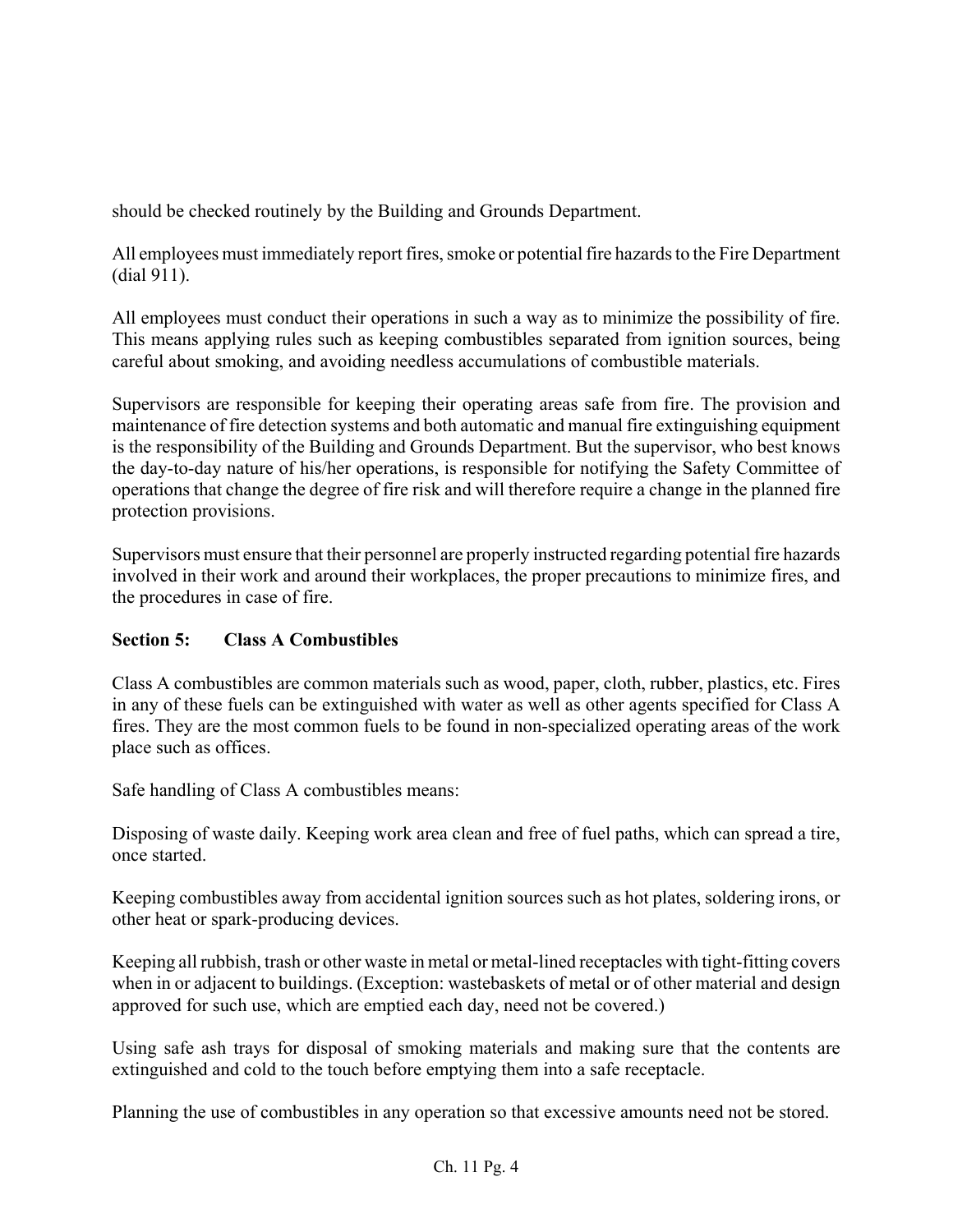Storing paper stock in metal cabinets and rags in metal bins with automatically closing lids.

Making frequent inspections and checks for noncompliance with these rules in order to catch fires in the potential stage.

## **Section 6: Class B Combustibles**

Class B combustibles are flammable and combustible liquids (including oils, greases, tars, oil-base paints, lacquers) and flammable gases. Flammable aerosols (spray cans) are treated here.

The use of water to extinguish Class B fires (by other than trained firefighters) can cause the burning liquid to spread carrying the fire with it. Flammable-liquid fires are usually best extinguished by excluding the air around the burning liquid. Generally, this is accomplished by using one of several approved types of fire-extinguishing agents, such as the following:

Carbon dioxide

ABC multi-purpose dry chemical

Halon 1301 (used in built-in, total-flood systems)

Halon 1211 (used in portable extinguishers)

NOTE: Future purchases of Halon are prohibited by federal regulations and will be replaced by carbon dioxide.

Fires involving flammable gases are usually controlled by eliminating the source of fuel, i.e., closing a valve.

Technically, flammable and combustible liquids do not bum. However, under appropriate conditions, they generate sufficient quantities of vapors to form ignitable vapor-air mixtures. As a general rule, the lower the flash point of a liquid, the greater the fire and explosion hazard. It should be noted that many flammable and combustible liquids also pose health hazards.

NOTE: The flash point of a liquid is the minimum temperature at which it gives off sufficient vapor to form an ignitable mixture with the air near the surface of the liquid or within the vessel used.

It is the responsibility of the user to ensure that all Class B Combustibles are properly identified, labeled, handled, and stored. If assistance is required, contact the Building and Grounds Department. Safe handling of Class B combustibles means:

Using only approved containers, tanks, equipment, and apparatus for the storage, handling, and use of Class B combustibles.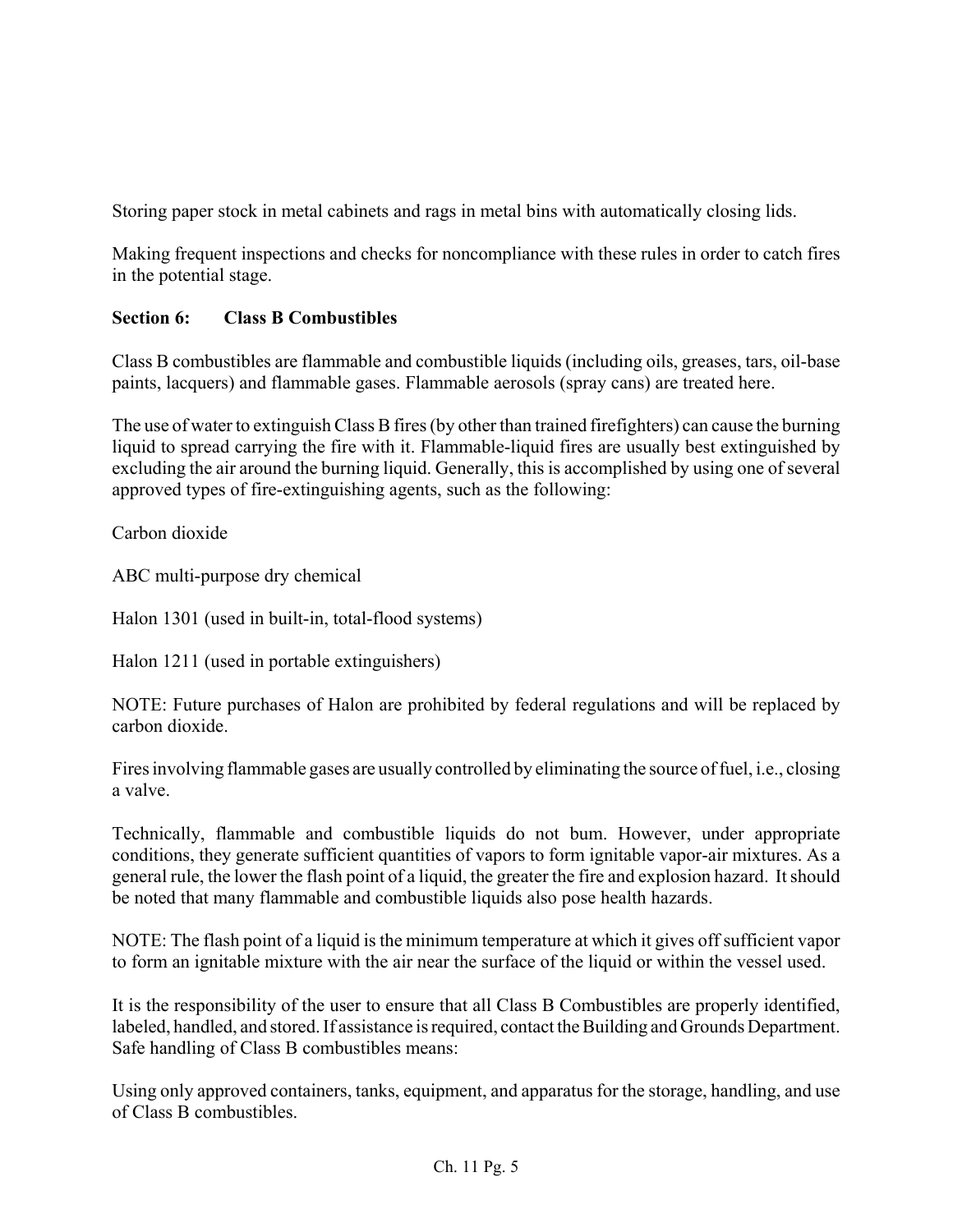Making sure that all containers are conspicuously and accurately labeled as to their contents.

Dispensing liquids from tanks, drums, barrels, or similar containers only through approved pumps taking suction from the top or through approved self-closing valves or faucets.

Storing, handling and using Class B combustibles only in approved locations, where vapors cannot reach any source of ignition, including heating equipment, electrical equipment, oven flame, mechanical or electrical sparks, etc.

Never storing, handling or using Class B combustibles in or near exits, stairways or other areas normally used for egress.

In rooms or buildings, storing flammable liquids in excess of 10 gallons in approved storage cabinets or special rooms approved for the purpose.

Knowing the locations of the nearest portable fire extinguishers rated for Class B fires and how to use them.

Never smoking, welding, cutting, grinding, using an open flame or unsafe electrical appliances or equipment, or otherwise creating heat that could ignite vapors near any Class B combustibles.

## **Section 7: Portable Heaters**

The use of these devices, whether privately or county owned, is allowed only where there is no chance of causing injury to personnel or of creating a fire hazard. This provision obviously requires common sense in safely locating such devices and ensuring that they do not operate when they are unattended. These devices may not be used in locations where:

- 1. Flammable or explosive vapors or dusts may be present.
- 2. The area has been designated as unsafe for such devices.

The following practices should be carried out when operating portable heating appliances:

- 1. Do not place the appliance on unstable or readily combustible materials.
- 2. Maintain a clearance of at least 12 inches between the appliance and combustible materials.
- 3. Ensure that the appliance is approved by either Underwriters Laboratories, Inc., or Factory Mutual Research Corporation.
- 4. Connect the appliance directly to a proper electrical outlet using only the cord with which it was originally equipped. Do not use extension cords in lieu of permanent wiring.
- 5. Do not operate the appliances during off hours if they are unattended.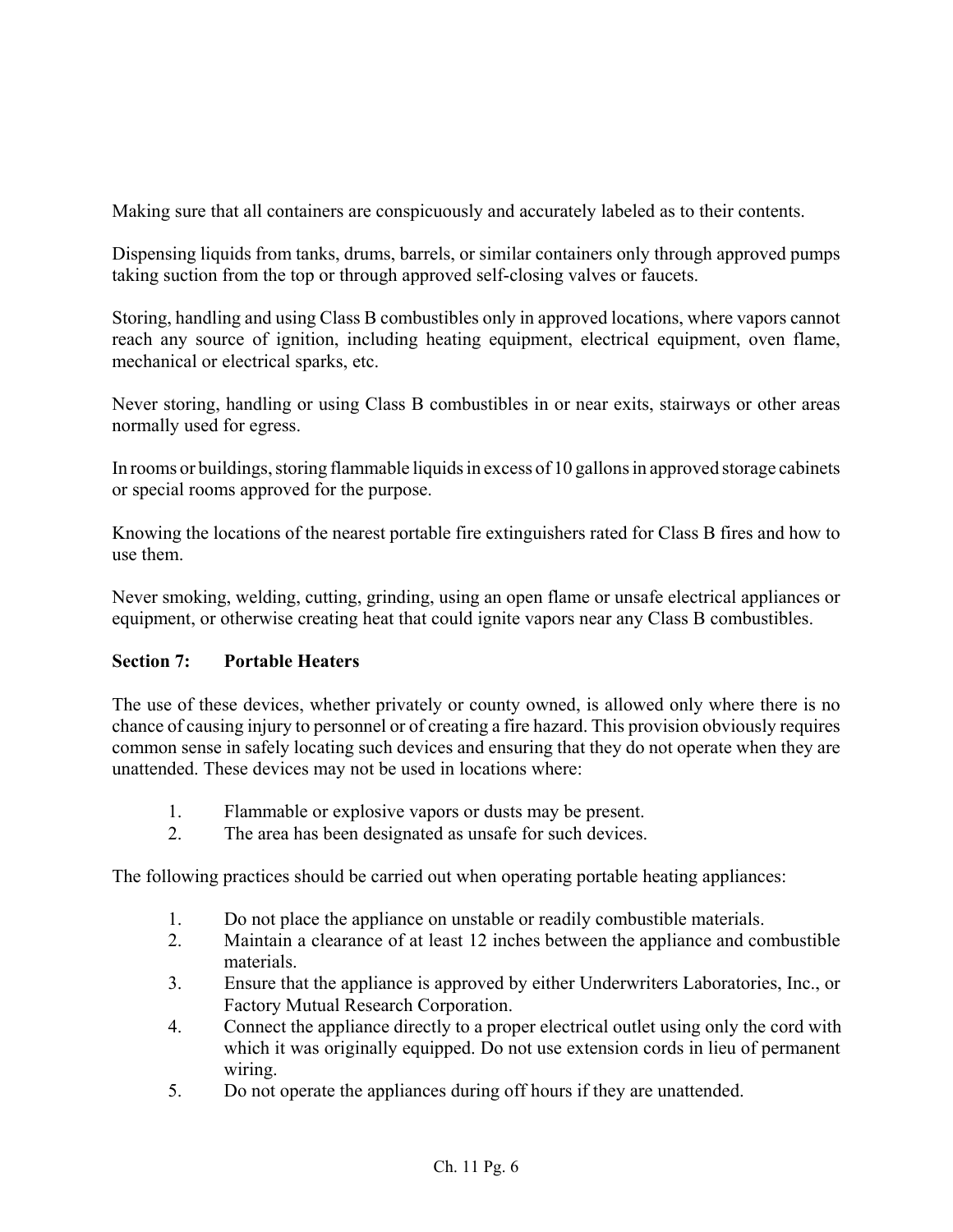# **Section 8: Fire Fighting Equipment**

This section describes the fixed and portable equipment that is provided in working areas for fire protection. The fixed equipment includes automatic sprinklers, detectors and alarms, fire doors, etc. The portable equipment consists of fire extinguishers to be operated by employees before the arrival of the local Fire Department.

Several types of automatic fire detectors are used throughout Sarpy County, according to particular needs and purposes. All of them will detect fire (by one of several means) and transmit an alarm to the fire station. In the many buildings equipped with evacuation alarm bells, the automatic detectors activate those alarms, as do the manual pull boxes. In some cases, automatic extinguishing systems are activated by automatic detectors. The Fire Department always dispatches firefighters and apparatus to the scene of any automatically actuated alarm,

Parts of the Courthouse are provided with automatic sprinkler systems. The sprinkler heads contain a fusible element (most commonly fused at 212 degrees F) which, on melting, opens the head and starts a spray of water. The resulting flow of water in the piping activates an alarm at the fire station, and firefighters are dispatched.

Automatic sprinkler heads can be damaged if they are subjected to mechanical abuse. A protective cage should be installed where such damage is possible. Heat inadvertently applied to the sprinkler head can also activate the sprinkler when no actual fire is present. Normal heat sources should therefore be kept away from sprinkler heads. To avoid decreasing the flow or spread of water or altering the spray pattern, do not allow material or furniture to be located too near the sprinkler head.

Allow at least 18 inches of clearance around sprinkler heads.

Sprinkler system control valves must be kept accessible for Fire Department use. Allow at least 3 feet of clearance (enough for a man to pass through easily) around such valves.

In the Courthouse, evacuation alarm bells are automatically activated when tire is detected. They can also be activated manually at strategically located pull boxes. The emergency actions of personnel and the evacuation procedures for each building or operating area are usually set forth in the Operational Safety Procedures for each building and posted near the main entrance or fire exit or elevator. Never use the elevator in case of a fire.

# **Section 9: Fire Doors and Exits**

Automatic fire doors and dampers are provided at strategic points to close and block the spread of smoke and fire when these are sensed by automatic detectors. Automatic fire doors must never be blocked or left in disrepair so that they cannot close and latch automatically as intended in the event of a fire.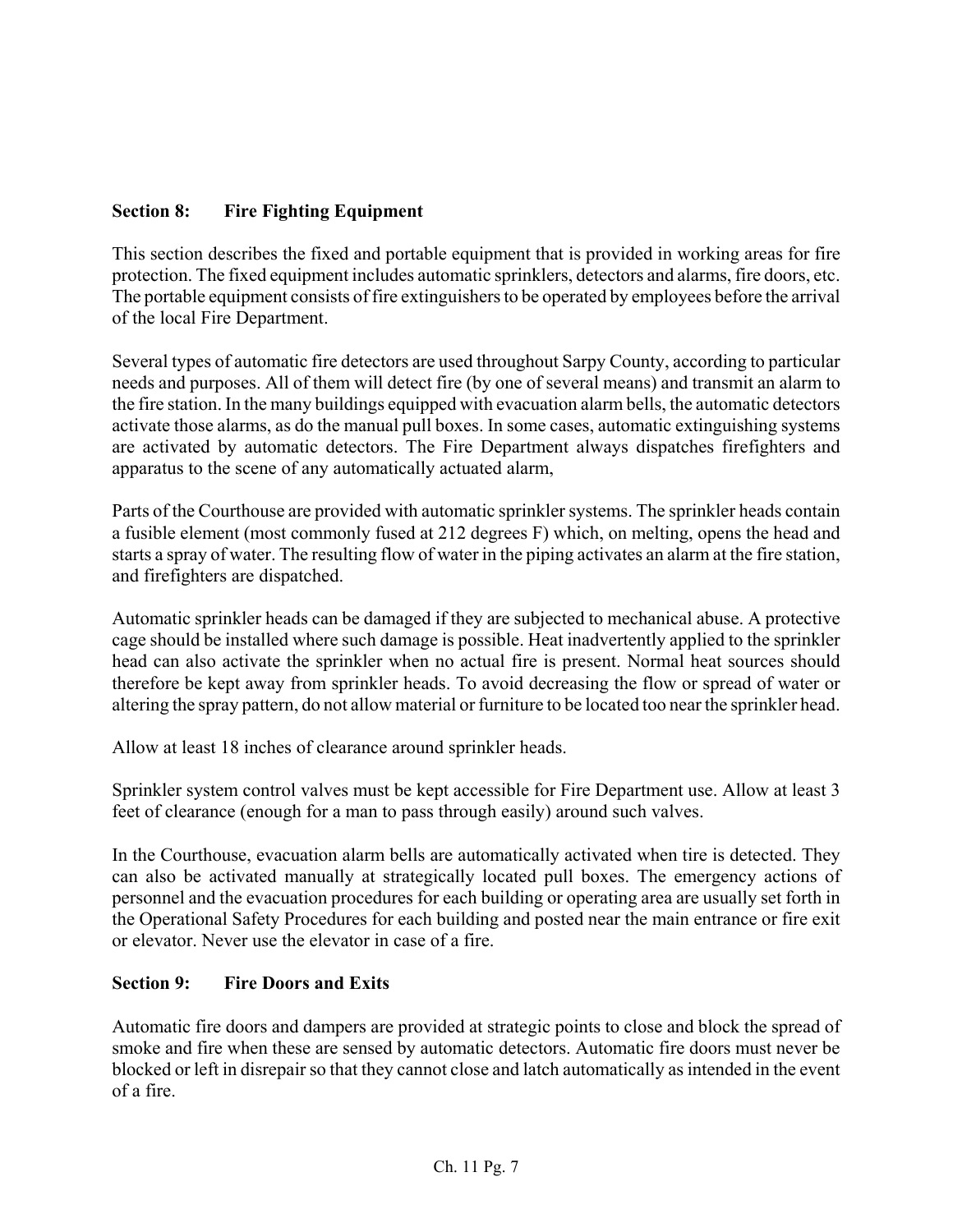Self-closing fire doors are those doors designed and installed to close each time after being opened. They too must never be blocked, wedged or tied open. If such doors must be kept open, the selfclosers must be replaced with approved automatic smoke-activated release hold-open devices.

Exit corridors must not be used for storage. The Life Safety Code, NFPA 101, requires that buildings designed for human occupancy must have continuous and unobstructed exits to permit prompt evacuation of the occupants and allow necessary access for responding emergency personnel. The intent of the Code is to keep exits free from obstructions and clear of combustible materials. Attention to housekeeping, therefore, is very important. "Temporary" storage of furniture, equipment, supplies, or anything else is not permitted in exit ways. Combustibles, including recyclable waste paper, are not permitted in exit ways.

Exit sign lights, when burned out, should be reported to Maintenance for service.

### **Section 10: No Smoking**

Smoking is forbidden in all County Buildings, Vehicles and Equipment for fire safety and health reasons. There is a designated smoking area located outside the double doors in the southeast corner of the Courthouse.

See the Sarpy County Policies and Procedures Manual for the "No Smoking" policy.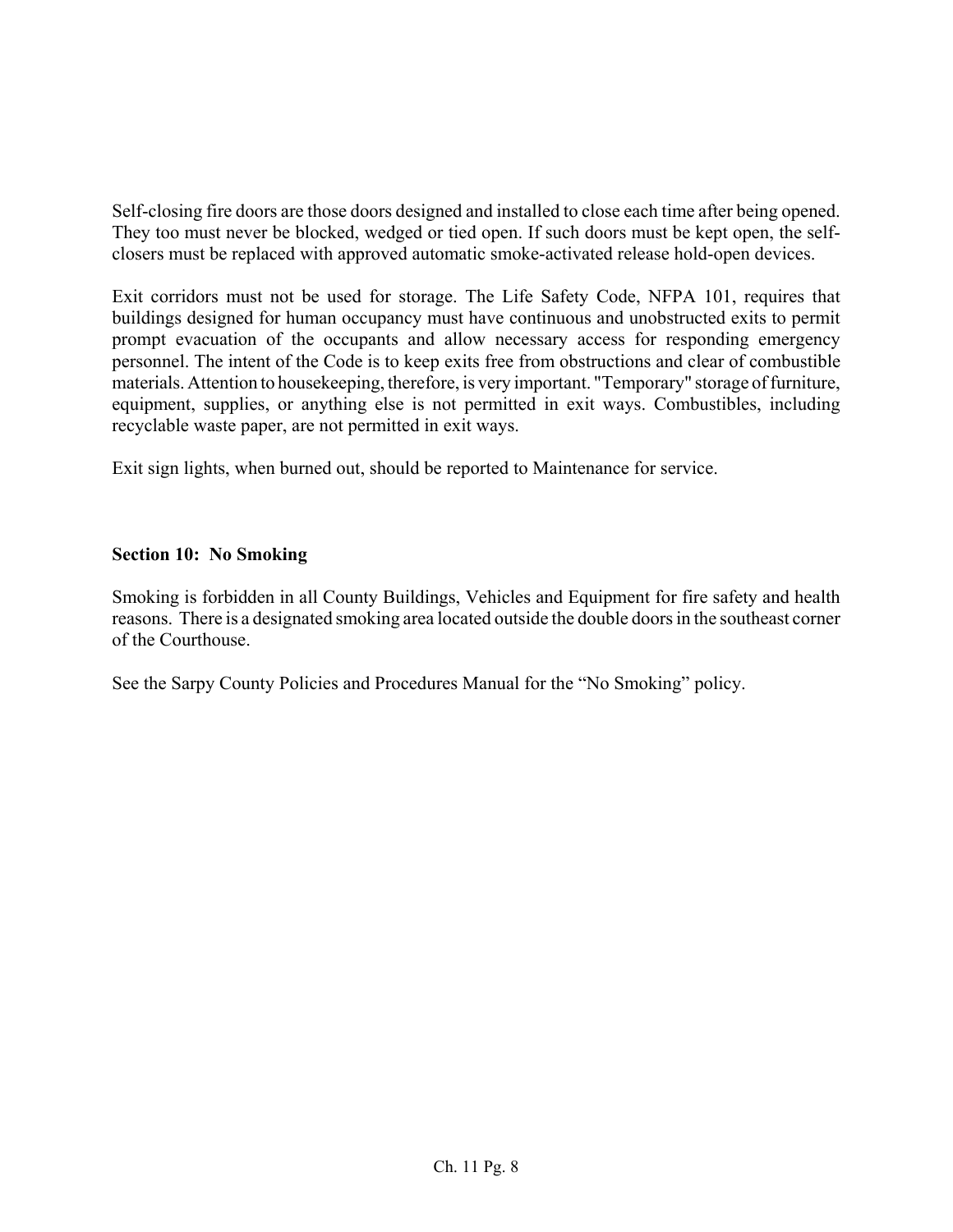# *Emergencies*

### **Section 1: General**

Sarpy County requires that during every emergency an organized effort be made to protect personnel from further injury and to minimize property damage. Immediate and knowledgeable action is vital.

All of Sarpy County's resources can be made available to respond to an emergency. Each supervisor must know what to do during an emergency in his or her area and must be certain that his or her employees understand their roles.

### **Section 2: Supervisors Responsibilities**

Before an emergency, the supervisor must:

Ensure that those under his or her supervision are familiar with the plan for the building, particularly the recommended exit or shelter routes and how to report an emergency.

During an emergency, the supervisor must render assistance to the person in charge during an emergency, as required.

Make sure that all employees or customers are evacuated or directed to shelter as necessary for the particular emergency.

### **Section 3: Employee Responsibilities**

Employees, other than emergency-response groups, involved in any emergency greater than a minor incident are expected to act as follows:

Employees not involved in the emergency must stay away from the scene and follow any instructions issued from your supervisor. Employees must not reenter an area that they have evacuated until notified that it is safe to return.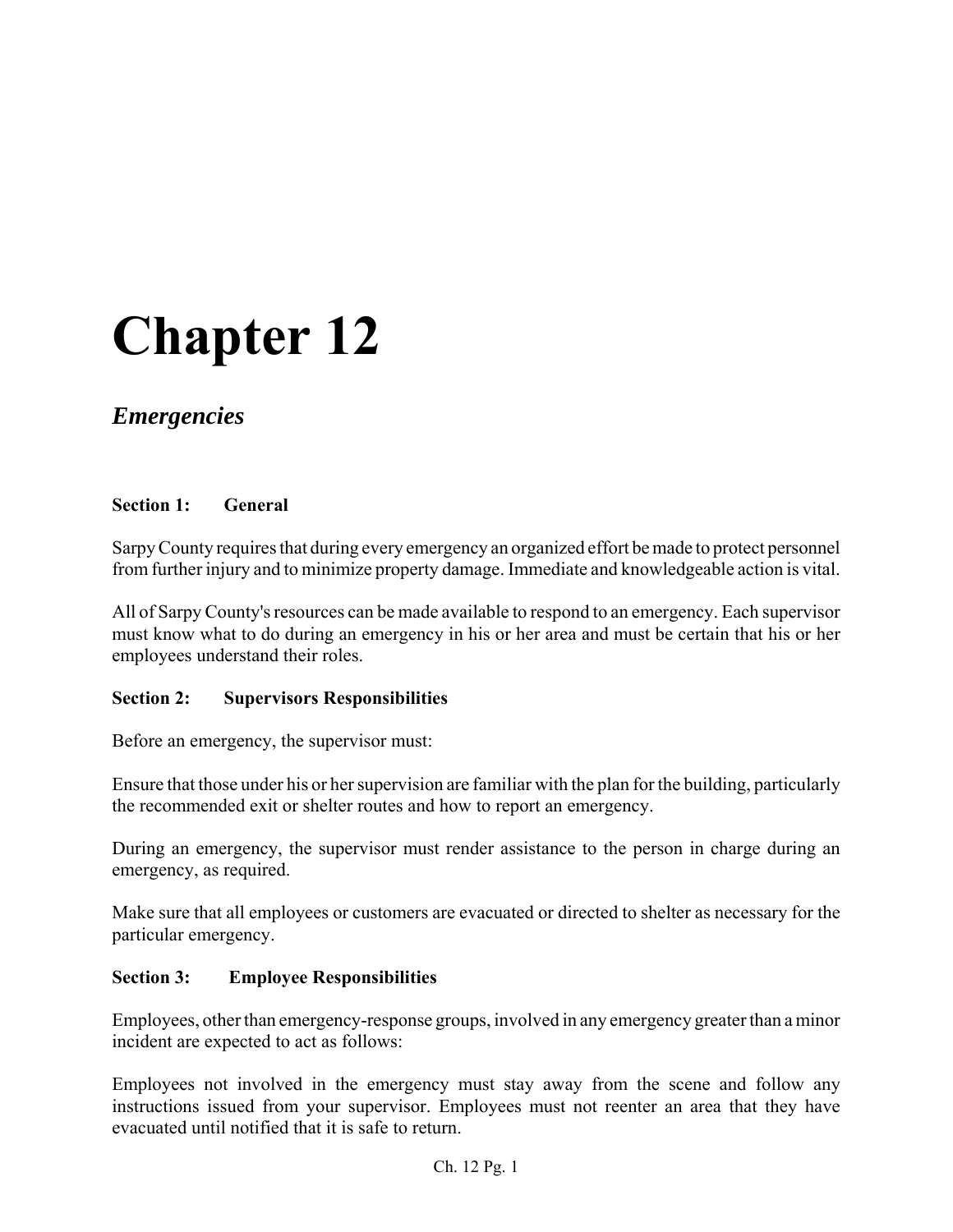If there is threat of further injury or further exposure to hazardous material, remove all injured persons, if possible, and leave the immediate vicinity. If there is no threat of further injury or exposure, leave seriously injured personnel where they are.

Report the emergency immediately by phone. State what happened, the specific location, whether anyone was injured, and your name and phone number.

Proceed with first aid or attempt to control the incident only if you can do so safely and have been trained in first aid or the emergency response necessary to control the incident.

## **Section 4: Fire**

Check for fire hazards periodically and act to prevent fires where possible. Fire drills will be held periodically so everyone knows what to do in case of fire. Each supervisor should designate a meeting place outside, away from the building, where you will meet to insure that everyone got out safely. Report missing personnel to your supervisor.

Minor fires may be fought using a nearby ABC fire extinguisher according to its manufacturer's directions. Only new or small fires should be fought. Contact the fire department to report the fire, even if the fire is out.

Major fires require evacuation and notification of the fire department. In a major fire, the only fire you need to fight is one between you and the door. Do not attempt to fight a large fire or a fire in a smoke-filled room. Evacuate when you hear the fire bell. The County Clerk's office. County Assessor and County Treasurer should close their vaults to preserve records.

## **Section 5: Discovery of a Fire**

On discovering a fire:

- 1. Call 9-1-1, use the outside access number first, if needed.
- 2. Advise others of the fire.
- 3. Use a fire extinguisher only if the fire is small and, in your opinion, controllable, otherwise evacuate while warning others of the need to evacuate.
- 4. All fires will be reported to your county official and others as directed.

There is available in your office a **COUNTY EMERGENCY PLAN**. Read this and understand what you are to do in the event of a fire, weather alert, disaster or other threat situations. If you have any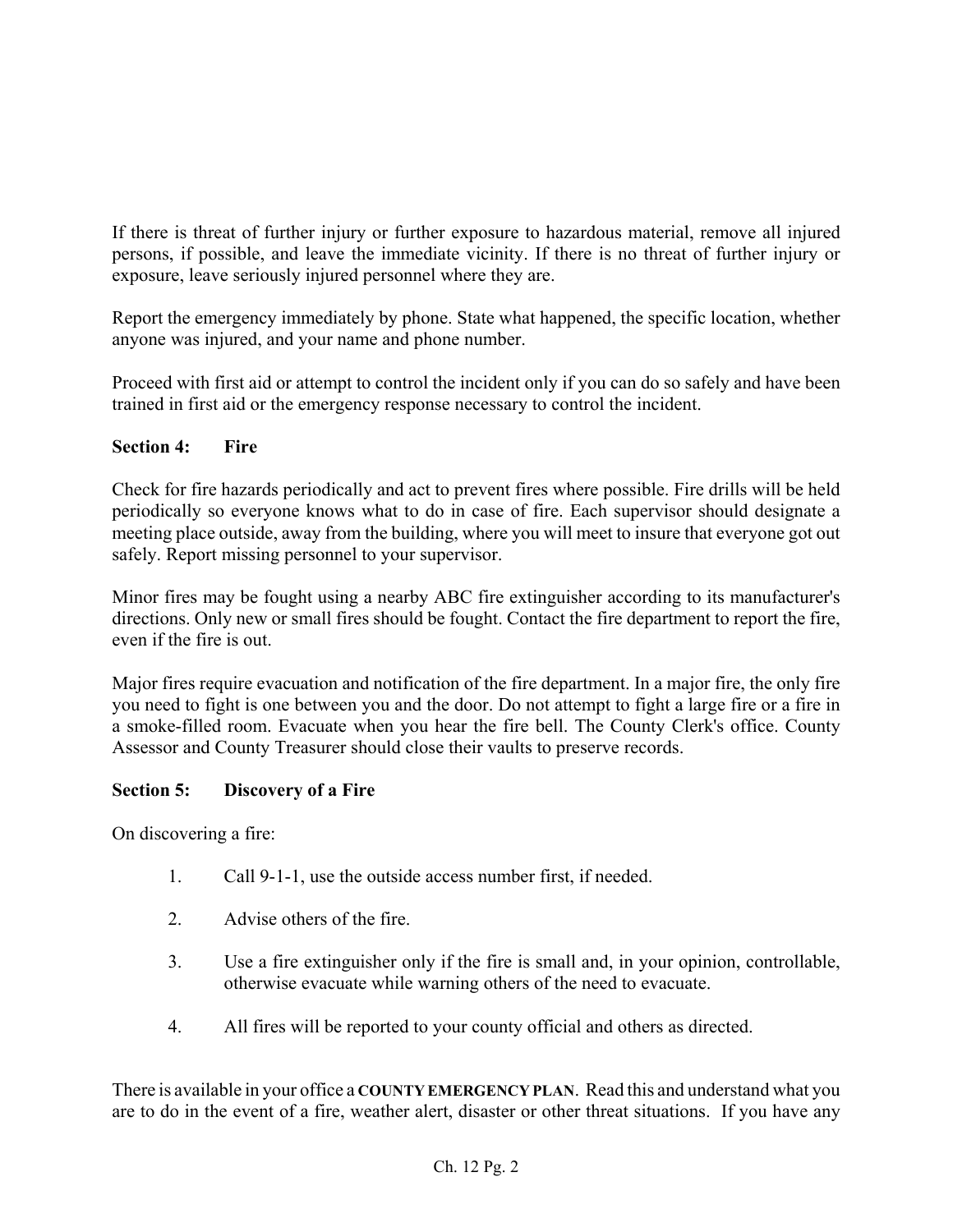questions, ask your supervising county official.

### **Section 6: Tornado**

Listen to local TV and radio stations for updated storm information. National Weather Broadcasts can be received on 162.400 Mhz.

A tornado watch means that atmospheric conditions are favorable for tornados to form.

A tornado warning means a tornado has been sighted and may be headed in our direction. Go to safety immediately. When National Weather declares a tornado warning for Sarpy County, 911 dispatch will sound the high pitched internal tornado warning. The basement, located under the north wing of the courthouse, is the designated tornado shelter. Follow the posted directions on your bulletin board to reach the basement shelter.

Periodic tornado drills will be conducted so everyone knows what to do when a tornado approaches.

### **Section 7: Injury**

Report workplace injuries to your supervisor immediately.

If an employee or member of the public is injured:

Evaluate the emergency and, if needed:

- 1. Call 911 for emergency medical response if needed. (NOTE: When dialing the emergency telephone number, 911, within the Courthouse, Highway Department and Fleet buildings you must first dial a 9 and then 911.)
- 2. Get others to assist you.
- 3. Stabilize the injured party until a responding unit arrives.
- 4. Move an injured party only if a life-threatening situation is present to both you and the injured person.
- 5. All injuries will be reported to your county official and others as directed.

### **Section 8: Civil Disturbance**

In a situation which is developing slowly and deliberately, courthouse officials may operate out of their regular offices during the preliminary or negotiating phase. Calling in directors, as required, and routinely circulating information to departments concerned.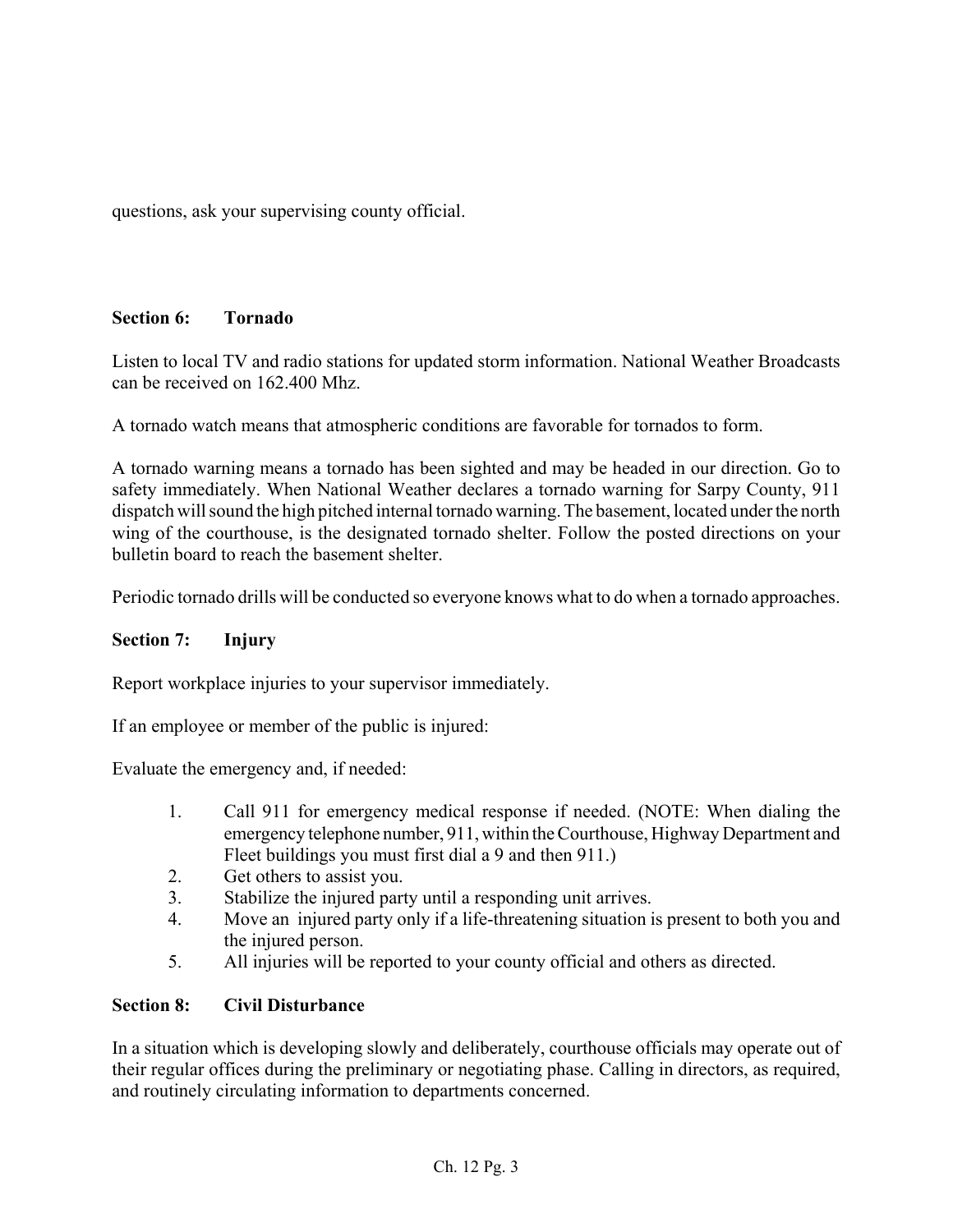In a situation where there is a sudden eruption of violence accompanied perhaps by attempted arson and assaults, law enforcement personnel should be notified which will provide the information needed to make appropriate decisions. Consider early release or requesting employees to stay home. An effective notification/recall system is a must.

## **Section 9: Chemical Spills**

If you witness a hazardous materials accident, spill or release immediately contact 911. If you hear an Emergency Broadcast System warning on television or radio for this immediate area, follow emergency response official instructions carefully.

Stay away from the incident site in order to minimize your chances of contamination. If you are caught outside the incident area, try to stay upstream, upwind and uphill from an incident.

If you are asked to evacuate, do so immediately. Before leaving the office, close all windows and shut off vents.

In certain circumstances, you will be requested to stay indoors rather than evacuate. Strictly follow all instructions given by emergency authorities. To reduce the possibility of toxic vapors entering the office, seal all entry routes as efficiently as possible. Close and lock the windows and doors. Seal gaps around windows, air conditioning units and under doorways with wet towels and duct tape. If warned of possible outdoor explosion, close all drapes, curtains and blinds. Remain in the interior protected areas of the buildings.

## **Section 10: Mechanical Failure/Power Outage**

Commercial power failure will disrupt power in most offices. Emergency lighting is provided in the hallways and for the Communications Center by automatically switched generators. Supervisors will decide when to release employees if power does not resume in a reasonable time.

## **Section 11: Bomb Threat**

Experience shows that over 95 percent of all written or telephoned bomb threats are hoaxes. However, given the chance of authenticity, appropriate action should be taken to protect employees and the public, as well as to safely recover the suspected device.

Employees who regularly take phone calls should be familiar with the attached FBI Bomb Threat Data Checklist and begin asking the questions indicated. It is not as unlikely that the caller will give his/her address as you may think. According to the FBI, many of these callers are looking for someone to talk to and a simple ruse such as suggesting, "We'll have the manager get back to you on that. Could I have your name and number so he/she can do so," may be all it takes to get the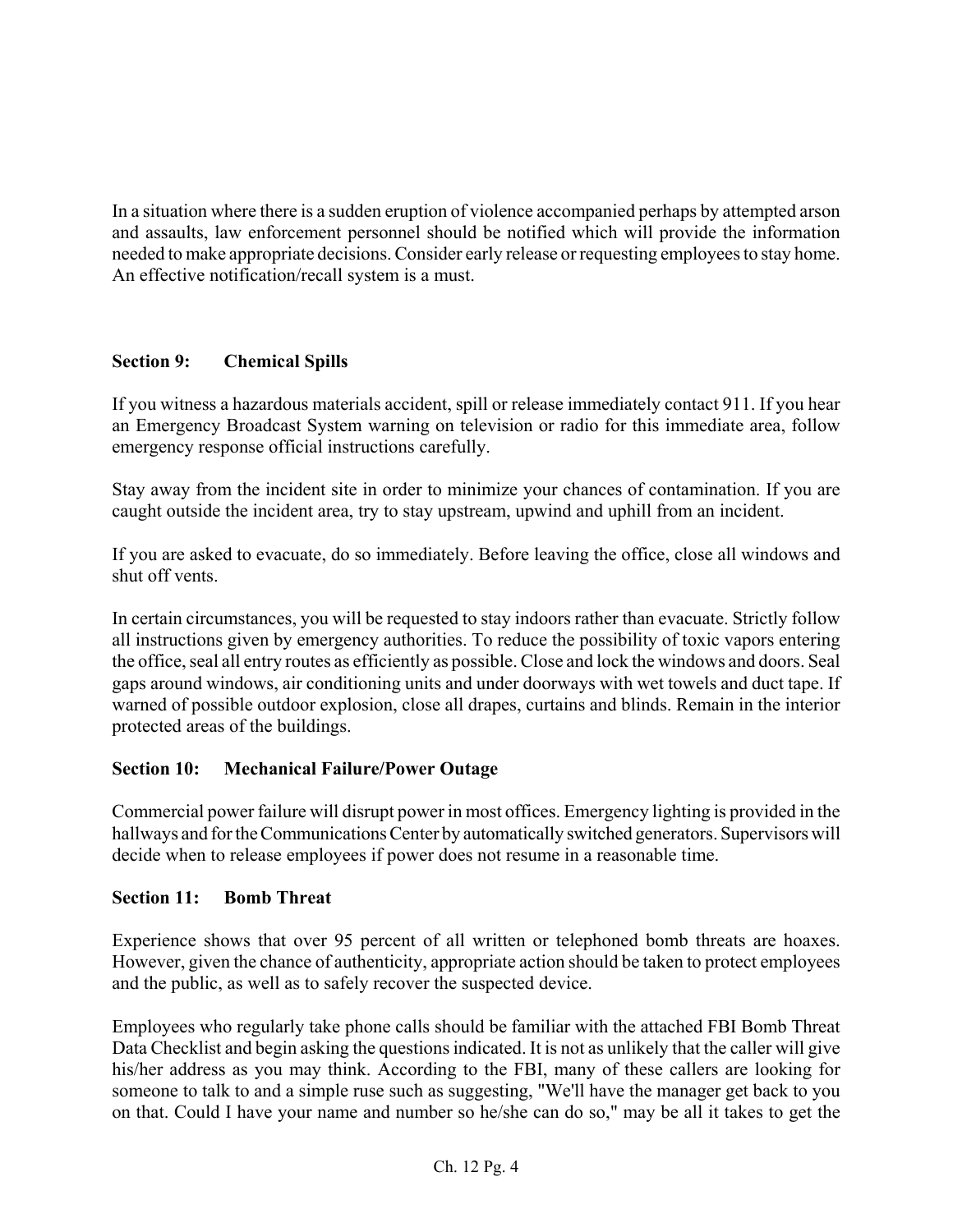information. Therefore, this questionnaire may be the single most important resource in dealing with bomb threats.

Relay threat information to law enforcement authorities. The facility manager may warn employees or evacuate the building as directed by law enforcement personnel. Individuals who know what does or does not belong in or near the building may be asked to assist with the search for a suspected device. A bomb disposal unit will be notified if such a device is found.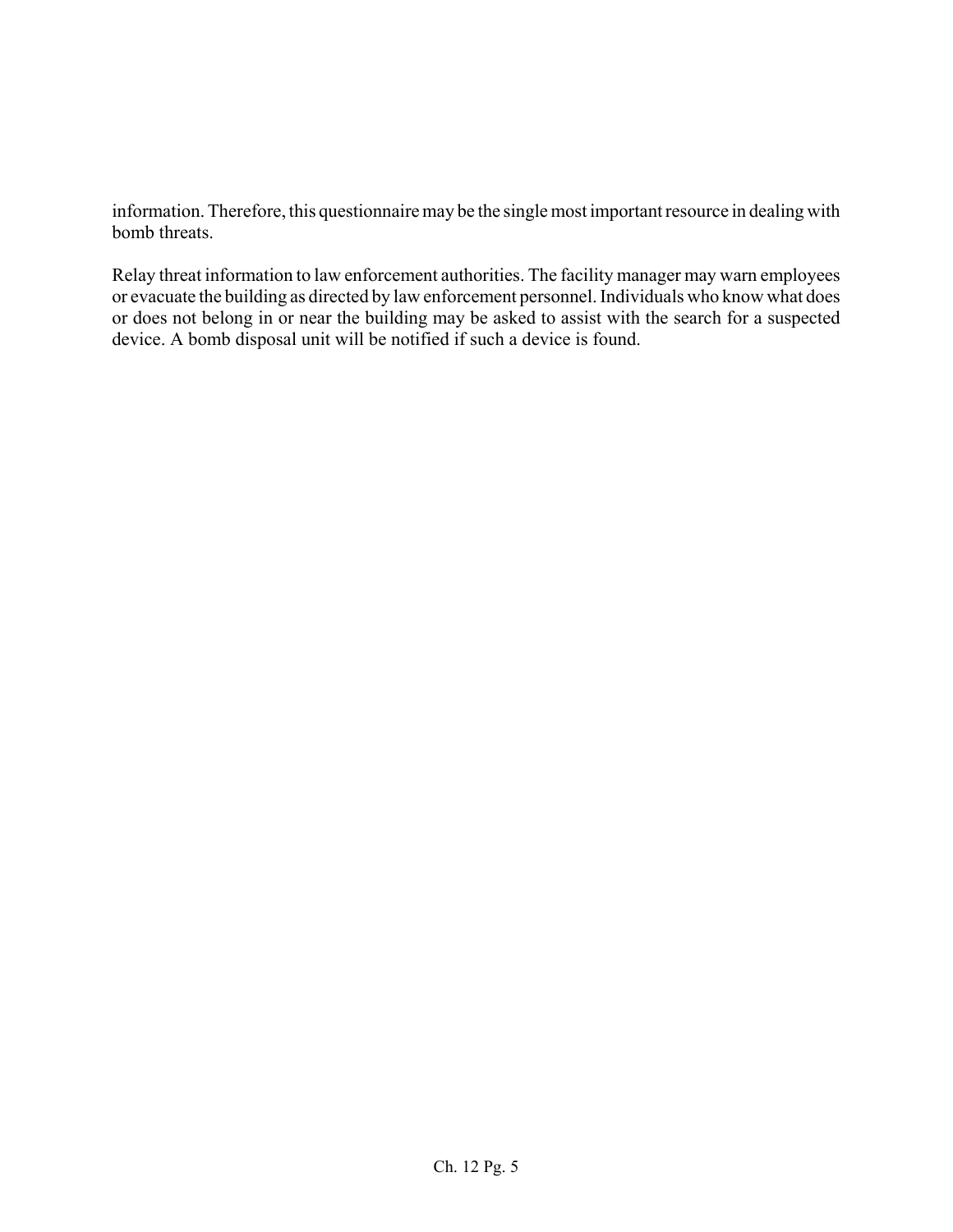# *General Safety Rules*

## **Section 1: Intoxicants and Narcotics**

Alcoholic beverages or illegal narcotics shall not be brought onto the grounds owned or operated by the County. Such substances shall not be transported in any vehicle owned by the County.

Supervisors shall not allow an employee to commence work operations if the employee reports to work in an apparent intoxicated condition, or in a condition which in the supervisor's opinion, might jeopardize the safety of any employee, property or equipment.

Persons under the influence of any intoxicant or narcotic shall not attempt to drive or operate a piece of equipment or vehicle owned by the County.

## **Section 2: Safety Tips**

Horseplay, practical jokes and misuse of County equipment may be cause for dismissal.

### **Section 3: Hostile Working Environment**

If at any time you feel intimidated, harassed, or threatened, report this immediately to your supervising county official or, the county attorney.

### **Section 4: Drug Free Workplace**

The county is a DRUG FREE WORKPLACE. This means that no employee will possess, use, sell, distribute, or dispense any drugs in the workplace. No employee will be under the influence of drugs, including alcohol, while on duty. This is more fully explained in another county policy, there are exceptions which are described in the policy. If you have any questions, ask your county official.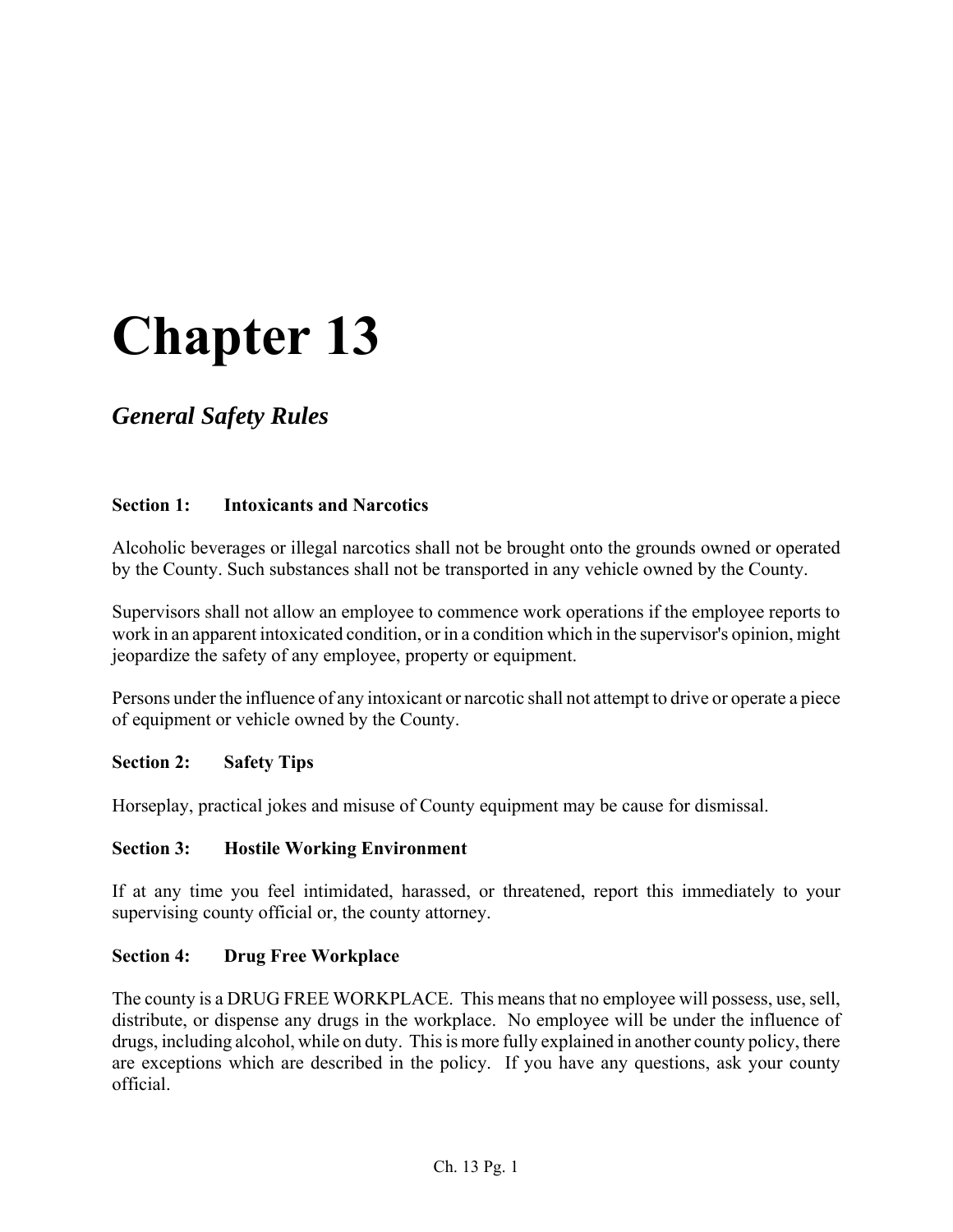## **Section 5: Key Control**

If you are authorized to access secure areas, by being provided a key to such areas, you are not permitted to loan or give the key to any other person. Only where directed by your county official will you permit the key to leave your possession. If the key is lost or stolen it must be immediately reported to your county official. This is for your personal safety as well as that of your co-workers.

### **Section 6: Horseplay**

There has been recorded injuries which have resulted from good natured horseplay. As stated in the very beginning of this manual, our working environment is a professional place of business, let's all work together to keep it that way.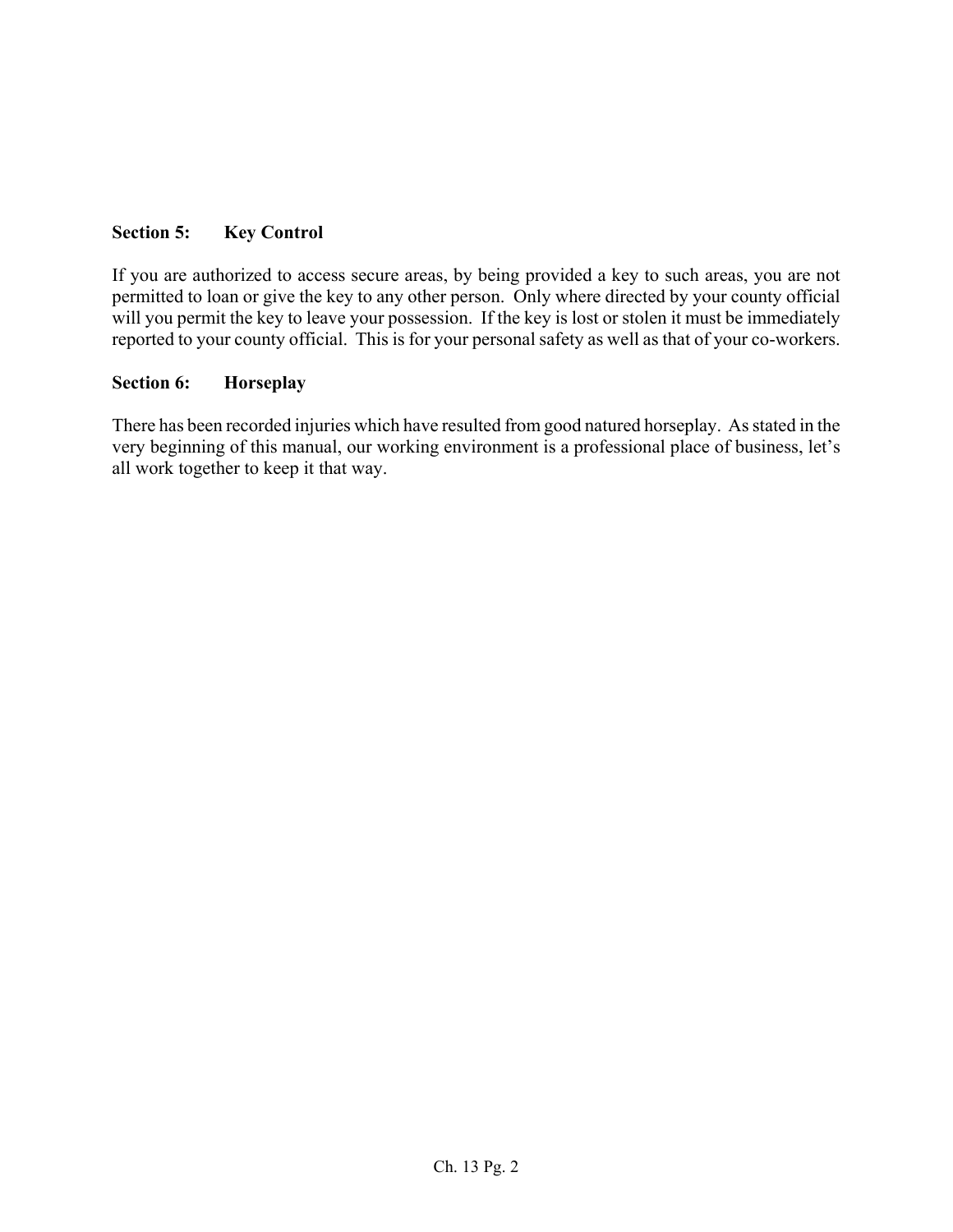# *Hazard Communication Plan*

## **Section 1: Location of Plan**

The written plan is available for review by all employees at the following central location:

Building and Grounds Department Sarpy County Courthouse 1210 Golden Gate Drive Papillion. NE 68046

### **Section 2: Designated Personnel**

The following employee has been designated as the person responsible for updating and maintaining the hazard communication program, employee training, labeling, and ensuring Material Safety Data Sheets (MSDS) forms are obtained/maintained:

Emergency Management \* Hazard Communication Coordinator Ken Petersen, Building and Grounds Superintendent

## **Section 3: Updating and Evaluating**

At least once a year the designated Hazard Communication Program Coordinator (HCPC) will review the program and update its effectiveness to ensure it meets the minimum requirements outlined by the standard. The HCPC will assess the hazardous chemicals and materials in each work area, develop policies and implement this written plan on a continuous basis. The HCPC will update and evaluate each of the following elements of this hazard communication program.

- 1. Hazard assessment
- 2. Assess applicable regulations
- 3. Written plan
- 4. Company policies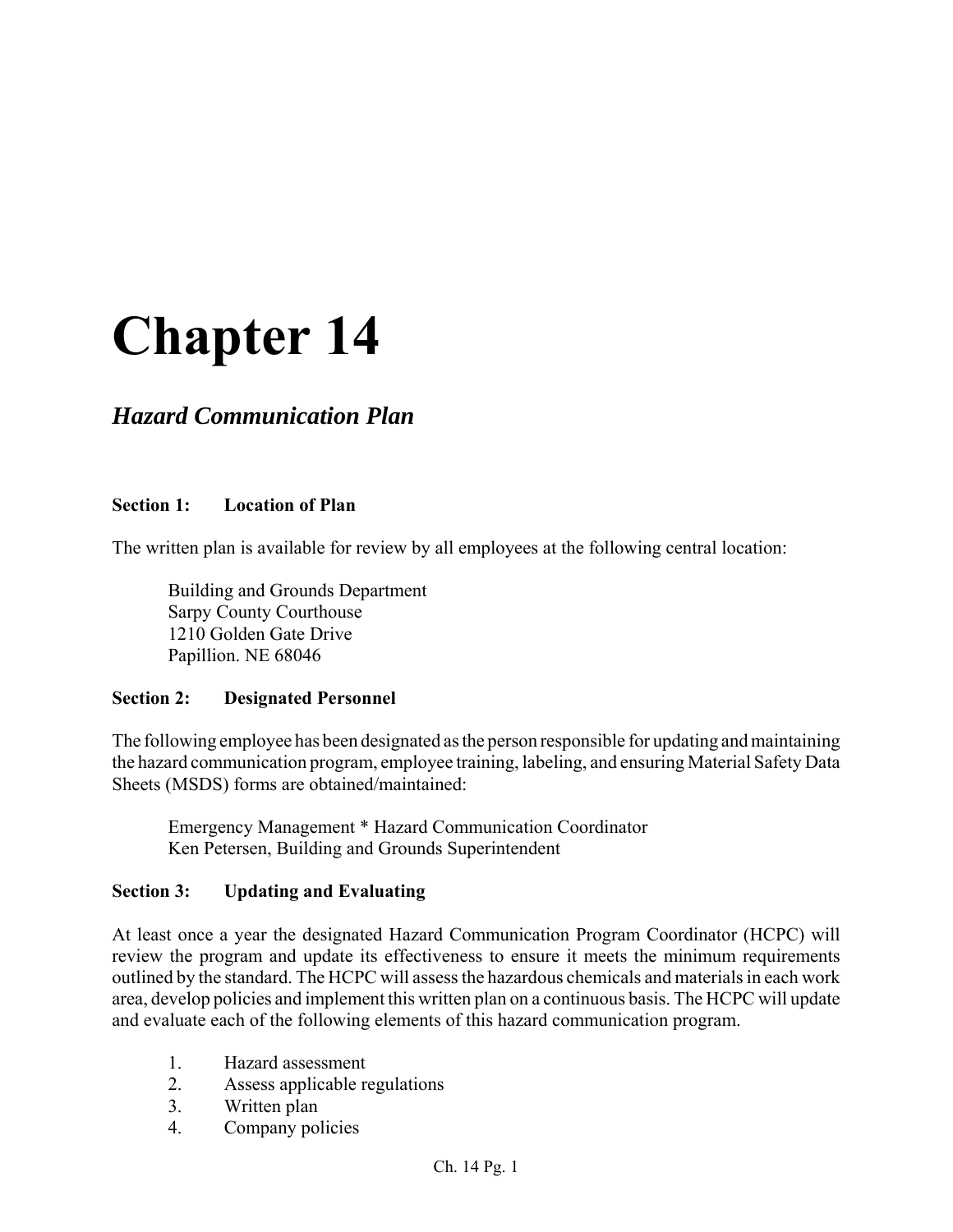- 5. Company discipline
- 6. Training program
- 7. Inspection audits
- 8. Designated employee accountability

## **Section 4: Container Labels**

### Materials Received

All containers received for use in each of the worksite areas are properly and clearly marked in English with:

- 1. Content
- 2. Hazard of the specific target organ
- 3. Name and address of Manufacturer

### Missing Labels

Missing or defaced labels will be replaced immediately with clean, properly marked labels. Notices will be posted on the employee bulletin board that provide an explanation of our container labeling system and location of the hazard communication program.

### Portable Containers

Portable containers into which hazardous chemicals are transferred from labeled containers, and which are intended only for the immediate use of the employee who performs the transfer are not required to be labeled. All other portable containers are to be labeled with the content and hazard of the specific target organ.

## **Section 5: Material Safety Data Sheets**

One MSDS for each hazard chemical in the work area will be kept at the Building and Grounds Department office and will be available for review by all employees during each work shift. Copies will be available for review by all employees during each work shift. Copies will be available upon request to the foreman.

Hazard Determination

An MSDS will be requested for all incoming hazardous substances. The company will rely on furnished MSDSs for their hazard determination evaluations.

## MSDS Information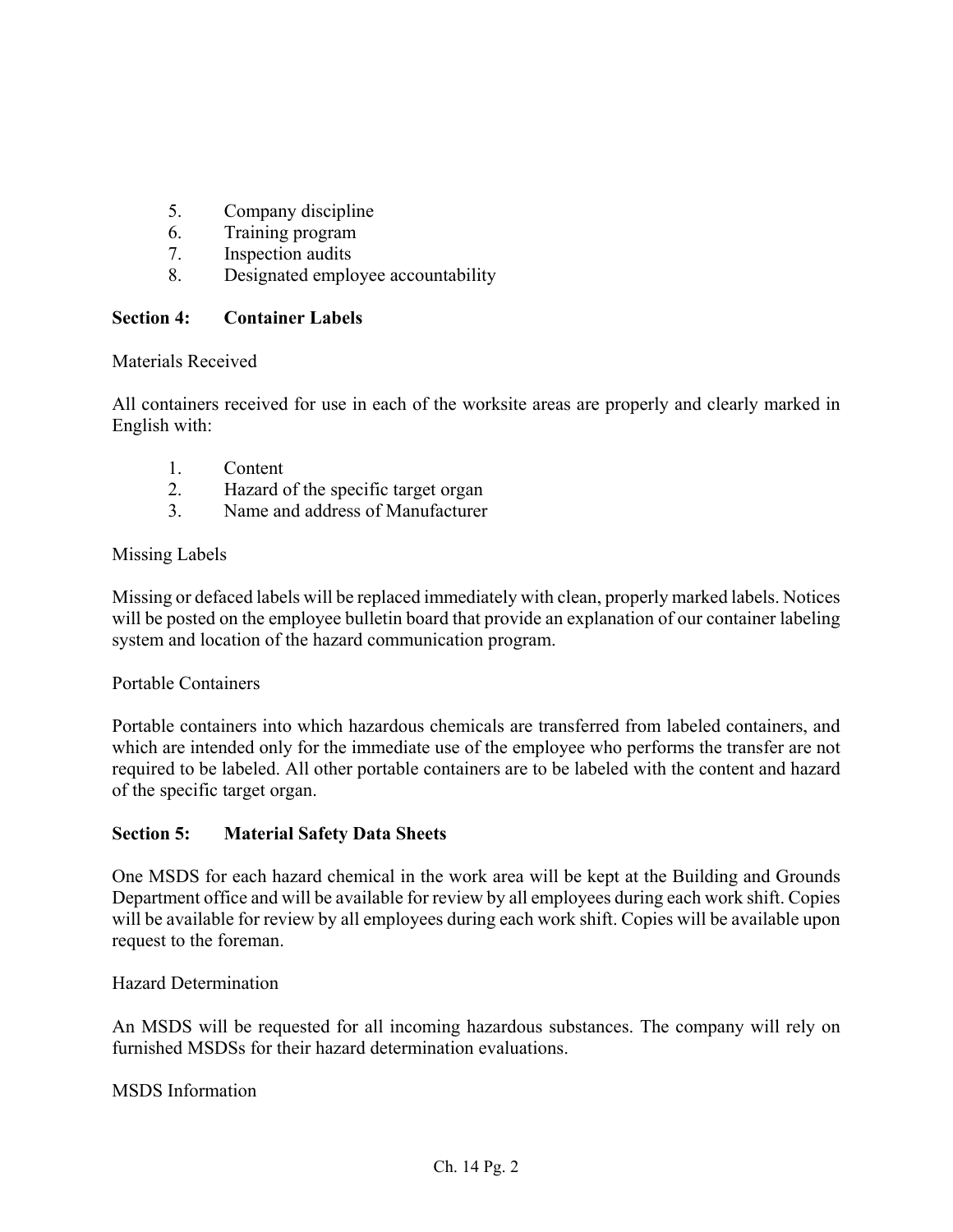The company's designated person will ensure all MSDSs have completed information on each of the following categories:

- 1. Identities used on label
- 2. Chemical and common names
- 3. Physical and chemical characteristics
- 4. Physical hazards
- 5. Health hazards
- 6. Primary routes of entry
- 7. Air exposure limits (PELs, TLVs)
- 8. Carcinogenicity
- 9. Precautions for safe handling and use
- 10. Control measures
- 11. Emergency and first aid procedures
- 12. Date of preparation of MSDS
- 13. Name/address/phone number of MSDS preparer or distributor

### Missing MSDS

The company's designated person will write and or call the suppliers for any missing MSDSs or missing MSDS category information. All contacts will be documented.

## **Section 6: Employee Information and Training**

## Training

Periodic training will be conducted for employees for existing hazardous chemicals and for new hazardous chemicals which may be introduced into the work area. The Building and Grounds Superintendent should be contacted about any questions on hazardous chemicals or suggestions for training needed hazardous chemicals.

## Record keeping

The company's designated trainer will ask employees attending the hazardous chemical safety course to sign a sheet verifying his attendance and receipt of the handbook.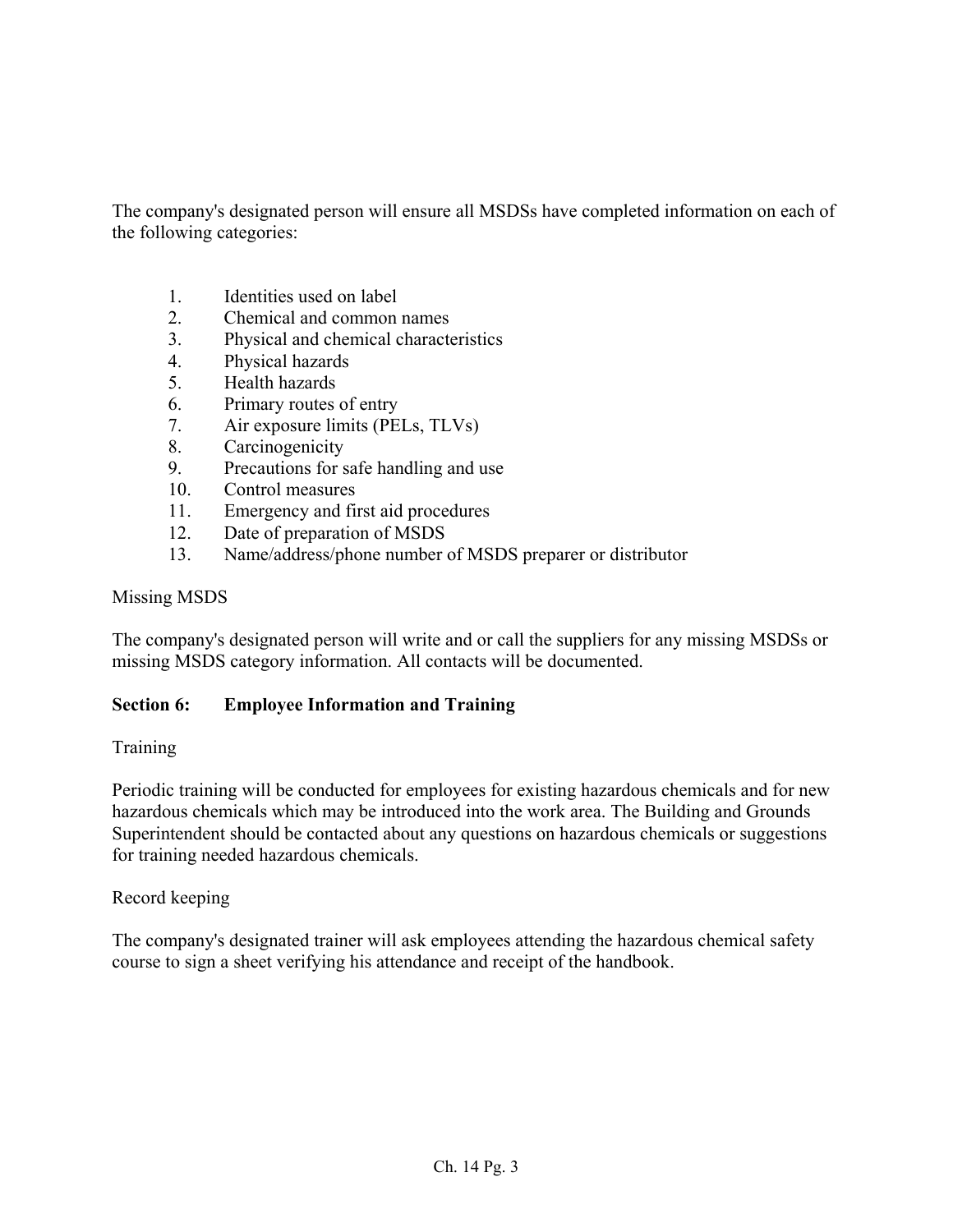# *Occupational Health and Environmental Controls*

## **Section 1: Sanitation**

An adequate supply of drinking water shall be provided at all work places. Portable containers used to dispense drinking water shall be capable of being tightly closed and equipped with a tap. Drinking water containers shall be clearly marked. Where single service cups are supplied, they shall be provided in a sanitary container. A waste can is necessary for disposal of used cups.

It shall be the responsibility of employees engaged in the application of paints, coatings, herbicides, insecticides, and other contaminants to have at least 5 gallons of potable water at the work site.

Non-drinking water shall be clearly marked to indicate that the water is unsafe and not to be used for drinking or washing purposes.

## **Section 2: Gases, Vapors, Fumes, Dusts, and Mists**

Exposure to inhalation, ingestion, skin absorption, or contact with any material or substance above the threshold limits for airborne contaminants shall be avoided. Administrative or engineering controls shall first be utilized, whenever feasible. When controls are not feasible, protective equipment shall be used to keep exposure to air contaminants within acceptable limits.

### **Section 3: Ventilation**

Whenever harmful dusts, fumes, mists, vapors, or gases exist or are produced by the maintenance work in quantities likely to be harmful to employees, and prevention or elimination of such hazards is not practicable, the hazards shall be controlled by general ventilation, local exhaust ventilation or other effective means continually during the operation as is necessary to insure removal of the harmful elements.

### **Section 4: Silica Dust**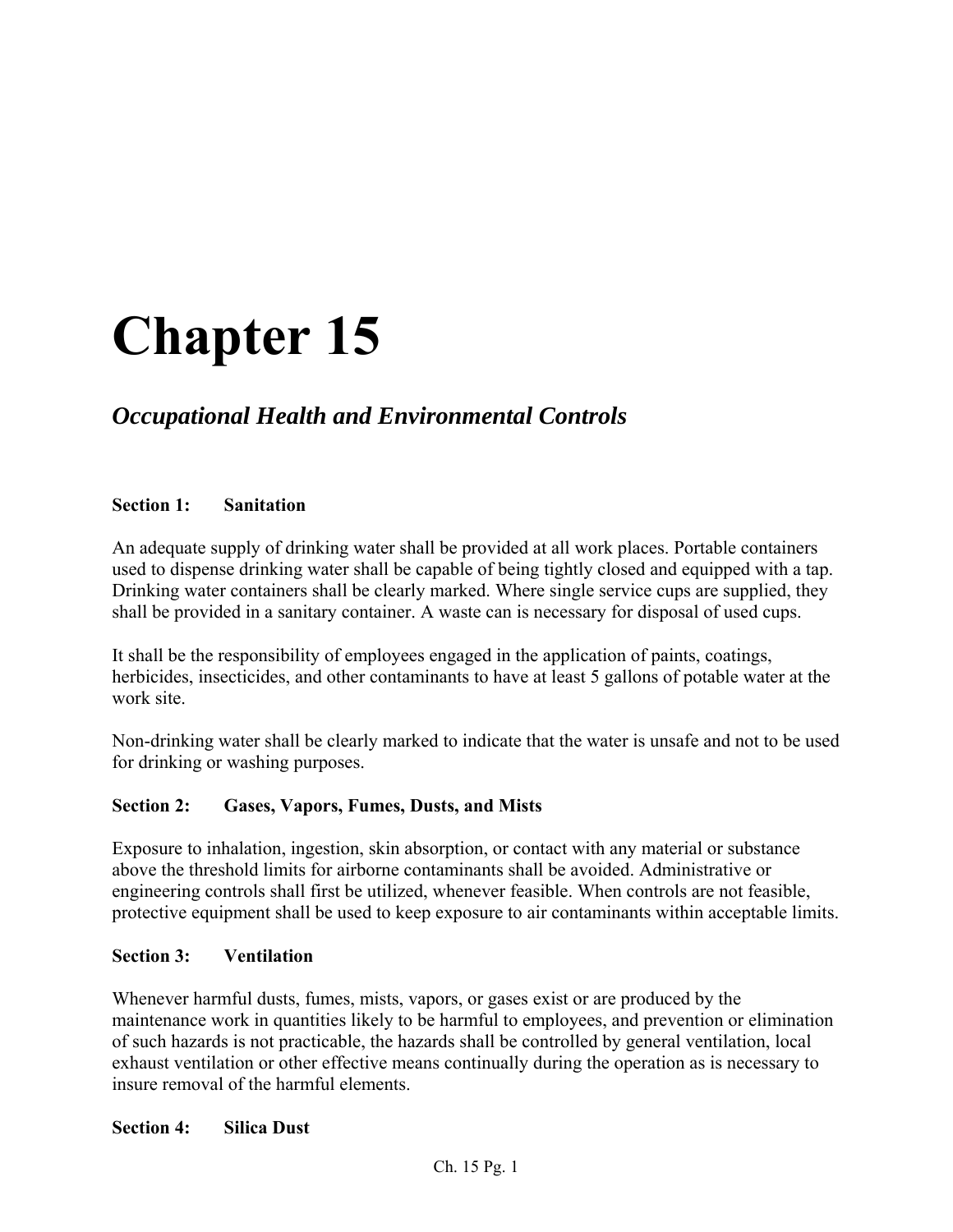Silicosis is a disease of the lungs in which the normal lung tissue is replaced by fibrous or scar tissue due to breathing air containing silica dust. In general, dust concentrations of less than 5 million particles per cubic foot of air are considered safe, even in cases where the dust contains a high percentage of free silica. Silica dust may be produced by the following construction and maintenance actions:

- 1. Maintenance operations:
	- a. Sandblasting
	- b. Grinding
	- c. Cleaning
	- d. Jack hammering
- 2. Recommended preventive measures:
	- a. Sandblasting and grinding:
		- 1. Sandblasters working within an enclosure shall wear an approved respirator.
		- 2. In grinding operations, wheels should be equipped with an exhaust hood. Otherwise, operator should wear an approved respirator.
	- b. Cleaning:
		- 1. When cleaning the interior of shops, sheds, or other structures, dust shall not be blown into the air. A vacuum cleaner should be used whenever possible. When sweeping, floors should be moistened or a sweeping compound used.

# **Section 5: Carbon Monoxide Asphyxiation**

Construction and maintenance workers may be exposed to harmful concentrations of Carbon Monoxide gas. Garage mechanics are most likely to be exposed to this hazard.

Common sources of Carbon Monoxide gas are:

- 1. Internal combustion engines
- 2. Exhausts
- 3. Fires
- 4. Blasting operations

The allowable level of Carbon Monoxide gas in the air for an 8 hour working day is 0.005%. When this level is exceeded, controls should be instituted. The severity of poisoning depends upon the amount of Carbon Monoxide gas in the air, the length of time exposed, and the degree of exertion.

Carbon Monoxide gas is not easily detected because it is odorless, colorless, tasteless, and nonirritating. It gives no warning of its presence and a victim may suddenly collapse without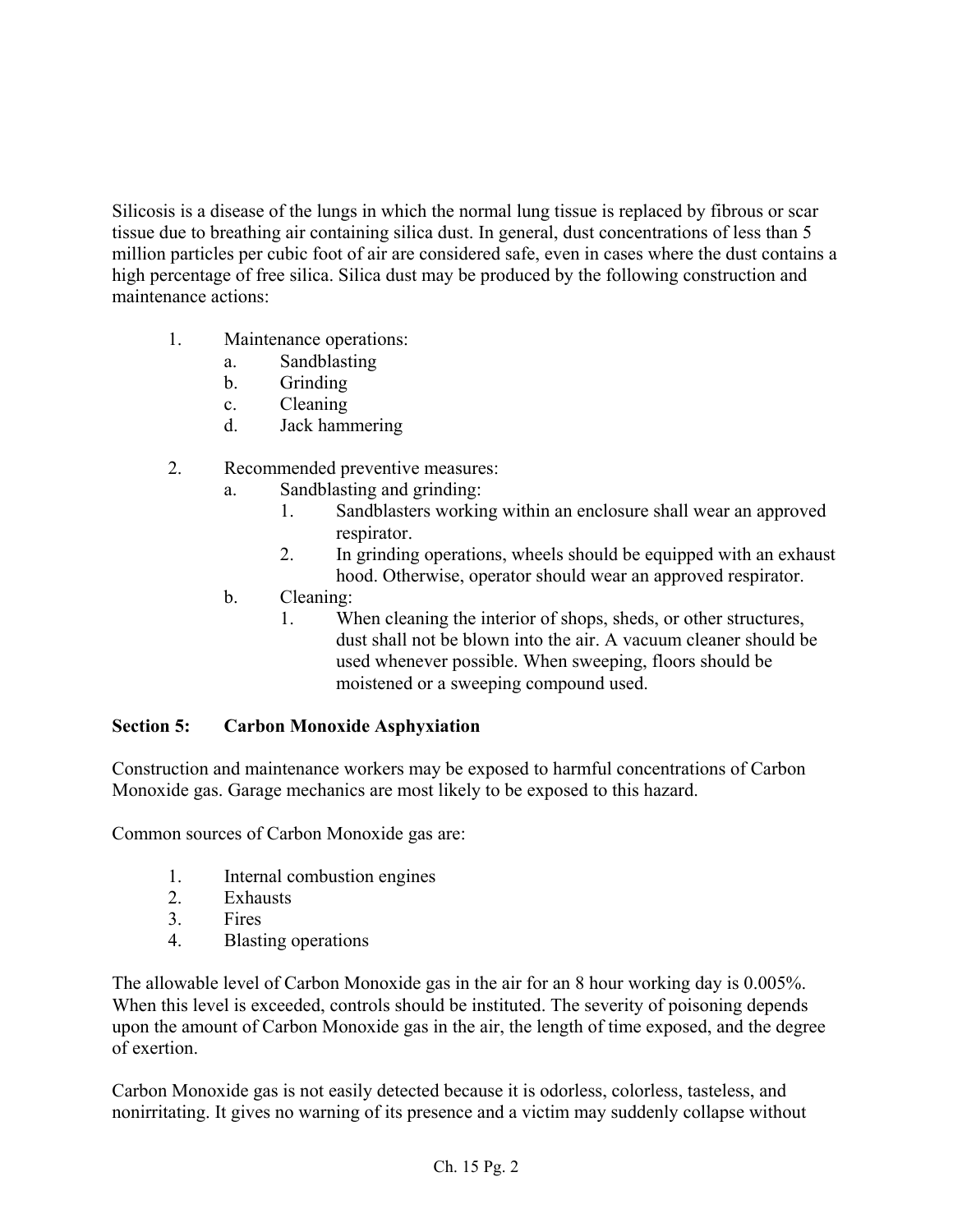previous symptoms. Employees shall be instructed in C.P.R. methods.

Recommended preventive measures:

- 1. Working areas shall be kept well supplied with fresh air. Whenever possible, exhaust ventilation shall be provided to remove Carbon Monoxide gas at the point of origin.
- 2. Provide approved gas masks or oxygen-breathing apparatus for emergency use and where positive exhaust methods are not practical.
- 3. Do not permit persons with anemia or any chronic disease to work in gaseous areas.
- 4. Do not permit a person who has been ill due to acute poisoning to return to work without a doctor's permission.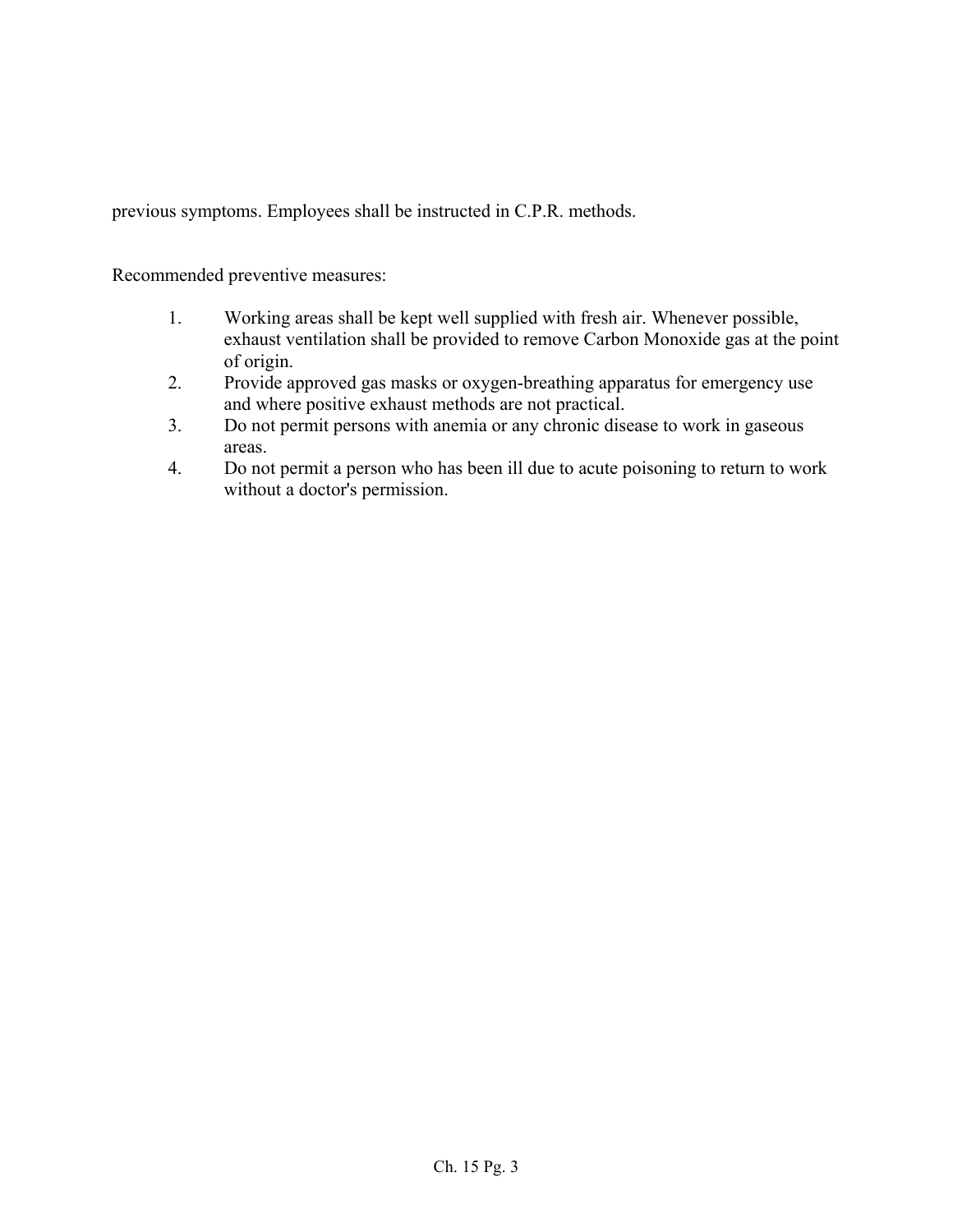# *Protective Equipment and Clothing*

## **Section 1: General**

Personal protective equipment is only effective when properly used. Employees operating machines, climbing ladders, handling material, or doing manual labor should wear clothes that are reasonably snug, particularly about the neck, wrists, and ankles. There should be no loose cuff flaps or strings. Employees assigned to shop or yard activities shall wear long trousers and a shirt at all times.

Protective equipment, protective clothing, respiratory devices, and protective shields and barriers shall be used and kept in a sanitary, reliable condition.

At the discretion of the Supervisor, employees may be required to wear safety glasses, safety fluorescent vest, and/or safety toe shoes while engaged in activities other than those specified in this Manual.

Employees and supervisors shall insure that personal protective equipment is worn where hazards may be encountered capable of causing injury or impairment to the body. If an employee avoids or disregards an order to wear protective clothing or equipment required on a job, corrective or disciplinary action may be administered in accordance with the County Personnel Manual.

### **Section 2: Head Protection**

It shall be the responsibility of each employee to wear a hard hat when there is danger of a head injury or when a supervisor deems it necessary for prevention of injury. Since hard hats are not required at all times, the employee and supervisor must evaluate each work situation to determine whether the duties being performed and the working environment warrant the wearing of hard hats. Corrective Action may be taken by a supervisor for abuse of the following specified activities that require the protection of hard hats: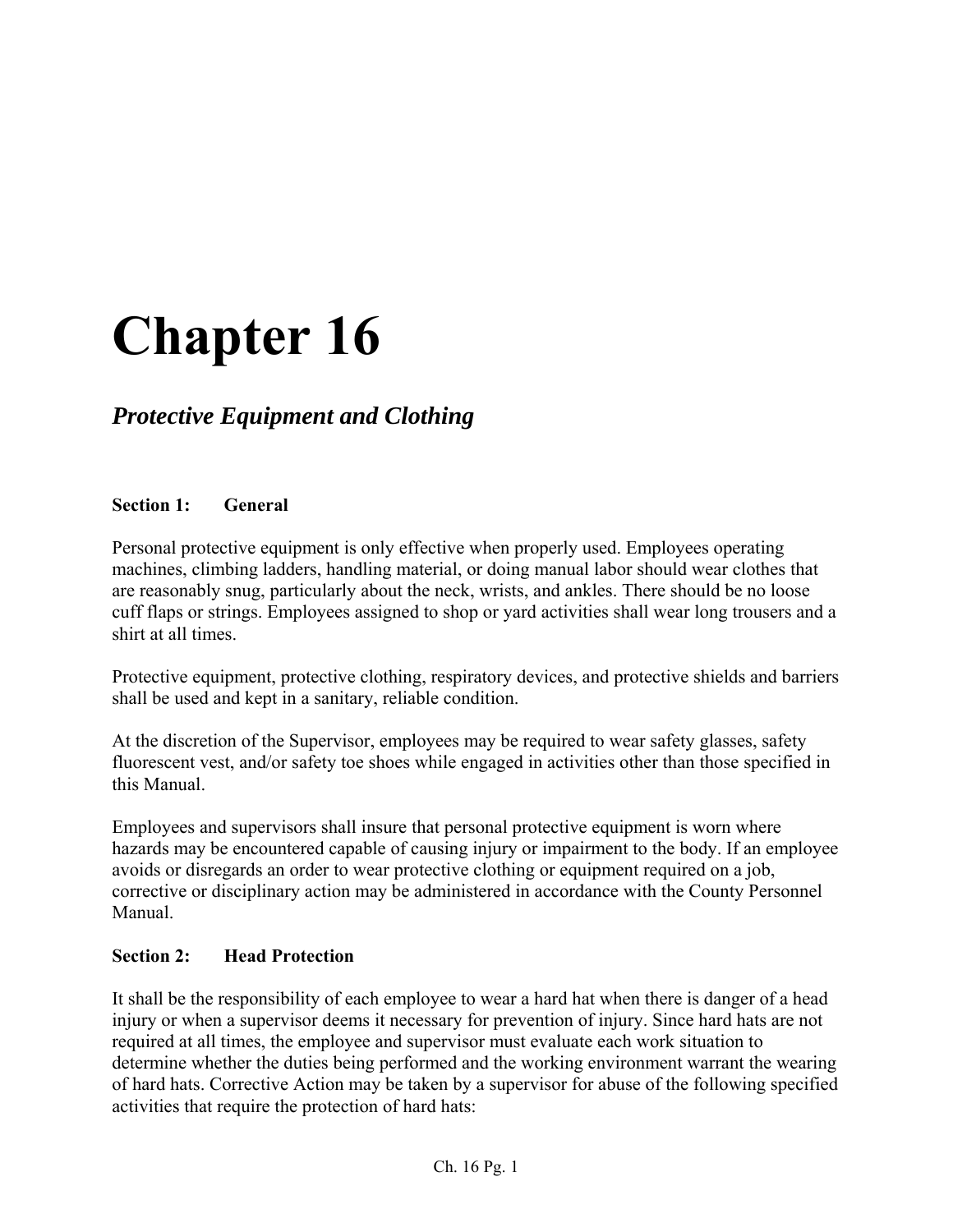- 1. When overhead work is being performed with tools or materials.
- 2. Cutting and trimming trees.
- 3. Installing and repairing traffic signs.
- 4. Cleaning up and repairing storm damage.
- 5. Towing or pulling objects with a chain or cable.
- 6. Work activities using a front end loader, backhoe, and similar type equipment.
- 7. Construction sites which require personnel to wear hard hats.

## **Section 3: Eye and Face Protection**

Appropriate eye and face protection shall be worn where machines or operations present a hazard to the eyes or face from flying objects, glare, liquids, or injurious radiation.

Eye and/or face protection is required for, but not limited to the following operations and equipment:

- 1. Air Compressor
- 2. Sand Blasting
- 3. Wire Brushing
- 4. Abrasive Grinding
- 5. Torch Cutting
- 6. Welding and Welding Inspections
- 7. Spraying
- 8. Power Drilling
- 9. Tree and Brush Trimming
- 10. Power Brooming
- 11. Sawing and Hammering
- 12. Working around brush chippers

The following policy has been adopted by the Sarpy County Board of Commissioners:

WHEREAS, it is the policy of Sarpy County to require appropriate eye and foot protection for County employees in the Landfill, Highway, Fleet Services, Building and Grounds, and Building and Planning departments who have exposure to injuries to their eyes and feet; and,

WHEREAS, it is the policy of Sarpy County to partially reimburse the cost of safety toe and puncture resistant shoes and prescription safety eyeglasses.

NOW, THEREFORE, BE IT RESOLVED, By the Sarpy County Board of Commissioners as follows:

1. Sarpy County will reimburse employees of the Fleet Services, Highway, Building and Grounds, Landfill, and Building and Planning departments who perform tasks which may pose hazard to their eyes and feet for the purchase of prescription safety eyeglasses and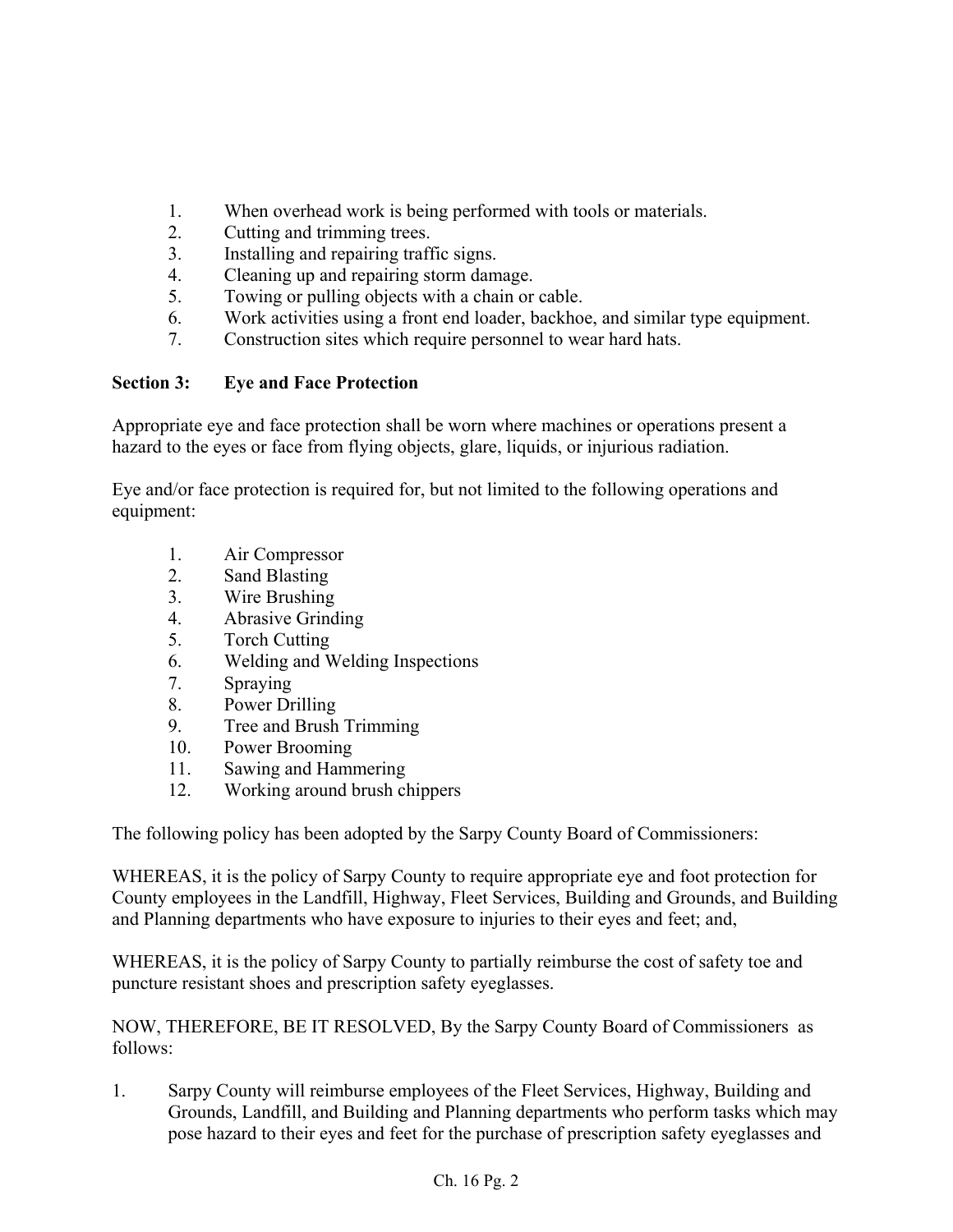safety toe shoes.

- 2. The rate of reimbursement for prescription safety glasses will be up to but not exceed \$150.00 and may be paid once every two years UNLESS employee experiences a change of vision requiring a new prescription. Also, if during performance of authorized duties an employee experiences destruction or damage beyond reasonable repair to their prescription safety glasses they may be replaced without regard for the normal reimbursement period upon appropriate approval of the Department Head or Elected Official.
- 3. The reimbursement will be made to the employee upon presentation of a paid invoice which shows that the eyeglasses contained safety prescription lenses and shows the type of lenses (single vision, bifocals or trifocals).
- 4. Non-prescription eye shields will continue to be provided by each department for employees performing tasks which may be a hazard to their eyes.

## **Section 4: Foot Protection**

If the job requires foot protection, safety toe shoes shall be worn. Such protection shall be required for, but not limited to the following jobs:

- 1. Yard maintenance.
- 2. Construction.
- 3. Warehouse operations.
- 4. Equipment repair and service.
- 5. Carpentry activity.
- 6. Moving equipment and furniture.
- 7. Assessor duties

New employees who are required to wear safety toe shoes will be required to do so on their first day of employment. This includes all types of employees, probationary, temporary, permanent, part time, or full time.

The following policy has been adopted by the Sarpy County Board of Commissioners:

WHEREAS, it is the policy of Sarpy County to require appropriate eye and foot protection for County employees in the Landfill, Highway, Fleet Services, Building and Grounds, and Building and Planning departments who have exposure to injuries to their eyes and feet; and,

WHEREAS, it is the policy of Sarpy County to require appropriate foot protection for County employees in the County Assessor's department who have exposure to injuries to their feet; and,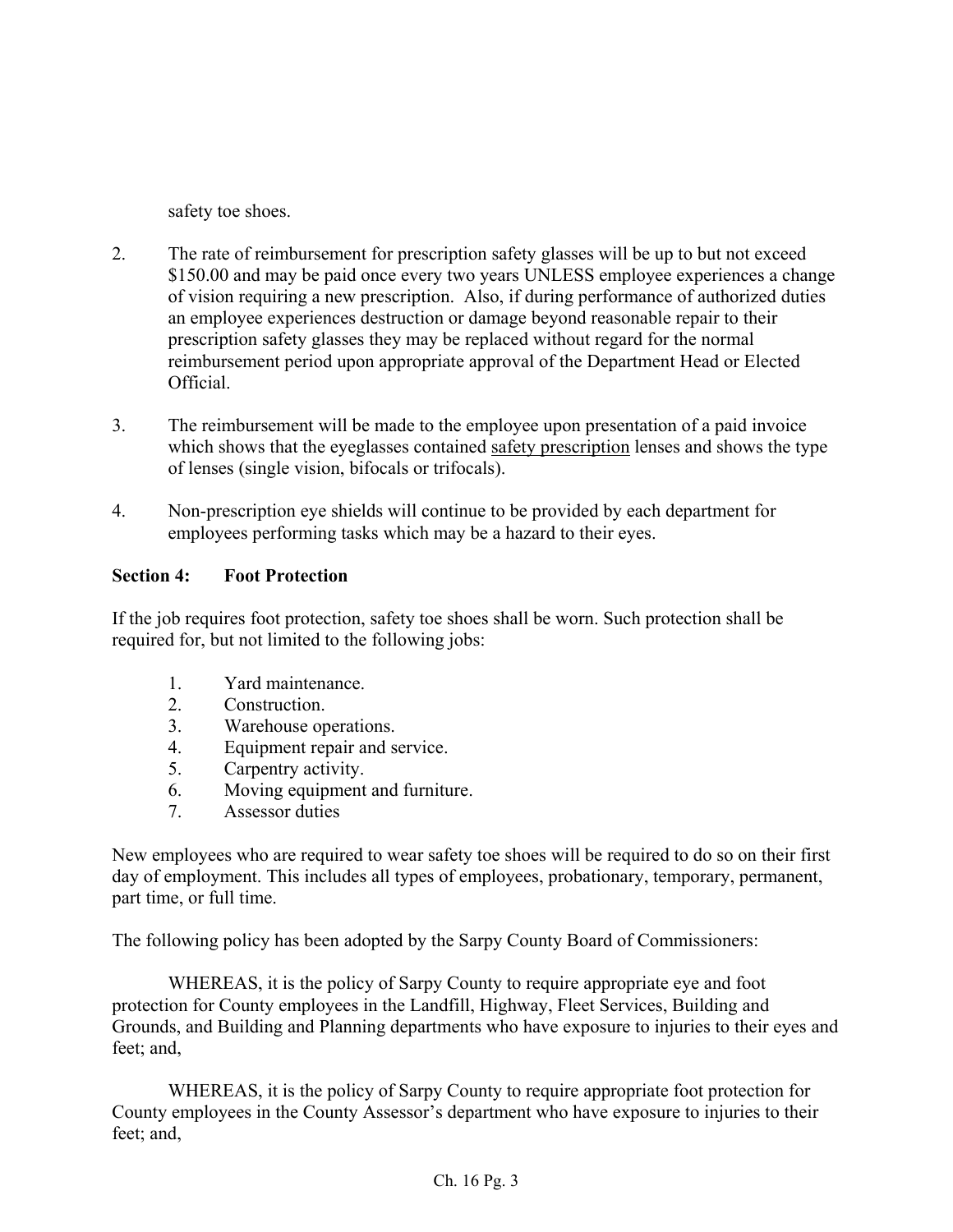WHEREAS, it is the policy of Sarpy County to partially reimburse the cost of safety toe and puncture resistant shoes and prescription safety eyeglasses.

NOW, THEREFORE, BE IT RESOLVED, By the Sarpy County Board of Commissioners as follows:

- 1. Sarpy County will reimburse employees of the Fleet Services, Highway, Building and Grounds, Landfill, and Building and Planning departments who perform tasks which may pose hazard to their eyes and feet for the purchase of prescription safety eyeglasses and safety toe shoes.
- 2,. Sarpy County will reimburse employees of the County Assessor's department who perform tasks which may pose hazard to their feet for the purchase of puncture resistant shoes.
- 3. The rate of reimbursement for safety toe and puncture resistant shoes will be \$150 and may be paid upon approval by the appropriate department head or elected official.
- 4. The reimbursement will be made to the employee upon presentation of a paid invoice which shows that the shoes purchased contained safety toes or are puncture resistant, or the reimbursement may be made directly to the vendor.

## **Section 5: Hand Protection**

Hand protection suitable for the need should be worn whenever the work requires extra protection and shall be furnished by the employee except for special conditions. The special conditions are: danger from heat and chemicals and special use. Gloves for these conditions may be procured from the Building and Grounds Department.

## **Section 6: Safety Belts and Lanyards**

Employees shall wear safety belts when working at elevated levels not protected by guardrails, if a safety net is not provided, or when working from suspended scaffolds.

# **Section 7: Hearing Protection**

Whenever it is not feasible to reduce the noise levels or duration of exposure to those permissible by OSHA, ear protective devices shall be used. During chain saw operations, hearing protection equipment shall always by worn.

## **Section 8: Respiratory System Protection**

When effective controls are not feasible in removing harmful dusts, fogs, fumes,

## Ch. 16 Pg. 4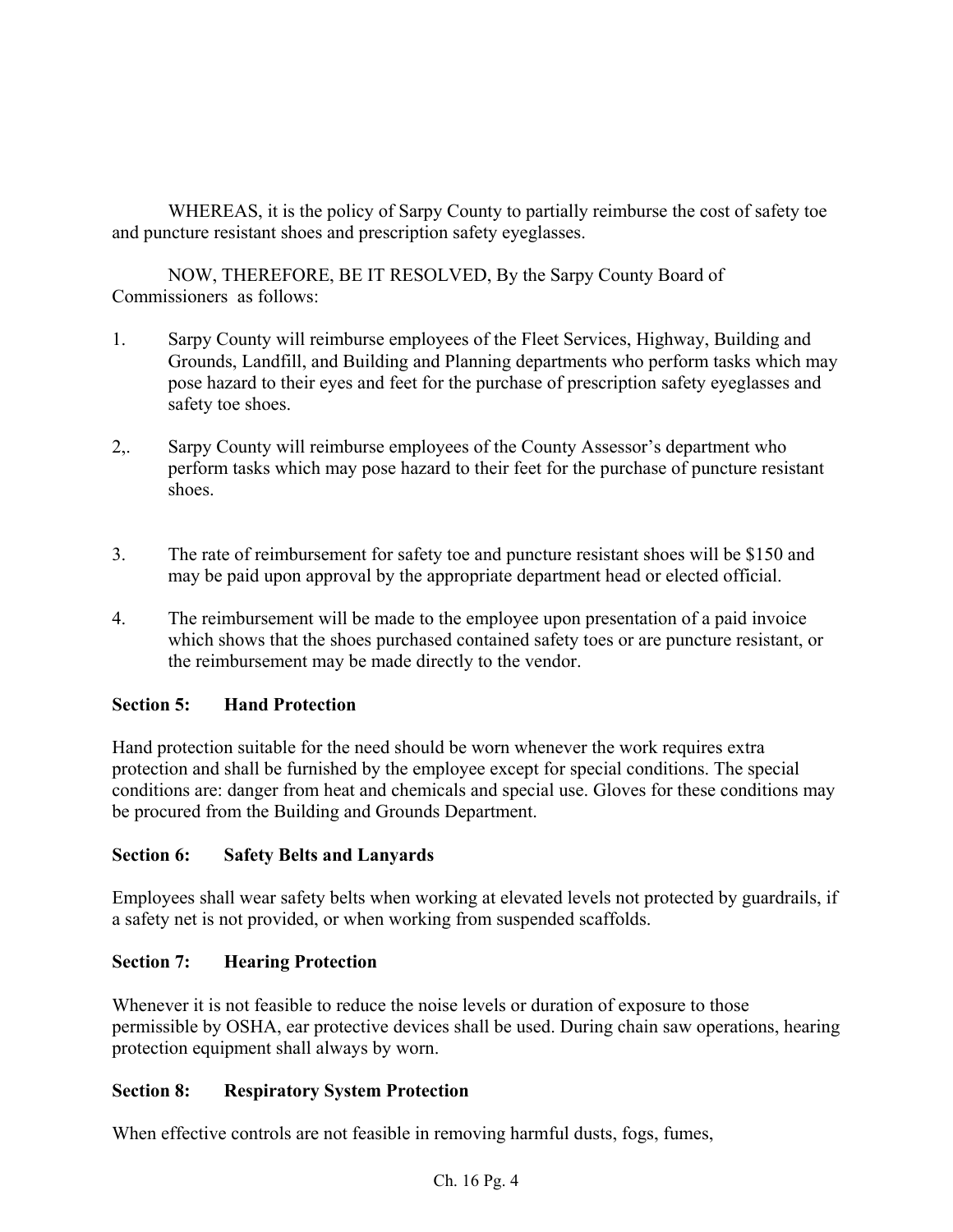mists, gases, smoke, sprays, or vapors from a work area, employees shall use appropriate respirators to protect themselves.

An organic vapor respirator shall be worn when spraying chemicals. The user shall be instructed in the use of respirators.

#### **Section 9: Life Jackets**

Employees shall wear U.S. Coast Guard approved buoyant protective equipment at all times while working on or over streams, rivers or other bodies of water, where the danger of drowning exists, except when guardrails, safety nets, or safety belts and lifelines are used.

#### **Section 10: Other**

Employees working around skin irritant materials such as detergents, creosote, tar, grease, insulating materials, etc., are required to wear suitable protective garments.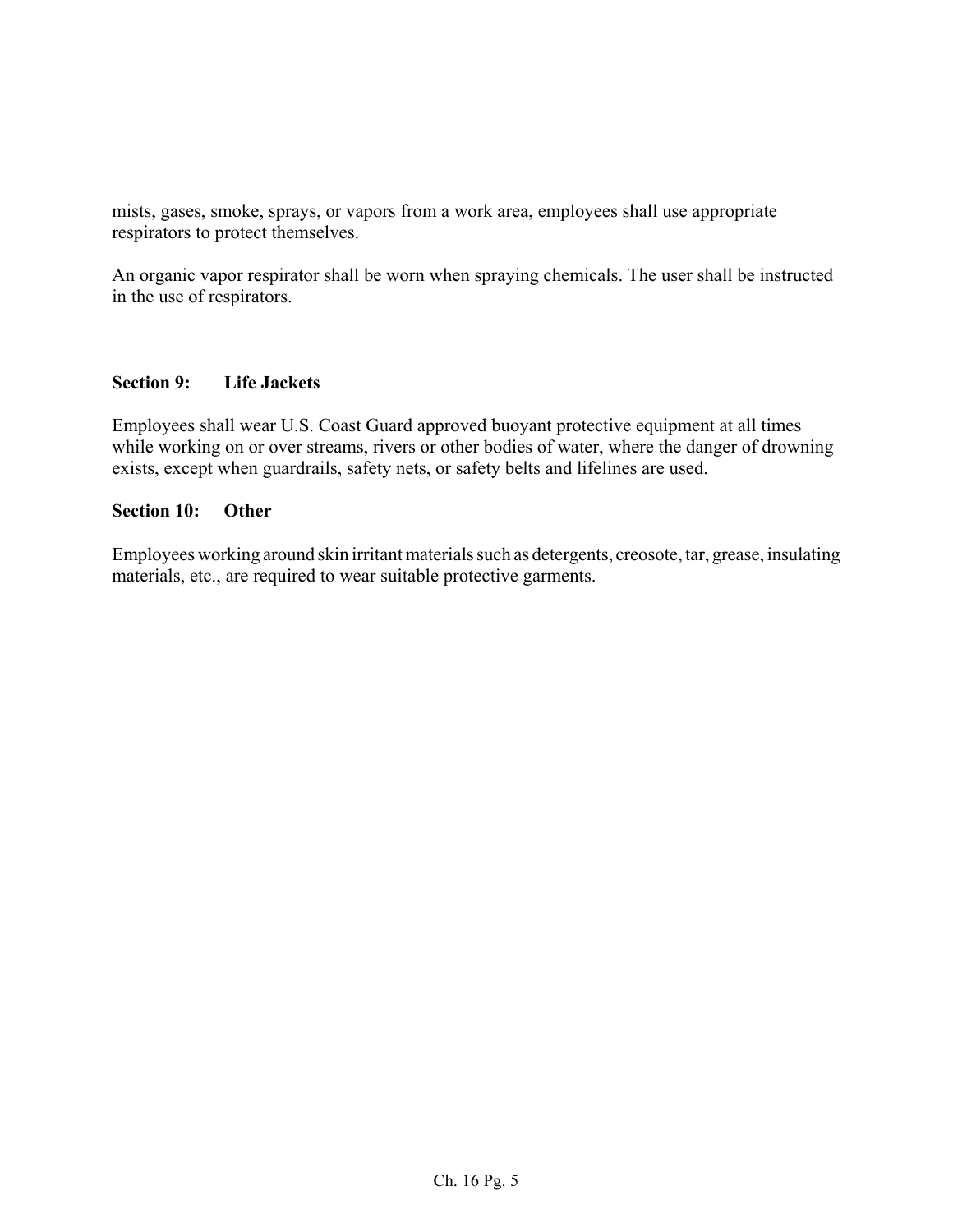### *Maintenance Department Vehicle and Equipment Operations*

#### **Section 1: Loading Trailers**

When loading equipment on tilted trailers, place unit on trailer so that fifteen to twenty percent of the weight is transferred to the hitch. Hook up safety chain at hitch and make sure trailer lights and brakes are properly connected. Check tie down chains for weak links and secure the unit tightly to the bed. Use strong chains for heavy equipment. Test trailer brakes and lights to assure proper operation before leaving loading site. Check tie down chains after traveling a mile.

#### **Section 2: Towing Procedures**

Equipment which is customarily towed shall not be towed unless safety chains are used in addition to the regular tow bar or connector. The safety chains shall be permanently attached to all towed equipment and shall be of sufficient strength to control the towed equipment in the event of tow bar failure. Chains, hooks and attachments shall be kept in good repair and shall be constantly inspected for weakened areas.

Operators shall not tow a vehicle or piece of equipment, which requires the use of the pintle hook or hitch, without first securing the pintle with wire, cotter pin or other adequate means.

The use of polypropylene tow ropes should be discouraged. If they are used, extreme caution should be used. Do not wrap rope around frame or bumper, sharp edges will cut the rope.

#### **Section 3: Loaders**

Lower all attachments (blade or bucket) to the ground before dismounting from the machine.

Don't get under the machine unless the engine is turned off and the parking brake set.

Make all adjustments (grease and repairs) with the engine off and hydraulic systems not under pressure, except where instructions indicate otherwise.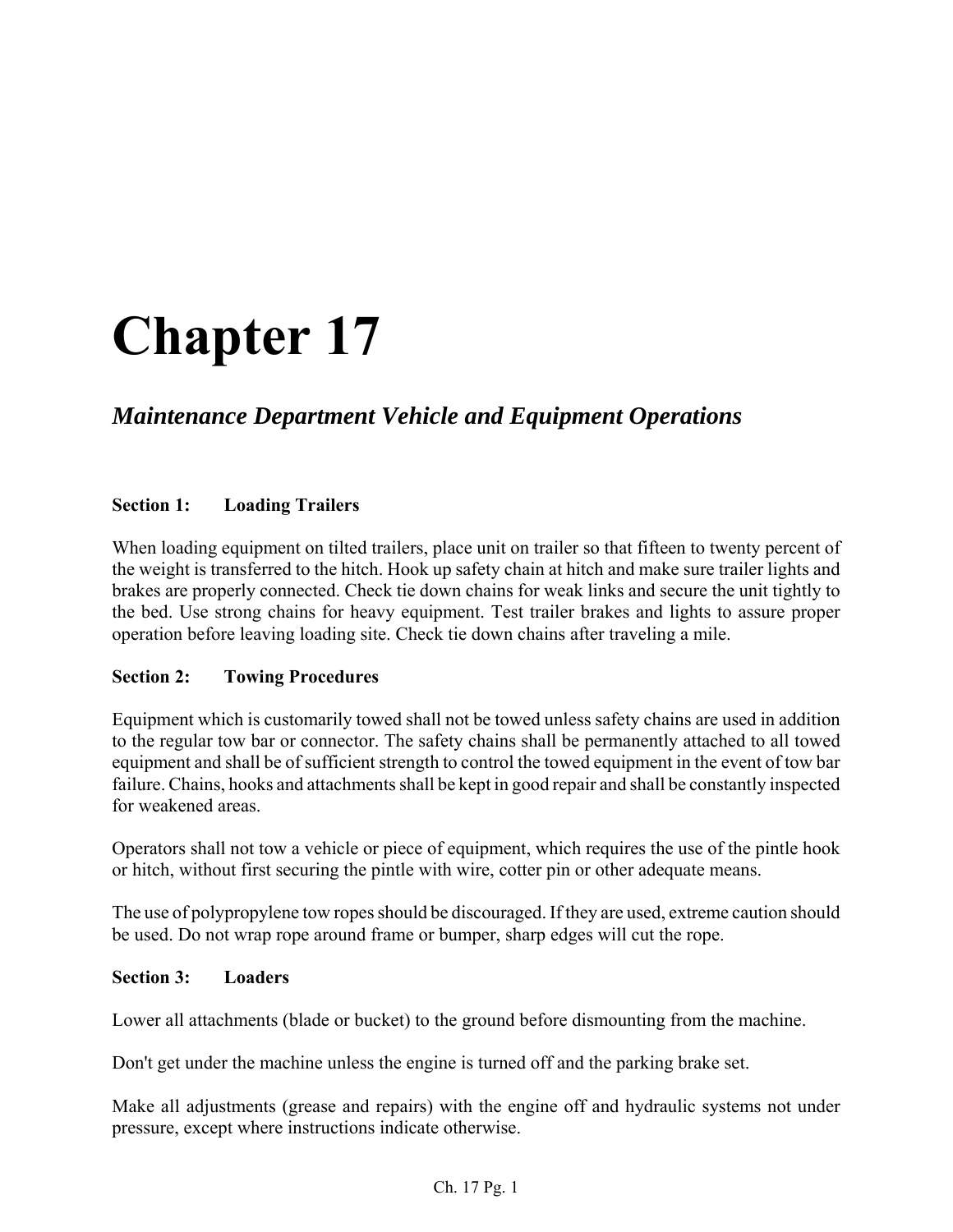Make sure all pressure and temperature gages are operating and are "in the green" before beginning work.

Don't allow chains, ropes or tools to lie on the floorboards when operating the machine.

Don't allow the floorboards or mounting steps to become slippery with grease and oil.

Allow only those passengers who have secure seat positions to ride on the machine.

Watch directions at all times. Always face or look in the direction that the machine is traveling.

For travel speeds, raise the bucket approximately 15 inches off the ground and pitch back to afford maximum visibility.

Don't travel with a loader bucket raised more than 3 feet off the ground except when approaching the hauling unit or dump point.

Don't make sudden brake stops with a raised or loaded bucket.

Make sure the bucket does not pass over anyone.

Don't drive close to bank edges where there is soft footing or danger of collapse.

Don't travel sideways on a slope with a bucket raised.

Don't spin tires when digging - use a higher gear or less throttle.

Don't load at the base of a high bank where there is a possibility of the bank collapsing onto the equipment.

Loaders should not be used as work platforms.

#### **Section 4: Snow Removal and Sanding**

When operating equipment for snow removal or sanding operations, caution shall be exercised at all times. Operators shall not spray sand or chemicals on other vehicles. Snow or sanding operations shall be in compliance with this Manual and other directives issued by the County.

#### **Section 5: Other**

Equipment operators shall reduce vehicle speed during periods of poor visibility caused by fog, smoke, rain, or snow and shall turn on the headlamps of their vehicles as an added precaution. Should visibility make operation unsafe, the vehicle shall be stopped and parked clear of the traffic lane and remain there until driving can be safely resumed.

#### Ch. 17 Pg. 2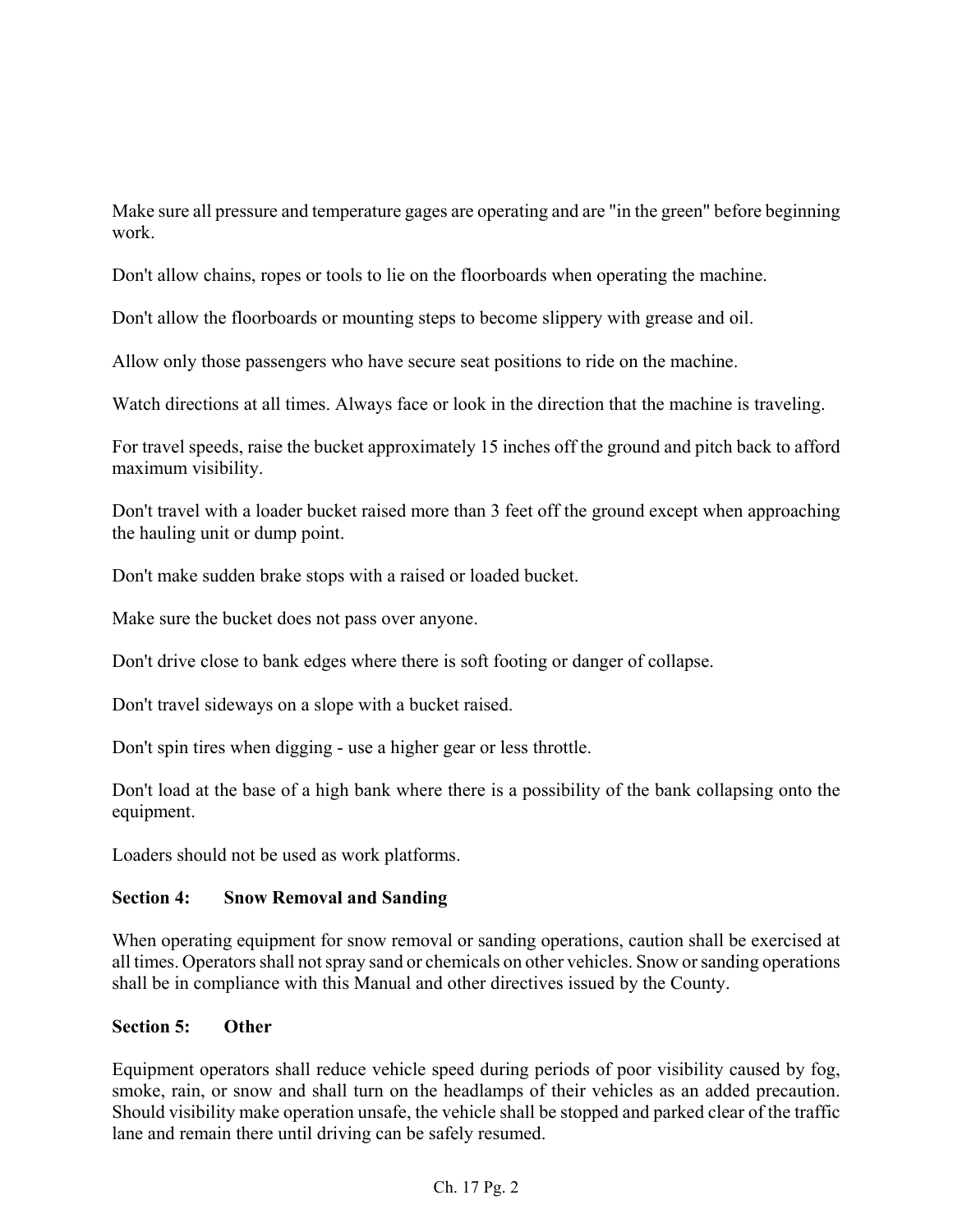Persons shall not ride in a truck box except in an emergency and only when safety railings are in place and safe seating arrangements are provided. No one shall sit on the edge of the truck box at any time.

Persons are not permitted to ride on a trailer, nor permitted to ride on any portion of a tractor, front end loader, motorized mower, or similar equipment, except as the driver.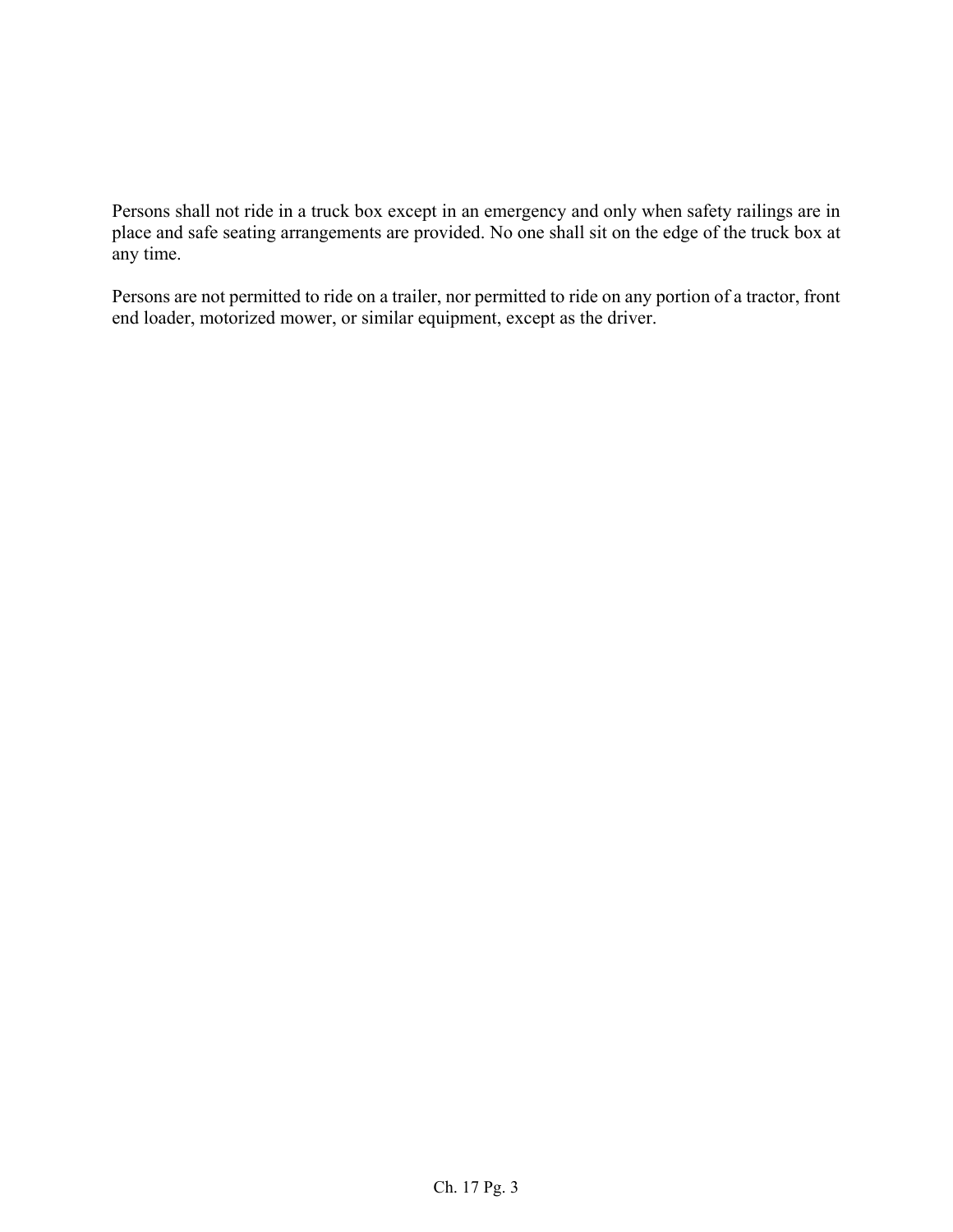### *Maintenance Operations*

#### **Section 1: Mowing**

Mowing equipment can be extremely dangerous to operate if the simple rules of safety are ignored. Some important safety rules applying to mowing equipment are:

- 1. Do not operate mower while other employees or pedestrians are within the range of objects that might be propelled by a high speed blade. Direct discharge toward the ditch and backslope, rather than towards the street or sidewalk.
- 2. Never attempt to unclog or adjust a running machine.
- 3. Operators of mowing equipment shall wear protective equipment and clothes as required in Chapter 16 of this manual.
- 4. Never wear loose clothing near power take-off or rotating equipment.
- 5. Mowers should be shut off when crossing roads, driveways and sidewalks.

Mowing with tractors:

- 1. Slopes that are greater than 3:1, shall not be mowed, except in specific designated areas. When mowing these slopes, use only equipment specifically designed for this operation.
- 2. When mowing slopes with side mount mowers, mow with the mower toward the upside of the slope.
- 3. Do not permit anyone other than the operator to ride on a tractor.
- 4. Always shut off the engine, set the parking brake and disengage the P.T.O. before getting off a tractor.
- 5. Always drive the tractor at speeds compatible with safety, especially over rough ground, crossing ditches, slopes, or when turning.
- 6. If the tractor is stuck, back out to prevent upsetting. If logs are used, always put them under the rear of the rear wheels, and back out.
- 7. Keep all power take-off shields in place.
- 8. Observe all motor vehicle laws. Mow with flow of traffic except in special circumstances or where permission is granted by your supervisor.
- 9. Slow moving tractors crossing roads, and tractors hidden from view when mowing in an area of restricted sight distance are potential accident situations.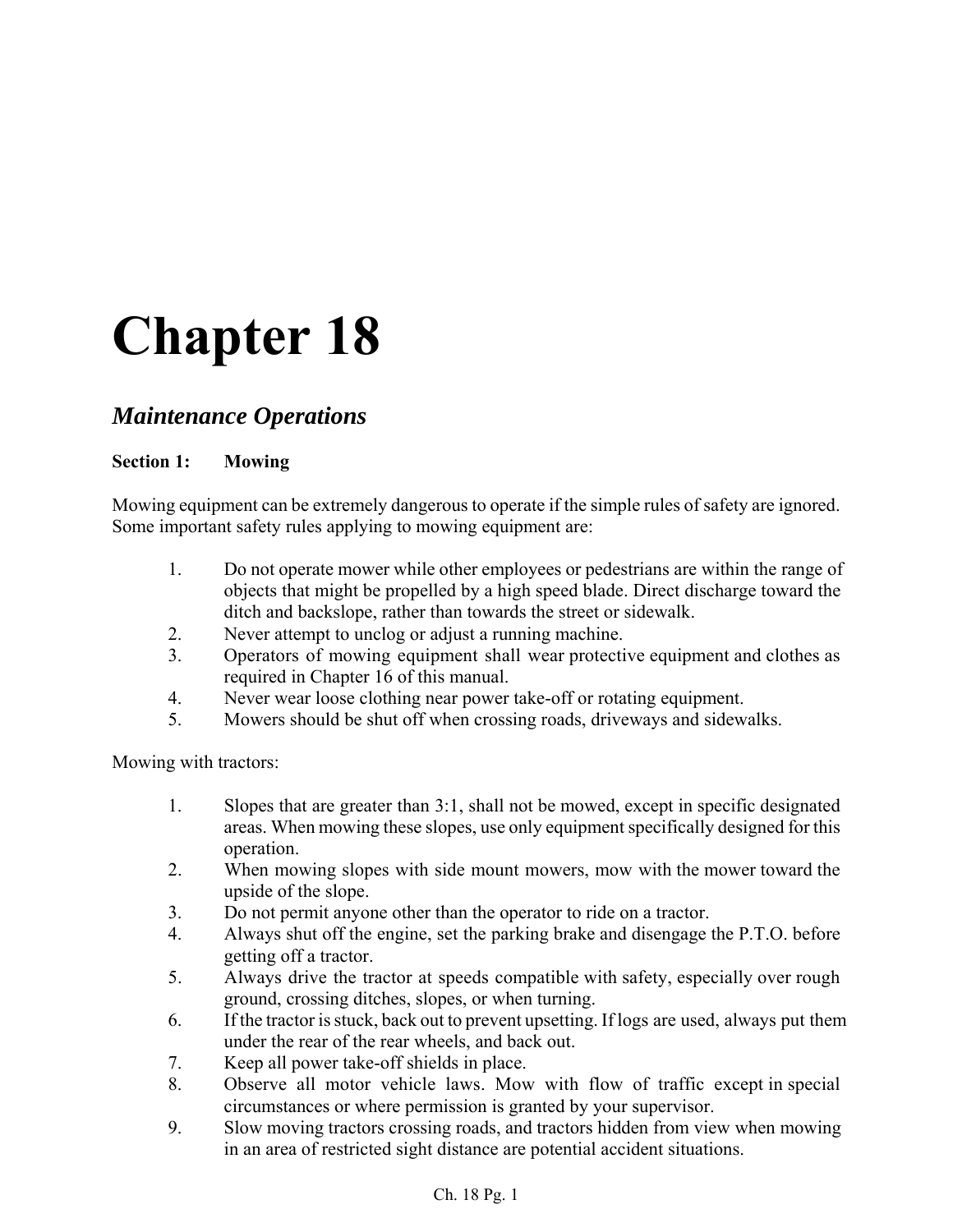- 10. Mowers shall be blocked up when changing blades or performing service and repair.
- 11. When bat wings are in the raised position to service, change blades or for roading, the safety bars shall be hooked up.

Mowing with small rotary mowers:

- 1. Clear debris before mowing.
- 2. Locate large rocks or similar objects.
- 3. Stay off wet slopes.
- 4. Disconnect the ignition wire when cleaning or replacing blades.
- 5. Shut off the engine when the mower is unattended or when refueling.
- 6. Do not refuel an engine that is still hot; allow a cooling down period.
- 7. Do not operate the motor at speeds in excess of the manufacturer's instructions.
- 8. Keep all guards and shields in place.

#### **Section 2: Spraying**

Employees doing the actual operation or coming into contact with spray materials should have a knowledge of the chemicals being used and the hazards associated with those chemicals, including application and recognition (smell and appearance).

The hands and face should be washed before eating, and lunches should be kept in closed containers away from contamination.

A raincoat, hat and goggles are recommended during spray operations when the nozzle operator is directly under, or on the leeward side of the foliage to be sprayed.

When it is known, or when there is a question of doubt as to whether the material being used has a toxic effect upon humans, goggles and a respirator will be worn.

The proper respirator shall be worn by those employees engaged in spraying and mixing chemicals when recommended by manufacturer on container label. This includes drivers of vehicles.

When filling tanks, caution shall be taken to prevent excess spray material from escaping into streams and ponds.

The operation and maintenance of the spray power equipment shall be the responsibility of an employee who is well versed in its operational functions.

Fuel shall only be added to the spray motor by means of approved dispensing methods or containers.

Exhaust systems for the spray motors shall be insulated and shielded from the gas tank area.

Surfaces on the spray tank and truck shall be kept reasonably free from accumulation of spray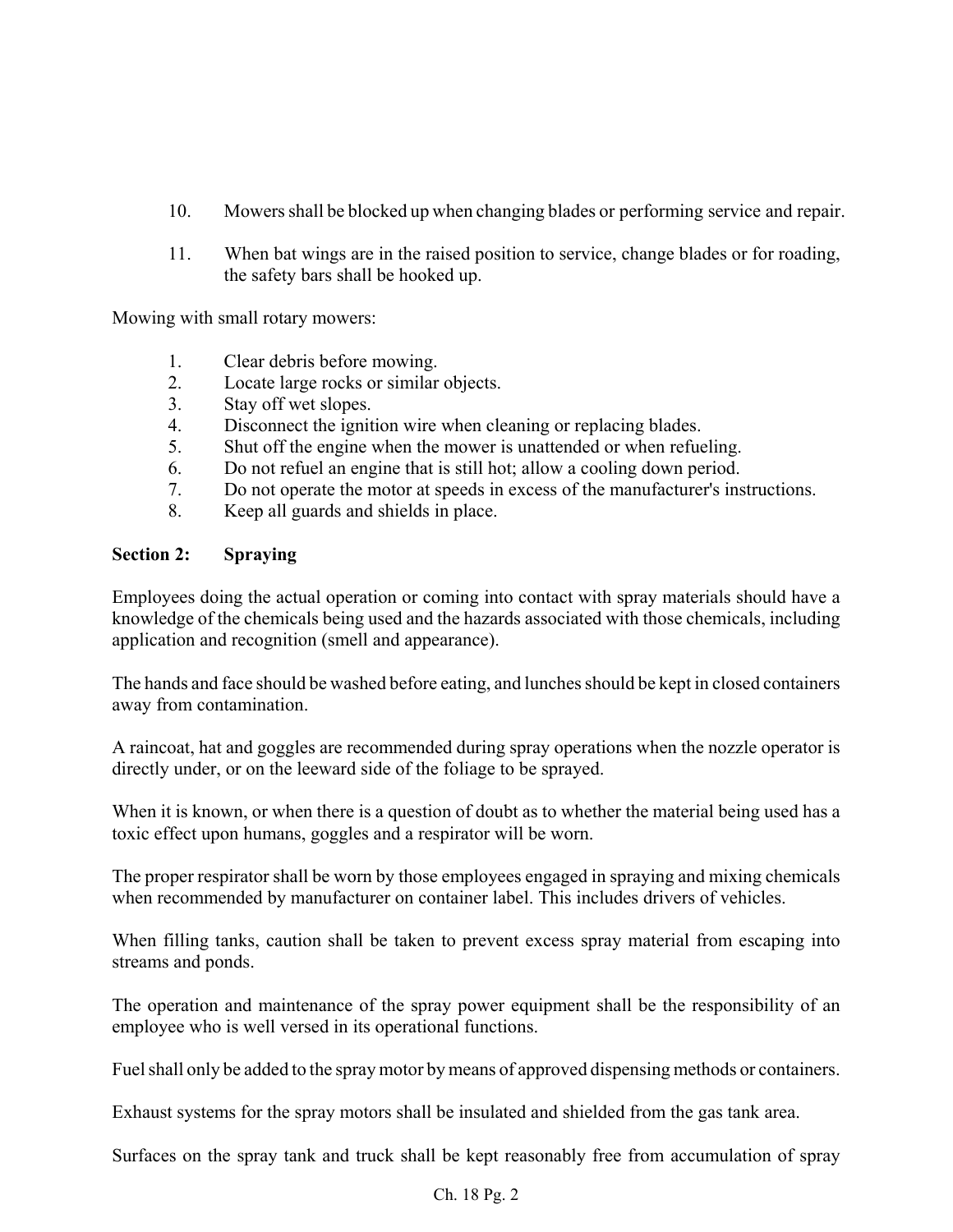material. This equipment must be washed off at least once daily when being used.

An adequate platform and railings shall be provided for the protection of nozzle operators when the top of the spray tank or truck cab is used as a spraying platform.

Plates, pipes and hinges shall be inspected daily for deterioration caused by the corrosive action of spray materials.

Hose connections shall be inspected daily. A spray hose under pressure can cause serious injury if the hose becomes disengaged.

At least 5 gallons of potable water shall be carried by the crew when engaged in spraying operations.

#### **Section 3: Tree Trimming**

Although tree trimming operations present many common hazards such as cuts and bruises from limbs and machinery, the principal causes of injury are:

- 1. Falls from trees.
- 2. Contact with energized wires.
- 3. Falling trees and falling limbs.
- 4. Improper climbing and working methods.
- 5. High-speed moving parts on power equipment such as chippers and chain saws.

Safety hard hats and protective eye and face equipment shall be worn to protect employees from being scratched or struck by twigs and branches or flying debris from a chipper.

For unusual jobs where it is necessary to get near or in between live conductors, the utility company shall be asked to cover the wire with rubber protection, relocate it, or de-energize the circuit temporarily until the job is completed.

Before allowing an employee to climb a tree, the supervisor shall check the tree for structural weaknesses and brief the employee on the hazards to be expected - dead limbs, overhead wires, etc.

When using hydraulic lifting devices to trim trees, the boom and associated equipment shall not be depended upon for insulation. Operators shall be warned not to raise and project booms over live conductors. Important rules for operation of chain saws are:

- 1. The supervisor shall insure that any employee permitted to operate a chain saw is qualified to do so.
- 2. No one except the operator shall be allowed within a 6-foot radius of a saw when it is in operation.
- 3. The motor shall be shut off when moving a chain saw from one location to another, and hold the handle with the cutter bar directed to the rear.
- 4. When starting gasoline-operated chain saws with pull cords, the saw shall be held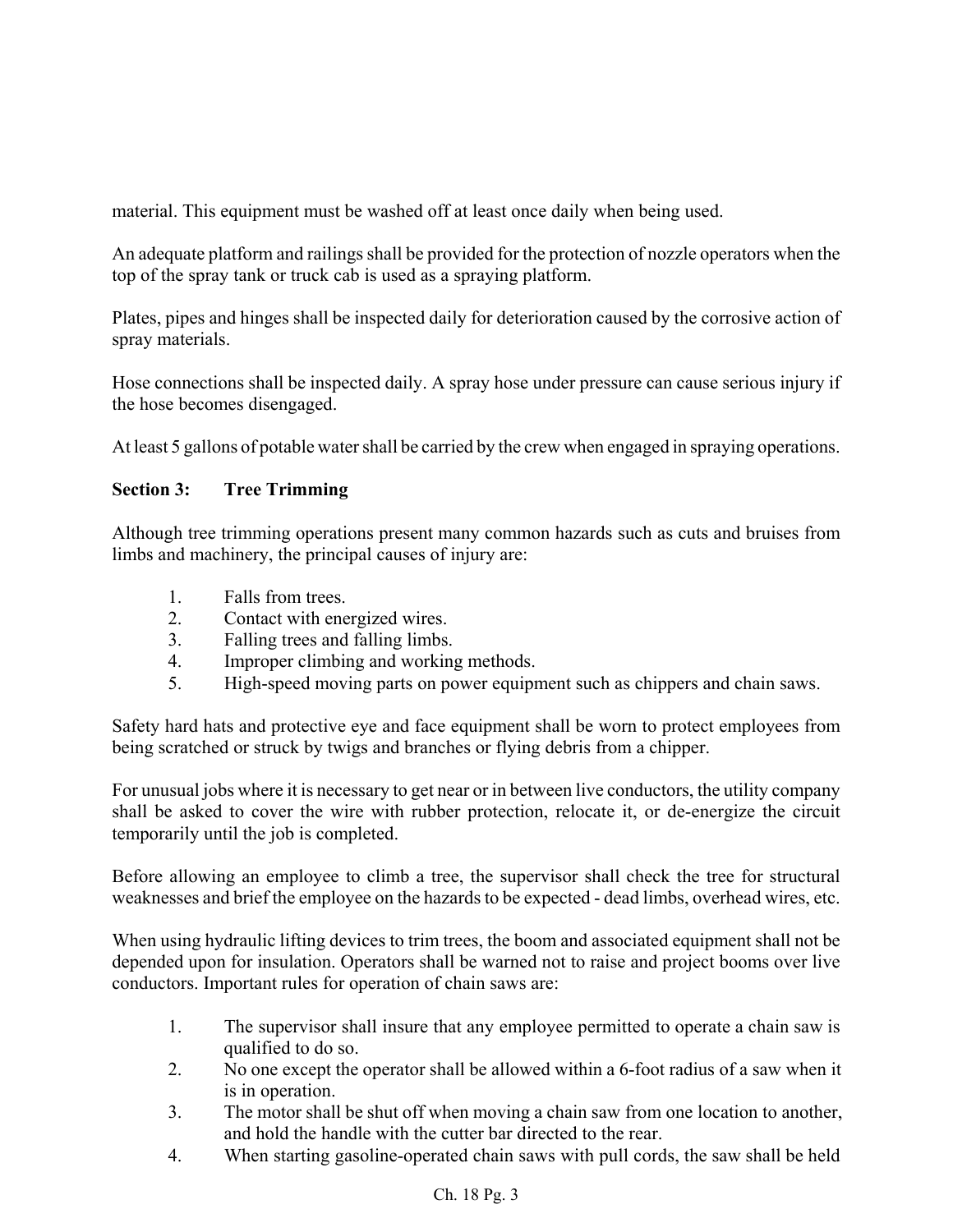firmly on the ground or on some solid object.

- 5. Hot saws shall be permitted to cool for 2 or 3 minutes before refueling. A hot saw shall be placed on a log, stump, or on bare ground rather than on dry litter.
- 6. Refueling shall be done in an area free from flammable materials. Metal-to-metal contact shall be maintained between the gasoline can and the gas tank while refueling a saw.
- 7. Saws shall be moved at least 10 feet upwind from the refueling location before a motor is started.
- 8. Chain saw operators shall wear approved eye protection and ear protection.

#### **Section 4: Snow Removal and Ice Control**

The most important factor in employee safety during storm emergencies is operator training. Operators must know how to handle their vehicles and equipment on slippery roads and in nearblind conditions. Training, both in the crewroom and in the field, is a must.

- 1. Exhaust systems of vehicles for winter operations shall be thoroughly checked for leaks.
- 2. Lights and windows shall be frequently cleaned during snow and ice removal operations. Amber beacons shall be used by working vehicles in traffic lanes.
- 3. If it becomes necessary to stop a truck in the traffic lane when plowing snow or spreading sand or chemicals, traffic shall be warned:
	- a. By operating amber beacons,
	- b. By using simultaneous turn-signal flashers, or
	- c. By using flares if visibility distance is limited.

Snow removal:

- 1. Procedures for safe blade and attachment changes during storms should be worked out. Plows should be stored blocked up at the exact height of the equipment so that they will not have to be lifted into place when attached or detached.
- 2. Snow removal equipment should not be operated against the flow of traffic except when operating through the low side of deep drifts and then under such control as necessary to avoid a collision.
- 3. Precautions shall be exercised when passing or meeting traffic to avoid throwing heavy snow or ice through a windshield or obstructing the vision of other motorists particularly with v-plows.
- 4. Operators shall use extra care when meeting opposing traffic to avoid side slip when removing packed snow or ice with one-way plows or trucks equipped with a sidemounted wing.
- 5. Operators snail use care when removing snow in the vicinity of parked or abandoned vehicles on or adjacent to the traveled way.
- 6. All employees shall cooperate with the Building and Grounds Department by moving their personal and County vehicles to alternate parking locations when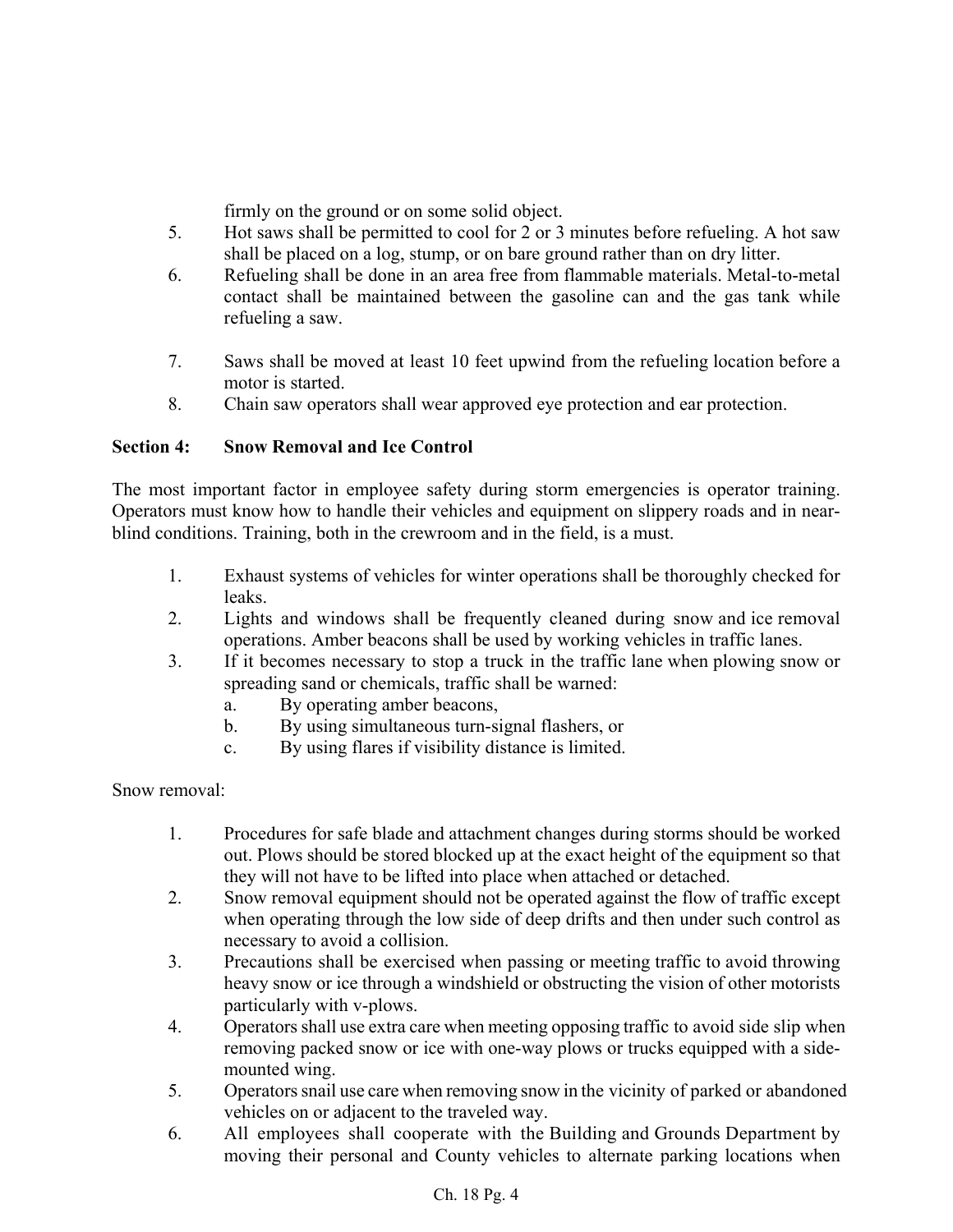requested to do so for snow removal purposes. Failure to do so may result in the vehicle being towed away at the employee's expense.

7. All sidewalks, parking lots and driveways shall remain as snow and ice free as possible, realizing that it is not feasible to completely or continually eliminate this hazard. Ice melting compounds or a sand/gravel mixture shall be applied to sidewalks where necessary.

#### **Section 5: Excavating and Trenching**

- 1. Before opening any excavation, efforts shall be made to determine if there are underground utilities in the area, and they shall be located and protected during the excavation operations.
- 2. The walls and faces of all excavations, and trenches more than 5 feet deep, in which employees are exposed to danger from moving ground shall be guarded by a shoring system, sloping of the ground or some other equivalent means.
- 3. Excavated or other material shall be effectively stored and retained at least 2 feet or more from the edge of the excavation.
- 4. Daily inspections of excavations shall be made by a competent person. If evidence of possible cave-ins or slides is apparent, all work in the excavation shall cease until the necessary precautions have been taken to safeguard the employees.
- 5. Trenches more than 4 feet deep shall have ladders or steps located so as to require no more than 25 feet of lateral travel.

#### **Section 6: Scaffolds**

Scaffolds are required for any work that cannot be safely done from the ground by use of a ladder. Front end loader buckets shall not be used for painting or used as a substitute for scaffolding.

Only competent workers may erect scaffolds and they shall be supervised by a competent superintendent or foreman who shall insure that the scaffolds are built according to safety specifications.

All scaffolds, ladders, machinery, equipment, and devices shall be inspected at frequent and regular intervals while in use. Any scaffold found damaged or weakened shall not be used until repairs have been made.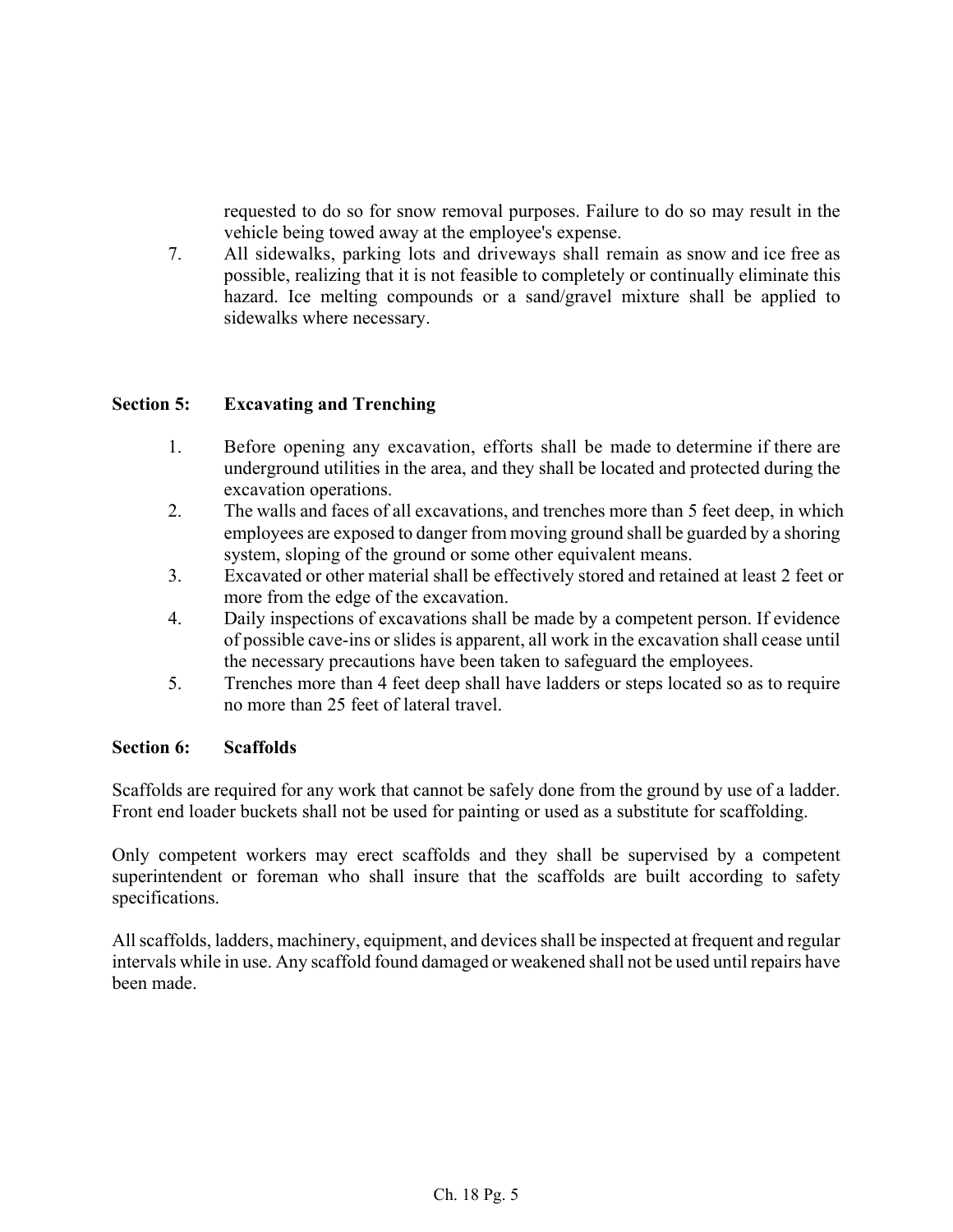### *Maintenance Shops and Yards*

#### **Section 1: Shops**

Safety inspections:

- 1. The supervisor or shop foreman should make regular inspections for fire and safety hazards.
- 2. The supervisor shall make sure that accumulations of combustible materials are removed to a safe place and slipping hazards are removed or absorbent used.
- 3. Falls caused by slips or tripping over equipment are a major cause of injuries in shops. Supervisors shall inspect work areas regularly and insure that floors are free of oil and walkways are clear of tools or equipment.
- 4. Supervisors shall hold regular safety meetings to keep employees mindful of the hazards in shop areas.

Clean with solvents:

1. Flammable solvents should not be used for cleaning. However, flammable solvents with flash points above 100 degrees F may be used in small quantities for small pans, provided that adequate ventilation is supplied and sources of ignition are not present. Only F/M, U/L or similarly approved cans and washers should be used in these operations.

#### Jacks:

- 1. Before jacks are used on vehicles, the jack and the vehicle shall be firmly blocked against horizontal movement. All possibility of the jack slipping shall be eliminated. The lifting head on the jack will be large enough to securely hold the part of the vehicle against the pressure being exerted.
- 2. At times, metal-to-metal contact between this apparatus and the parts handled might tend to slip, especially jacks and table hoists. Properly fitted wood blocks or suitable pieces of cloth should be used to separate metal from metal and increase the friction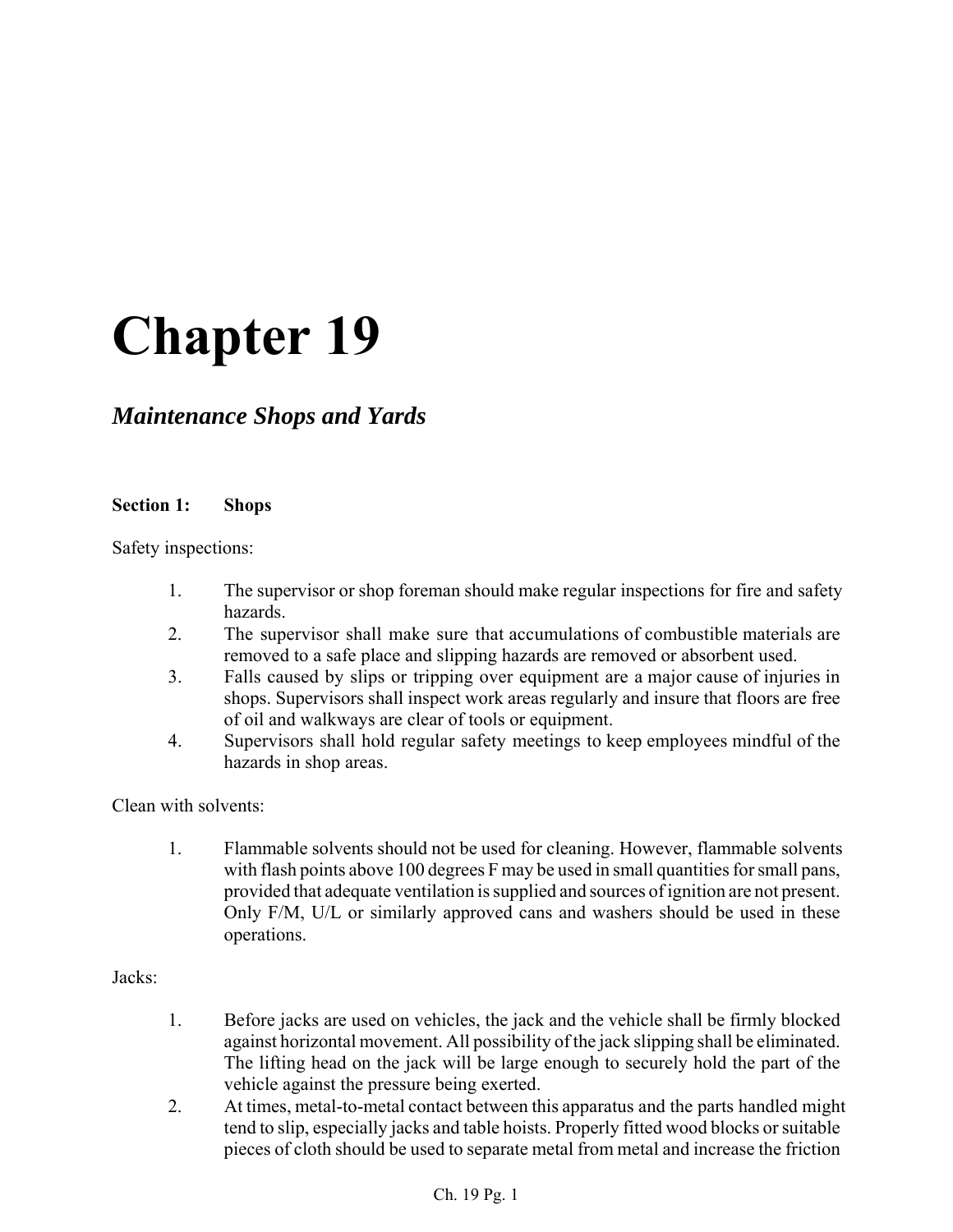of contact.

3. Weight limits shall be clearly stenciled or posted on all floor jacks and overhead hoists.

Batteries:

- 1. The principal hazards when batteries are handled by shop employees are acid bums, electrical bums and strains from lifting. There is also the possibility of hydrogen generated by the battery exploding if ignited, which bursts the battery and splashes the acid. For further information of the proper procedure to "jump" batteries, check with your supervisor.
- 2. Batteries shall have all cells covered when they are lifted out. If necessary, help should be obtained to do the lifting. Hand carts should be provided for moving the batteries around the shop.
- 3. Eye washing facilities shall be provided near the battery servicing area. A hose with potable water is satisfactory.
- 4. When batteries are installed and connected or when "jumpers" are connected across them for auxiliary starting, the batteries must be the same voltage with both negative posts grounded. Check fluid level, check for freezing. Vehicles should not be touching, ignition and accessories off, gear in park or neutral, and brakes on. Attach clamps in following order. Positive on dead battery to positive on good battery. Negative of good battery to engine block of vehicle with dead battery. Remove in exact opposite order.

Moving vehicles:

- 1. There is a possibility of being run over in shops and yards and employees should keep clear of moving vehicles.
- 2. Supervisors shall work out procedures for operations where vehicles or equipment are constantly moving through the yard, shop, wash rack, etc., that will absolutely prevent an employee from getting caught between vehicles.

Compressed air equipment:

- 1. All shop employees shall be familiar with the air compressor operating and maintenance instructions.
- 2. Rotating pulleys and belts on compressor and electric motors shall be properly guarded.
- 3. On electric motor driven compressors, periodically check and replace any deteriorated flexible cords or plugs.
- 4. The drain valve on the air tank shall be opened frequently to prevent excessive accumulation of liquid.
- 5. Air tanks shall be protected by adequate safety-relief valves. These valves shall be tested at regular intervals to be sure they are in good operating condition.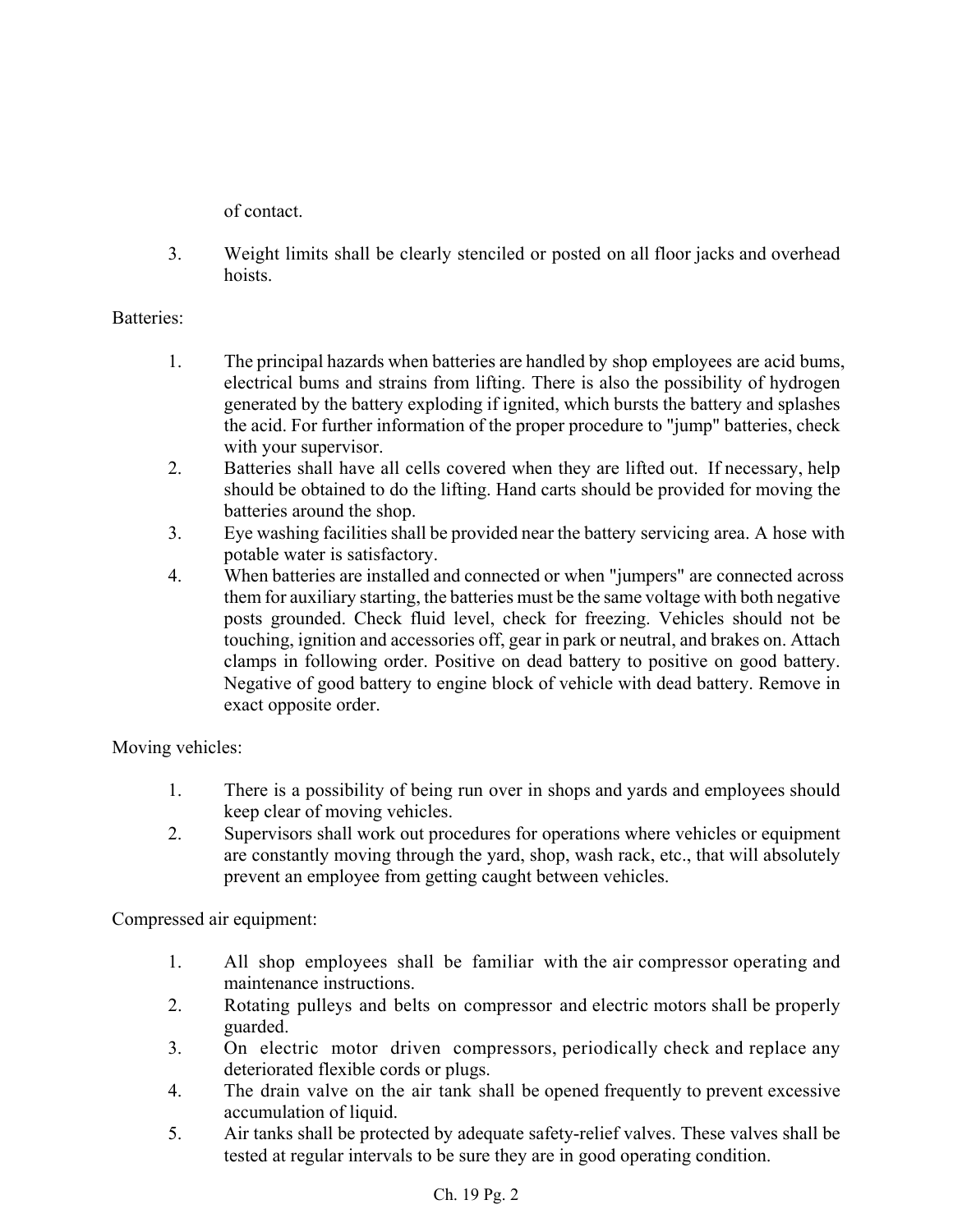6. Beware of compressed air - it can be dangerous. Never use compressed air to blow dirt from your clothing or body. The pressure shall be reduced to 30 psi when used for cleaning purposes.

#### **Section 2: Yards**

Housekeeping

- 1. Materials shall be stacked safely and in an orderly manner.
- 2. Storage areas shall be kept free from accumulation of materials that constitute hazards from tripping, fire, explosion, or pest harborage. Vegetation control will be exercised as necessary.

Underground Tank Vents:

- 1. Vent pipes from underground gasoline and fuel oil tanks shall be located so that the discharge point is:
	- a. Outside of the building.
	- b. Higher than the fill pipe opening.
	- c. Not less than twelve feet above the adjacent ground level.
- 2. Be sure that the vent pipe openings are located so that flammable vapors will not enter doors, windows, or become trapped under eaves or other obstructions. It is important that the vent pipes discharge only upward in order to disperse the vapors.
- 3. Each underground tank shall be vented through piping adequate in size to prevent a blow-back of any vapor or liquid at the fill opening while the tank is being filled. The vent pipes shall not be less than 114 inches inside diameter.

Tank Openings (other than vents):

- 1. Connections for all tank openings shall be vapor or liquid-tight.
- 2. If the openings for manual gauging are independent of the fill pipe, the openings shall have a liquid tight cover.
- 3. When filling and emptying connections are not being used, they shall be closed and liquid-tight.

Ramp Area and Pump Island:

- 1. "No Smoking" and "Shut Off Engine" signs shall be posted and visible to employees fueling County vehicles.
- 2. The hose retractors on the fuel pump shall be maintained in proper working order. If retractor is not available, hose shall be maintained in a manner that will minimize tripping hazard.
- 3. Adequate lighting shall be provided around the pump island for night work.
- 4. All electrical wiring in and around the pump and island shall be explosion proof, U/L approved, and enclosed type.

#### Ch. 19 Pg. 3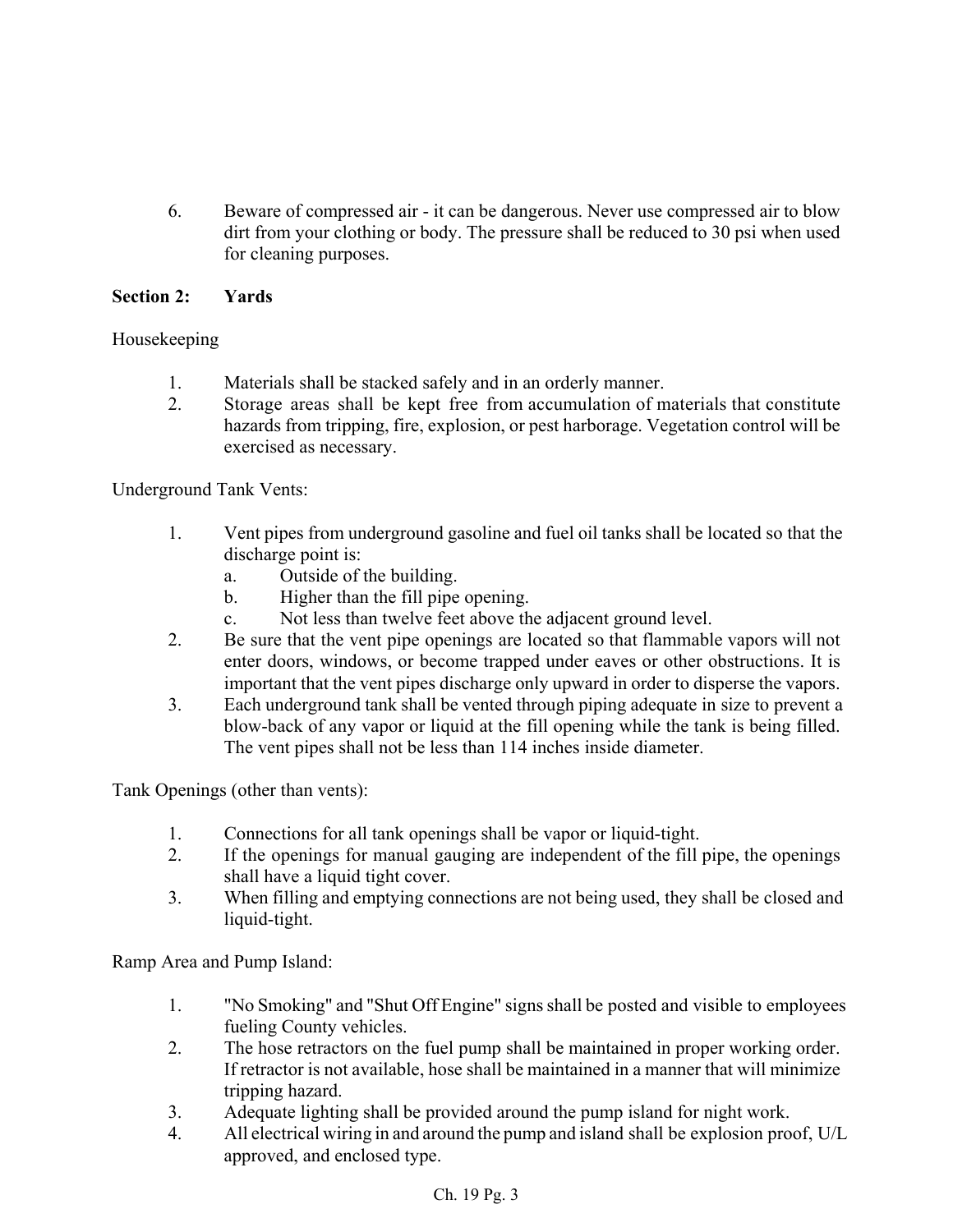- 5. Emergency power cutoffs for fuel pumps shall be clearly identified, easily accessible, and located away from the pumps (not more than 100 feet).
- 6. Fuel pumps shall be mounted on either a concrete island or protected against collision damage by protective barriers.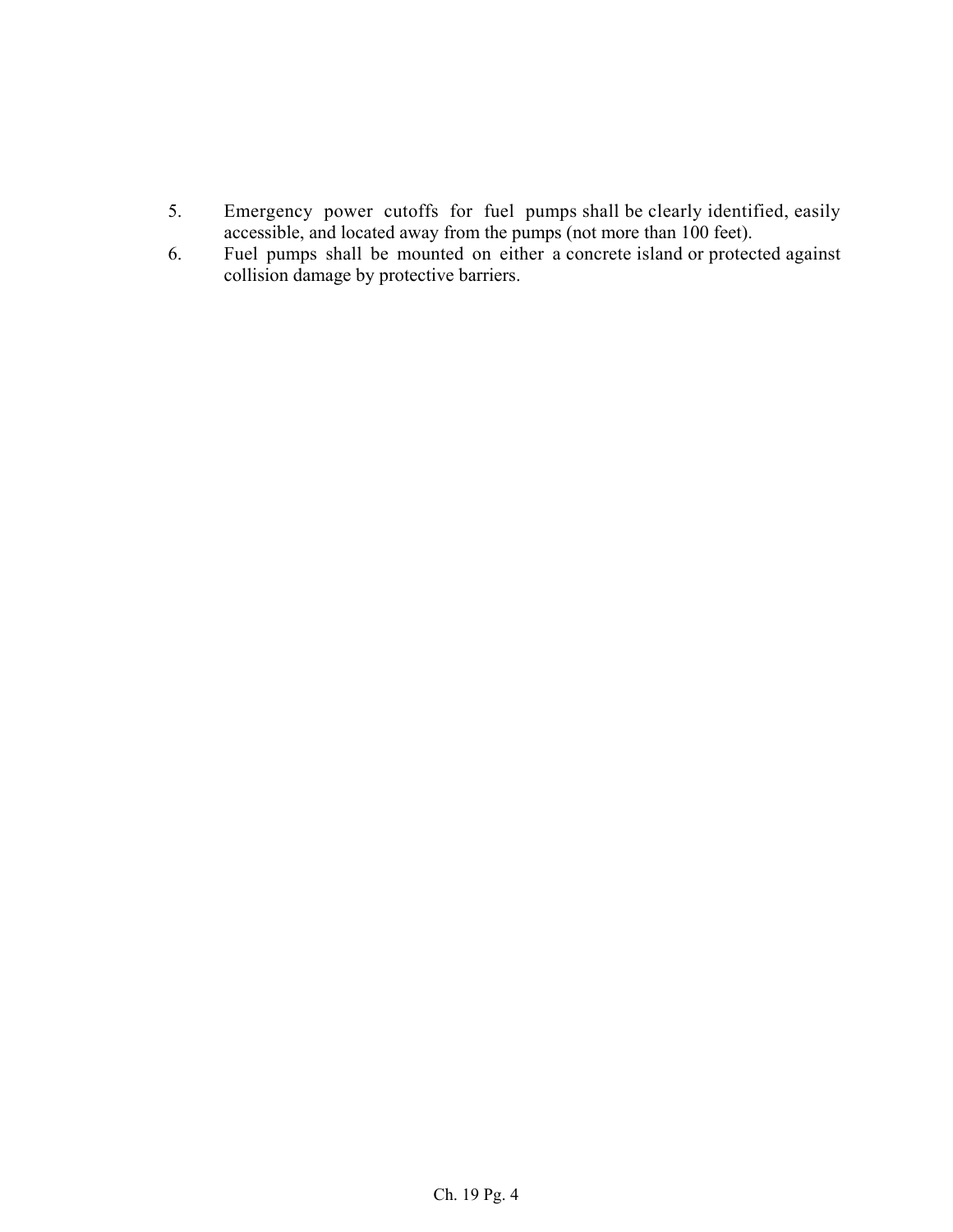### *Maintenance Department Material Storage*

#### **Section 1: Sack Materials**

Sacked materials such as fertilizer, calcium chloride and cement shall be carefully piled when placed in storage and shall be carefully removed so as to keep the piles in a stable condition.

Material shall be stored so as not to create a hazard. Bags stored in tiers shall be stacked, blocked, interlocked, and limited in height so that they are stable and secure against sliding or collapse.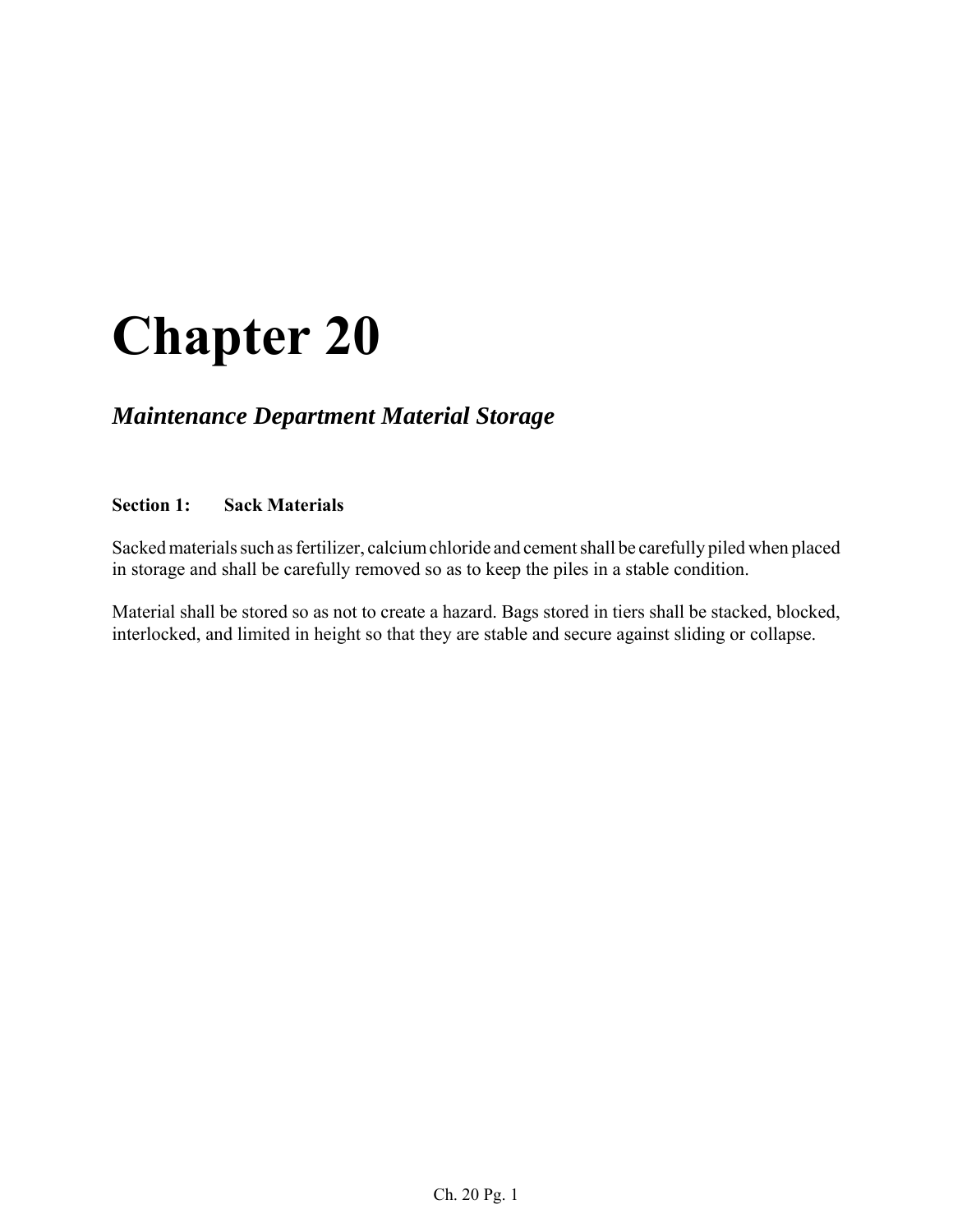### *Maintenance Department Flammable Gases and Liquids*

#### **Section 1: General**

New products and processes are being developed so rapidly that it is impossible to maintain an upto-date listing of all flammable liquids and gases. Further, some substances may present little or no exposure under ideal conditions and very serious exposures under less favorable conditions. The following list identifies some of the substances commonly present on construction projects and used in maintenance operations which create hazards through their storage, handling and use.

- 1. Gases:
	- a. Acetylene
	- b. Illuminating gas
	- c. Natural gas
	- d. Hydrogen
	- e. Ethylene
	- f. L.P. gas
- -
	-
	- c. Naphtha k. Paints<br>d. Benzol 1. Varnis
	- e. Alcohol m. Dryers
	-
	-
	- h. Petroleum
- 2. a. Ether i. Hydrocarbon (gas drips)
	- b. Gasoline i. Turpentine
		-
	- d. Benzol l. Varnishes
		-
	- f. Kerosene n. Polishing solution
	- g. Fuel oil o. Cleaning fluids

Many adhesives, accelerators and solvents, not listed above, create exposures that are severe. All liquids shall be considered flammable unless their label clearly indicates otherwise. Conditions on maintenance jobs change so rapidly that extreme care is necessary whenever flammable liquids or gases are being used.

#### Ch. 21 Pg. 1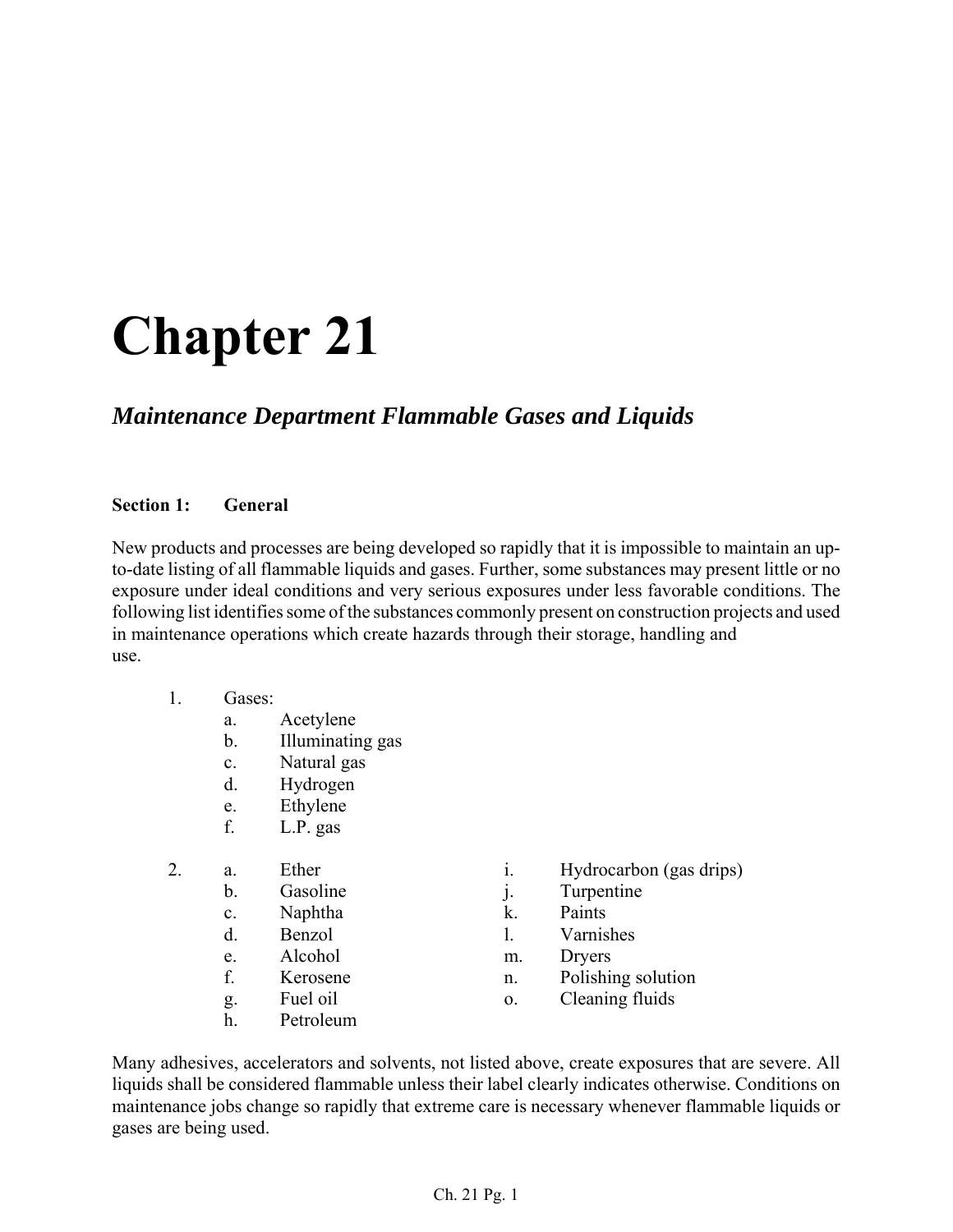Throughout this Manual, we use the word "approved" numerous times. A good, practical definition of "approved" is: "suitable for the specific use intended as designated by a recognized testing laboratory, or conforming to appropriate specifications that have been established for such specific uses." The following applies when handling flammable liquids and gases:

- 1. Flammable liquid and gas storage areas shall be located where public fire protection has access to the site.
- 2. The telephone number of the local Fire Department shall be posted at all telephones.
- 3. Areas to be used for storing flammable liquids or gases shall be located away from equipment, materials or other structures that could become involved if a fire breaks out in the storage area.
- 4. Structures to be used for the storage of flammable liquids or gases shall be of fireresistive construction and located away from burning, welding and other operations involving the generation of heat.
- 5. Structures to be used for the storage of flammable liquids or gases shall be wellventilated.
- 6. Motors, switches and other electrical equipment (including light fixtures and bulbs) within such storage areas shall be the approved type of these areas.
- 7. Suitable fire extinguishers shall be located within the area and adjacent to it. The outside extinguishers shall be sufficiently distant to assure accessibility should a fire break out, but near enough to be ' useful.
- 8. Bulk containers from which flammable liquids are to be dispensed shall be grounded.
- 9. Flammable liquids and gases shall be stored in containers providing positive identification of the contents. If there is any question as to the contents of a container, it shall not be used until it has been positively identified and labeled.
- 10. The storage of flammable liquids and gases shall be kept to a practical minimum. Large quantities shall be stored below ground.
- 11. Personnel having access to storage areas shall be trained in the characteristics of such substances, the exposures such characteristics create, and the precautions that must be taken to avoid accidents.
- 12. Care must be taken when handling containers so that damage does not result and identification is not obliterated. Whenever positive identification is not possible, the contents shall not be used.
- 13. Containers used for storing and dispensing flammable liquids shall be approved for such use. Flammable liquids shall never be dispensed into containers that are not approved.
- 14. If a container has once been used for one substance, it shall not be used for another until it has been thoroughly purged. Pouring oil into containers previously used for gasoline has resulted in many fires.
- 15. Containers, nozzles and related dispensing equipment shall be identified as to use, be of an approved type, stored to avoid damage, and inspected regularly.
- 16. Pumps, containers and other dispensing equipment shall be kept clean and free of contaminants.
- 17. Tools to be used in storage and dispensing areas shall be of the non-sparking type.
- 18. When transferring flammable liquids from storage containers to approved small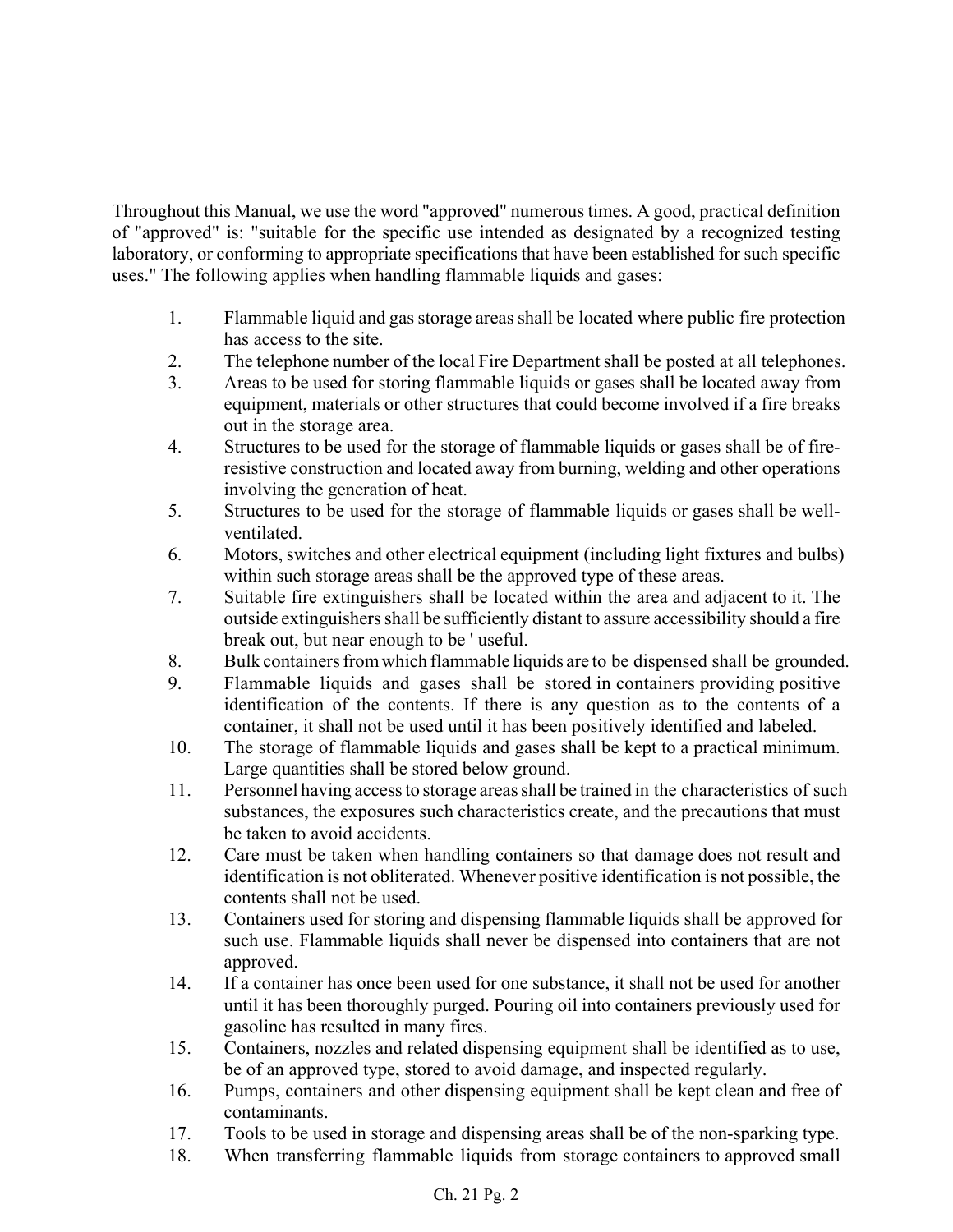containers, the two shall be bonded to prevent static sparks before the transfer is begun.

19. The transfer or mixing of flammable liquids shall only be done in well-ventilated areas. Personnel engaged in the handling of flammable liquids must be made aware of the importance of insisting that no sources of ignition be brought within the designated area. Damage or faulty dispensing equipment or containers shall be replaced or repaired immediately.

#### **Section 2: Purging Tanks and Containers**

Tanks or containers that have contained flammable liquids or gases shall be thoroughly purged before any repair work is attempted. The proper purging of tanks that have contained flammable liquids or gases requires equipment seldom found at a Maintenance Headquarters. It is highly recommended that purging operations be done where adequate facilities are available and trained personnel are employed. Purging can be accomplished either by steaming or by the use of inert gases.

#### **Section 3: Steam Purging**

Only experienced personnel, properly trained shall perform this operation. Purging operations shall not be conducted in any area where open flames, heat sources or unprotected electrical equipment exists.

Rust and loose sludge within the container should be loosened by tapping around the sides and ends of the container with a wooden object. A metal nozzle shall be attached to the end of the steam line and grounded to the container being purged. All bungs shall be removed from the container. All valves and outlets shall be completely opened. Steam shall be introduced at the bottom of the container and allowed to escape at the top.

Steaming shall continue until the container and its contents have been thoroughly heated to the point where complete vaporization and exhausting of the contents has occurred. Before arcs or flames are applied, the container shall be tested with an approved combustible gas detector. The testing shall be performed frequently during repair operations. Where possible, the container shall be completely filled with water or an inert gas.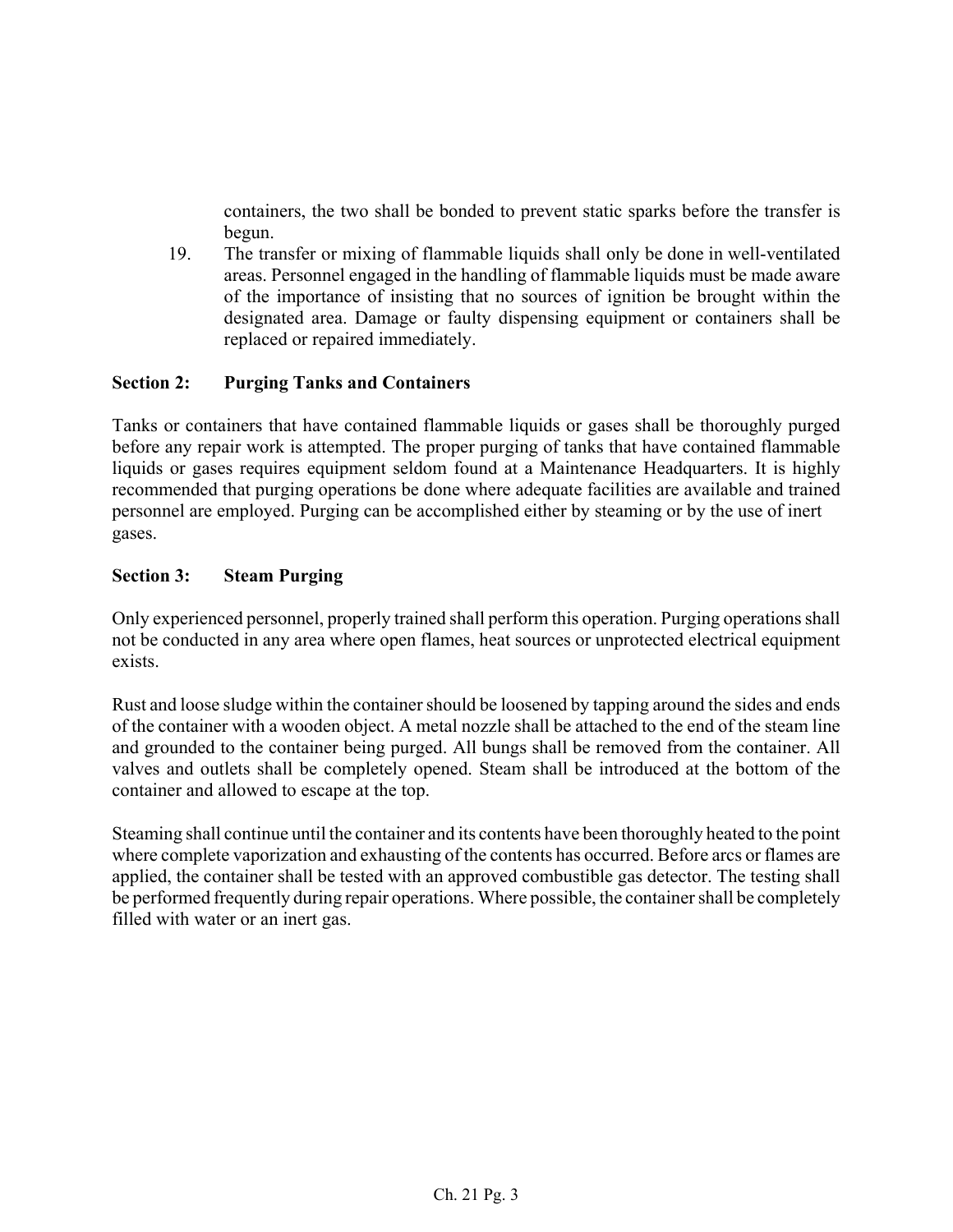### *Machine Guarding*

#### **Section 1: General**

Mechanical action or motion is hazardous, but in varying degrees. Rotating members, reciprocating arms, moving belts, meshing gears, cutting teeth, and parts in impact or shear are some examples of the types of action and motion requiring protection. They are not peculiar to any one machine but are basic to the mechanical devices used for productive purposes.

Any rotating object is dangerous. Even smooth, slowly-rotating shafts, belts, or pulleys can grip clothing or hair, and through mere skin contact force an arm or hand into a dangerous position. Accidents due to contact with rotating objects are not frequent, but the severity of injury is always high.

Since safety standards cannot be drawn which will cover every conceivable hazardous mechanical exposure, and prefabricated guards/shields may not be available, it is often necessary for you to use your imagination and ingenuity to design and fabricate protective devices which will provide you and other employees with protection against various hazardous situations. They shall be designed to eliminate the hazard, shall create no hazard of their own, shall be sturdy enough to withstand normal wear, and shall not interfere with production.

A few examples of guarding required on County machines, tools and equipment are:

- 1. Abrasive wheels on bench grinders: The safety guard shall cover the spindle end, nut, flange projections, and shall exceed the strength of the guard. The exposed area of the grinding wheel and sides for the safety guards shall not exceed more than onefourth of the entire wheel. Work rests shall be kept adjusted close to the wheel with a maximum distance of one-eighth inch.
- 2. Circular saws: They shall be provided with a guard that covers the saw teeth at all times. The hood should adjust itself automatically to the thickness of, and remain in contact with the material being cut. A spreader and anti-kickback device shall be provided. The exposed part of the saw underneath the table shall be guarded.
- 3. Radial saws: In addition to a guard enclosing the blade, the adjustable stop shall be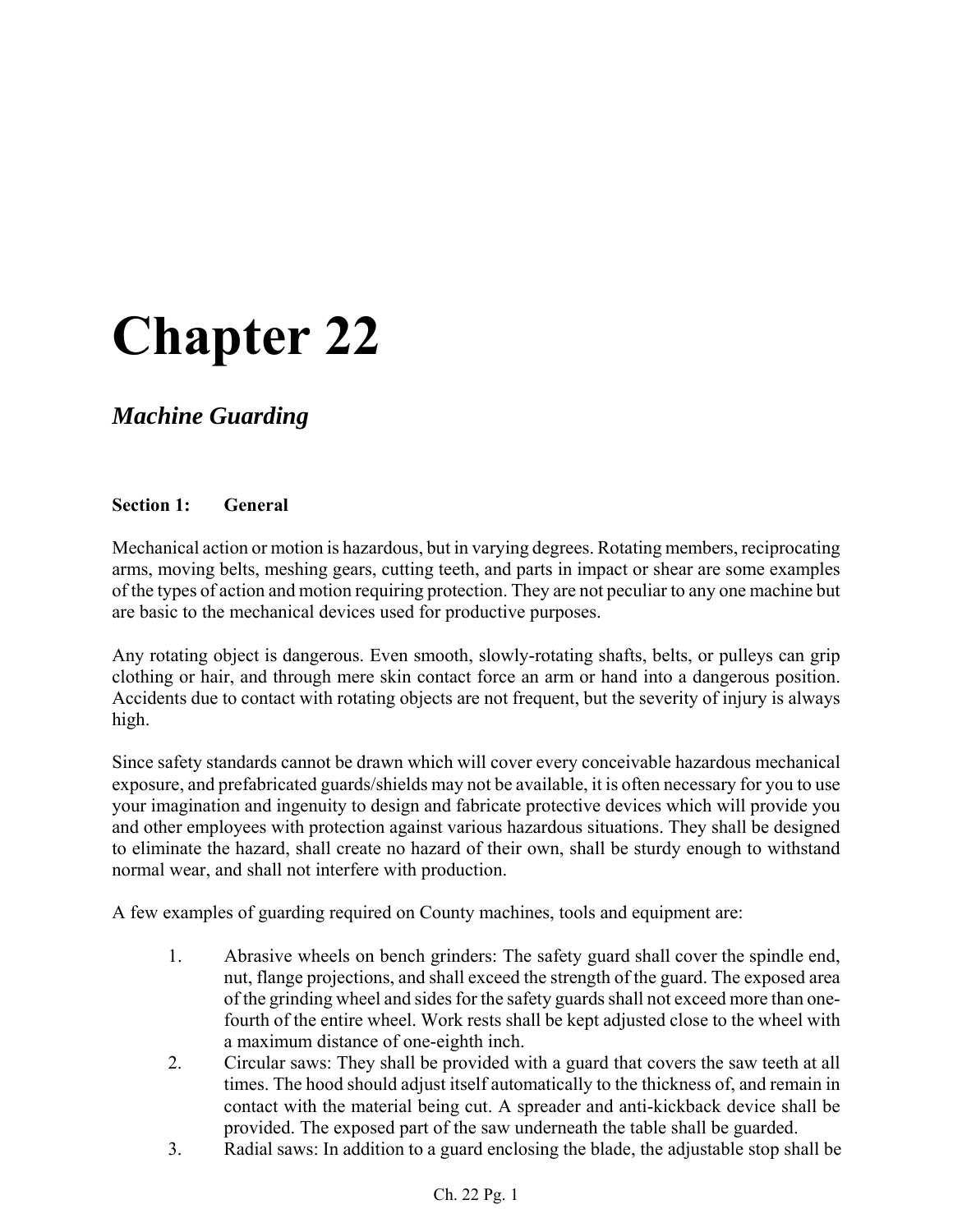provided to limit forward travel and the head shall automatically return to the starting position. When used for ripping, a spreader and an anti-kickback device shall be provided.

- 4. Drill presses: The V-belt of all drill presses, including usual front and rear pulleys, shall be guarded to protect the operator from contact or breakage.
- 5. Fan blades: When the periphery of the blades is less than seven feet above the floor or working level, the blades shall be guarded. The guard shall have openings no longer than one-half inch. The use of concentric rings with space between them not exceeding one-half inch is acceptable, provided they are adequately supported.
- 6. Power lawn mowers: All power-driven chains, belts and gears shall be guarded to prevent the operator's accidental contact during normal starting, mounting and operation of the machine.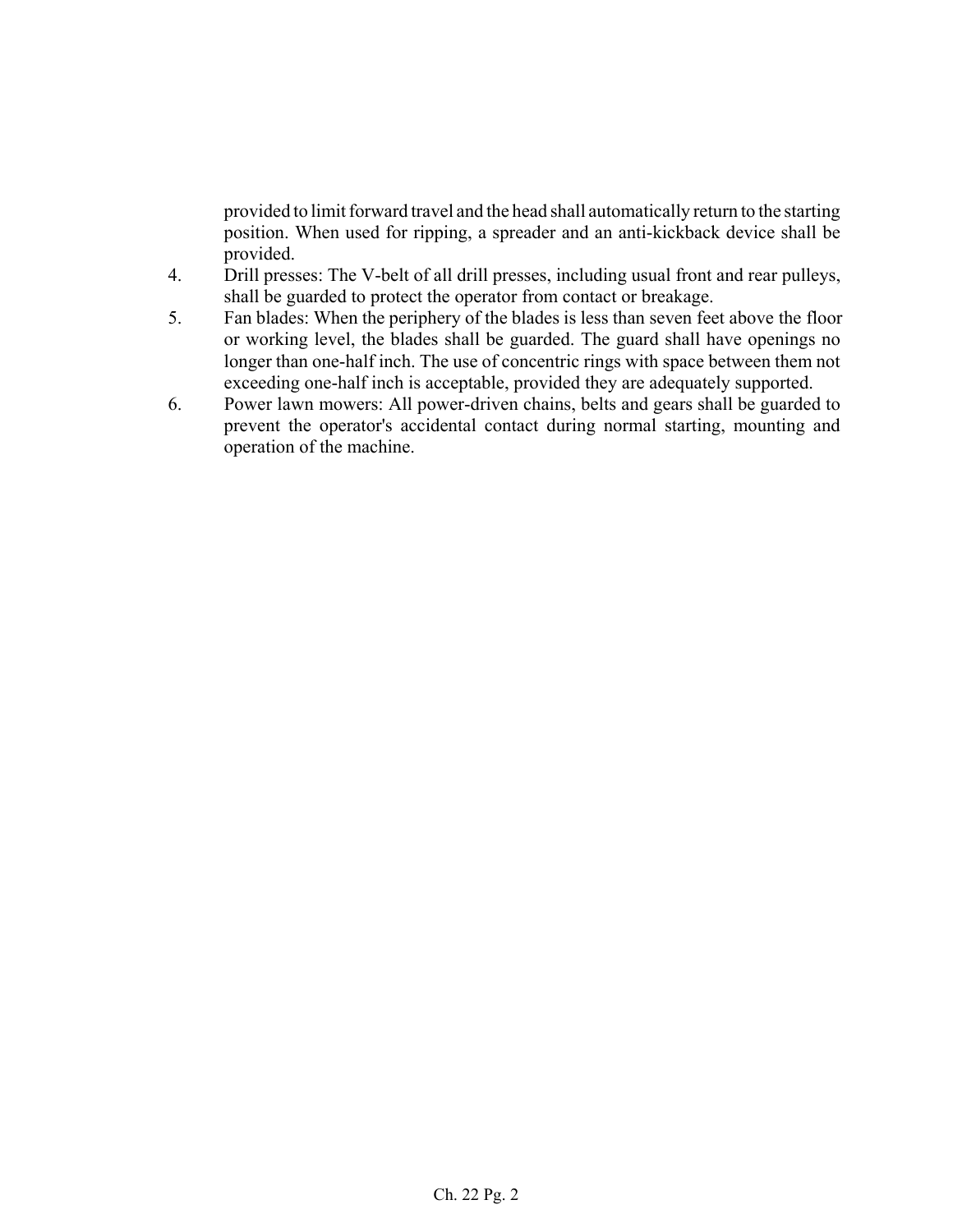### *Hand Tools*

#### **Section 1: Care of Tools**

Tools shall be kept in a safe working condition. Supervisors are responsible for the safe condition of tools and equipment used by employees, including tools and equipment which may be furnished by employees.

Protect against corrosion damage. Wipe off accumulated grease and dirt. Clean thoroughly with a nonflammable, nonimtating solvent when necessary, and wipe clean. Lubricate moving and adjustable parts to prevent wear and misalignment.

Sharp tools improve accuracy and are safer to use than dull tools. Use an oilstone or grindstone for tool sharpening. If an abrasive wheel must be used for this task, grind only a small amount at a time with the tool rest not more than one-eighth inch from the wheel. Hold the tool lightly against the wheel to prevent overheating. Dip frequently in water to keep the tool cool. This retains metal hardness and the cutting edge. Eye protection shall be used.

When not in use, tools shall be stored in suitable boxes, containers or hung on racks. Cutting edges shall be protected and tools shall not be placed where they might roll off benches or tables. Be sure that the storage area is moisture free to prevent corrosion. Heavier tools shall be placed where they will not be tripped over.

All damage or worn tools shall be promptly repaired. Temporary makeshift repairs are prohibited. If tools cannot be repaired on the job, they shall be red-tagged and sent to the appropriate shop or factory, not kept on the job. Discard tools that cannot be repaired for safe use.

#### **Section 2: Using Tools**

The weight, size and type of tool shall be selected to fit the job at hand. Do not substitute pliers for hammers, screwdrivers for pinch bars, chisels, etc. Handles shall be tightly fitted. Check wood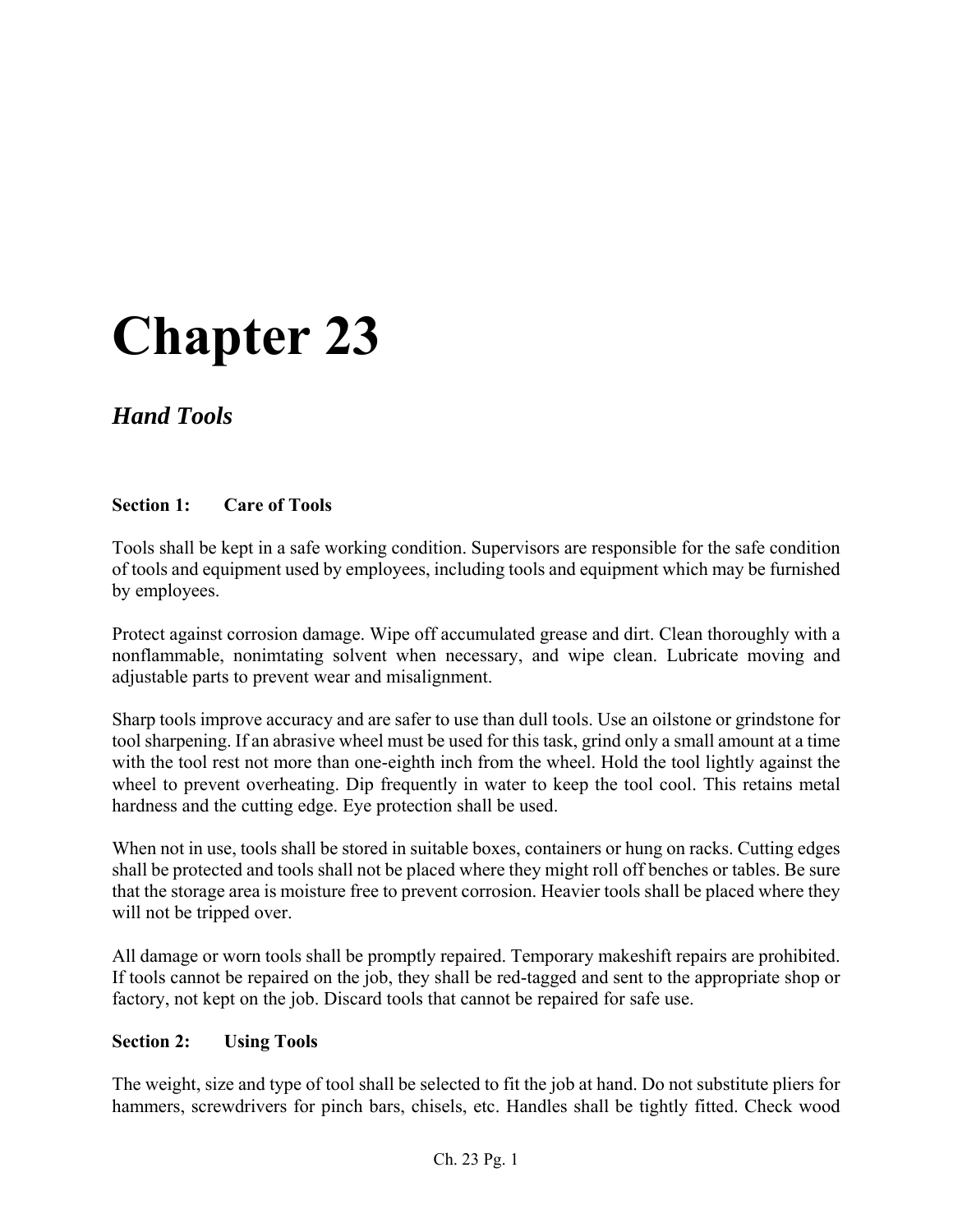handles carefully for splitting and cracking. Tighten with wedges as necessary.

Most hand tools are conductors of electricity. Use extreme caution in working around electrical circuits. Insulated and nonconducting tools shall be tested frequently under expert supervision. In the presence of flammable materials or explosive dusts and vapors, use non-sparking tools.

#### **Section 3: Wrenches**

Select the correct size and type of wrench for each job. Do not extend the wrench handle with a pipe or other "cheater". Never use a wrench as a hammer.

Keep handles and adjusting screws on all wrenches in good condition. Wrenches shall always be placed on nuts with the jaw opening facing the direction that the handle will move. Pull, do not push.

#### **Section 4: Chisels**

A chisel shall be large enough for the job and shall be driven with a proper hammer of sufficient weight. Use the proper chisel for the material being cut. A chisel shall be held with a steady but relaxed grip. Keep your eyes on the cutting edge of the chisel. Chisels being struck by others shall be held by tongs or other devices. Goggles shall be worn when chipping. Always chip away from yourself and protect others with screening. Repair or replace mushroomed chisels and cracked or broken chisel handles. When sharpening, maintain the original shape and angle.

#### **Section 5: Punches**

A punch should be straight, suitable and heavy enough for the work. Punches shall be accurately ground at all times. Start punch with light taps. Hold securely, especially on rounded surfaces. When knocking out rivets and pins, begin with a starting punch. Finish with a pin punch.

#### **Section 6: Screwdrivers**

Do not use a screwdriver as a chisel, pry-bar, or for any other purpose than that intended. Select a screwdriver to fit the size of the screw being driven. Do not grind to a fine point to fit all sizes of screw heads. Keep the tip ground properly and squared across. Handles should fit the shank tightly. Never drive a screw with a hammer.

#### **Section 7: Files**

Use the proper type of file. The cut should be on the forward pass of the file. When filing small objects, clamp them securely. When teeth become clogged, clean thoroughly. Clogged teeth may cause the file to slip, exposing the hands to injury.

Files shall be equipped with handles of proper size for the file tang. Tap the file into the handle by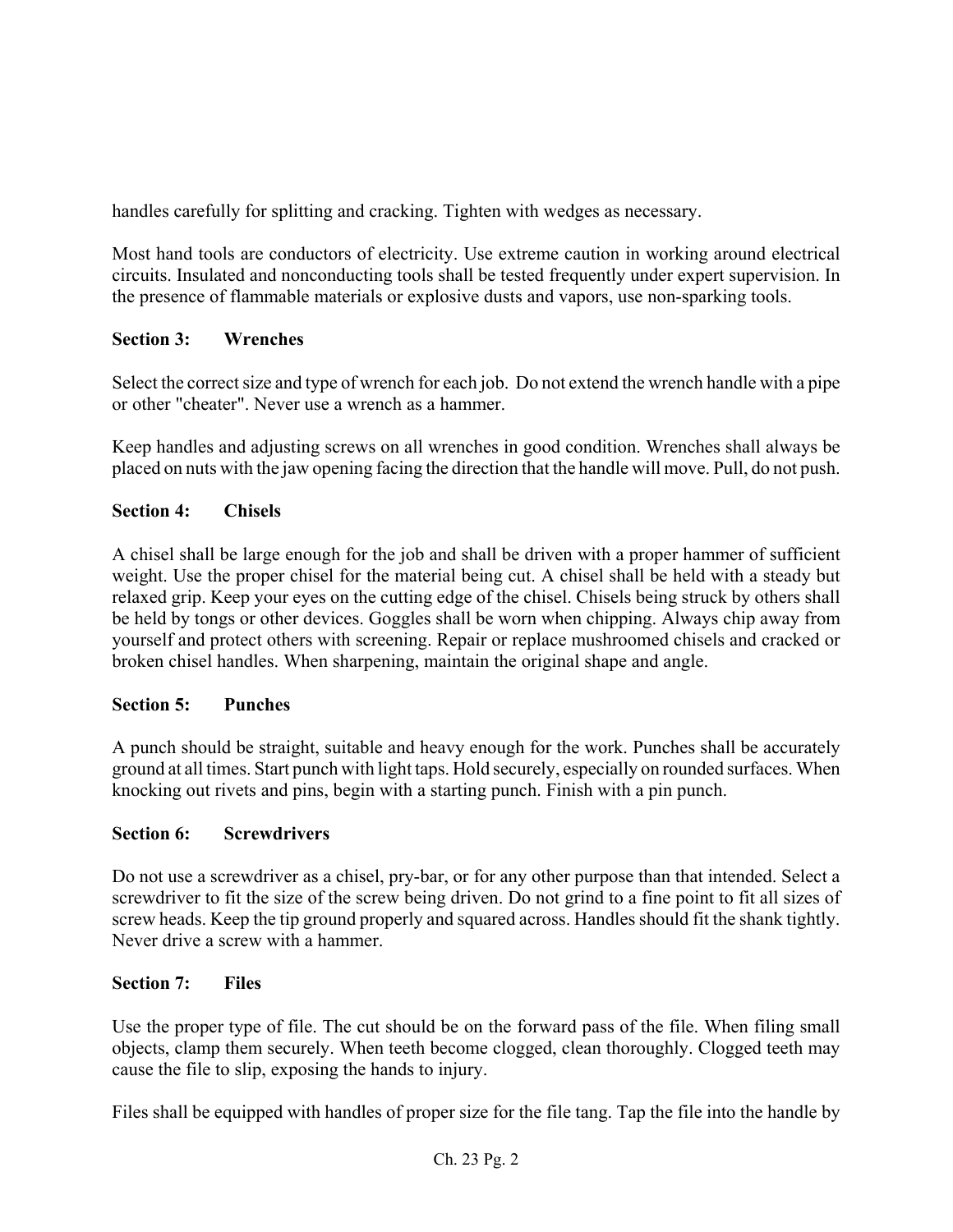striking the handle on a flat surface. Do not drive the handle on a file with a hammer. Do not use files for pry bars, punches, etc. File metal is usually very brittle and will snap.

#### **Section 8: Hand Saws**

Use a saw of proper shape and size with the correct teeth for the size of cut and material being sawed. Keep the teeth and blades properly set. Protect the teeth when not in use.

Hold the saw firmly and start the cut carefully and slowly to avoid blade jumping. When starting a cut, hold rip saws at a 60 degree angle with the board and crosscut saws at a 45 degree angle. Place the fingers to the left of the cut mark with the thumb upright and pressing against the blade. Pull upward until the blade bites. Start with a partial cut, then set the saw at the proper angle.

Check the material being cut for nails, knots and other objects that may damage the saw or cause it to buckle. Pieces being cut shall be firmly held in place. If long pieces are being cut, a helper or a supporting bench shall be used to prevent pinching at the cut.

#### **Section 9: Hacksaws**

The blade shall be selected for the material being cut. The blade teeth shall point forward. Blades shall be rigid and the frame should be properly aligned. Use strong, steady strokes directed away from yourself. The entire length of the blade should be used in a stroke. Hard materials should be cut more slowly than soft materials.

Thin, flat pieces should not be cut edge to edge. They shall be securely clamped and cut so that several teeth are cutting at all times.

#### **Section 10: Pliers**

Pliers shall be used only when no other tool will do the job. Never use pliers as wrenches. Use cutting pliers only for cutting soft metals, never for hard metals or as nail pullers. Use insulated pliers for electrical work.

#### **Section 11: Picks**

Pick handles shall be free of splinters, splits and cracks. The head shall be firmly affixed to the handle. Be sure that the areas in back and to the sides are clear when swinging.

#### **Section 12: Shovels**

Shovel handles shall be free of splinters, cracks and splits. The blade shall be sharp and free of jagged or split edges.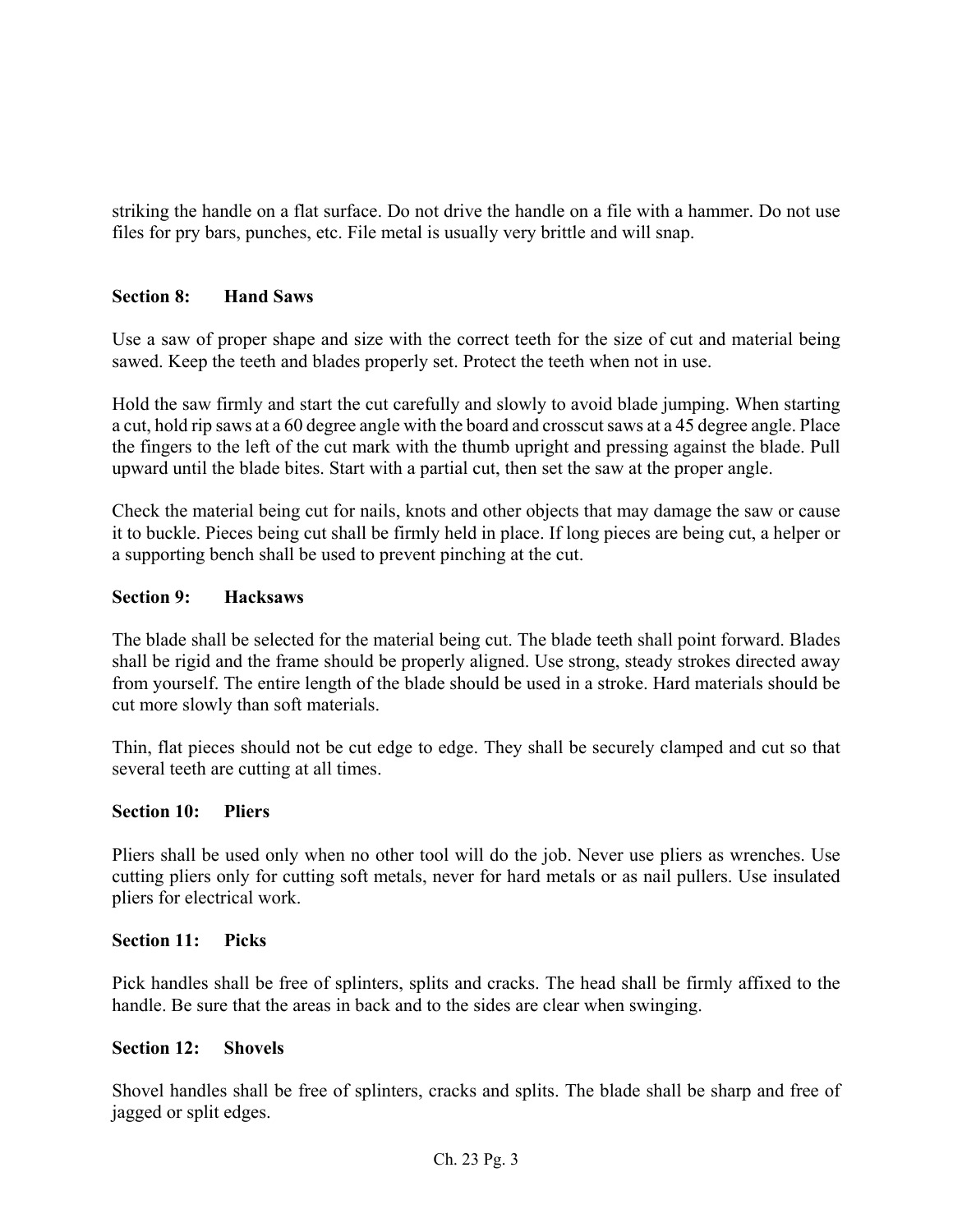#### **Section 13: Jacks**

Select a jack heavy enough to raise and hold the load. Be sure that swivel heads and caps are in good condition and function properly.

Jacks shall rest on a firm, level foundation adequate to support the load. Be sure that the jack cannot tip and is in line with the vertical movement of the load. After raising a load, securely block it before removing the jack. It is advisable to shore-up a load that must remain in a raised position for any length of time.

Lubricate jacks frequently and store them where they are protected from moisture or damage. Inspect frequently and repair promptly.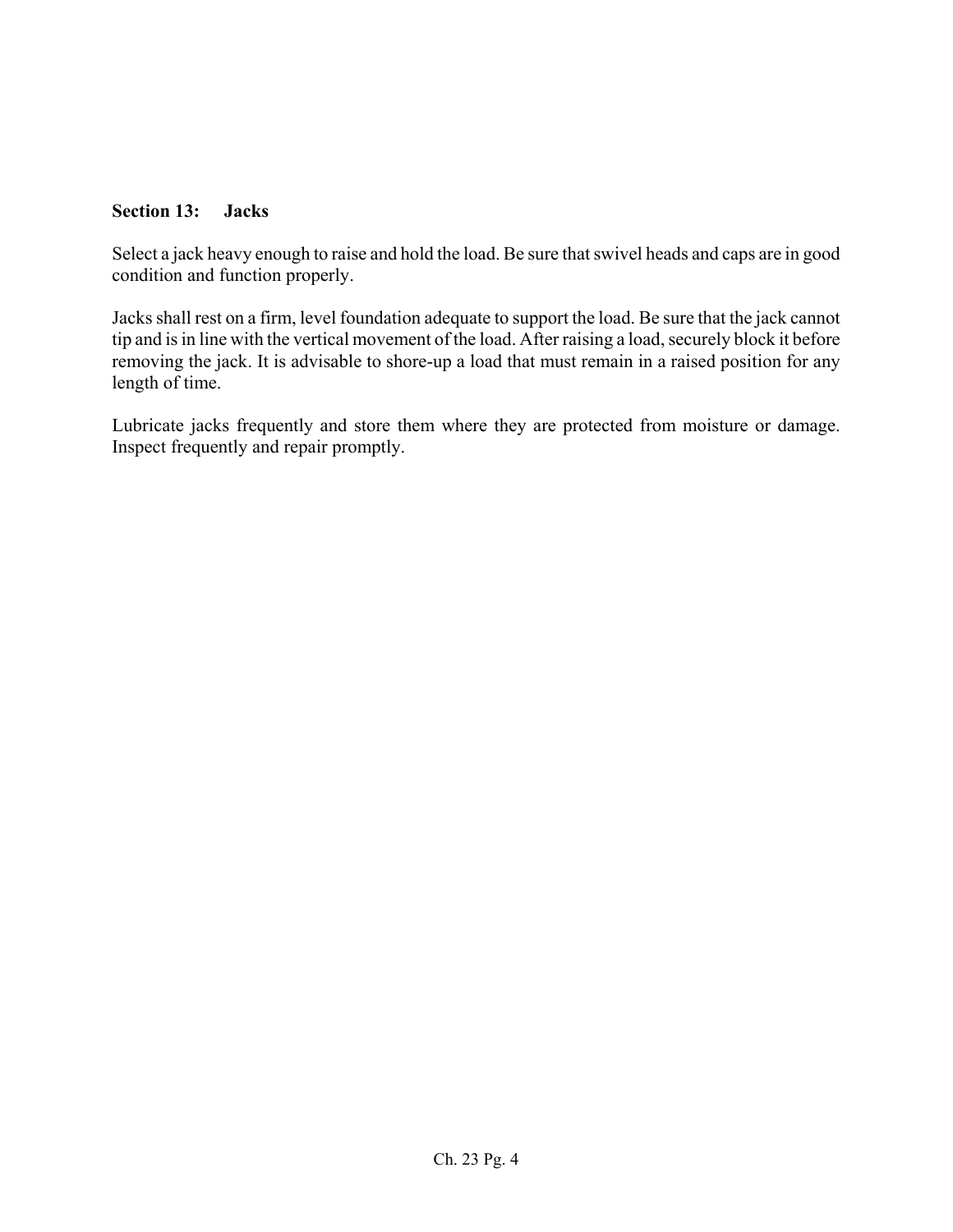*Power Tools*

#### **Section 1: General**

The use of portable power tools has greatly increased in recent years. The majority of power tool accidents are caused by improper handling and poor maintenance of equipment. These can be corrected by proper training of personnel. The following applies to all types of power tools.

- 1. Good housekeeping is essential to good workmanship. All tools shall be neatly stowed when not in use. Work areas shall be maintained in an orderly fashion. Equipment maintenance shall be systematic. Damaged equipment shall be replaced or repaired immediately.
- 2. Safety equipment, such as guards, shall be left in place. Gloves, safety shoes, and safety glasses shall be worn when needed. Only authorized personnel shall be permitted to operate power tools.

#### **Section 2: Electric Tools**

Electric tools shall be provided with grounding connections or insulated cases.

Power cables shall be checked frequently for breaks in the insulation and defective cables repaired or replaced. When more than a single extension cord is connected to a power source, use twistlock connectors. The sequence of connection shall be from the tool - to the extension - to the power source.

Electric tools shall be disconnected when changing attachments, making minor adjustments, or repairing. When electric tools are used in wet areas, the operator may be exposed to a potential shock hazard, consequently, all insulation shall be sound and clean.

#### **Section 3: Gasoline Engine-Driven Tools**

Gasoline engine-driven tools shall not be used in unventilated areas. Gasoline shall be stored in a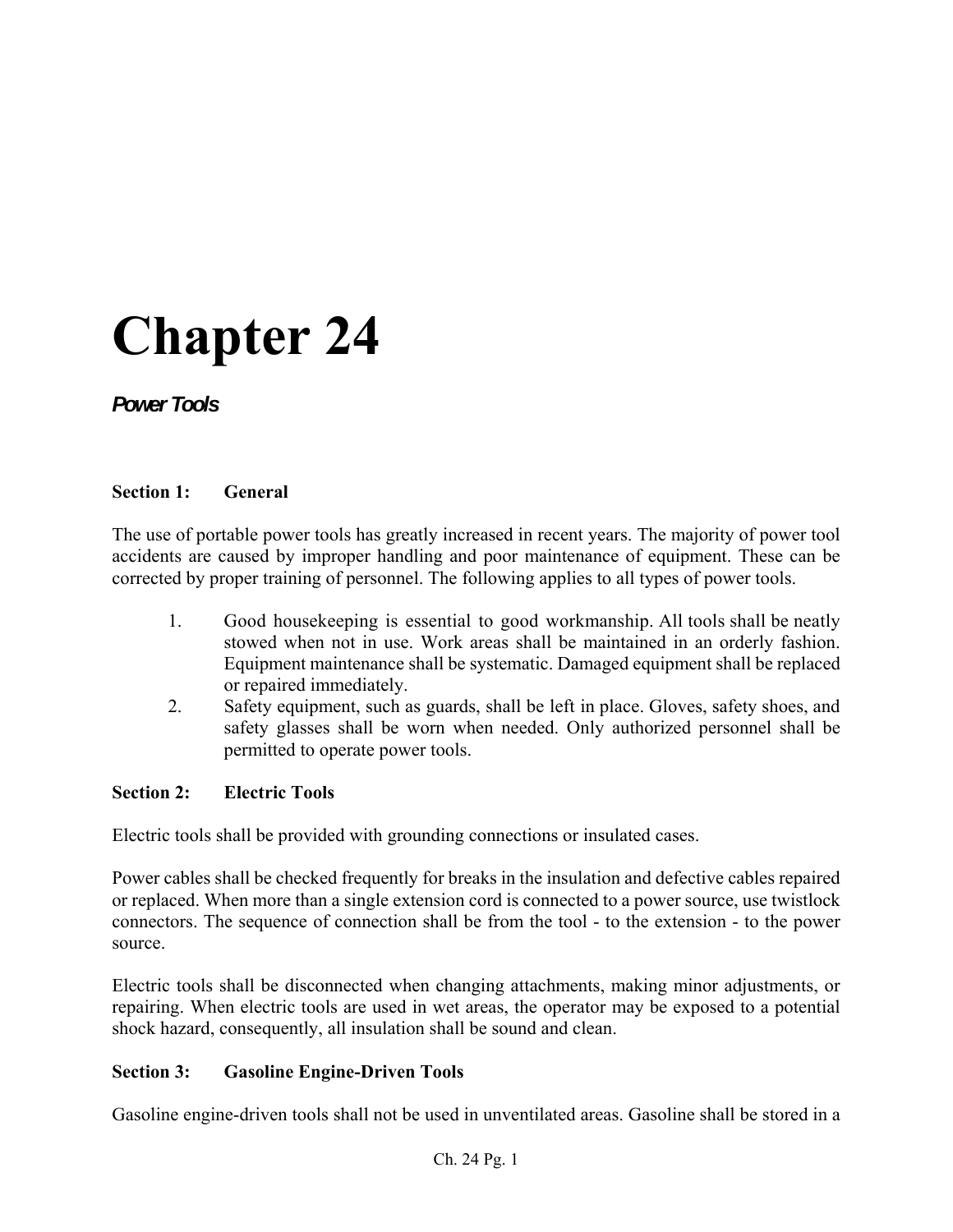safe place and handled with caution.

Only U/L approved safety cans, which are equipped with flash-back screens, vents and pouring spouts, shall be used. Never use glass containers. Engines shall be stopped and cooled before refueling.

#### **Section 4: Portable Hand Saws**

Handheld power saws shall be equipped with a fixed guard over the upper half of the blade and a movable guard covering the lower half of the blade. Both of these guards shall be left in place. Blocking of the lower guard is prohibited. Small pieces being cut shall be secured by bench clamps or by some other means.

Saw blades shall be regularly checked and kept in good condition. The blade used shall be as recommended for the material being cut. A saw shall not be jammed or crowded into the work. Green or wet material shall be cut slowly and with extra caution.

Operators exposed to dust, as when cutting concrete, tile, lead, or stone, shall wear approved respirators and eye protection.

Check all material being cut for nails, hard knots, etc.

#### **Section 5: Table or Bench Saws**

The operating table and surrounding area shall be kept clean and clear of all debris. Blade guards, complete with splitter and non-kickback attachment, shall be in place and operate freely. Operators shall wear eye protection and a kickback apron shall be provided. When ripping short stock, the use of a "pusher" stick is required.

The saw shall be turned off when not in use. The switch should be locked to prevent unauthorized use.

The piece being cut shall be firmly held against the back guide or fence. All materials shall be cut in a single, steady pass. It is dangerous to stop the saw before the cut is completed. If this is done, the blade shall be turning freely and at full speed before the cut is resumed. When cutting a warped board, be sure that it touches the table top at the line of the cut.

#### **Section 6: Chain Saws**

Chain saws shall be used with extreme caution because the cutting mechanism is unguarded. Operators shall be carefully instructed in the use of this tool. Depth limit guards are provided by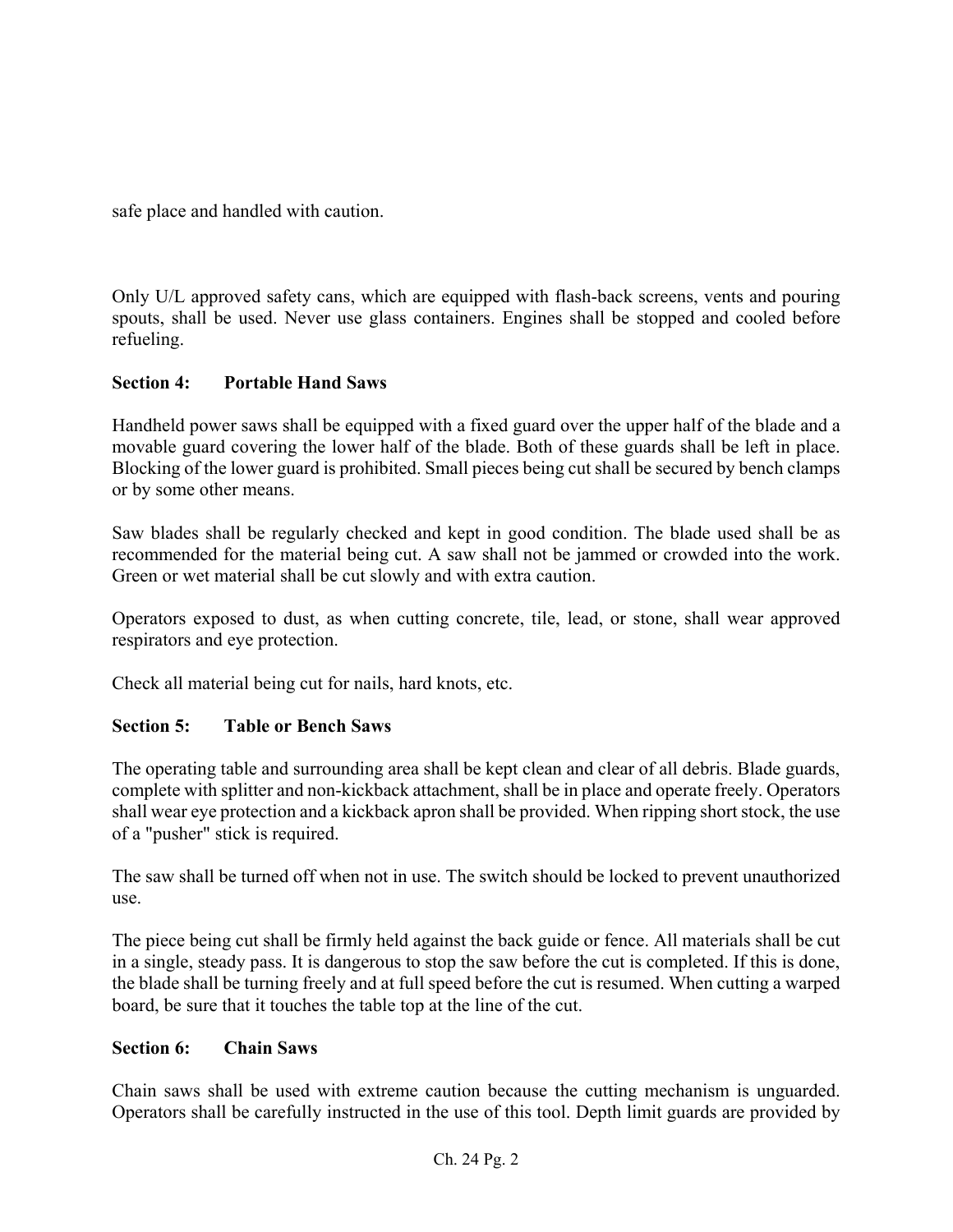several manufacturers and shall be used to prevent binding at the point of engine contact with the material being cut.

The saw shall be shut off before refueling. Shut off the saw when moving it from one position to another. Watch out for others nearby.

#### **Section 7: Drills**

Always provide a prick punch or pilot hole for the drill. Always select the correct bit for the material being drilled. If the bit is long enough to pass through the material, protect against damage or injury on the far side. Small pieces shall be secured to prevent spinning by the drill. Care shall be taken to prevent sleeves or other clothing from being wound around the drill. Wear short sleeves.

#### **Section 8: Portable Grinders**

Portable grinders shall be equipped with hood guards. Wheels shall be inspected regularly. Cracked abrasive wheels shall be discarded as they may fly into pieces and cause an injury. Wheel of a proper rpm rating shall be used.

#### **Section 9: Bench Grinders**

Bench grinders should be equipped with eye shields and will have wheel, spindle and adjustable tongue guards. Wheels shall be inspected regularly and cracked wheels shall be discarded. Wheels of the proper rpm rating shall be used. Tool rests shall be in place and properly adjusted. All abrasive wheels shall be ring-tested before mounting.

#### **Section 10: Sanders**

The abrasive belt or disc cannot be guarded and the only way of avoiding injury is to use caution. Sanders shall move away from the body.

#### **Section 11: Pneumatic Tools**

Pneumatic power tools shall be secured to the hose or whip by some positive means to prevent the tool from becoming accidentally disconnected. Safety clips or retainers on pneumatic impact tools shall be securely installed and maintained to prevent attachments from being accidentally expelled.

The use of hoses for hoisting or lowering tools is not permitted. All hoses exceeding one-half inch inside diameter shall have a safety device at the source of supply or branch line to reduce pressure in case of hose failure.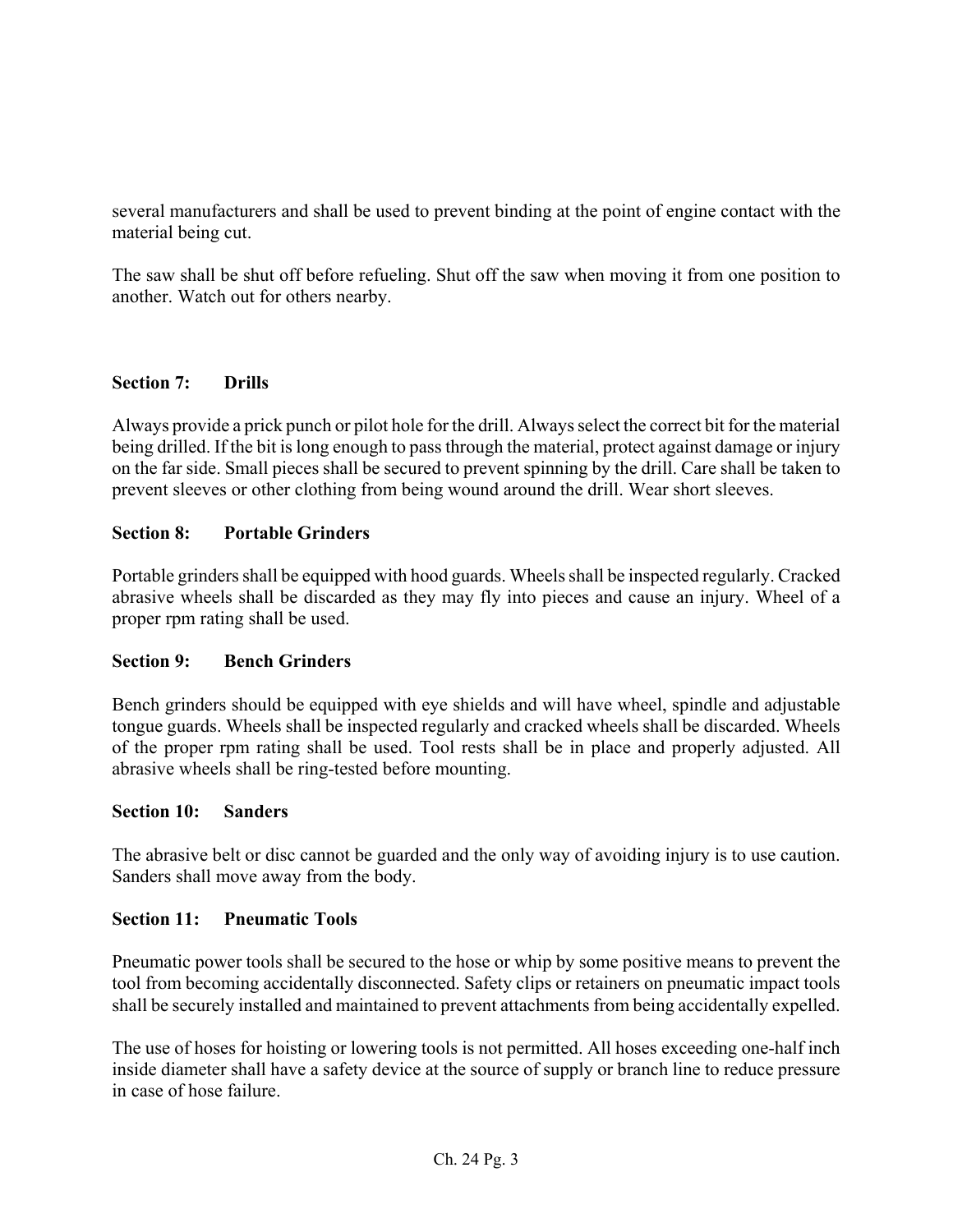### *Welding, Cutting and Brazing*

#### **Section 1: Arc Welding**

Screens, shields or other safeguards shall be provided for the protection of persons or combustible materials below or otherwise exposed to sparks or falling objects. When others must work nearby, they shall be protected from the arc rays by screens or other adequate individual protection. First aid equipment is required at welding/cutting/brazing sites.

When welding or cutting lead, zinc, cadmium-coated, lead-bearing, or other toxic materials, provision shall be made for the removal of fumes or the use of proper personal respiratory protection enforced.

- 1. Welding equipment:
	- a. Only standard electric arc-welding equipment such as generators, motorgenerator units, transformers, rectifiers, etc., conforming to the requirement of the National Electrical Manufacturer's Association or the Underwriter's Laboratories, Inc., shall be used.
	- b. Power circuits shall be installed and maintained in accordance with the National Electrical Code. Check the voltage for which the machine is wired before connecting.
	- c. Frames of all electric welding machines operated from power circuits shall be effectively grounded with No. 8 gauge wire or heavier.
	- d. Electrode and ground cables shall be supported so as not to create obstructions interfering with the safe passage of employees. The ground lead for the welding circuit shall be mechanically strong and electrically adequate for the service required. An electrode holder of adequate rated current capacity, insulated against shock, shorting or flashing when laid on grounded material shall be used.
- 2. Protective clothing:
	- a. Protective clothing required for any welding operation will vary with the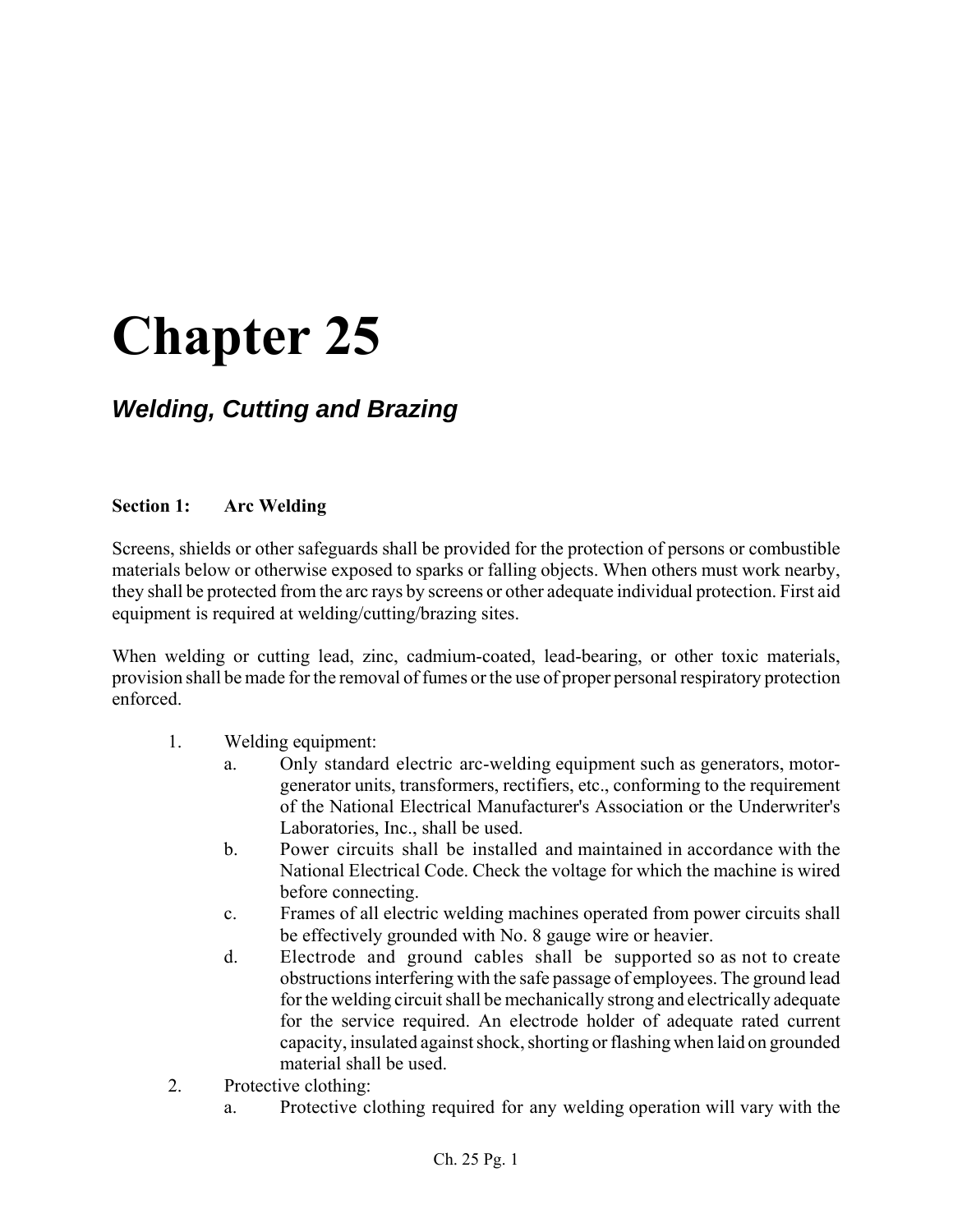size, nature and location of the work. Some suggested protective measures for welders and helpers are:

- 1. Flame-resistant gauntlet gloves shall be worn.
- 2. Flame-resistant aprons of leather or other suitable material should be used as protection against radiated heat and sparks.
- 3. Clothing shall be free of oil and grease. Woolen clothing, not as readily ignited as untreated cotton clothing, aids in protecting the welder from changes in temperature.
- 4. Pockets and cuffs invite sparks. Collars and cuffs shall be buttoned and cuffs turned up inside pants. Pockets should be eliminated from the front of vests, shirts and aprons or have buttoned flaps. Low-cut shoes with unprotected tops are not permitted. Leather caps worn under helmets will prevent head burns during overhead welding. Ear protection is sometimes desirable for overhead welding and in confined places.
- 5. High quality welding helmets of glass fiber, vulcanized fiber, chromed leather, or other suitable material shall be worn. The proper shade of welding lens shall be worn and an adequate supply of cover lenses shall be available. Hand shields are generally substituted for helmets on light, intermittent work. Employees assisting welders shall wear protective lenses to protect the eyes. (6) Safety goggles or glasses shall be worn under the helmet during chipping and cleaning. These goggles should have tinted lenses which afford ultra-violet and infra-red radiation protection.
- 3. Chipping and cleaning:
	- a. When removing excess weld metal, faulty weldments or slag, the welder removes or raises his shield in order to see. Always chip away from the face. The chips flying from the cleaning hammer are dangerous, especially to the eyes. Safety goggles or a protective face shield shall be used.
	- b. Gloves shall be worn to protect the hands and wrist. Flying chips travel a considerable distance. To protect other personnel in the area, screening or shielding is required. Gloves shall be worn when wire-brushing weld metal or when cleaning and brushing surfaces to be welded. Use caution to avoid metal slivers and sharp edges.
- 4. Fire prevention in welding and cutting:
	- a. In welding and cutting operations, suitable fire extinguishers shall be maintained ready for instant use. Such equipment may consist of pails of water, buckets of sand or portable extinguishers, depending upon the nature and quantity of the combustible material exposed.
	- b. A welder's helper or fire watcher is required whenever cutting or welding is performed in locations where a fire might develop. It is advisable to have this watch continued at least 30 minutes after completion of the welding operation to detect and extinguish possible smoldering fires. c. Precautions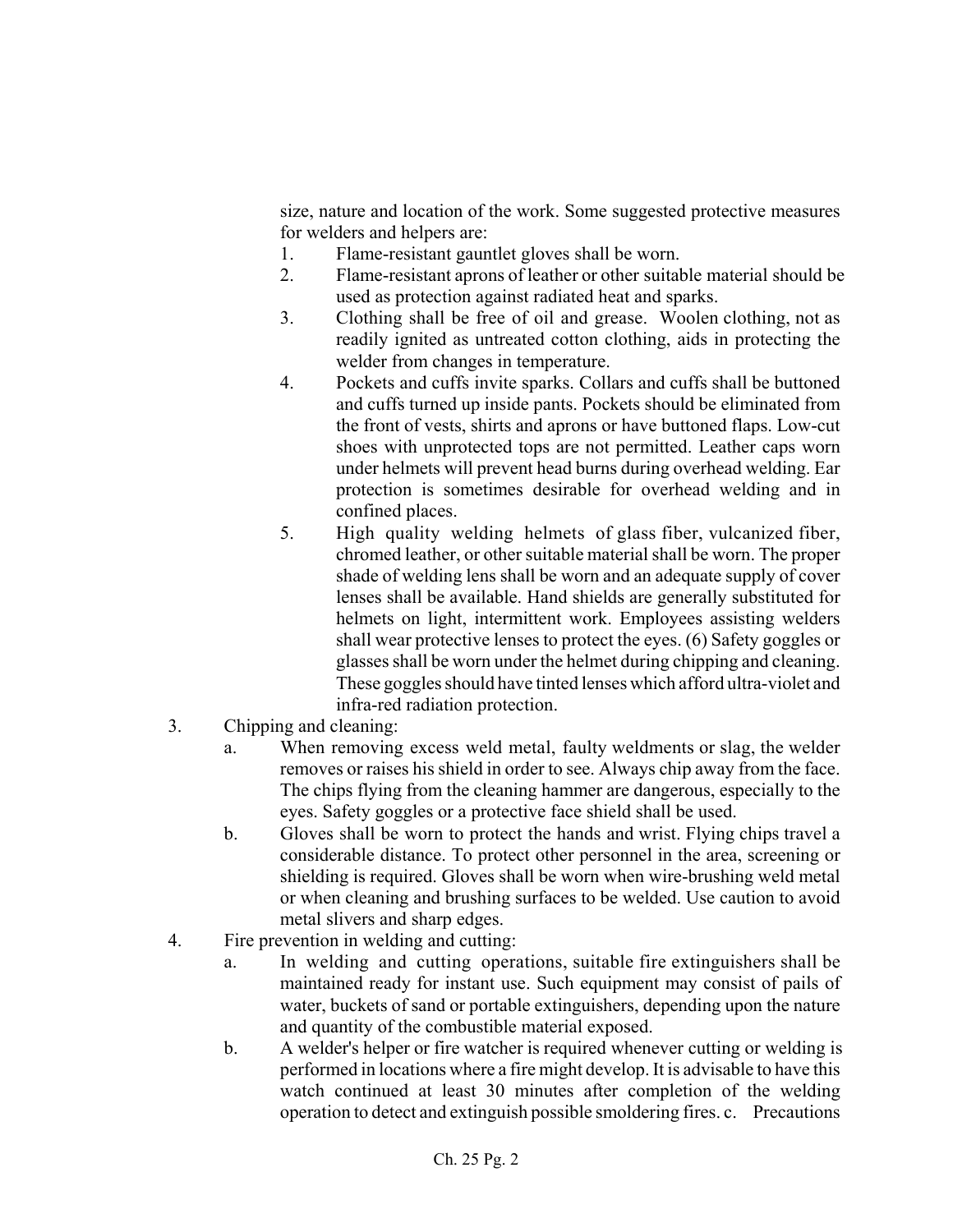recommended:

- 1. Good housekeeping. Remove all loose, easily combustible materials such as wood shavings, wood scraps, sawdust, paper, rags, and especially oil and grease soaked materials. Remove all highly volatile materials such as gasoline and solvents. The fumes from such materials seek floor level areas and may travel many feet. Wood planking, scaffolds, wooden forms, and other combustible materials that cannot be removed shall be shielded.
- 5. Explosion hazards:
	- a. Cutting or repair welding of closed containers which have contained flammable liquids requires extreme caution. Containers shall be thoroughly steam cleaned. If removal and handling for steam cleaning is impracticable, the container may be filled with water or an inert gas. Frequent checking with an explosive vapor meter is recommended. (See page 50, sections 5 and 6)

#### **Section 2: Gas Welding and Cutting**

Use only U/L or F/M approved oxyacetylene welding and cutting equipment. Anti-flashback valves shall be used on both hoses. Avoid oil contamination of gauge connections. Oxyacetylene welding and cutting equipment shall never be left unattended for more than a 15 minute period with the valves in the open position.

- 1. Storing cylinders:
	- a. Compressed gas cylinders shall be kept away from excessive heat, not be stored where they might be damaged or knocked over by passing or falling objects and shall be stored at least 20 feet away from highly combustible materials. Where a cylinder is designed to have a valve protection cap, caps shall be in place except when the cylinder is connected for use. SAFETY CAPS SHALL ALWAYS BE ON CYLINDERS WHEN TRANSPORTED IN A VEHICLE.
	- b. Acetylene cylinders shall be stored in a vertical valve-end-up position and SHIELDED FROM THE DIRECT RAYS OF THE SUN, AND PROTECTED FROM ACCUMULATIONS OF ICE AND SNOW.
	- c. Oxygen cylinders in storage shall be separated from acetylene cylinders or combustible materials, especially oil and grease, by a minimum distance of 20 feet or by a noncombustible barrier at least 5 feet high having a fireresistant rating of at least ½ hour.
	- d. Cylinders shall be stored so as to avoid possible destruction or obliteration of coloring, tags and other means of identifying the contents.
- 2. Using cylinders:
	- a. Cylinders shall be placed in a rack, chained or otherwise positively secured against tipping over. They shall be used in the order received from the supplier. When empty, the valve shall be closed and the cylinder marked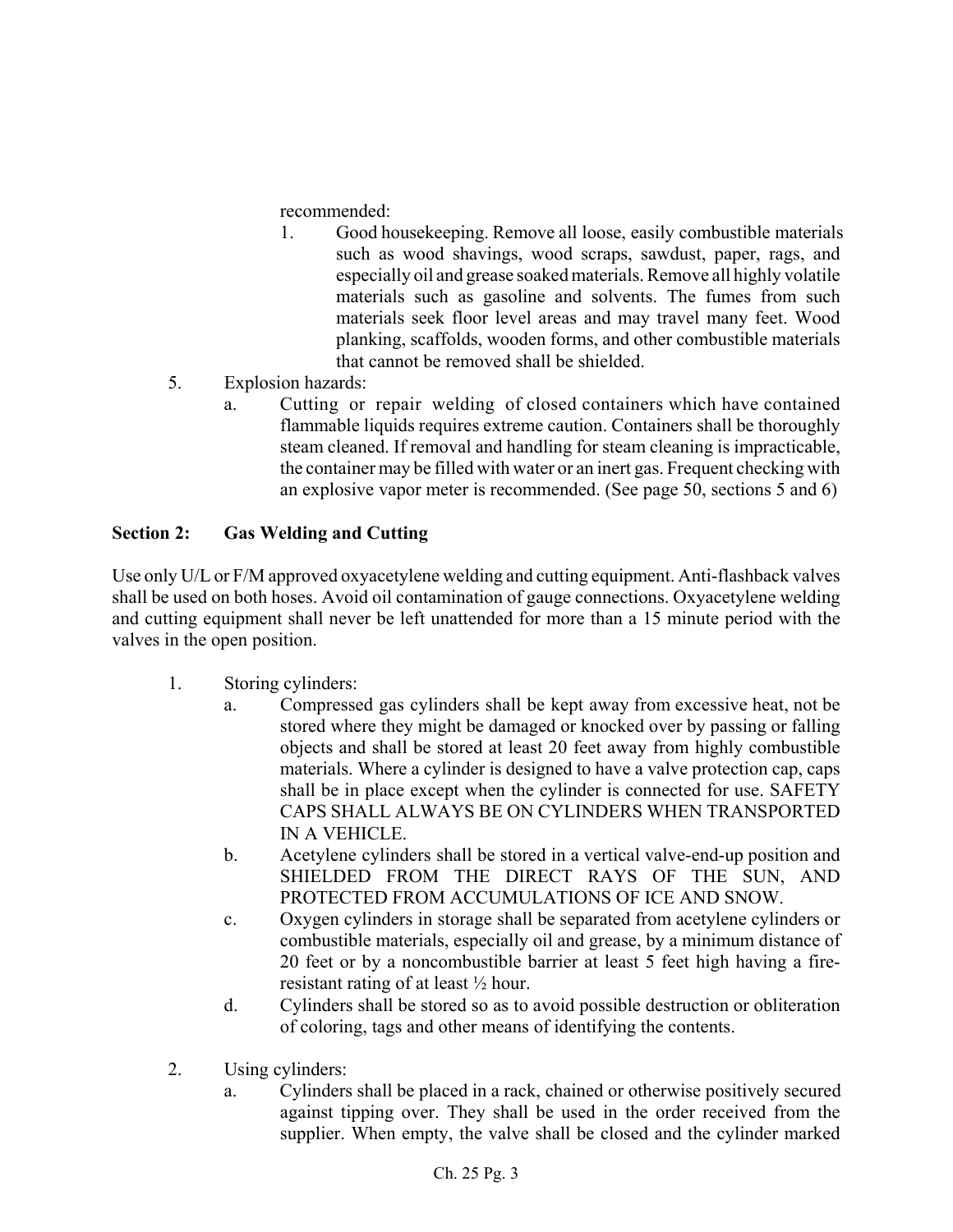accordingly.

- b. Keep cylinders from contact with electric wires and shield them from sparks or flame from welding and cutting.
- c. Do not allow storing temporary or otherwise, tools, materials or anything else on top of cylinders. While in use, the valve key wrench shall be kept in place on the valve spindle.
- 3. Handling cylinders:
	- a. Whenever a cylinder is being transported, remove the regulator and be sure that the valve protection cap is in place. Never use valves or caps for lifting. For raising or lowering, use a suitable sling, boat, cradle, or platform. Always handle carefully. Do not drop or jar. Do not lift with electromagnets. Cylinders may be moved by tilting and rolling on the bottom edge. Avoid dragging and sliding. When moving with a hand truck, be sure that the cylinders are securely held in place.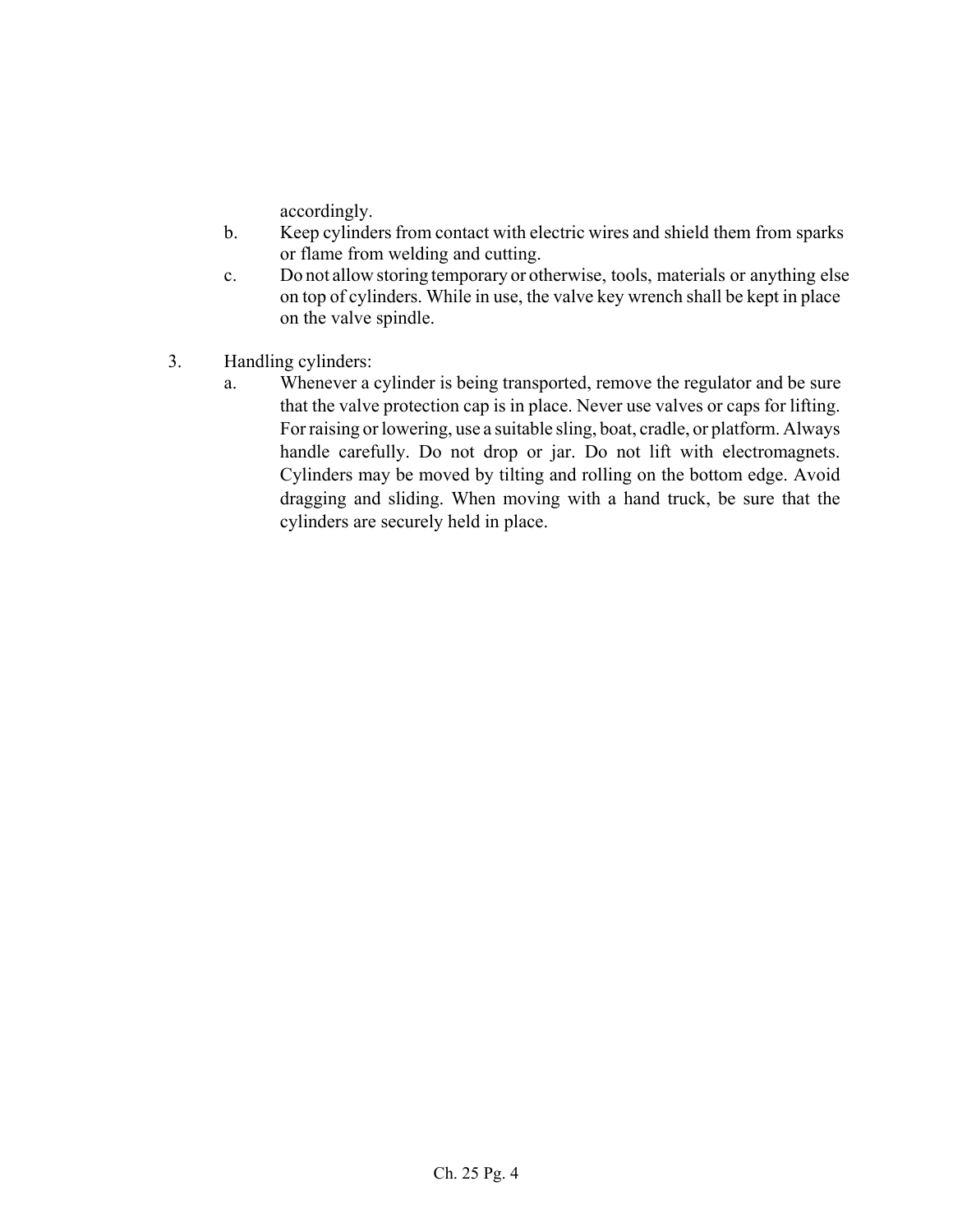### *Maintenance Department General Safety Rules*

#### **Section 1: Weather Hazards**

Sunburn is common during the summer. If you follow a few simple precautions, time lost to sunburn can be reduced:

- 1. Keep fully clothed while working.
- 2. Wear a safety hard hat.
- 3. Wear lightweight, loose fitting clothes.

Excessive heat or sun may affect the body in a variety of ways, which result in several conditions referred to as heat exhaustion, heat stroke or heat cramps.

Heat exhaustion: Pale, clammy skin; rapid, weak pulse; weakness; headache or nausea; and possible cramps in the abdomen or limbs may indicate heat exhaustion.

- 1. Move the victim to a cool place, but protect him from chilling.
- 2. Have him lie down with his head level with or lower than his body.
- 3. Give the victim salt water (one teaspoon of salt to one quart of water) to drink if he is conscious. Never give liquids to an unconscious person.
- 4. Transport to doctor or hospital.

Heat stroke: Victim has high temperature, skin in usually hot, red and dry (although it is possible for a heat stroke victim to be sweating), pulse will be rapid and strong, victim may be unconscious.

- 1. Call ambulance for immediate transportation to hospital.
- 2. Cool victim quickly, sponge with cool water or rubbing alcohol, apply cold packs or immerse in cool water.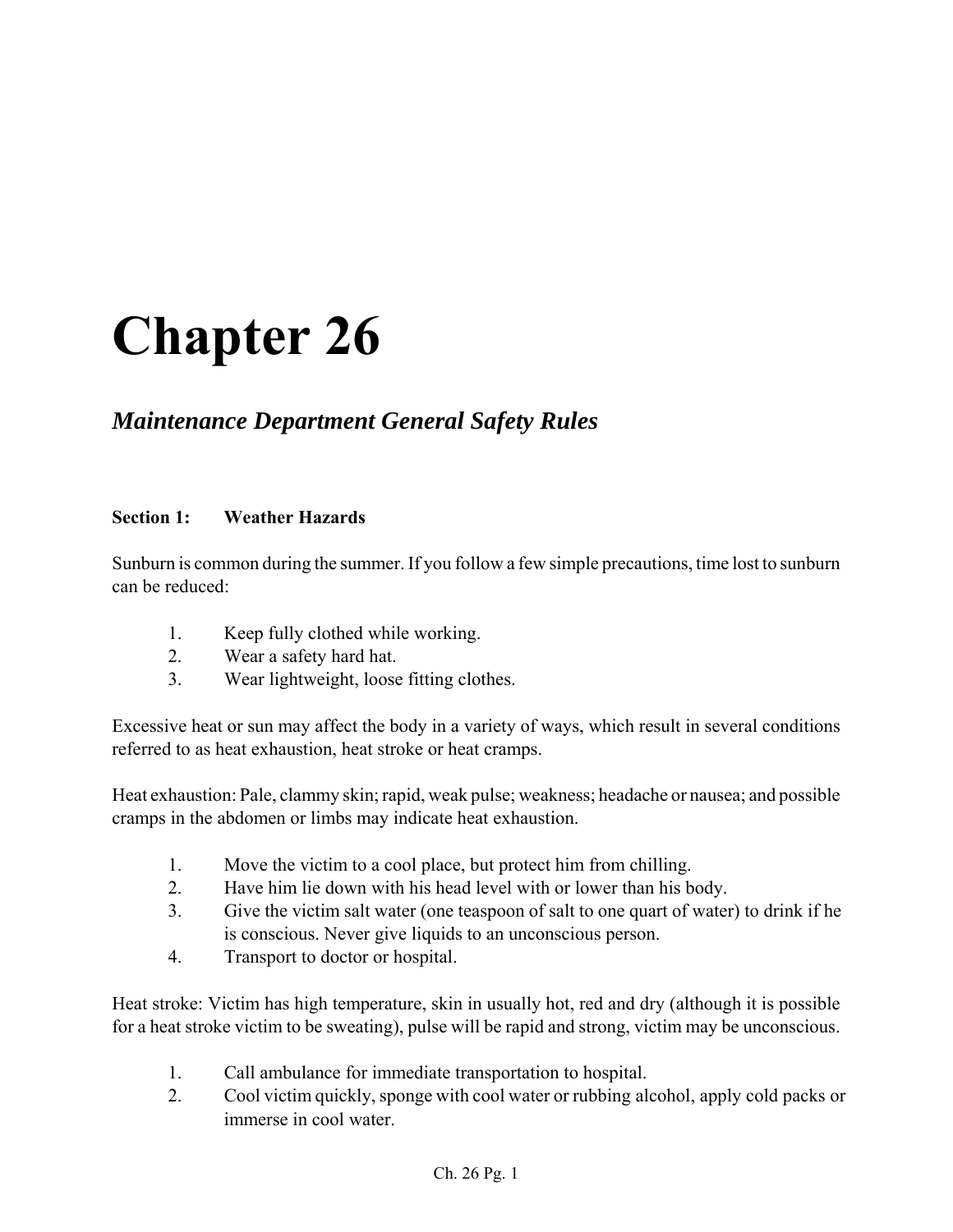- 3. If fan or air conditioner is available, use it to cool victim's body.
- 4. Don't give water, your aim is to lower body temperature until ambulance arrive.
- 5. On any unconscious victim, airway must be open.

Heat cramps usually occur in the abdominal muscles or in the legs. They are extremely painful and may or may not be associated with heat exhaustion. The following first-aid should be given:

- 1. Apply firm pressure to the muscles, or gently massage.
- 2. Apply warm, wet towels.
- 3. Administer the salt water solution prescribed for heat exhaustion.

### **Section 2: Cold Weather Safety Tips**

Frostbite results when a part of the body is frozen. The frozen part is usually small. The nose, ears, cheeks, fingers, and toes are affected most often. People with poor circulation, such as the elderly and the exhausted, are not as resistant to cold as younger people. Consequently, they are more susceptible to frostbite.

Maximum protection against cold is afforded by wearing at least three layers of clothing. The first layer, next to the skin, should be loose-fitting wool, loose twill, cotton or quilted thermal underwear. Looseness is important because tight-fitting garments restrict blood circulation. The second layer should be a medium-weave, medium weight, one or two-piece garment - again, not tight fitting. The outer layer should be wind-resistant and include a hood. Mittens are good protection for the hands. Insulated boots or overshoes are almost a necessity to avoid frostbitten toes.

Protect the eyes from the bright snow/sky combination by wearing tinted glasses.

Be prepared to protect your lungs with a face mask or scarf when subjected to prolonged breathing of extremely cold air.

### **Section 3: Hot Weather Safety Tips**

The majority of work for field personnel in hot weather should be scheduled during the cooler morning hours whenever possible.

A review of Hot Weather First Aid procedures and the Signs and Symptoms of Heat Exposure and Heat Exhaustion would be beneficial.

Field personnel need to adjust to hot weather working conditions before full productivity can be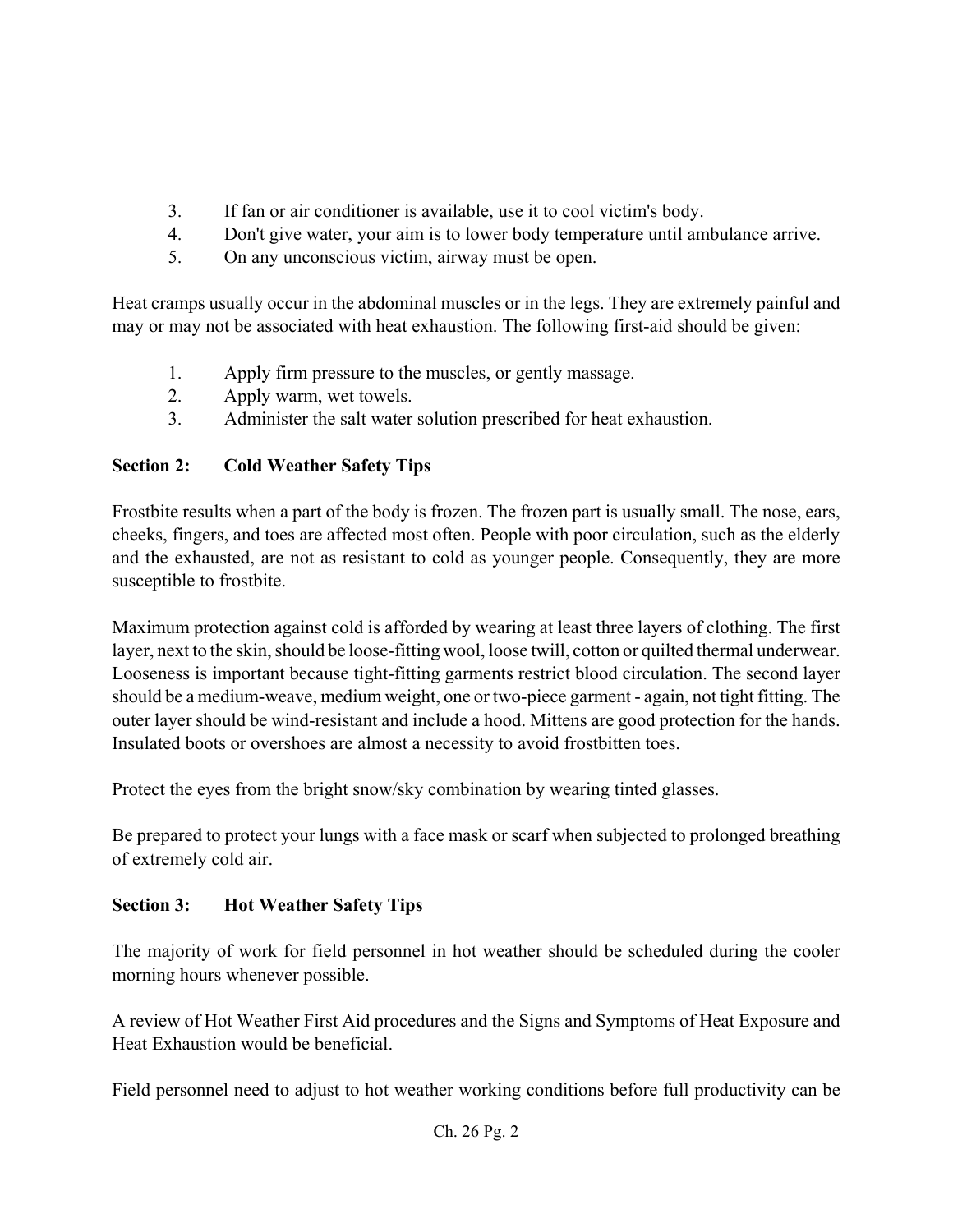expected. Generally this will take three to five days.

Personnel should drink two 8-ounce cups of water just prior to beginning work. Additionally oneto-two cups of cool water should be taken hourly.

Adequate cool water and a container with a tap will be provided by the County and carried into the field. Drinking water must be obtained from approved sources. If drinking fountains are not available, drinking water should come from closed, sanitary containers. Single-use paper cups shall be provided. If this is not practical, each employee shall drink from an individual portable water container of the approved "thermos" type. Employees shall always drink from separate cups or containers.

Water should be taken prior to feeling thirsty to avoid heat related problems.

Salt tablets are not recommended. Employees should get salt through their regular meals.

Light meals are more healthy and easier to digest than fatty foods.

Frequent, short breaks in the shade are better than long infrequent breaks.

Loosely woven cotton shirts and long pants offer protection during hot weather. Caps should also be worn. Sweat bands also will provide eye protection from sweat interfering with critical visual needs.

As a representative of the County, proper work attire (shirts, pants, shoes) is strongly suggested.

The use of beverage alcohol during working hours is prohibited. The use of such beverage four hours prior to coming on duty could also cause problems.

#### **Section 4: General Safety Tips**

Don't crowd. Work at a safe distance from others, especially when using hand tools.

Don't work close to operating equipment unless required to assist the operator. If you have to work around operating equipment, face the equipment whenever possible.

Supervisors shall not assign or permit employees to work where there is a possibility that they may come into contact with activated power lines or cables.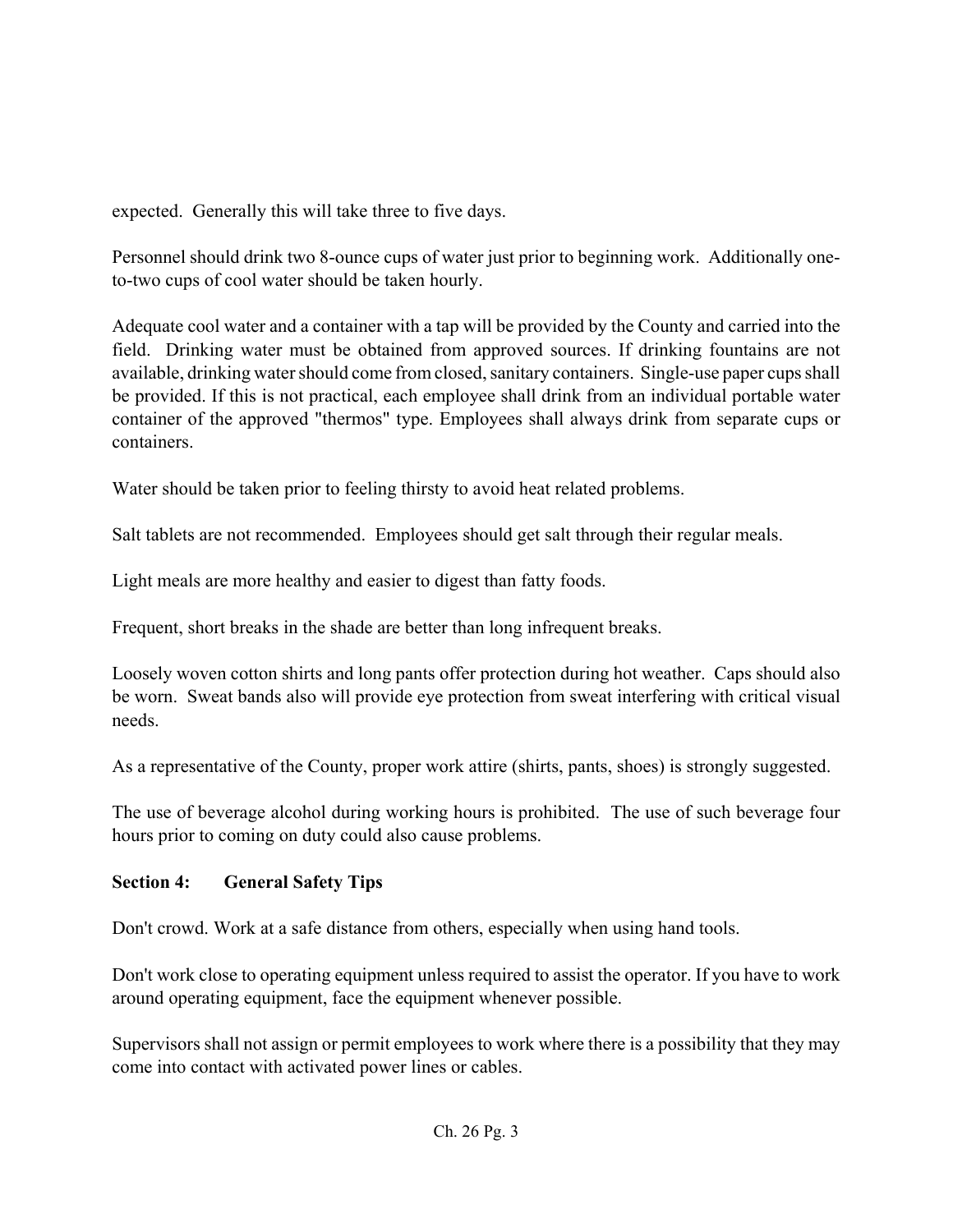Employees shall be familiar with poison ivy, oak or nettles. Supervisors should warn their employees to use care when working around these plants. Employees allergic to insect stings or bites shall report this to their supervisor before starting a job which might expose them to such hazards.

Maintenance personnel should not wear neckties, loose sleeves, rings or loose long hair - all of which could become entangled or caught causing serious injury or dismemberment.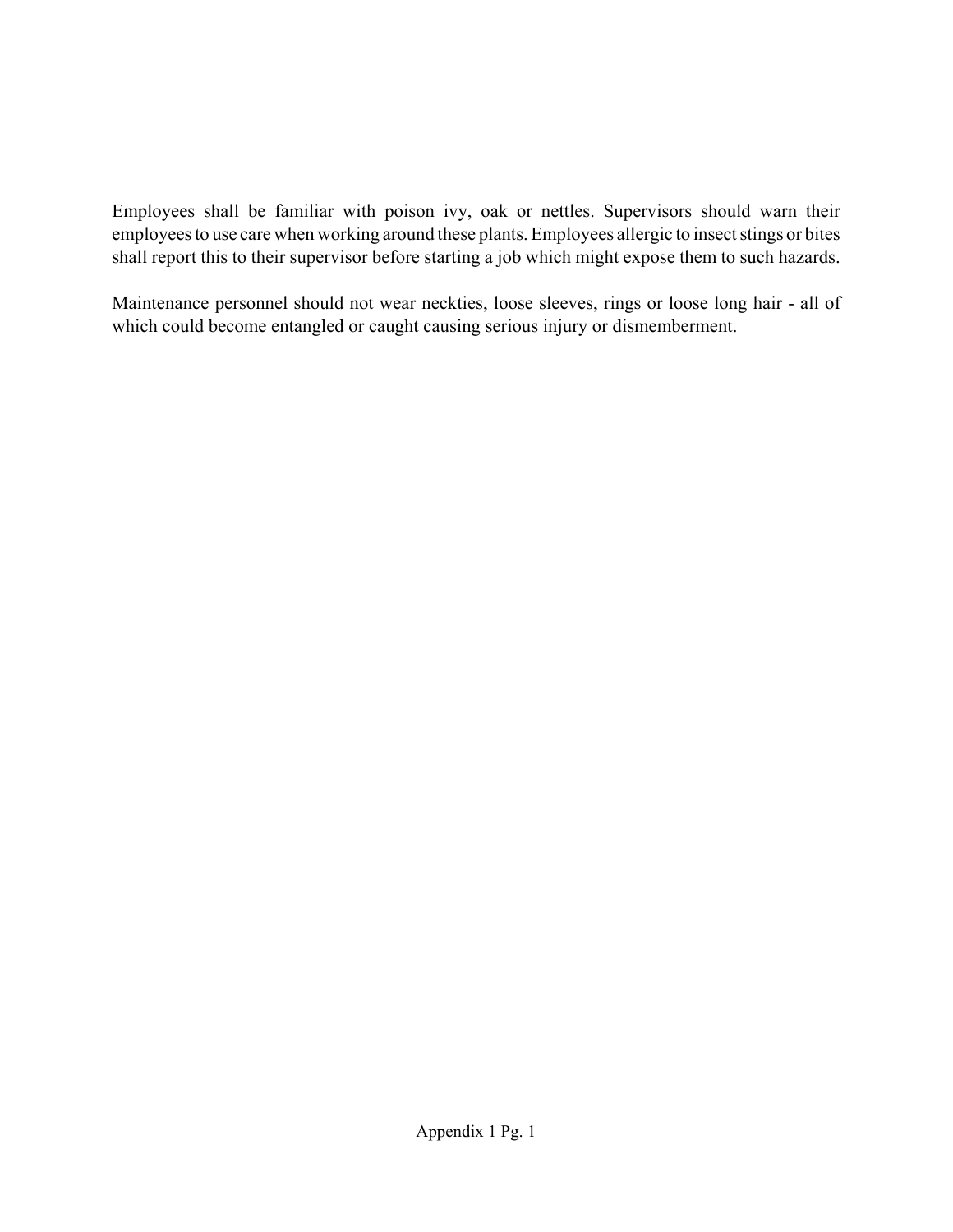# Appendix 1

### *Receipt of the County Office Safety and Loss Control Manual*

*By my signature below, I certify that on \_\_\_\_\_\_\_\_\_\_\_\_\_\_\_\_\_(Date) SARPY COUNTY, my present employer, did provide me with a copy of the SARPY COUNTY SAFETY MANUAL that explains the standard safety and health procedures to be followed while working for the county.*

*It is my responsibility to read and follow these procedures to the best of my ability.*

EMPLOYEES NAME (PRINTED):\_\_\_\_\_\_\_\_\_\_\_\_\_\_\_\_\_\_\_\_\_\_\_\_\_\_\_\_\_\_\_\_\_\_\_\_\_

EMPLOYEES SIGNATURE:\_\_\_\_\_\_\_\_\_\_\_\_\_\_\_\_\_\_\_\_\_\_\_\_\_\_\_\_\_\_\_\_\_\_\_\_\_\_\_\_\_

WITNESS:\_\_\_\_\_\_\_\_\_\_\_\_\_\_\_\_\_\_\_\_\_\_\_\_\_\_\_\_\_\_\_\_\_\_\_\_\_\_\_\_\_\_\_\_\_\_\_\_\_\_\_\_\_\_\_\_

DATE:\_\_\_\_\_\_\_\_\_\_\_\_\_\_\_\_\_\_\_\_\_\_\_\_\_\_\_\_\_\_\_\_\_\_\_\_\_\_\_\_\_\_\_\_\_\_\_\_\_\_\_\_\_\_\_\_\_\_\_\_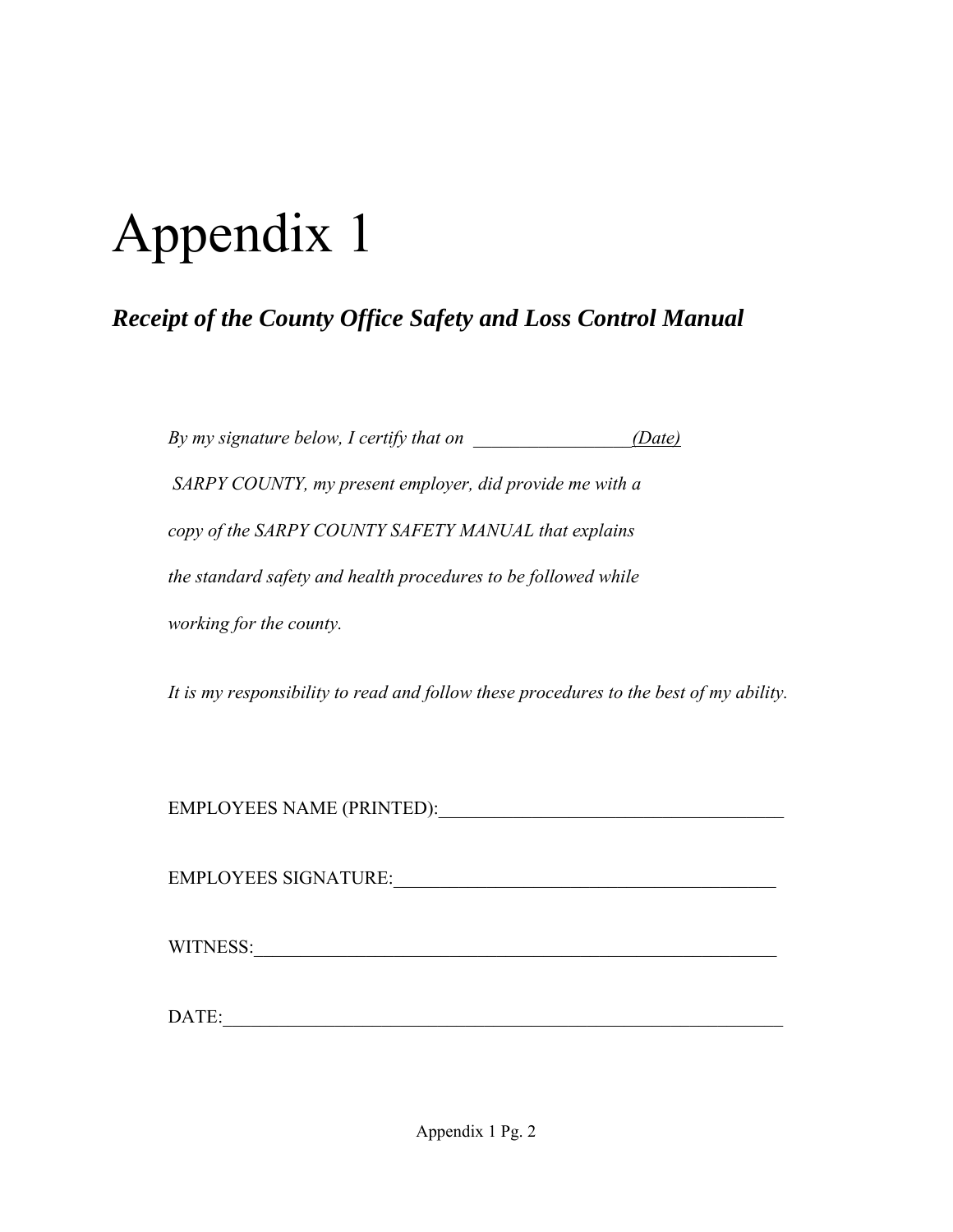# Appendix 2

## *County Office and Building Safety Checklist*

| OFFICE FURNITURE AND EQUIPMENT |                                                                                                        | Yes          | N <sub>0</sub> | N.A.         |
|--------------------------------|--------------------------------------------------------------------------------------------------------|--------------|----------------|--------------|
| 1.                             | Desk and file drawers closed when unattended?                                                          | $\mathsf{L}$ | П              |              |
| 2.                             | File drawer weight evenly distributed to reduce<br>unbalanced cabinets (top-heavy).                    | П            | $\perp$        | ΙI           |
| 3.                             | Wall cabinets, bookcases, filing cabinets are<br>secured to building surfaces to prevent tipping over? | $\Box$       | $\Box$         | $\Box$       |
| 4.                             | Desks, chairs, and stools are in good repair?                                                          | $\Box$       | $\Box$         | П            |
| 5.                             | Ladders of the proper type (Commercial, Type II)?                                                      | П            | $\Box$         | ΙI           |
| 6.                             | Adequate and sufficient lighting?                                                                      | $\perp$      | $\perp$        | ΙI           |
| 7.                             | Paper cutter blades in locked (down) position when not<br>in use.                                      | $\Box$       | $\Box$         | П            |
| 8.                             | Box cutters, scissors, knives or other cutting instruments                                             | $\perp$      | $\perp$        |              |
| 9.                             | No sharp instruments - pens, pencils, etc. - not exposed<br>when not in use?                           | $\Box$       | $\Box$         | ΙI           |
| AISLES, FLOORS AND WALKWAYS    |                                                                                                        |              |                |              |
| 10.                            | Clearance is adequate for two-way traffic?                                                             | П            | $\perp$        |              |
| 11.                            | Egress or emergency is adequate?                                                                       | $\perp$      | $\perp$        | ΙI           |
| 12.                            | Tripping hazards not in evidence?                                                                      | П            | $\perp$        | $\mathsf{L}$ |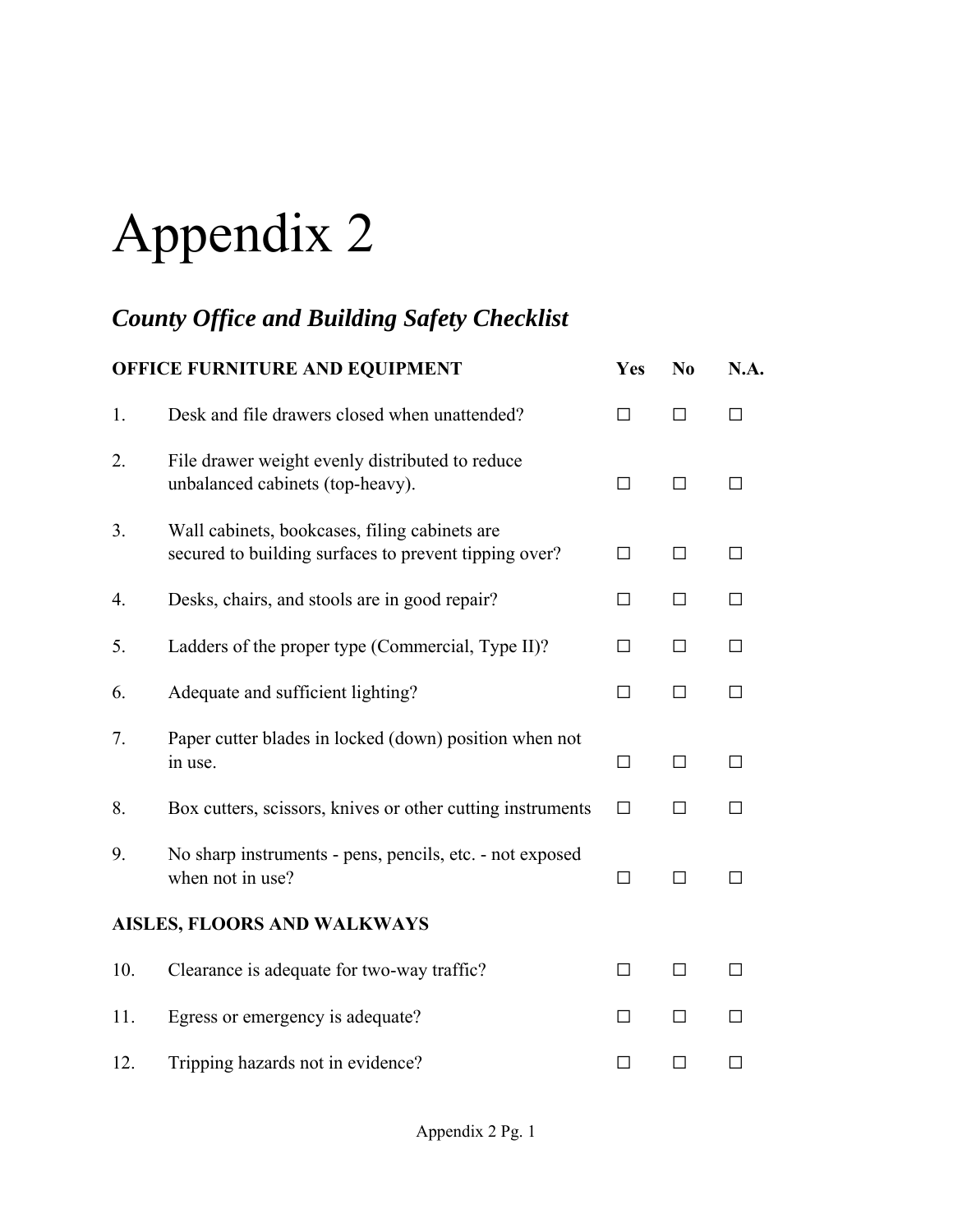| 13. | Floors are clear of debris and loose objects?                                                          |              |         |         |
|-----|--------------------------------------------------------------------------------------------------------|--------------|---------|---------|
| 14. | Wires, cables, and extension cords not causing<br>tripping hazard?                                     | $\perp$      |         |         |
| 15. | Floors are free of loose tiles or other projections which<br>could cause a tripping hazard?            |              | $\perp$ | $\perp$ |
| 16. | Carpeting in fair to good condition and not a tripping<br>hazard?                                      | $\Box$       | $\perp$ | П       |
| 17. | Stairs have handrails as required?                                                                     | $\Box$       | $\perp$ | ĪΙ      |
| 18. | Electrical fans, lower than 7 feet from the floor, do not<br>have openings greater than one-half inch? | П            | $\perp$ | П       |
| 19. | Lighting in all hallways and stairwells adequate?                                                      | $\perp$      | $\Box$  | ΙI      |
| 20. | Emergency lighting available in all areas?                                                             | $\mathsf{L}$ | H       | ΙI      |
| 21. | Cords and plugs do not show signs of wear, exposed<br>wires, etc.?                                     | $\Box$       | $\perp$ | $\perp$ |
| 22. | All cords and plugs inspected at least annually?                                                       | $\perp$      | П       | $\perp$ |
| 23. | Electrical cords are not run through walls, ceilings or<br>under carpeting?                            | $\mathsf{L}$ |         |         |
| 24. | A multi-outlet strip plug is not powered from an<br>extension cord?                                    |              |         |         |
| 25. | Multi-outlet strip plug is not plugged into a $2nd$ strip<br>plug?                                     | $\perp$      | ĪΙ      | $\Box$  |
| 26. | Extension cords are not plugged into a $2nd$ extension cord? $\Box$                                    |              |         | $\Box$  |
| 27. | Extension cords or electrical cords are not placed over or<br>on steam pipes or radiators?             | ⊔            | ⊔       | $\perp$ |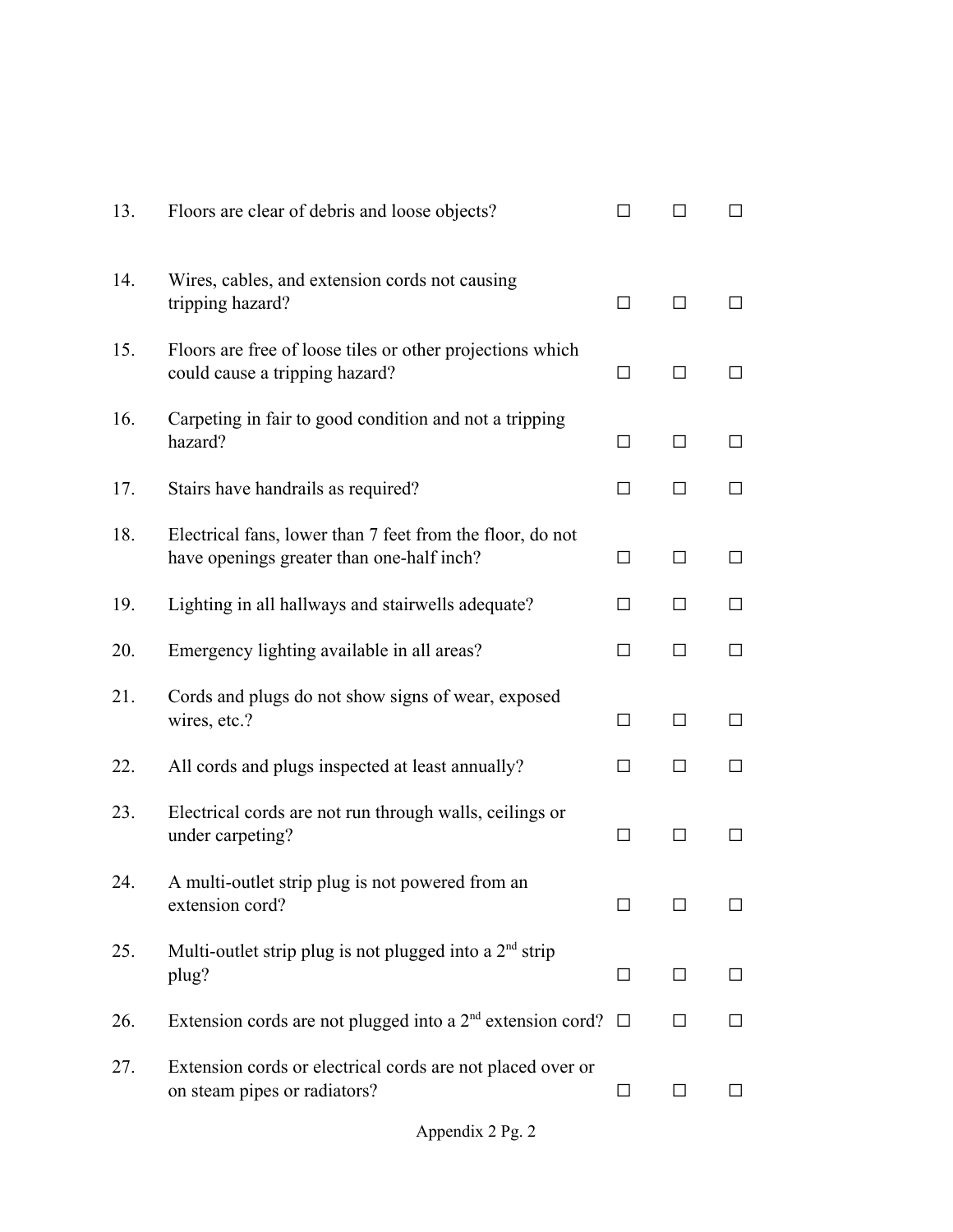| 28. | A heavier power cord is not plugged into a smaller<br>extension cord?                                          |                   | $\perp$ |         |
|-----|----------------------------------------------------------------------------------------------------------------|-------------------|---------|---------|
|     |                                                                                                                | $\Box$            |         | $\perp$ |
| 29. | All cords are UL listed?                                                                                       | ΙI                | П       | □       |
| 30. | Space heaters are UL listed?                                                                                   | $\Box$            | $\perp$ | ΙI      |
| 31. | Space heaters have an automatic shut-off if tipped over?                                                       | П                 | $\perp$ | ⊔       |
| 32. | Space heaters are plugged directly into a wall outlet?                                                         |                   | $\perp$ | $\Box$  |
| 33. | Space heaters are located a minimum of 3 feet from<br>combustibles?                                            | $\Box$            | $\Box$  | П       |
| 34. | All electrical devices show no signs of overheating,<br>arcing?                                                | ΙI                | $\perp$ | $\Box$  |
| 35. | All electrical devices are properly covered?                                                                   | ΙI                | $\Box$  | $\Box$  |
| 36. | All electrical cords are grounded, if required?                                                                | ΙI                | $\perp$ | П       |
| 37. | All outlets are grounded and GFCI if required?                                                                 | $\perp$           | $\perp$ | $\perp$ |
|     | <b>HOUSEKEEPING</b>                                                                                            |                   |         |         |
| 38. | Good housekeeping is observed?                                                                                 | П                 | $\perp$ | $\perp$ |
| 39. | Ladders are the proper type and in fair to good condition?                                                     | $\Box$            | $\perp$ | П       |
| 40. | Materials are stored at least 18" from lights?                                                                 | $\vert \ \ \vert$ | П       | ΙI      |
| 41. | Combustibles are not stored under tables or desks?                                                             |                   |         | ΙI      |
| 42. | Flammable materials are kept to a minimum and<br>properly stored.                                              | $\Box$            | $\perp$ | $\perp$ |
| 43. | Employees trained in the HAZARDOUS<br>COMMUNICATION STANDARD if any label is<br>needed - CAUTION OR DANGEROUS? | $\perp$           | $\perp$ | ΙI      |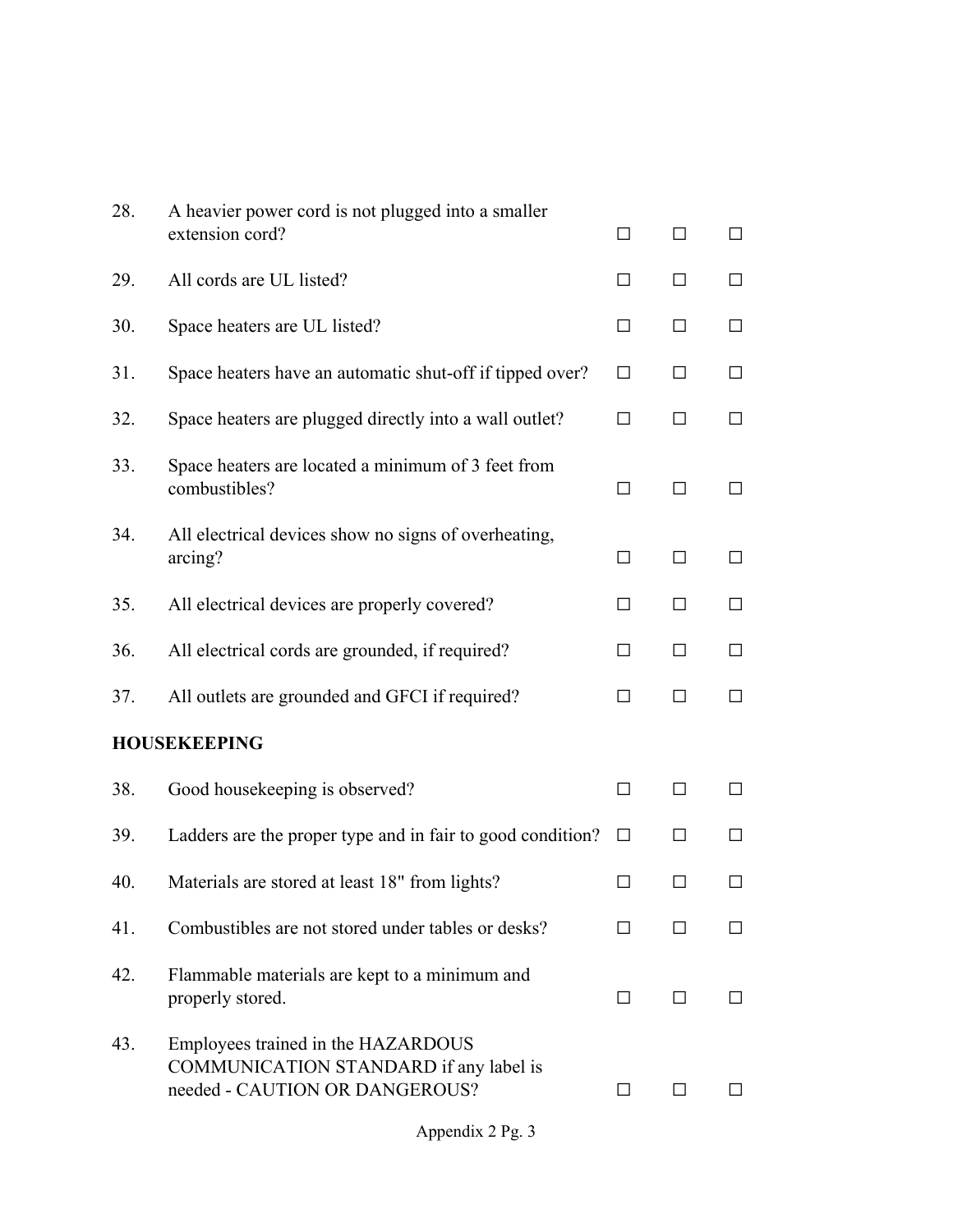## **EMERGENCY PREPAREDNESS**

| 44. | Emergency Plan is immediately available?                                                                                                                                    |                                                                                                                   |                                                                                   |                                                                |
|-----|-----------------------------------------------------------------------------------------------------------------------------------------------------------------------------|-------------------------------------------------------------------------------------------------------------------|-----------------------------------------------------------------------------------|----------------------------------------------------------------|
| 45. | <b>Emergency Plan covers:</b><br>Fire<br>Weather<br>Drills for above.<br>Threat - Personal<br>Threat - Telephone<br>Ada Public<br>Fire Extinguisher Location(s)<br>Training | $\perp$<br>$\mathsf{L}$<br>$\mathsf{L}$<br>$\mathsf{L}$<br>$\mathsf{L}$<br>$\mathsf{L}$<br>$\mathsf{L}$<br>$\Box$ | $\perp$<br>$\overline{\phantom{a}}$<br>$\Box$<br>$\Box$<br>$\Box$<br>$\mathsf{L}$ | $\mathsf{L}$<br>П<br>П<br>П<br>П<br>$\Box$<br>$\Box$<br>$\Box$ |
|     | Inspections<br>Emergency Pull Box Location(s)<br><b>Emergency Numbers Posted</b>                                                                                            | $\perp$<br>П<br>П                                                                                                 | $\Box$<br>$\Box$<br>П                                                             | П<br>$\Box$<br>П                                               |
| 46. | Emergency Plan is reviewed, with employees, at<br>least annually?                                                                                                           | $\Box$                                                                                                            | П                                                                                 | $\Box$                                                         |
| 47. | Safety Committee names and telephone numbers posted?                                                                                                                        | $\perp$                                                                                                           | $\perp$                                                                           | $\mathsf{L}$                                                   |
| 48. | Fire extinguishers location identified?                                                                                                                                     | П                                                                                                                 | П                                                                                 | $\Box$                                                         |
| 49. | Fire extinguishers are inspected:<br>Monthly by County?<br>Annually by an outside agency?<br>PERSONAL PROTECTION, SECURITY AND SAFETY                                       | $\perp$<br>П                                                                                                      | $\perp$<br>П                                                                      | П                                                              |
| 50. | Keys, purses, wallets are not left exposed?                                                                                                                                 | ΙI                                                                                                                |                                                                                   |                                                                |
| 51. | Personal items, coffee pots, radios, etc. not permitted?                                                                                                                    | ΙI                                                                                                                |                                                                                   | $\Box$                                                         |
| 52. | An Emergency Response System (ERS) (Panic Buttons)<br>available?                                                                                                            | $\Box$                                                                                                            | П                                                                                 | $\mathsf{L}$                                                   |
| 53. | The ERS is tested at least once every six $(6)$ months?                                                                                                                     | $\Box$                                                                                                            | $\perp$                                                                           | ΙI                                                             |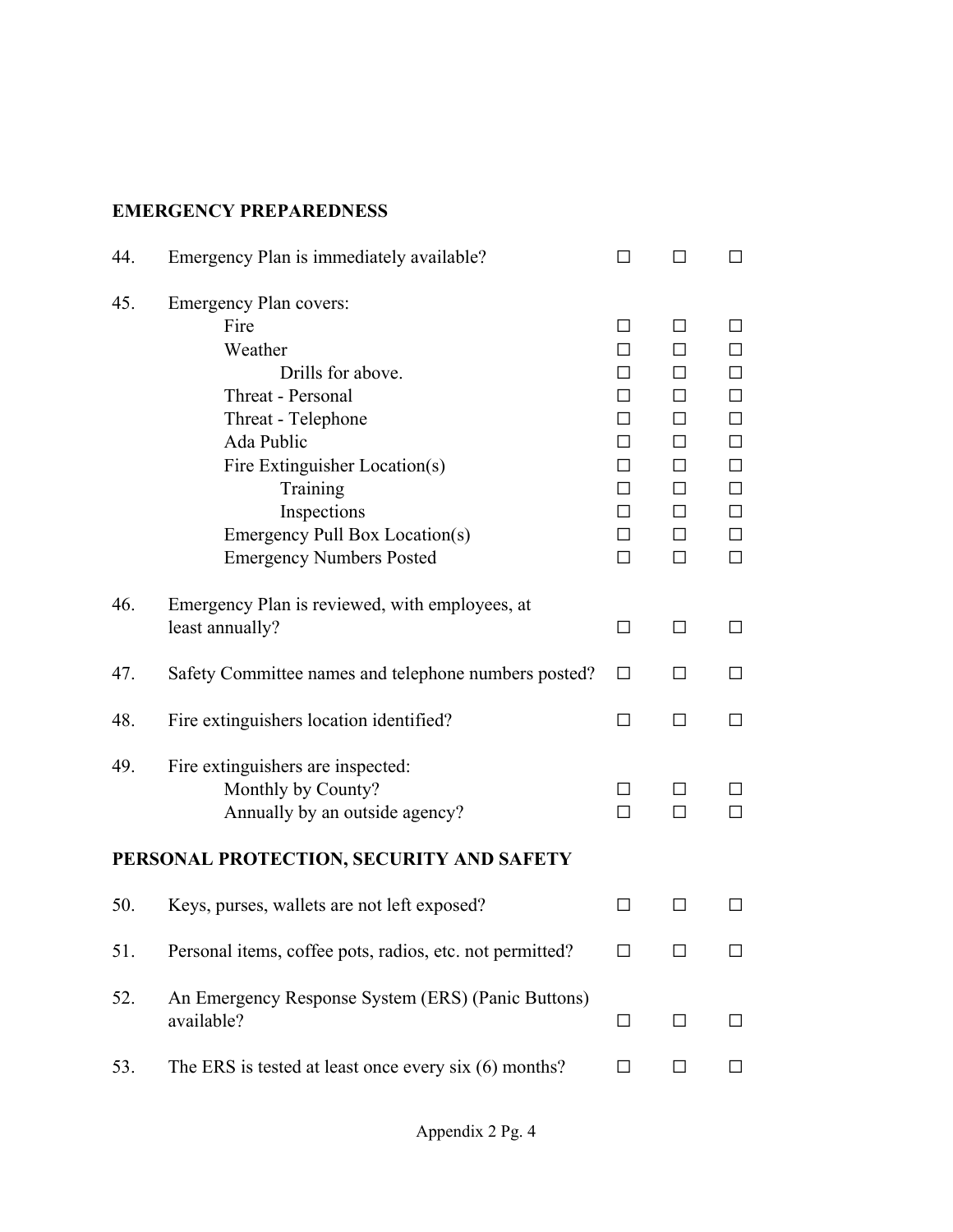| 54. | ERS response time is adequate?                                                                                                                                                               |              |                   | $\mathsf{L}$             |
|-----|----------------------------------------------------------------------------------------------------------------------------------------------------------------------------------------------|--------------|-------------------|--------------------------|
| 55. | Procedures in place for reporting suspicious packages<br>and people?                                                                                                                         | $\mathsf{L}$ |                   | ΙI                       |
| 56. | Parking areas are well lighted for employees needing to<br>arrive or depart during hours of darkness?                                                                                        | ΙI           | $\Box$            | $\overline{\phantom{a}}$ |
| 57. | If needed, escorts can be provided, if requested for<br>employees arriving or departing at times other than normal<br>working hours and for other situations which may require<br>an escort? | ΙI           | $\Box$            | $\mathsf{L}$             |
| 58. | Employees lock their personal vehicles and roll windows<br>up?                                                                                                                               | ΙI           | ΙI                |                          |
|     | <b>BUILDING SECURITY</b>                                                                                                                                                                     |              |                   |                          |
| 59. | Exterior doors are opened and closed at specific times?                                                                                                                                      | $\perp$      | $\mathsf{L}$      | $\Box$                   |
| 60. | Only authorized personnel have keys to exterior doors and<br>specific working spaces?                                                                                                        | П            | $\perp$           | $\perp$                  |
| 61. | All keys are accounted for?                                                                                                                                                                  | $\perp$      | ΙI                | ΙI                       |
| 62. | A sweep of all open spaces is conducted at the close of<br>business day and just prior to locking exterior doors?                                                                            | П            | $\mathsf{L}$      | ΙI                       |
| 63. | A sweep procedure is in place for high risk situations?                                                                                                                                      | $\mathsf{L}$ | ΙI                | ΙI                       |
| 64. | A procedure is in place in the event a lock-down is needed? $\square$                                                                                                                        |              | $\vert \ \ \vert$ | $\mathsf{L}$             |
| 65. | A master list of authorized personnel - those with keys - is<br>maintained by the County Clerk or Sheriff?                                                                                   | ΙI           | ΙI                | ப                        |
| 66. | A procedure is in place for entrance into County facilities<br>at other than normal business hours?                                                                                          | ⊔            | $\Box$            |                          |